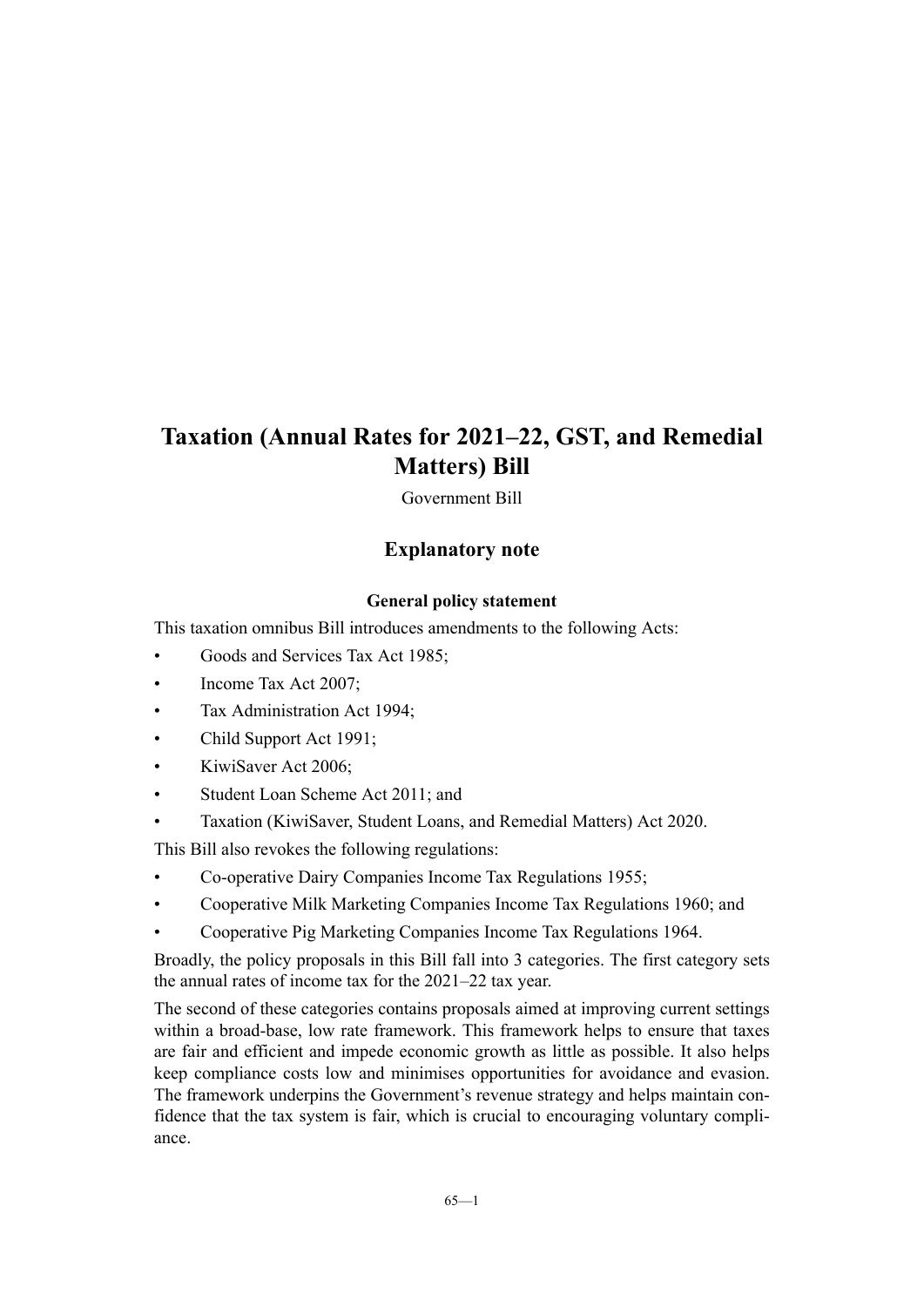Although New Zealand has relatively strong tax settings, it is important to maintain the tax system and ensure that it continues to be fit for purpose. Changes in the economic environment, business practice, or interpretation of the law can mean that the tax system becomes unfair, inefficient, complex or uncertain. The tax system needs to be responsive to these concerns.

The third category relates to proposals aimed at improving the settings for tax administration, the goods and services tax regime, KiwiSaver and social policy rules admin‐ istered by Inland Revenue.

The main policy measures within this Bill have been developed in accordance with the Generic Tax Policy Process (GTPP). It is a very open and interactive engagement process between the public and private sectors. This process helps to ensure that tax and social policy changes are well thought through. The GTTP is designed to ensure better, more effective policy development through the early consideration of all aspects, and likely impacts, of proposals. The GTPP increases opportunities for public consultation.

The GTPP means that major tax initiatives are subject to public scrutiny at all stages of their development. As a result, Inland Revenue and Treasury officials have the opportunity to develop more practical options for reform by drawing on information provided by the private sector and the people who will be affected.

The final stage of the GTPP is a post-implementation review of new legislation and identification of remedial issues that need correcting for the new legislation to have its intended effect. Further information on the GTPP can be found at https://taxpo[licy.ird.govt.nz/about-us/how-we-develop-tax-policy](https://taxpolicy.ird.govt.nz/about-us/how-we-develop-tax-policy).

The following is a brief summary of the specific policy measures contained in this Bill. A comprehensive explanation of all the policy items is provided in a commentary on the Bill that is available at [https://taxpolicy.ird.govt.nz/publications/](https://taxpolicy.ird.govt.nz/publications/2021/2021-commentary-argrm-bill) [2021/2021-commentary-argrm-bill.](https://taxpolicy.ird.govt.nz/publications/2021/2021-commentary-argrm-bill)

## *Confirmation of annual rates of income tax for the 2021–22 tax year*

The Income Tax Act 2007 requires the rates of income tax to be set each year by an annual taxing Act. The Bill proposes that the annual rates of income tax for the 2021– 22 tax year be set at the rates currently specified in schedule 1, part A of the Income Tax Act 2007.

That schedule has been amended effective from 1 April 2021 to include a tax rate of 0.390 for taxable income of \$180,001 upwards.

## *GST-related reforms*

## *Exclusion of cryptoassets from GST and the financial arrangements rules*

The Bill proposes the exclusion of cryptoassets from GST and the financial arrangements rules to ensure that these rules do not impose barriers to developing new prod‐ ucts, raising capital, and investing through cryptoassets. The Bill additionally propo‐ ses allowing GST-registered businesses that raise funds through issuing cryptoassets

2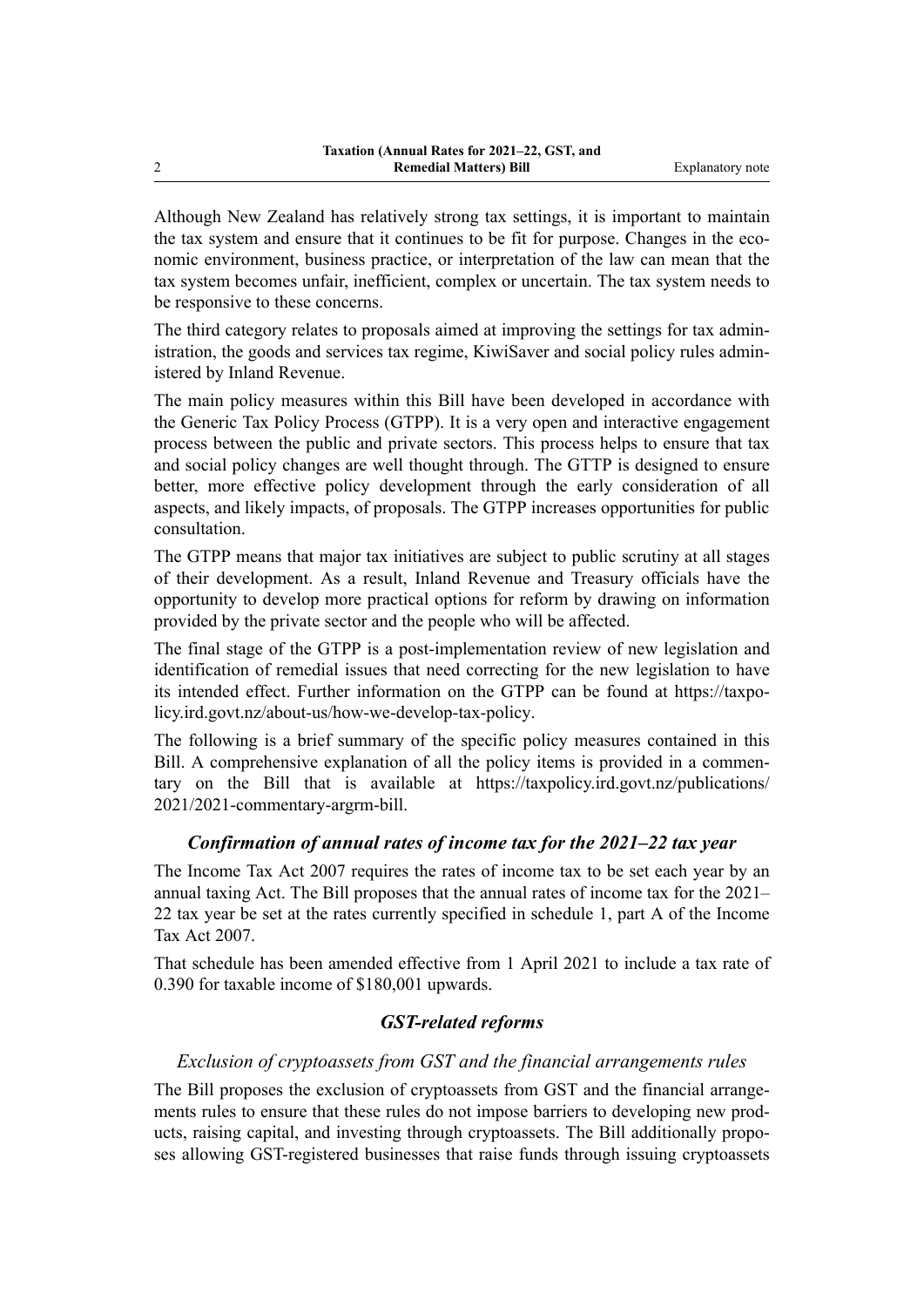with similar features to debt or equity securities to claim input credits for their capital-raising costs.

#### *Domestic leg of the international transport of goods*

The Bill proposes that the domestic leg of the international transportation of goods be zero-rated. This is intended to ensure that partially irrecoverable GST costs are not imbedded in the final price of the goods paid by the consumer and that the tax system does not create incentives to pick one transport carrier over another. This will bring New Zealand's rules into line with those of Australia, which similarly zero-rate the domestic leg of the international transport of goods.

## *Improvements to the GST apportionment rules*

The Bill proposes 2 improvements to the GST apportionment rules in the Goods and Services Tax Act 1985 (GST Act). These rules are used to determine GST input tax deductions when an asset is used partly to conduct a GST-registered business and partly for a private or exempt use. The first reform would ensure that the apportionment rules do not overtax sales of appreciating assets that are partly used for business and partly used privately (such as farmhouses and home offices) by allowing a deduc‐ tion that correctly reflects the non-taxable use. The second reform would reduce com‐ pliance costs for smaller GST-registered suppliers by allowing them to apply to Inland Revenue to approve an alternative apportionment method (this application process is currently limited to large taxpayers with more than \$24 million of annual turnover).

#### *Secondhand input tax credits on supplies between associated persons*

The Bill proposes an amendment to allow a secondhand goods input tax credit on supplies between associated persons equal to the tax fraction of the original cost of the good at the time it was purchased by the first person in the chain of associated persons. This will ensure registered persons are not overtaxed in respect of land they purchased from an unregistered associated person.

## *Modernising the GST invoicing rules and information and record-keeping requirements*

The Bill proposes amendments that modernise the GST invoicing rules by replacing the requirements for the issue of documents with requirements for the provision of information, with no prescribed formats. The proposed information requirements will replace the formal requirements that registered persons must create and retain tax invoices for taxable supplies and also credit notes and debit notes for adjustments to taxable supplies. The processes for calculating GST payable for each taxable period remain unchanged.

## *Clarifying rules for groups of companies*

The Bill proposes amendments to the rules relating to groups of companies. An amendment introduces the term *GST group* for a group of companies that choose to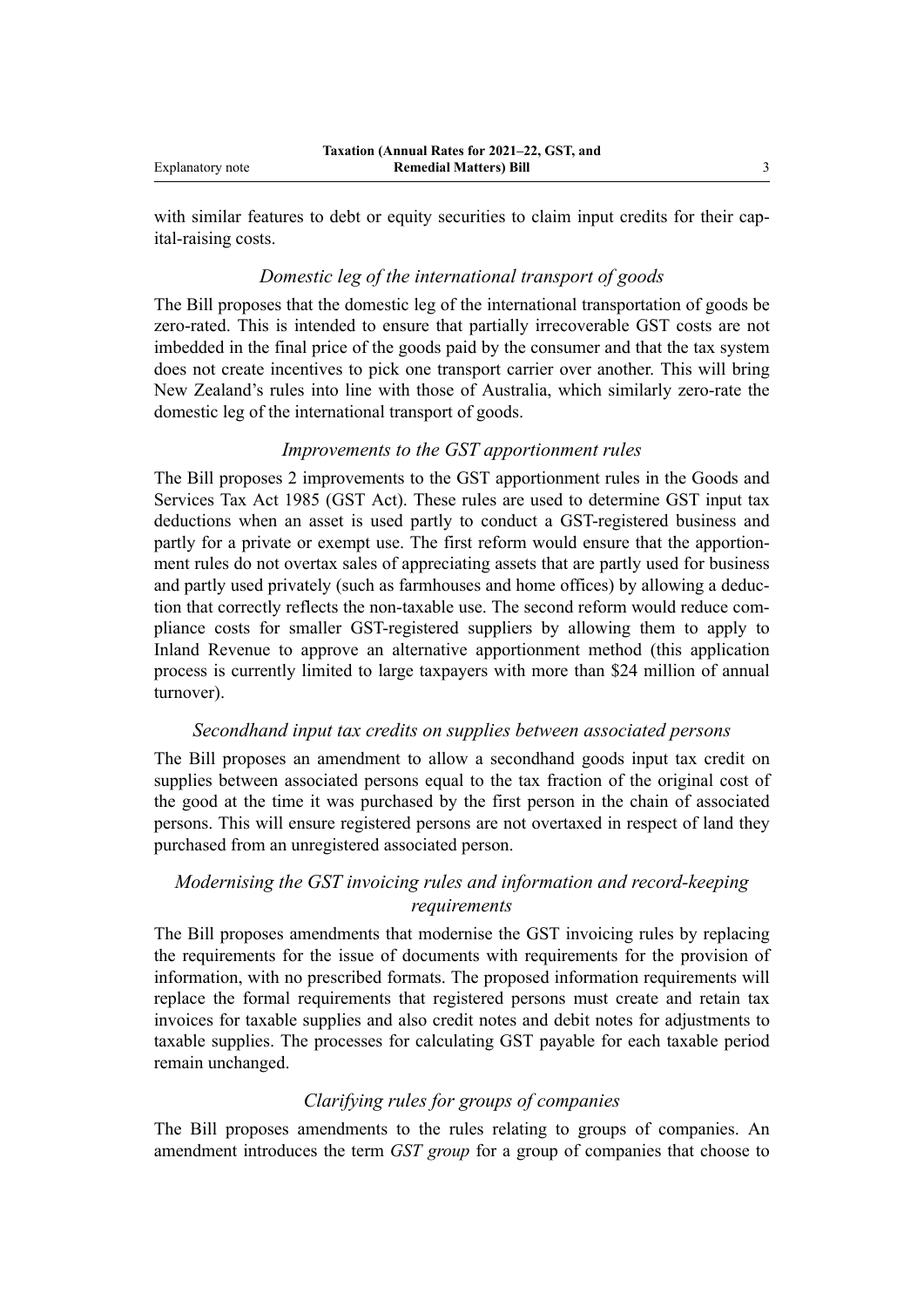register as a group under the GST Act. Other amendments clarify the application of the GST rules for the representative member as the maker and receiver of supplies for a GST group.

## *Granting 11 charities overseas donee status*

The Bill proposes 11 New Zealand charities with overseas charitable purposes be granted overseas donee status and listed in schedule 32 of the Income Tax Act 2007 with effect from 1 April 2021. The Bill additionally proposes a change to the sunset clause for the New Zealand Memorial Trust – Le Quesnoy's donee status. The Bill will grant this Trust overseas donee status until 31 March 2025. The Bill also proposes to remove 8 charities whose activities have ceased.

## *Local authority taxation: dividends and deductions*

The Bill proposes a series of measures to improve the integrity of local government taxation and help prevent local authorities from effectively transferring the benefit of their exempt status to their taxable council-controlled organisations.

# *Changes to the fair dividend rate foreign currency hedges rules*

The Bill proposes a series of technical amendments to the fair dividend rate foreign currency hedges rules (FDR FX hedges rules). These are designed to improve the functionality of the FDR FX hedges rules from a practical perspective and reduce compliance costs for taxpayers with large numbers of hedges.

# *Use of tax pooling to satisfy a backdated tax liability*

The Bill proposes allowing the use of tax pooling to satisfy a tax obligation where there is no existing tax assessment or the tax obligation has not been quantified. This proposal includes safeguards to avoid incentivising the non-filing of tax returns by taxpayers.

# *Removal of sunset provision from COVID-19 information-sharing provision*

The Bill proposes the removal of the time limit from the COVID-19 informationsharing provision, which will allow it to remain in effect without the need for repeated extension through Orders in Council. This is designed to "future-proof" this pro‐ vision by ensuring that Inland Revenue is able to share necessary information throughout the life-cycle of the pandemic and the initiatives that support New Zealand's recovery.

# *Penalising the sale or possession of sales suppression software*

The Bill proposes the introduction of penalties on the sale and acquisition of sales suppression software. This initiative is designed to address the serious risk that sales suppression software poses to the integrity of New Zealand's tax base.

# *Remedial amendments*

A number of remedial matters are also addressed in the Bill. These include:

4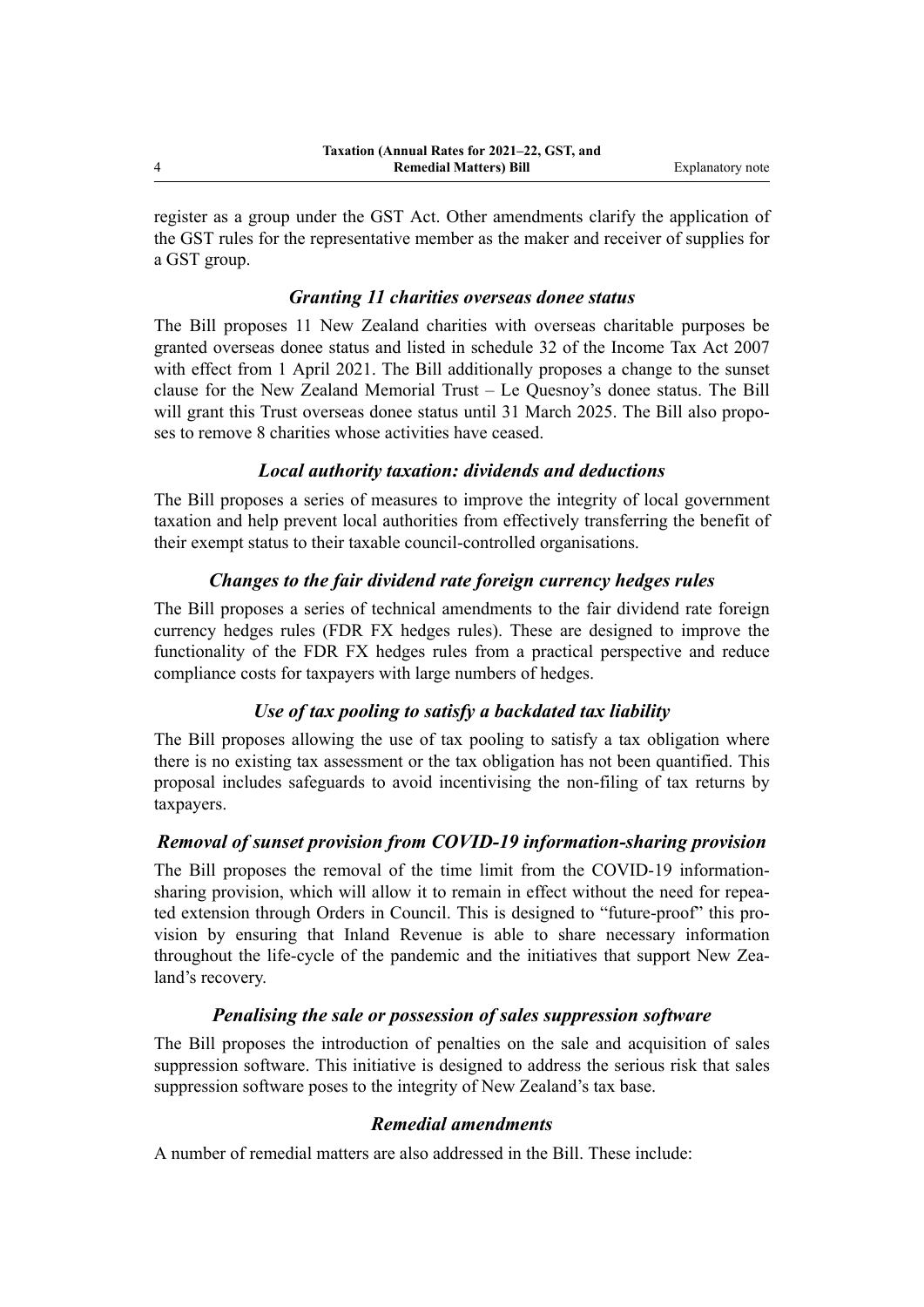- aligning the amount of a deemed dividend and interest denied when a restricted transfer pricing adjustment has been made;
- clarifying that decisions of the Commissioner of Inland Revenue in terms of the remedial powers are not a "disputable decision" for the purposes of the Tax Administration Act 1994;
- aligning the investment income information filing dates for some payers of investment income with their 6-monthly payment dates;
- repealing transitional co-existence provisions;
- various amendments to the 10-year bright-line test to align the rules with the policy intent, including ensuring that a main home that takes longer than 12 months to construct is not subject to the bright-line test;
- clarifying the treatment of employer KiwiSaver contributions;
- amendments to the hybrid and branch mismatch rules;
- administrative amendments to the Child Support Act 1991;
- preventing the conversion of capital gains to taxable distributions following a share-for-share exchange;
- preserving the non-association of a beneficiary of a security trust;
- replacing a knowledge offence in relation to GST invoicing requirements with a strict liability offence;
- aligning the treatment of joint and several liability of GST groups with income tax groups;
- removing fax as a mode of communication between taxpayers and Inland Revenue;
- aligning the treatment of non-active estates with non-active trusts by no longer requiring non-active estates to file tax returns;
- repealing existing information-sharing provisions (ACC and MBIE) to avoid the duplication of authorising provisions;
- removing the power to repeal the SFO information-sharing clause, as it is no longer necessary;
- clarifying the meaning of "revenue information" and "sensitive revenue infor‐ mation";
- reinserting a penalty for a failure to keep taxpayer information confidential;
- allowing the refund of ancillary taxes; and
- addressing shareholding continuity issues arising from corporate spin-outs.

A number of minor remedial matters are also addressed in the Bill, consisting mainly of correcting minor faults of expression, reader's aids, and incorrect cross-references.

Detail of further remedial amendments is included in the Commentary to the Bill.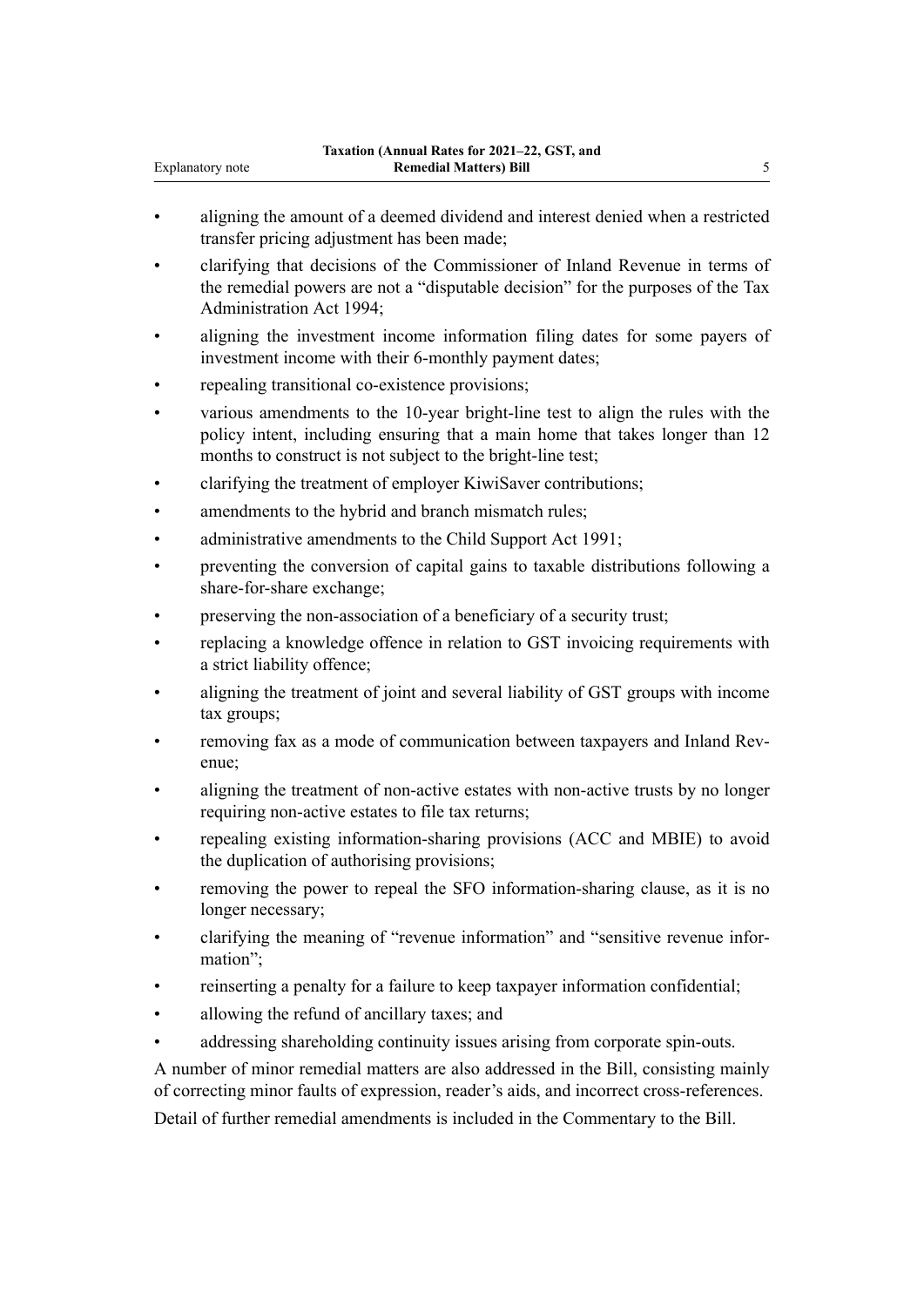#### **Departmental disclosure statement**

The Inland Revenue Department is required to prepare a disclosure statement to assist with the scrutiny of this Bill. The disclosure statement provides access to information about the policy development of the Bill and identifies any significant or unusual legislative features of the Bill.

A copy of the statement can be found at [http://legislation.govt.nz/disclosure.aspx?](http://legislation.govt.nz/disclosure.aspx?type=bill&subtype=government&year=2021&no=65) [type=bill&subtype=government&year=2021&no=65](http://legislation.govt.nz/disclosure.aspx?type=bill&subtype=government&year=2021&no=65)

#### **Regulatory impact assessments and statements**

The Inland Revenue Department produced regulatory impact assessments or statements on 26 July 2018, 31 May 2021, 1 June 2021, and 17 June 2021 to help inform the main policy decisions taken by the Government relating to the contents of this Bill.

Copies of these regulatory impact assessments and statements can be found at—

- <https://taxpolicy.ird.govt.nz/publications>
- [https://www.treasury.govt.nz/publications/legislation/regulatory-impact-assess‐](https://www.treasury.govt.nz/publications/legislation/regulatory-impact-assessments) [ments](https://www.treasury.govt.nz/publications/legislation/regulatory-impact-assessments)

#### **Clause by clause analysis**

*Clause 1* is the Title clause.

*Clause 2* gives the dates on which the clauses of the Bill come into force. *Clause 173(2) and (3)* come into force on a date or dates to be set by Order in Council. The reason for the commencement of these provisions by Order in Council is to prevent provisions that will potentially conflict with approved information sharing agreements (AISAs) Inland Revenue is currently developing with the Accident Compensa‐ tion Corporation and the Ministry of Business, Innovation, and Employment from being in force at the same time as those AISAs. It is not currently known when the AISAs will come into force.

## **Part 1**

# **Annual rates of income tax**

*Clause 3* sets the annual rates of income tax for the 2021–22 tax year.

## **Part 2**

## **Amendments to Goods and Services Tax Act 1985**

*Clause 4* provides that *Part 2* amends the Goods and Services Tax Act 1985 (the GST Act).

*Clause 5* amends section 2, which gives definitions of terms used in the GST Act.

6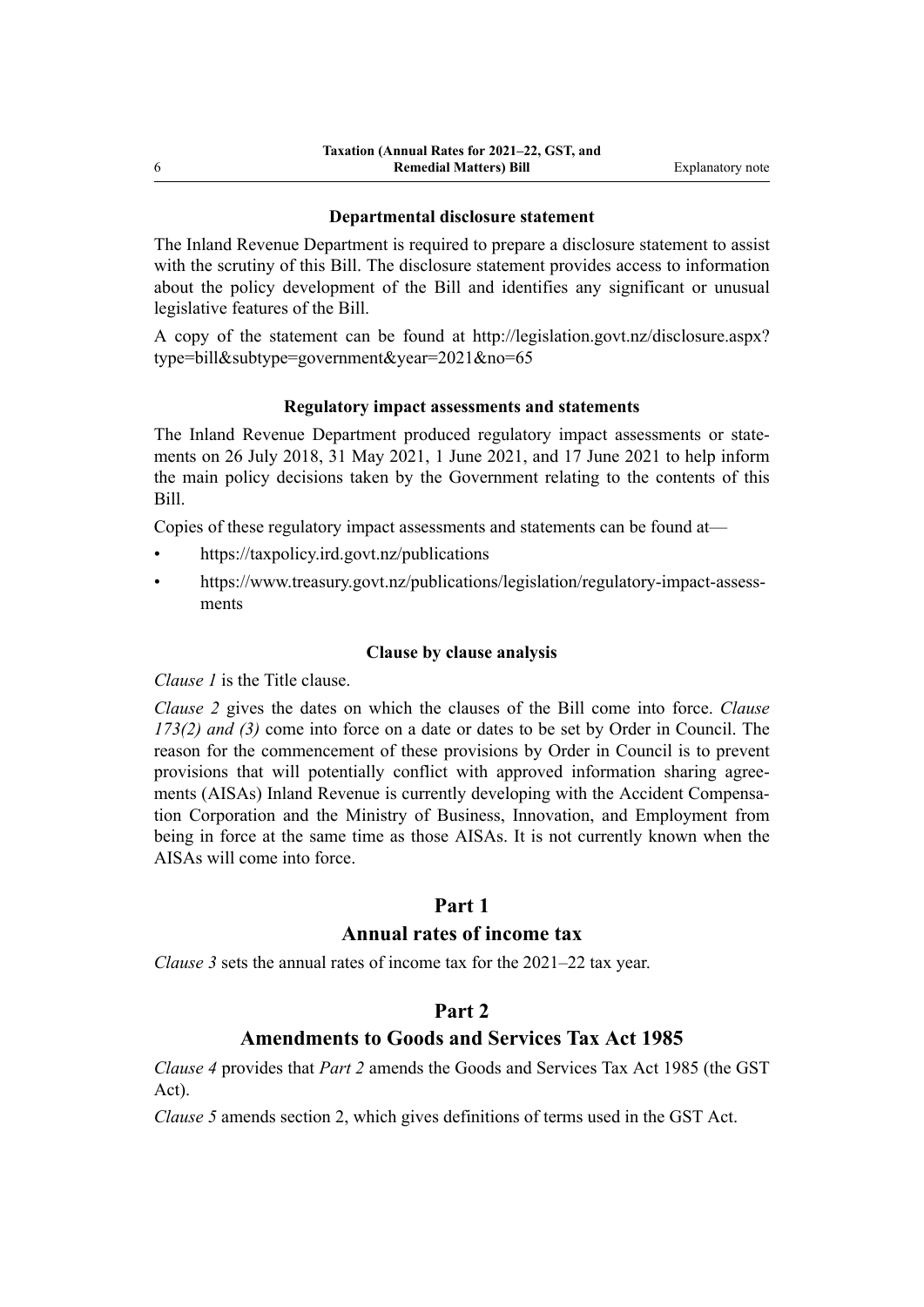*Clause 6* amends section 3A, which gives the meaning of *input tax*. *Subclause (1)* inserts *new subsection (2)(ab)*, which excludes from the calculation of input tax the cost of supplies of secondhand goods acquired before 1 October 1986. *Subclause (2)* replaces subsection (3)(a)(i) with *new subparagraphs (i) and (ib)*, which distinguish between goods acquired by the supplier from a person who is not an associated person and goods acquired by the supplier from an associated person.

*Clause 7* amends section 5, which gives the meaning of *supply*. *Subclause (1)* amends subsection (6AB) to replace a reference to the New Zealand Fire Service Commission with a reference to Fire and Emergency New Zealand. *Subclause (2)* amends subsec‐ tion (6E)(b)(ii) to correct a cross-reference. *Subclause (3)* amends subsection (8A) to exclude an amount paid by a member to a body corporate from being treated as a levy for a supply of a service by the body corporate if the payment is reimbursement for a payment by the body corporate for a service that is an exempt supply to the member. *Subclause (4)* repeals subsection (18). *Subclause (5)* amends subsection (23), which provides for a mistake in treating a supply of land as being zero-rated under section  $11(1)(m)(b)$ , so that the correction of the error is attributed to the taxable period in which the error is found.

*Clause 8* amends section  $6(3)(c)(iii)$  by removing the requirement, for membership of a board to be excluded from being a taxable activity, that the board be a statutory board.

*Clause 9* inserts *new section 8AA*, which sets out the arrangement of the GST Act after the amendments made by *Part 2*.

*Clause 10* replaces section 11(1)(eb)(i) so that goods supplied to a resident for export are zero-rated if the other requirements for zero-rating are met.

*Clause 11* amends section 11A(1)(c) so that if services of transporting goods between places in New Zealand are provided as part of the transporting of goods into or out of New Zealand, the supply of the services within New Zealand is zero-rated whether or not the supplier of those services is the same as the supplier of the transport into or out of New Zealand.

*Clause 12* inserts *new section 12C*, which gives the requirements for the information that must be provided to the New Zealand Customs Service by a person who imports goods as part of a supply of distantly taxable goods. The inserted section is a reloca‐ tion of the requirements of repealed section 24BAC so that they are in closer proxim‐ ity to section 12, which provides for the imposition of tax on imported goods.

*Clause 13* amends section 15 to allow for taxable periods that are equivalent to periods of 1 month, 2 months, and 6 months but end on a date or day that is approved under section 15E, as amended.

*Clause 14* amends section 15B to provide how a person's GST cycle, based on a period allowed under section 15E as amended, aligns with the person's balance date.

*Clause 15* amends section 15C to allow a person to apply to the Commissioner for a change of the person's taxable period to a period allowed under section 15E as amended.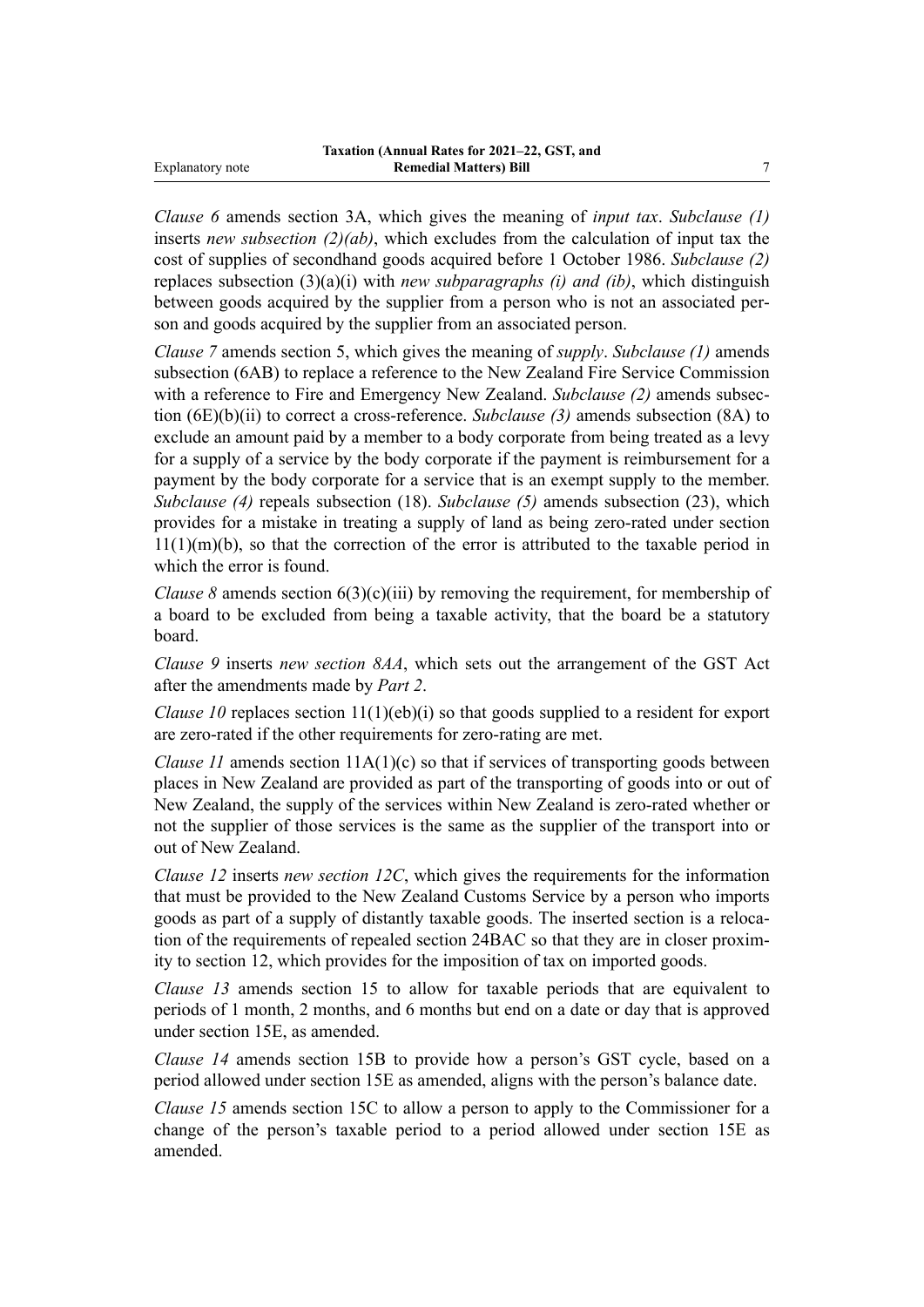*Clause 16* amends section 15D to provide for the timing of a change in a person's taxable period to a period allowed under section 15E as amended.

*Clause 17* amends section 15E to allow a person to apply to the Commissioner for approval of a taxable period that is equivalent to a period of 1 month, 2 months, or 6 months but ends on an approved date or day that is not on or near the last calendar day of a month.

*Clause 18* inserts *new section 15EB*, which gives the criteria for the Commissioner's approval under section 15E of a taxable period that does not end on or near the last calendar day of a month.

*Clause 19* inserts *new cross-headings and sections 19E to 19P*. *New sections 19E to* 19J give the requirements for the keeping by registered persons of records relating to taxable supplies made in different situations. The requirements reflect the consequences of the repeal of section 24 and the amendment of section 25, which abolish the requirements for tax invoices and credit and debit notes relating to a taxable supply, and the insertion of *new sections 19K to 19N*, which require taxable supply information to be issued when a taxable supply is made and supply correction information to be issued when an error in taxable supply information is recognised. *New section 19O* provides for the rounding of amounts that include fractions of cents, while *new sec‐ tion 19P* allows the Commissioner to make rulings on the use of various symbols in electronic forms of taxable supply information and supply correction information.

*Clause 20* inserts a *new cross-heading* before section 20 to indicate the topic dealt with by the following sections in Part 3 of the GST Act.

*Clause 21* amends section 20, which provides for the calculation of the tax payable by a registered person for a taxable period. *Subclause (1)* replaces section 20(2), which required a registered person to hold tax invoices, credit notes and debit notes for each supply that supported the treatment of the supply in the registered person's return for the taxable period. The replacement subsection requires a registered person to hold appropriate records, rather than documents, in support of their treatment of each supply in the calculation of the tax payable for the taxable period. *Subclauses (2), (3), and (9)* make consequential amendments. *Subclause (4)* inserts *new subsection (3C)(c)*, which allows a registered person to have a deduction for input tax charged on the purchase of goods that have not been available for use by the registered person, if the supplier is not associated with the registered person. *Subclause (5)* replaces sub‐ section (3EB)(b)(i), removing a requirement that a registered person have a minimum value of taxable supplies before being able to make an agreement with the Commissioner on a method of apportioning input tax between different types of supply. *Sub‐ clause (6)* amends subsection (3J) so that the requirement for apportionment based on the use of a supply of land is extended to require apportionment based on the use of a supply of all or part of a taxable activity. *Subclause* (7) amends subsection (3J)(a)(iii) to clarify the drafting. *Subclause (8)* replaces subsections (3L), (3LB), and (3LC) so that they provide for the treatment of input tax by all non-resident registered persons.

8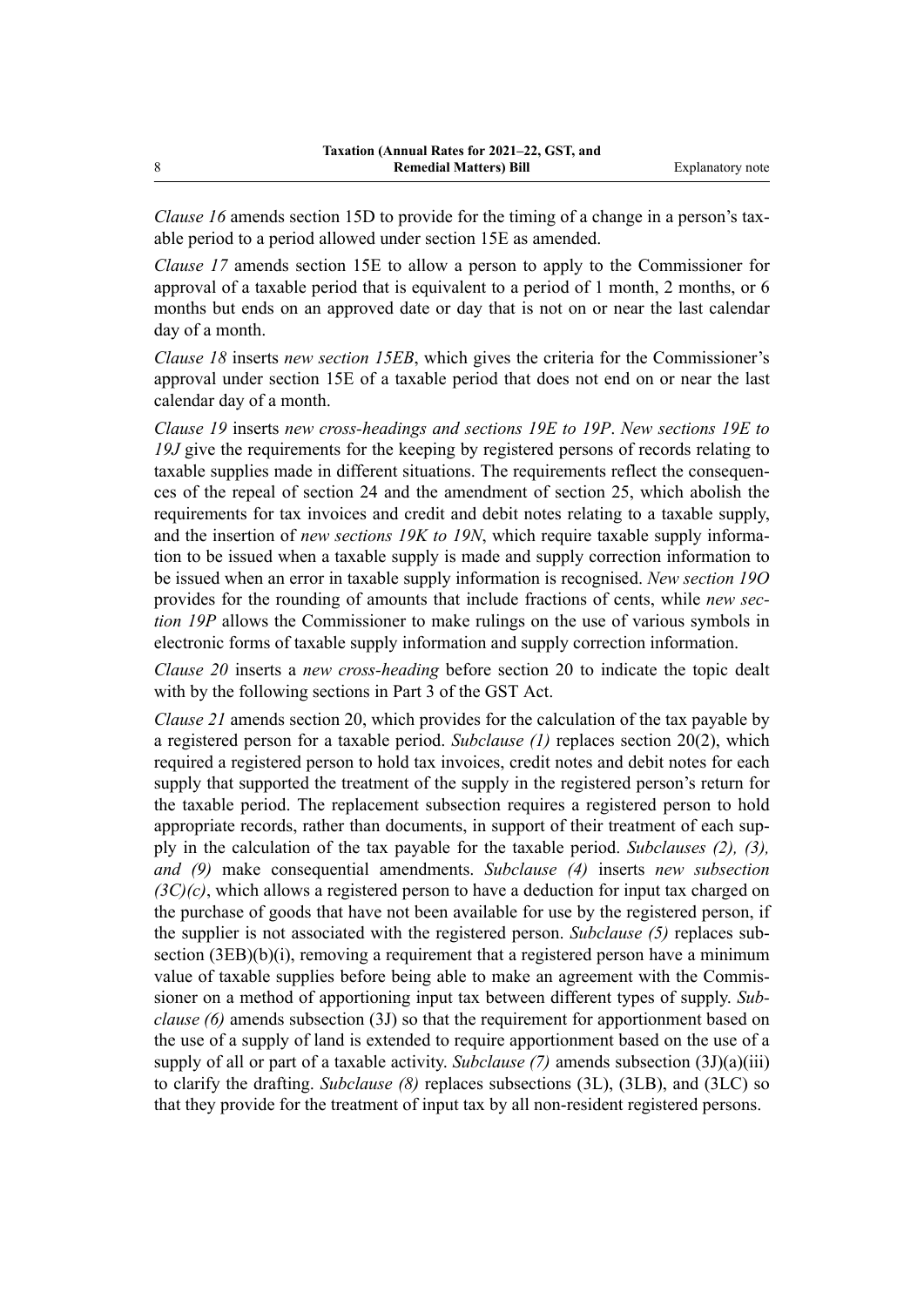*Clause 22* replaces section 20H(1)(d) to allow for the possibility that the supplies of financial services made by a registered person in raising funds may include the issue or allotment of a cryptoasset.

*Clause 23* amends section 21, which provides for adjustments to the apportionment of supplies. *Subclause (1)* inserts *new section 21(2)(ac)*, which removes the need for a further adjustment by a registered person who makes an adjustment for a change in use of goods or services and has not made a further change subsequently. *Subclause (2)* replaces subsection (4B)(b)(i), removing a requirement that a registered person have a minimum value of taxable supplies before being able to make an agreement with the Commissioner on a method of calculating adjustments.

*Clause 24* amends section 21B, which provides for adjustments when a person becomes a registered person after acquiring goods and services. *Subclause (1)* repla‐ ces subsection (1)(b) to simplify the drafting of the section. *Subclause (2)* replaces the opening words of subsection (2) as a consequence of the effect of *subclause (3)*. *Sub‐ clause (3)* replaces subsection (3) to take into account the abolition of tax invoices.

*Clause 25* amends section 21F, which applies to the disposal of goods and services for which a registered person did not receive a full deduction of input tax for the cost price. *Subclause (1)* repeals subsections (2) and (3), which provide a formula for calculating the final adjustment for the goods and services. *Subclause (2)* amends the opening words of subsection (4), which, as a consequence of *subclause (1)*, gives the default formula for calculating the final adjustment. *Subclause (3)* replaces subsection (6) to prescribe a limit on the final adjustment that may be made for a disposal of land that is a taxable supply as a consequence of the registered person's taxable activity. *Subclause (4)* consequentially amends subsection (7).

*Clause 26* repeals section 24, resulting in the abolition of the requirement that, when requested, a registered person issue a tax invoice containing the prescribed content with each taxable supply to another registered person. The repeal is part of the changes made by *new sections 19E to 19N*, which prescribe the information that a registered person must issue with a taxable supply and the records that must be kept for each supply.

*Clause 27* repeals section 24BA.

*Clause 28* repeals section 24BAB.

*Clause 29* repeals section 24BAC.

*Clause 30* repeals section 24B.

*Clause 31* amends section 25. *Subclause (1)* changes the section heading to show that it applies to adjustments for errors in accounting for taxable supplies. *Subclause (2)* replaces subsection (1) to give the application of the section. *Subclause (3)* repeals subsection (1B), which provided for changes under a Pharmac agreement. *Subclause (4)* amends subsection (2) to consequentially amend a cross-reference. *Subclause (5)* repeals subsections  $(3)$ ,  $(3A)$ ,  $(3B)$ , and  $(3C)$ , abolishing the requirement for a registered person to issue a credit note or debit note if there is an error in a tax invoice for a taxable supply. *Subclause (6)* replaces subsections (4) and (5) to provide for the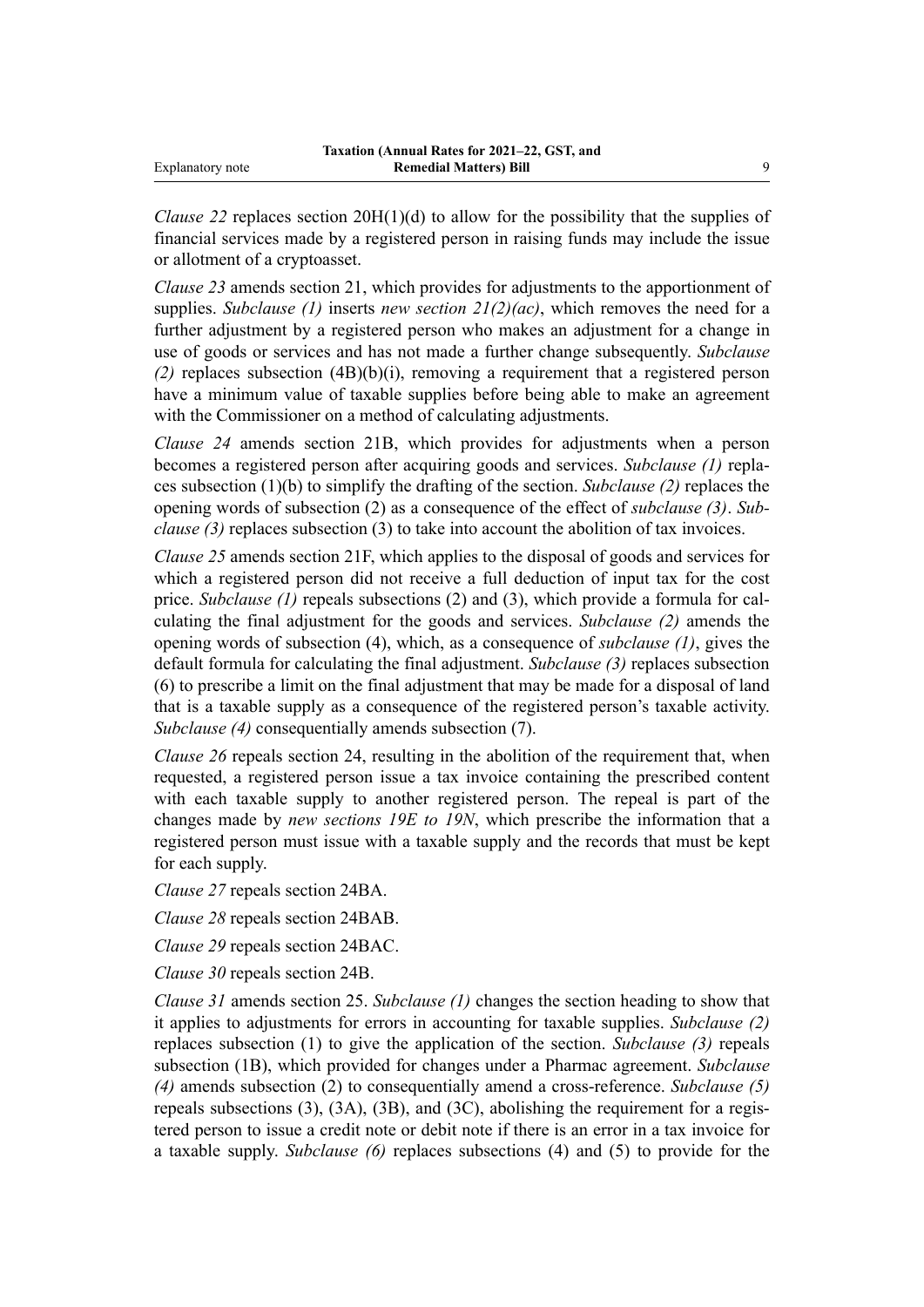treatment of an error in a return for a taxable period. *Subclause (7)* repeals subsec‐ tions  $(6)$  and  $(7)$ .

*Clause 32* amends section 25AA consequentially on the abolition of tax invoices.

*Clause 33* amends section 25AB consequentially.

*Clause 34* repeals section 25A.

*Clause 35* amends section 43, which gives the Commissioner a power to issue notices requiring deductions from amounts that would otherwise be paid to a person who is liable to the Commissioner for a payment of tax. The Commissioner's power is extended to apply to amounts that would otherwise be paid to a person who is liable to meet the obligations of a person who defaults in the payment of tax to the Commissioner.

*Clause 36* amends section 53 to allow for changes in terms used in the GST Act and for the abolition of tax invoices and of credit and debit notes.

*Clause 37* amends section 55, which provides for a group of companies to be treated under the GST Act as a single registered person. *Subclause (1)* changes the section heading to "GST groups" to reflect the change in the name for a group to which the section applies. *Subclause (2)* inserts *new subsections (1A) to (1AQ)*, which spell out the responsibilities and status under the GST Act of the GST group and of its members. In particular, the member that is the representative member for a GST group has the responsibilities and status associated with being treated as having all the activities that each member would otherwise have and making all the supplies that each member would otherwise be treated as making to persons who are not members. *Subclause (3)* amends subsection (1) so that it refers to a GST group. *Subclause (4)* replaces sub‐ section (1)(a) to clarify the requirements that must be met by companies that wish to become a GST group. *Subclause (5)* amends subsection (1)(b) to clarify the require‐ ments relating to the value of supplies made by companies wishing to become a GST group. *Subclauses (6), (7), and (9)* amend subsections (1B), (2), and (4) respectively, so that each refers to a GST group. *Subclause (8)* amends subsection (3) to remove unnecessary words. *Subclause (10)* inserts *new subsection (4AA)*, which provides for the date on which a newly-incorporated company may join a GST group. *Subclauses (11) to (13)* amend subsections (4A), (5), and (6) respectively, so that each refers to a GST group. *Subclause (14)* repeals subsections (7) and (7B), the content of which forms part of *new subsections (1A) to (1AQ)*. *Subclause (15)* amends subsection (8) so that it refers to a GST group and to correct a cross-reference to a repealed subsection.

*Clause 38* inserts *new section 55B*, which provides for a grouping of suppliers, called a "supplier group", which can nominate a member to issue taxable supply information for supplies by each of the members. The rules largely correspond to those in section 24BA, which is repealed.

*Clauses 39 and 40* amend sections 60 and 75, respectively, to remove references to tax invoices, credit notes, and debit notes.

10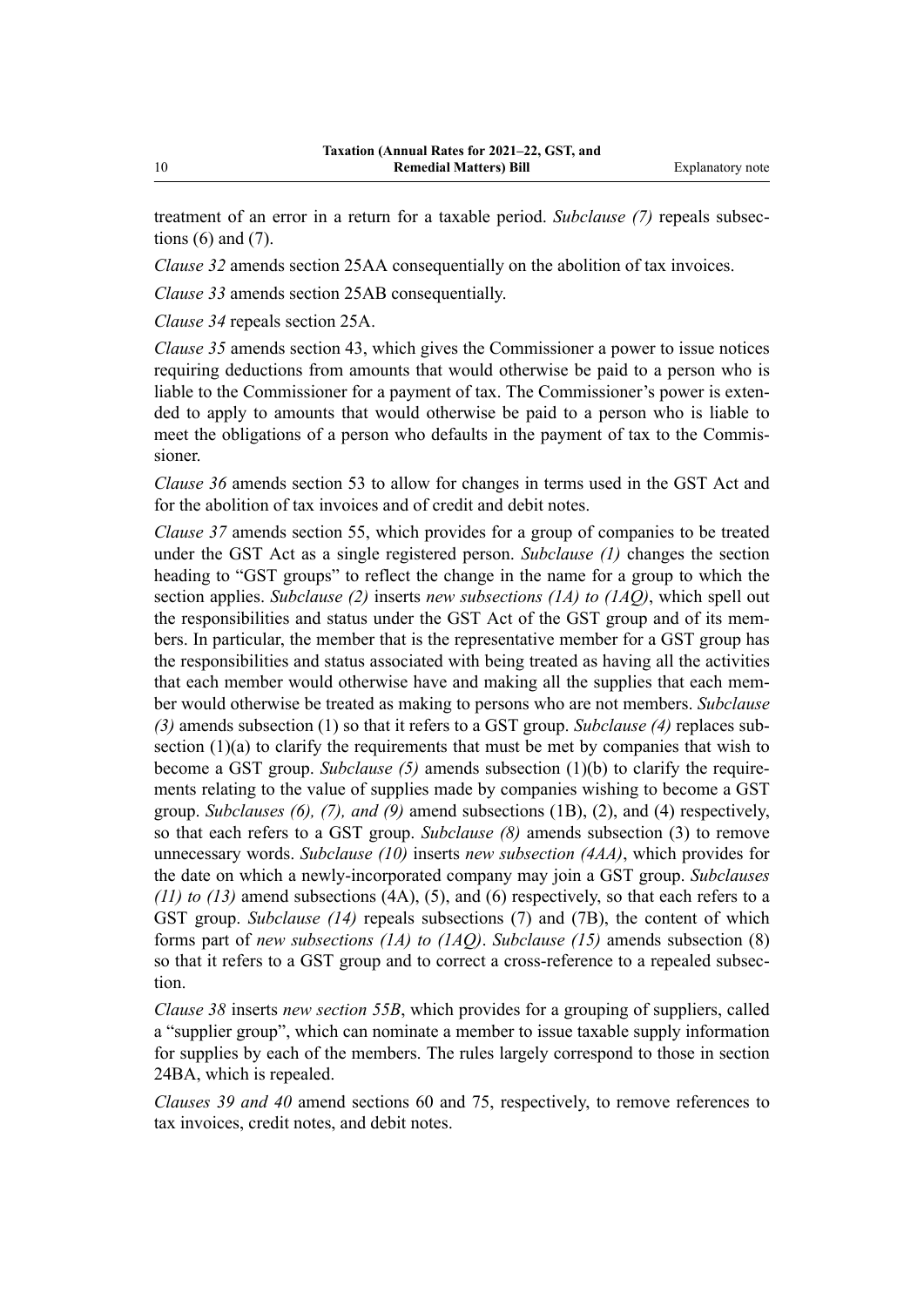*Clause 41* amends section 75B to remove a reference to fax as a consequence of the amendments to sections 14F and 14G of the Tax Administration Act 1994.

*Clause 42* amends section 78AA to remove references to tax invoices, credit notes, and debit notes.

*Clause 43* amends section 78B to remove references to tax invoices, credit notes, and debit notes.

*Clause 44* amends section 78BA to remove references to tax invoices, credit notes, and debit notes.

*Clause 45* repeals section 78G, which provides for regulation-making powers that are no longer required.

#### **Part 3**

#### **Amendments to Income Tax Act 2007**

*Clause 46* provides that *Part 3* amends the Income Tax Act 2007.

*Clause 47* amends section BC 5 to delete a superfluous item from the list of defined terms.

*Clause 48* amends section CB 6A, as a remedial matter, to clarify the relationship between the exceptions to the bright-line test for residential land and the new 10-year bright-line period.

*Clause 49* amends section CB 16A. *Subclauses (1) and (2)* clarify the relationship between the exceptions to the bright-line test for residential land and the new 10-year bright-line period. *Subclause (3)* inserts a term that is defined in that section into the list of defined terms.

*Clause 50* amends section CD 5 to correct a minor fault of expression.

*Clause 51* amends section CD 39 to clarify the relationship between the company dividend rules and the transfer pricing rules.

*Clause 52* amends section CD 43 to correct a minor fault of expression.

*Clause 53* amends section CD 44 to correct a minor fault of expression and to ensure that share-for-share exchanges are counted appropriately for the purposes of deter‐ mining available subscribed capital.

*Clause 54* amends section CW 10, which exempts inter-corporate dividends from income tax, to remove the exclusion for local authorities.

*Clause 55* amends section CW 39 as a consequence of removing the exclusion for local authorities from the inter-corporate dividend exemption.

*Clause 56* amends section CX 47 to remove RDTI transition support payments from being excluded income.

*Clause 57* amends section CZ 40. *Subclause (1)* amends subsection (5) to bold the font of a term that is defined in that subsection. *Subclause (2)* amends the list of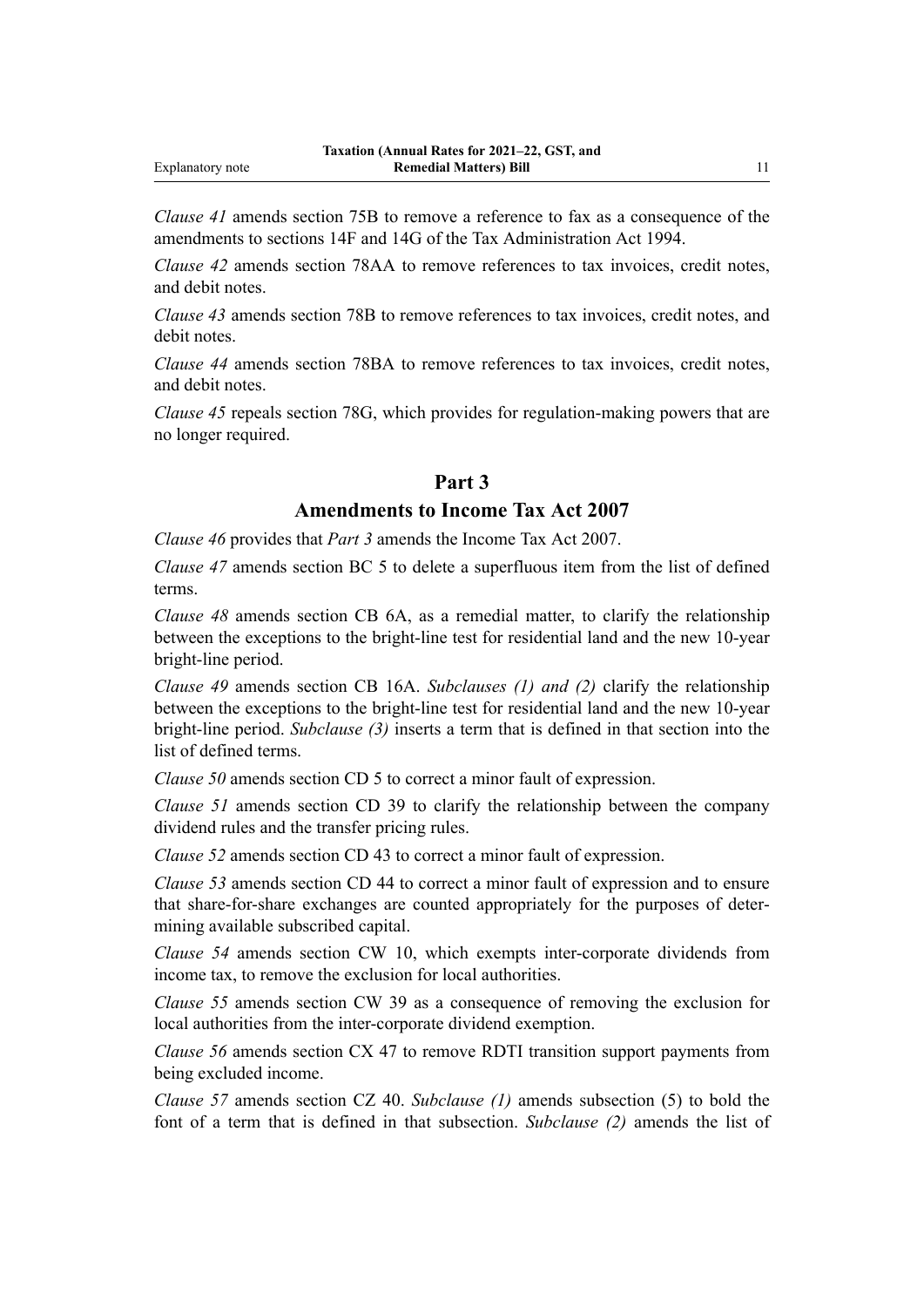defined terms to insert a defined term that appears in the section and delete a defined term that does not.

*Clause 58* amends section DB 8, which allows a company a deduction for interest incurred on money borrowed to acquire shares in another company that is part of the same group of companies, to restrict the availability of a deduction for local authorities to cases where the shares being acquired are in a council-controlled trading organisation.

*Clause 59* inserts *new section DB 9B*, which denies a local authority a deduction for interest incurred on borrowed money that it lends to a council-controlled organisation other than a council-controlled trading organisation.

*Clause 60* amends section DB 11, which allows a person who has a negative base price adjustment a deduction for deemed expenditure to the extent to which it arises from assessable income deemed to have been derived by the person under the financial arrangement in earlier income years. The amendment restricts the availability of a deduction for local authorities to cases where the financial arrangement is with a council-controlled trading organisation.

*Clause 61* amends section DB 20B to delete a superfluous item from the list of defined terms.

*Clause 62* replaces an inaccurate cross-heading above section DB 41.

*Clause 63* amends section DB 41, which allows a company a deduction for charitable gifts, to exclude local authorities from being allowed such a deduction.

*Clause 64* amends section DF 1 to remove RDTI transition support payments from the rules denying deductions in relation to grants.

*Clause 65* amends section DV 18B to correct a minor fault of expression.

*Clause 66* amends section EE 6 to correct an entry in the list of defined terms.

*Clause 67* amends section EE 40 to ensure that 0% depreciation rate buildings are depreciated appropriately in associated person transactions.

*Clause 68* amends section EE 44 to correct a fault of expression.

*Clause 69* amends section EJ 10B to correct faults of expression.

*Clause 70* amends section EL 3 to properly account for income from foreign loans in the loss-making residential rental property rules.

*Clause 71* amends section EM 1 as part of providing a new portfolio-based method for determining income and expenditure for fair dividend rate hedges.

*Clause 72* amends section EM 3 to provide that, in some circumstances, no New Zealand dollar-denominated leg is required for a hedge under the proposed new portfoliobased method for determining income and expenditure for fair dividend rate hedges.

*Clause 73* replaces section EM 4 as part of providing elections for the proposed new portfolio-based method for fair dividend rate hedges and consequentially amending and correcting the current hedge-by-hedge method.

12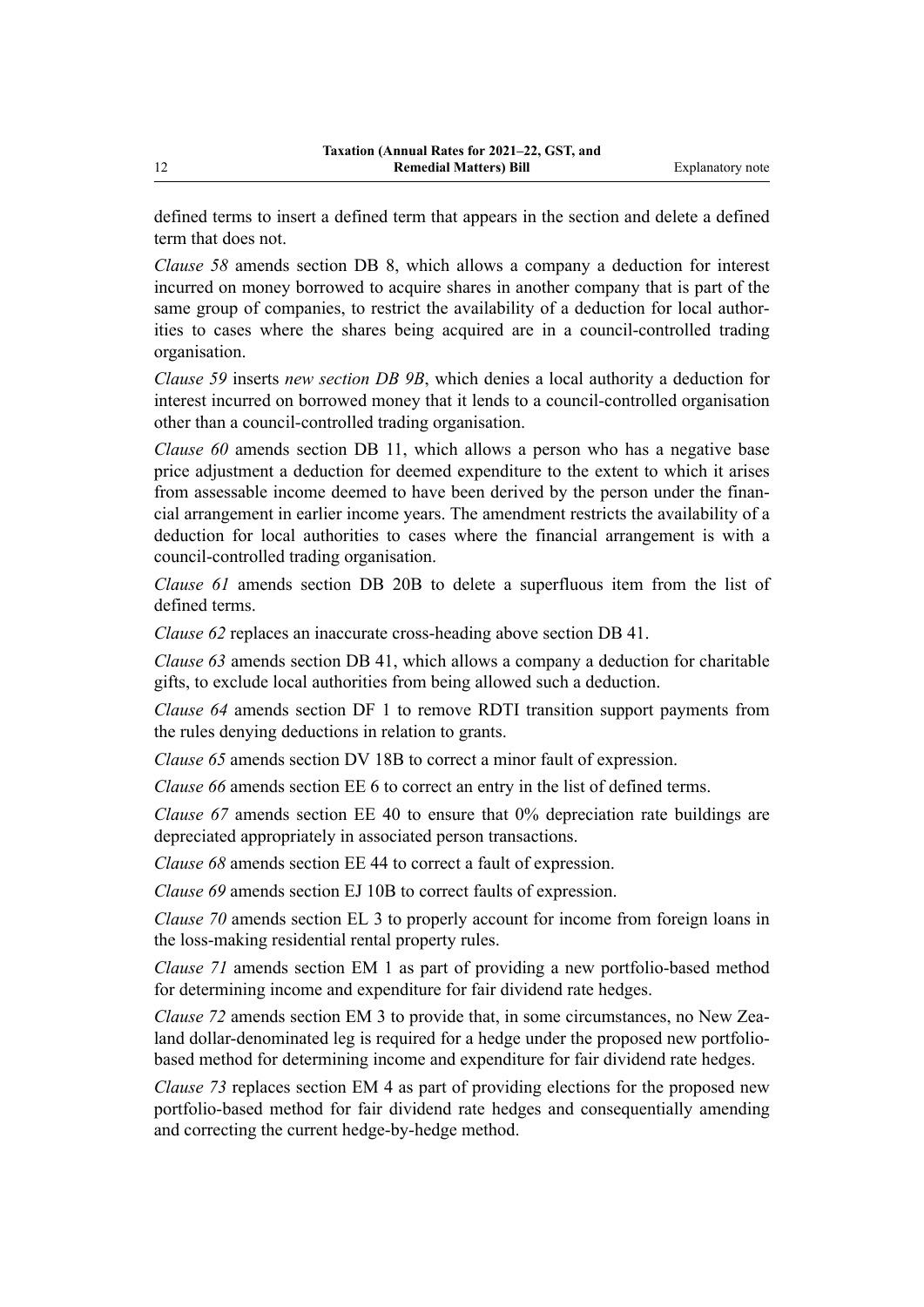*Clause 74* amends section EM 5 as part of consequentially amending and correcting the current hedge-by-hedge method for fair dividend rate hedges.

*Clause 75* inserts *new section EM 5B* to provide a new portfolio-based method for determining income and expenditure for fair dividend rate hedges.

*Clause 76* amends section EM 6 as part of providing a new portfolio-based method for determining income and expenditure for fair dividend rate hedges and to specifically account for hedges entered into and settled within a single valuation period.

*Clause 77* amends section EM 7 as part of providing a new portfolio-based method for determining income and expenditure for fair dividend rate hedges.

*Clause 78* amends section EM 8 to provide new definitions as part of providing the proposed new portfolio-based method for fair dividend rate hedges and consequentially amending and correcting the current hedge-by-hedge method.

*Clause 79* inserts *new section EW 5(3BA) and (3BAB)* to provide that a cryptoasset is an excepted financial arrangement, with an exception for a cryptoasset that produces a return for the owner at a rate that is known in advance.

*Clause 80* amends section EW 46C to correct a matter of nomenclature (forgiven / remitted) and to ensure the ambit of the economic group debt remittance regime appropriately includes New Zealand-based companies.

*Clause 81* amends section FH 11, which provides for the treatment of a transaction within the New Zealand tax base that is a source of funds for a payment producing a hybrid mismatch in a foreign tax jurisdiction that does not have hybrid mismatch legislation. All the clauses except *subclause (4)* come into force on *1 July 2018*. *Sub‐ clause (1)* replaces subsection (1) with *new subsection (1)*, which clarifies the description of the 2 types of transaction to which the section applies, and *new subsec‐ tion (1B)*, which clarifies the relationship, between the funds from a transaction and a funded payment producing the hybrid mismatch, that results in a deduction from the transaction being disallowed by the section. *New subsection (1B)* omits a former requirement that the funded payment be received in a country or territory outside New Zealand. *Subclause (2)* amends subsection (2), which states that the amount of the deduction that is disallowed is given by subsection  $(3)$  or  $(4)$ , so that the subsection is subject to *new subsections (5) and (6)*. *Subclause (3)* replaces subsection (4) with *new subsection (4)*, which relates the amount of the deduction that is disallowed to the amount of the funded payment for which the foreign jurisdiction would dis‐ allow a deduction if the jurisdiction had hybrid mismatch legislation. *Subclause (4)* replaces subsection (5) with effect from the date on which the amendment receives the Royal assent. *New subsection (5)* gives the methods that must be used to deter‐ mine whether funding is related to a payment in the foreign jurisdiction and, if so, the amount of the deduction that must be denied. *Subclause (5)* inserts *new subsection (6)*, which gives the conditions under which a deduction that is disallowed under sub‐ section (2) in an income year may be allowed as a deduction in a later income year.

*Clause 82* amends section FH 15, which gives definitions of terms used in the hybrid mismatch legislation. *Subclause (1)* replaces the definition of *hybrid mismatch* so that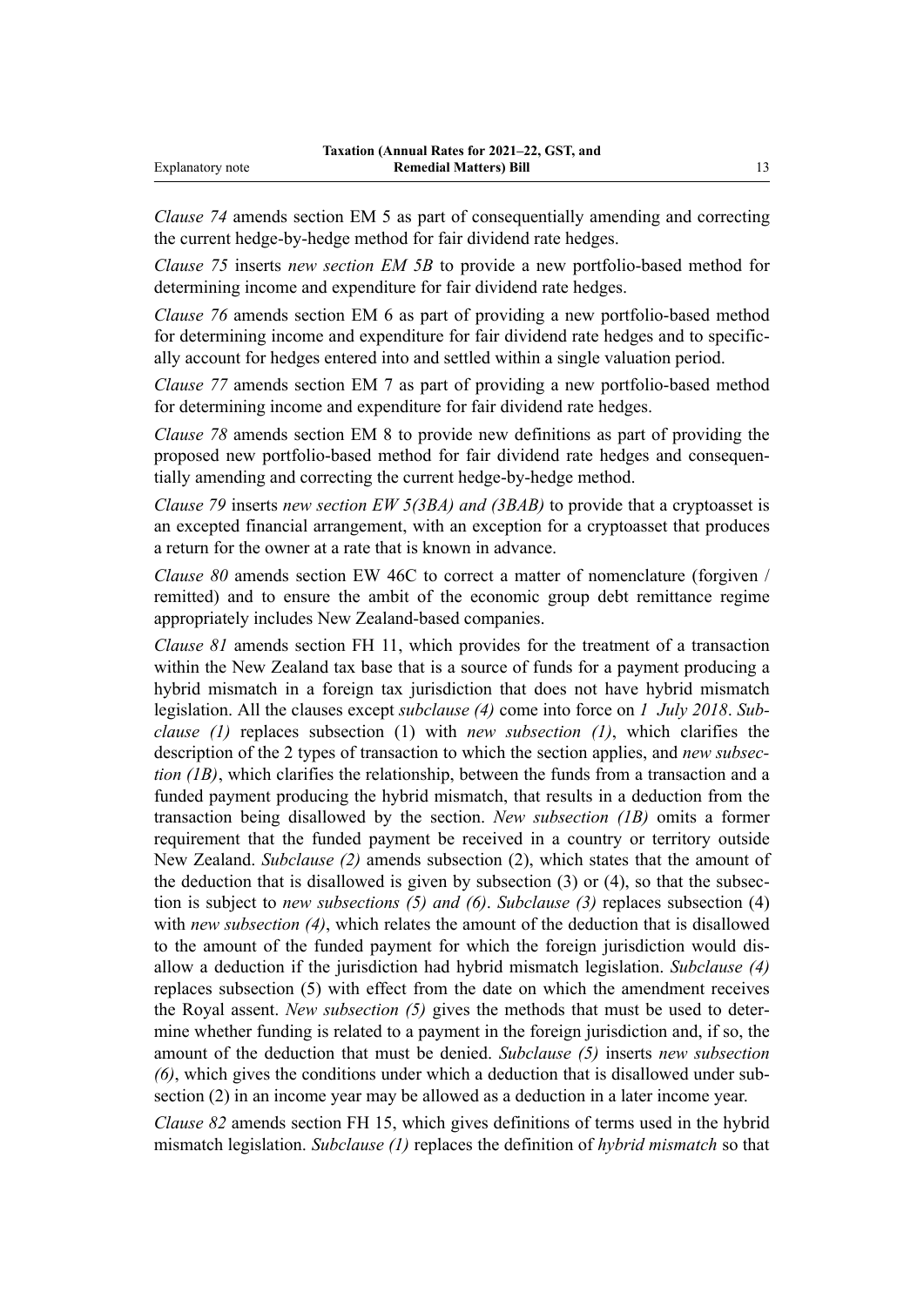the term is defined by reference to the effects of subpart FH. *Subclause (2)* amends the definition of *hybrid mismatch legislation* so that the term applies to legislation having the effect of all or part of subpart FH.

*Clause 83* amends section FM 8 as a consequence of removing the exclusion for local authorities from the inter-corporate dividend exemption.

*Clause 84* amends section FO 2 to correct a cross-reference.

*Clause 85* amends section FO 21 to correct a minor fault of expression.

*Clause 86* amends section GC 18 to correct the amount that is compared with the total group debt of the borrower's worldwide group.

*Clause 87* replaces section HF 7, which defines *taxable Maori authority distribution*, to separate the requirement that the distribution not be a cash distribution to a member in relation to a notional distribution for which the Maori authority has made an election under section OB 82 from the requirements that relate to the income of the Maori authority that is the source of the distribution.

*Clause 88* amends section HR 3 to replace the reference to the Housing New Zealand Corporation with a reference to Kāinga Ora–Homes and Communities.

*Clause 89* amends section HR 9BA by replacing subsection (1) to provide for an additional way of making an election under section HR 9.

*Clause 90* amends section LB 1B as a consequence of changing the heading to section OB 32.

*Clause 91* amends section LE 2 to exclude local authorities from having a tax loss component for excess imputation credits.

*Clause 92* amends section LY 5 to allow supporting R&D activities that occur immediately before or after the start or end of relevant core activities to be counted for the R&D tax credit.

*Clause 93* amends section LY 9 to correct an entry in the list of defined terms.

*Clause 94* amends section LY 10 to correct 2 entries in the list of defined terms.

*Clause 95* amends section MD 9, which gives the fifth requirement for an entitlement to an in-work tax credit. *Subclause (1)* amends subsection (1)(a) to remove the requirement that the person who is normally an earner derive certain types of income as a full-time earner. The full-time earner requirement was removed on 1 July 2020, but was inadvertently reinserted on 1 April 2021. *Subclauses (2) and (3)* replace sub‐ section (4) and amend subsection (5), respectively, as a consequence of the removal of the full-time earner requirement on 1 July 2020. *Subclause (4)* reinstates *full-time earner* in the list of defined terms, as it still appears in subsections (4) and (5).

*Clause 96* amends section MX 3 to correct cross-references.

*Clause 97* amends section OA 9 to correct a cross-reference.

*Clause 98* amends section OB 4, which provides for imputation credits from pay‐ ments of tax made by an ICA company. *Subclause (1)* replaces the heading to the section. *Subclause (2)* replaces subsection (1) to include imputation credits arising from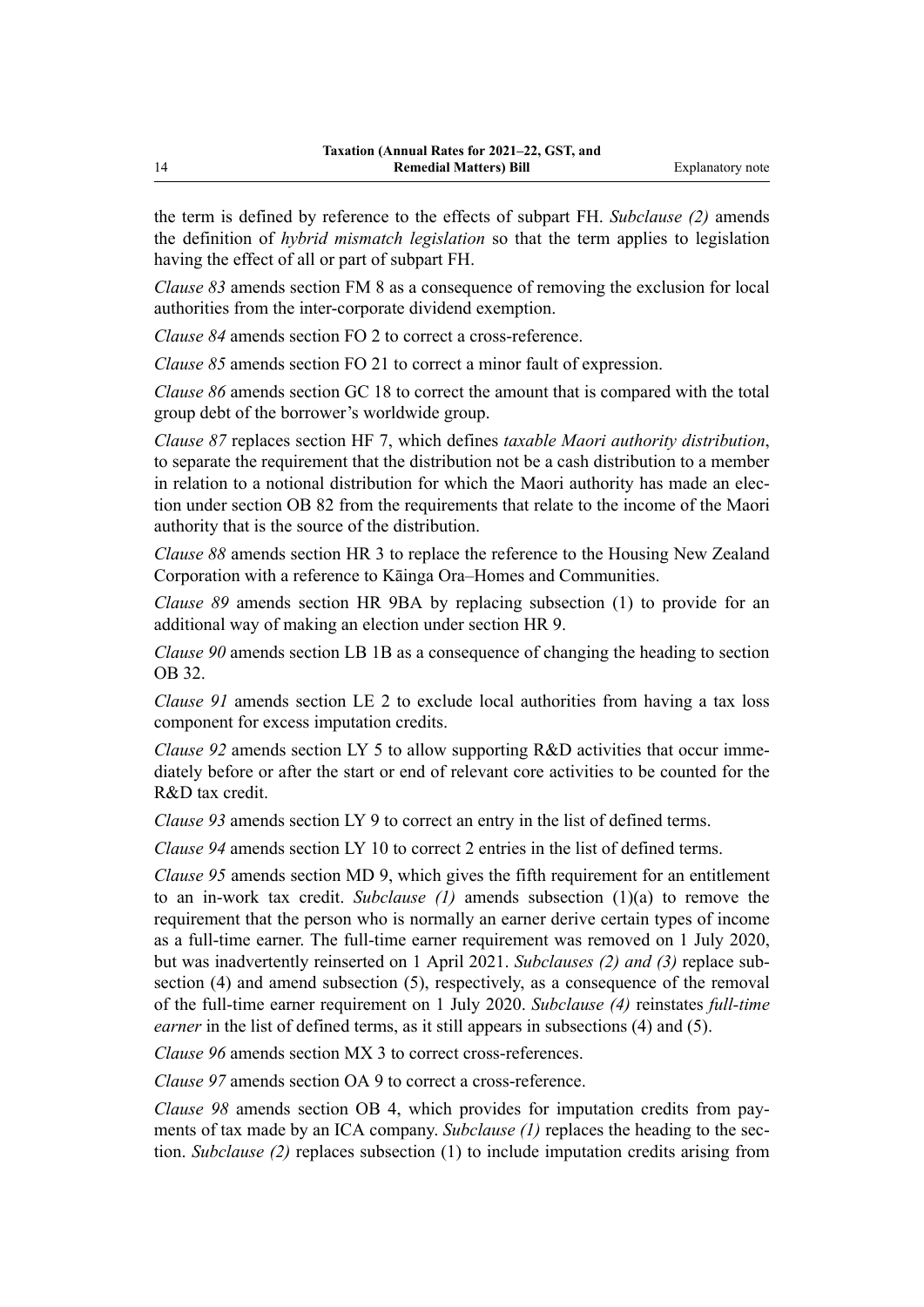a transfer of excess tax to the company under section 173L or 173M of the Tax Administration Act 1994 or under section RC 32(5)(b). *Subclause (3)* inserts the cross-reference to the table containing the reference to the imputation credit and the transfer of excess tax to the ICA company. *Subclause (4)* amends subsection (4)(a) to introduce a cross-reference to *new paragraph (c)*. *Subclause (5)* replaces subsec‐ tion (4)(b) with *new subsection (4)(c)*, which provides for the time at which the transfer affects the imputation credit account and permits the credit to be at the time that the transfer is requested, in some circumstances.

*Clause 99* amends section OB 32, which provides for imputation debits from refunds of tax to an ICA company. *Subclause (1)* replaces the heading to the section. *Sub‐ clause (2)* amends subsection (1) to include imputation debits arising from a transfer of excess tax by the company under section 173L or 173M of the Tax Administration Act 1994 or under section RC 32(5)(b). *Subclause (3)* inserts the cross-reference to the table containing the reference to the imputation debit and the transfer of excess tax by the ICA company. *Subclause (4)* amends subsection (4) so that the application of the subsection is limited to the consequences of a refund of tax. *Subclause (5)* replaces subsection (6), which provides for the time at which the transfer affects the imputation credit account and permits the debit to be at the time that the transfer is requested, in some circumstances.

*Clause 100* amends table O1 to reflect the amendments to section OB 4.

*Clause 101* amends table O2 to reflect the amendments to section OB 32.

*Clause 102* amends section OK 2, which provides for Maori authority imputation credits from payments of tax made by a Maori authority. *Subclause (1)* replaces the heading to the section. *Subclause (2)* amends subsection (1) to include imputation credits arising from a transfer of excess tax to the Maori authority from another period or tax type under section 173L of the Tax Administration Act 1994. *Subclause (3)* inserts the cross-reference to the table containing the reference to the imputation credit and the transfer of excess tax. *Subclause (4)* replaces subsection (4), which pro‐ vides for the time at which the transfer affects the Maori authority credit account and permits the credit to be at the time that the transfer is requested, in some circumstances.

*Clause 103* amends section OK 3, which provides for Maori authority imputation credits from transfers of excess tax made to the Maori authority by another Maori authority. *Subclause (1)* replaces the heading to the section. *Subclause (2)* replaces subsection (1) to include imputation credits arising from a transfer of excess tax to the Maori authority under 173M of the Tax Administration Act 1994 or under section RC 32(5)(b). *Subclause (3)* inserts the cross-reference to the table containing the reference to the imputation credit and the transfer of excess tax to the Maori authority. *Subclause (4)* replaces subsection (3) with *new subsection (4)*, which provides for the time at which the transfer affects the Maori authority credit account and permits the credit to be at the time that the transfer is requested, in some circumstances.

*Clause 104* amends section OK 11, which provides for Maori authority imputation debits from transfers of excess tax made by a Maori authority. *Subclause (1)* replaces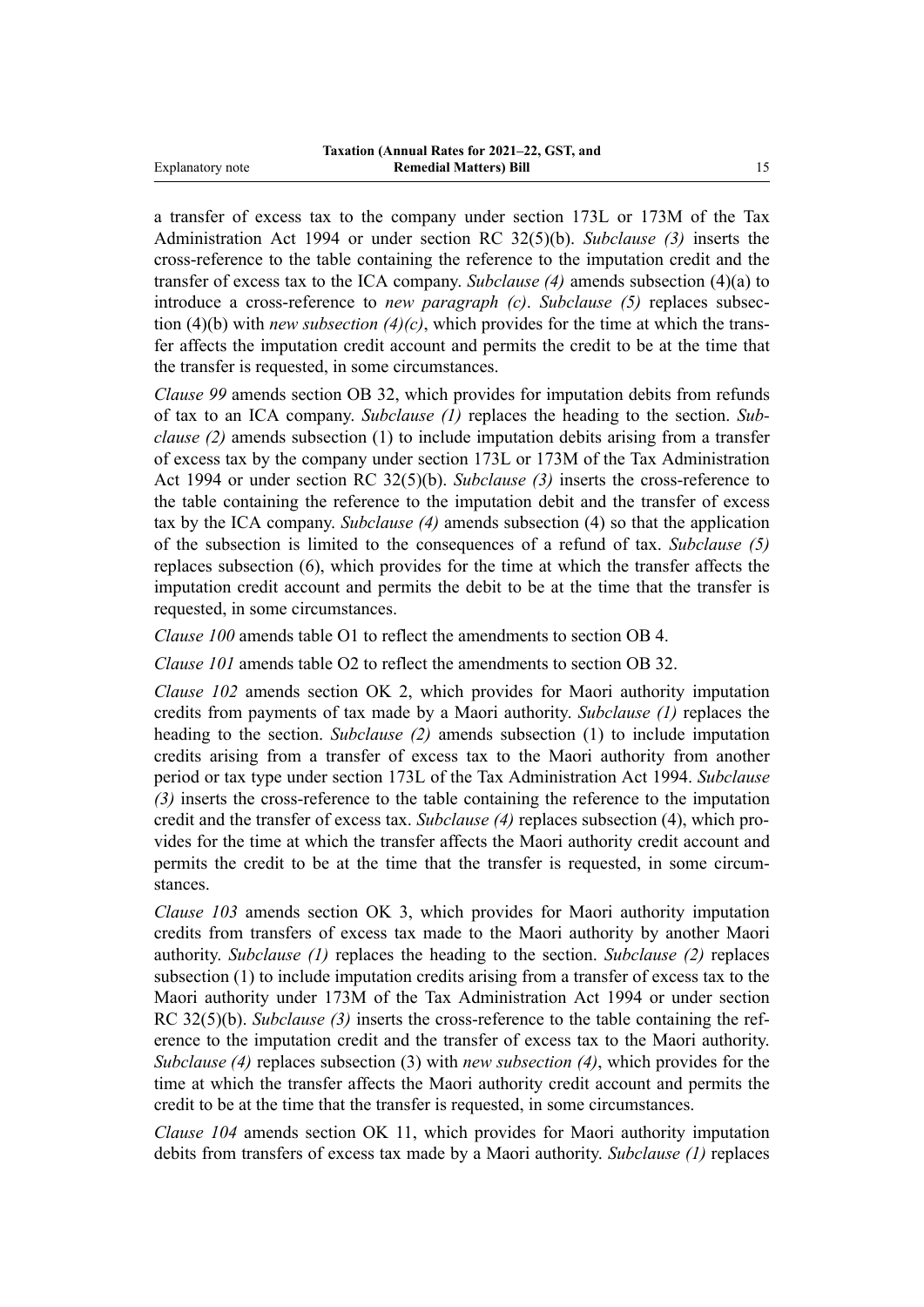the heading to the section. *Subclause (2)* replaces subsection (1) to include imputation credits arising from a transfer of excess tax by the Maori authority to another Maori authority under section 173M of the Tax Administration Act 1994 or section RC 32(5)(b). *Subclause (3)* inserts the cross-reference to the table containing the reference to the imputation debit and the transfer of excess tax. *Subclause (4)* replaces subsection (3), which provides for the time at which the transfer affects the Maori authority credit account and permits the credit to be at the time that the transfer is requested, in some circumstances.

*Clause 105* amends section OK 12, which provides for Maori authority imputation debits from refunds of income tax made to a Maori authority. *Subclause (1)* replaces the heading to the section. *Subclause (2)* replaces subsection (1) to include imputation debits arising from a transfer of excess tax to another period or tax type by the Maori authority under section 173L of the Tax Administration Act 1994. *Subclause (3)* inserts the cross-reference to the table containing the reference to the imputation debit and the transfer of excess tax. *Subclause (4)* replaces subsection (6), which provides for the time at which the transfer affects the Maori authority credit account and permits the credit to be at the time that the transfer is requested, in some circumstances.

*Clause 106* amends table O17 to reflect the amendments to sections OK 2 and OK 3.

*Clause 107* amends table O18 to reflect the amendments to section OK 11 and OK 12.

*Clause 108* amends section OP 12, which gives a consolidated imputation group an imputation credit for the amount of an imputation credit attached to a dividend derived by a group company, so that a consolidated imputation group to which a local authority belongs will not have an imputation credit for imputation credits attached to dividends derived by the local authority.

*Clause 109* amends section OP 30, which gives a consolidated imputation group an imputation debit for the amount of a refund of income tax or provisional tax paid to the group, so that a consolidated imputation group to which a local authority belongs will not have an imputation debit for a refund of income tax or provisional tax paid to the local authority.

*Clause 110* amends section RC 35B as a consequence of changing the heading to section OB 32.

*Clause 111* amends section RC 38 so that the discount rate for the early-payment discount is related to the Commissioner's paying rate, rather than being set separately.

*Clause 112* amends section RC 40 to include, in the definition of *small-business per‐ son*, a person who conducts a business on their own account as the owner of a lookthrough company.

*Clause 113* amends section RD 5 to correct cross-references.

*Clause 114* replaces section RD 45, which provides when an employer is liable to pay fringe benefit tax on an unclassified benefit provided to an employee, so that unclassified benefits provided by persons associated with the employer to employees of those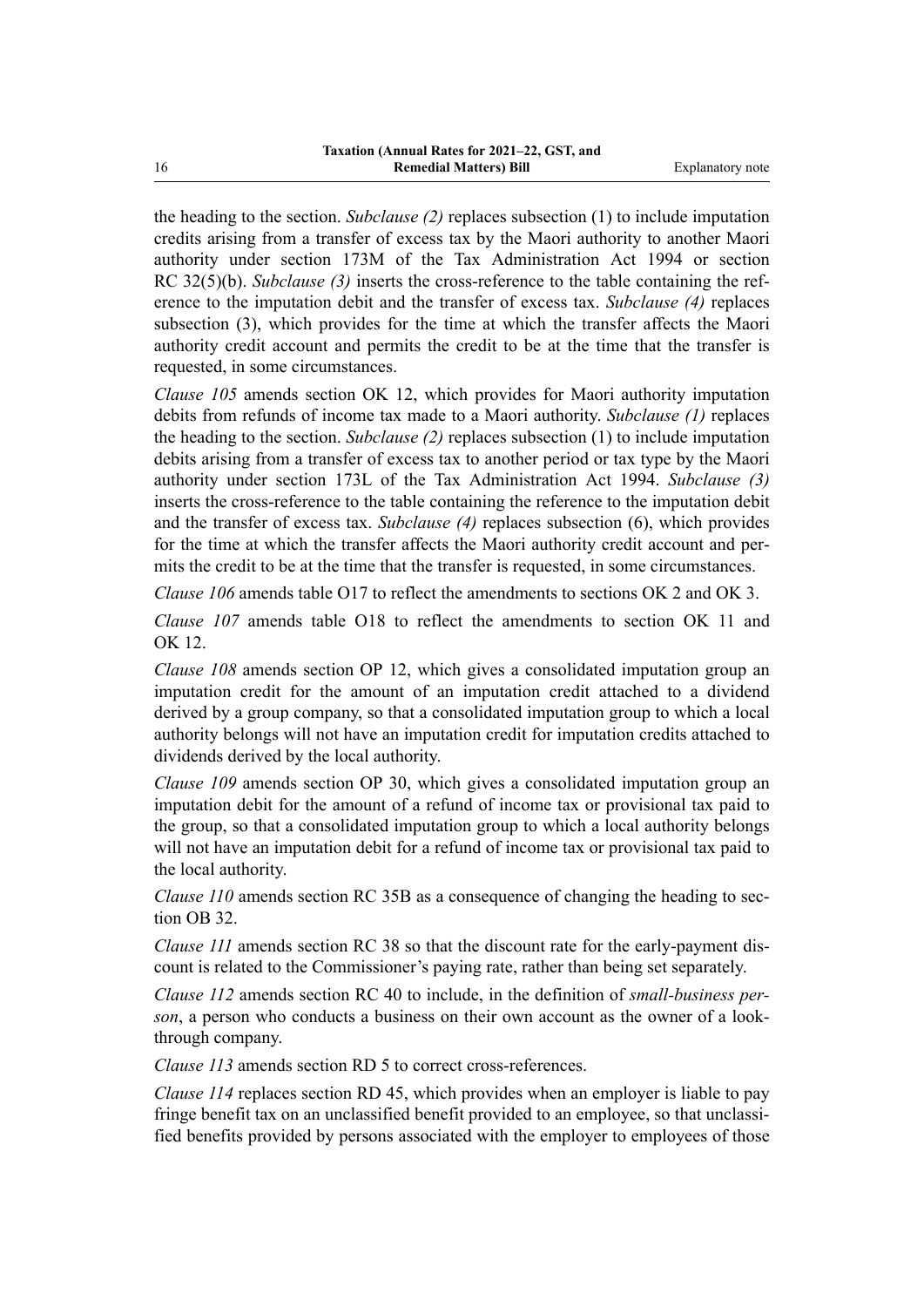associated persons are only included in the relevant calculations if the employers are companies that are part of the same group of companies.

*Clause 115* replaces section RD 67, which specifies the tax rate to be applied to an employer's superannuation cash contribution, to allow employers to pay tax at a rate of 33% (instead of 39%) on contributions that are for the benefit of past employees.

*Clause 116* amends section RE 2 as a consequence of removing the exclusion for local authorities from the inter-corporate dividend exemption.

*Clause 117* amends section RE 10C to clarify that a non-resident custodial institution is an end investor. Where a non-resident custodial institution has a New Zealand branch, the amendments confirm that the branch must withhold tax from payments of investment income they receive.

*Clause 118* amends section RE 21 to provide more flexibility in relation to frequency of tax payments by persons who estimate they will be required to withhold less than \$500 of resident withholding tax each month.

*Clause 119* amends section RF 12, which provides that NRWT is payable at a rate of 0% on some non-resident passive income, so that the exclusion for interest relating to related-party debt does not apply in some limited circumstances.

*Clause 120* amends section RM 1, which gives the scope of subpart RM, to remove a redundant paragraph.

*Clauses 121 and 122* amend sections RM 2 and RM 4, which specify the circum‐ stances in which the Commissioner must refund overpaid tax, to deem, for the purposes of those sections, the provision by a person of a return for an amount of an ancillary tax for a period to be the making of an assessment of the amount of the ancillary tax by the person. As those sections require an assessment to have been made for overpaid tax to be refunded, the amendments will enable overpaid amounts of ancillary tax to be refunded.

*Clause 123* amends section RM 27 as a consequence of changing the heading to section OK 2.

*Clause 124* amends section RP 17 by replacing subsection (1) so that it refers to the list of purposes in section RP 17B for which funds in a tax pooling account may be used, instead of giving the same list of purposes.

*Clause 125* amends section RP 17B, which governs the use of tax pooling accounts. *Subclause (1)* inserts *new subsection (2)(f)*, which refers to the use of an amount in a tax pooling account to satisfy a new liability as given by *new subsections (12) to (14)* inserted by *subclause (6)*. *Subclause (2)* amends subsection (4), which gives the period in which a person may use funds in a tax pooling account to satisfy an obligation for provisional tax or terminal tax for a tax year or for interest under Part 7 of the Tax Administration Act 1994. The subclause replaces subsection (4)(a) and (b) so that the funds may be used from the beginning of the person's income year that corres‐ ponds to the tax year. *Subclauses (3) to (5)* repeal subsections (9) to (11) respectively. *Subclause (6)* inserts *new subsections (12) to (14)*, which replace and expand the repealed subsections. Funds in a tax pooling account may be used to satisfy a new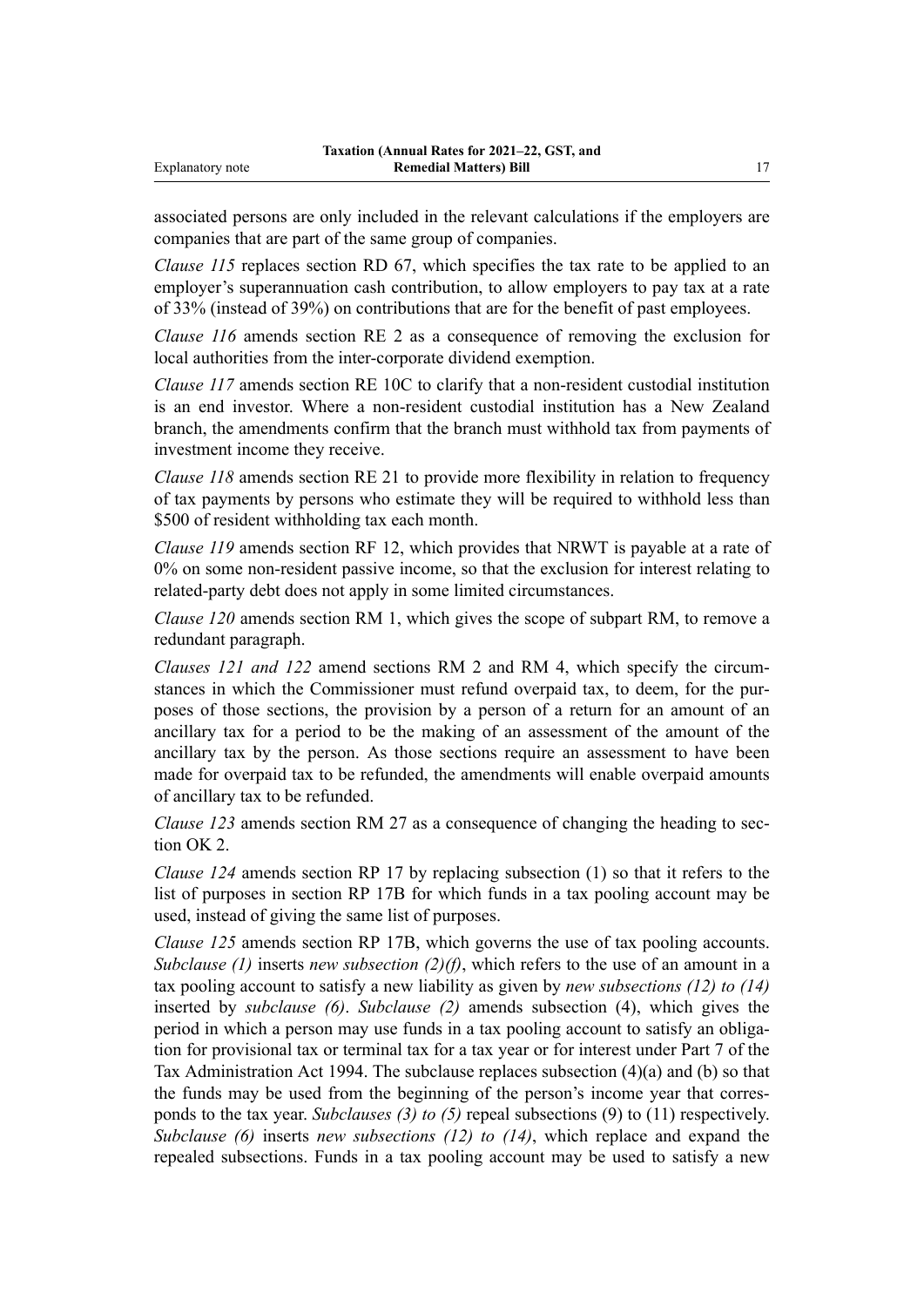liability relating to any of a list of categories of tax in *new subsection (14)* if the way in which the person becomes aware of the new liability, and makes voluntary disclosure of the liability to the Commissioner, meets the requirements of *new subsection (12)* and the Commissioner notifies the person under *new subsection (13)* that the funds may be used to meet the new liability.

*Clause 126* amends section RP 19 consequentially on the amendments to section RP 17B(4).

*Clause 127* amends section YA 1. *Subclause (2)* inserts a new definition of *cryptoas‐ set*. *Subclause (3)* replaces the definition of *date of acquisition* to update section head‐ ings and include a reference to the definition of that term in section CZ 39. *Subclause (4)* amends the definition of *decommissioning* to provide that plugged wells are not decommissioned unless the plugging is permanent. *Subclause (5)* amends the defin‐ ition of *dwelling* to add a cross-reference to section CZ 40. *Subclause (6)* amends the definition of *election day worker* to generalise references to electoral officials and to extend the application of the election day worker tax code to advance voting workers. *Subclause (7)* amends the definition of *employer* by repealing a paragraph as a consequence of the amendment to section RD 45. *Subclauses (8) and (9)* replace the definition of *group of persons* to include a reference to the definition of that term in section CZ 40. *Subclause (10)* inserts new definitions of *hybrid entity* and *hybrid mismatch*, which refer to the definitions in section FH 15. *Subclause (11)* amends the definition of *nominal share* to correct a minor fault of expression. *Subclause (12)* inserts a new definition of *non-eligble asset*. *Subclause (13)* amends the definition of *principal set‐ tlor* to update the heading of a section referred to. *Subclause* (14) amends the definition of *proportional debt ratio* to correct a minor fault of expression. *Subclause (15)* amends the definition of *proportional ownership ratio* to correct a minor fault of expression. *Subclause (16)* amends the definition of *residential land* to correct a minor fault of expression. *Subclause* (17) amends the definition of *settlement* to correct a cross-reference and update a section heading.

*Clause 128* amends section YA 4 to remove a reference to fax as a consequence of the amendments to sections 14F and 14G of the Tax Administration Act 1994.

*Clause 129* amends section YC 13, which provides for corporate spin-outs of companies, to provide for the continuity of ownership of a company during the period in which its ownership is changed and it becomes a spun-out company under the section.

*Clause 130* amends section YE 1 to correct a date in the definition of *early balance date*.

*Clause 131* amends section YZ 5, which provides that the New Zealand Memorial Museum Trust—Le Quesnoy is a donee organisation, to replace the date on which the effect of the section ends.

*Clause 132* amends schedule 21B to ensure that RDTI transition support payments are appropriately reflected for the purposes of R&D tax credits.

*Clause 133* amends schedule 32, which lists organisations to which a charitable or other public benefit donation entitles the donor to a deduction.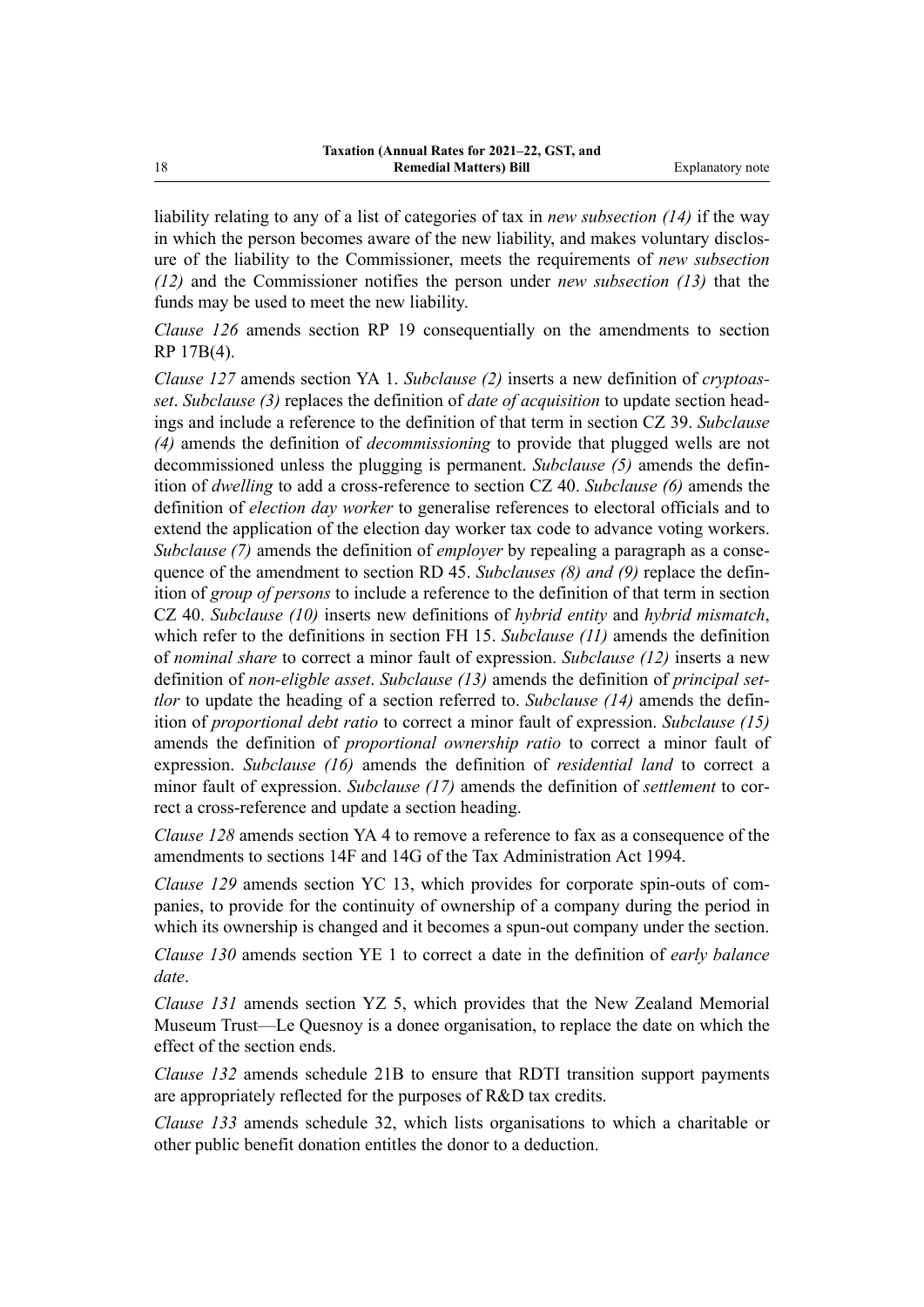## **Part 4**

#### **Amendments to other enactments**

#### *Amendments to Tax Administration Act 1994*

*Clause 134* sets out the clauses that amend the Tax Administration Act 1994.

*Clause 135* amends section 3. *Subclause (2)* amends the definition of *civil penalty* to bring the new penalty for acquiring or possessing electronic sales suppression tools within the meaning of that term. *Subclause (3)* inserts a definition of *electronic sales suppression tool*. *Subclause (4)* amends the definition of *employment income informa‐ tion* to insert cross-references to *new section 108AB* and section 108B. *Subclause (5)* amends the definition of *proscribed question* to remove superfluous wording. *Sub‐ clause (6)* amends the definition of *START tax type* by inserting 3 new tax types with effect from 1 March 2021. *Subclause (7)* repeals the definition of *START tax type* with effect from 1 April 2022, when the definition is expected to cease to be relevant for the administration of tax. *Subclause (8)* amends the definition of *tax shortfall* to cor‐ rect a cross-reference.

*Clause 136* amends section 14 to remove a reference to fax as a consequence of the amendments to sections 14F and 14G.

*Clause 137* amends section 14F to remove fax as an approved mode of communication between a person and the Commissioner.

*Clause 138* amends section 14G to remove a fax number as a permitted contact address for the delivery of information under section 14F(2) and (4).

*Clause 139* amends section 16C to clarify the meaning of *revenue information* and *sensitive revenue information*.

*Clause 140* amends section 25MB to clarify that a non-resident custodial institution is an end investor. Where a non-resident custodial institution has a New Zealand branch, the amendments confirm that the branch must report investment income information relating to payments of investment income they receive.

*Clause 141* inserts *new section 25NB* to provide for less onerous investment income information reporting requirements for certain persons.

*Clause 142* inserts *new section 33F* to allow more time for filing a supplementary return for research and development tax credits.

*Clause 143* amends section 43B, which limits the obligations to make tax returns for trustees of trusts that are referred to in the section as non-active trusts. The amend‐ ments extend the application of the section to the executors or administrators of estates that are non-active in the same way as the trustees to which the section applies. *Subclause (1)* amends the heading to the section. *Subclause (2)* replaces sub‐ sections (1) and (2) so that the criteria for an estate to be non-active are the same as for a trust and the requirements for an executor or administrator to be excused from making a return of income are the same as for a trustee. *Subclauses (3) to (5)* make consequential amendments.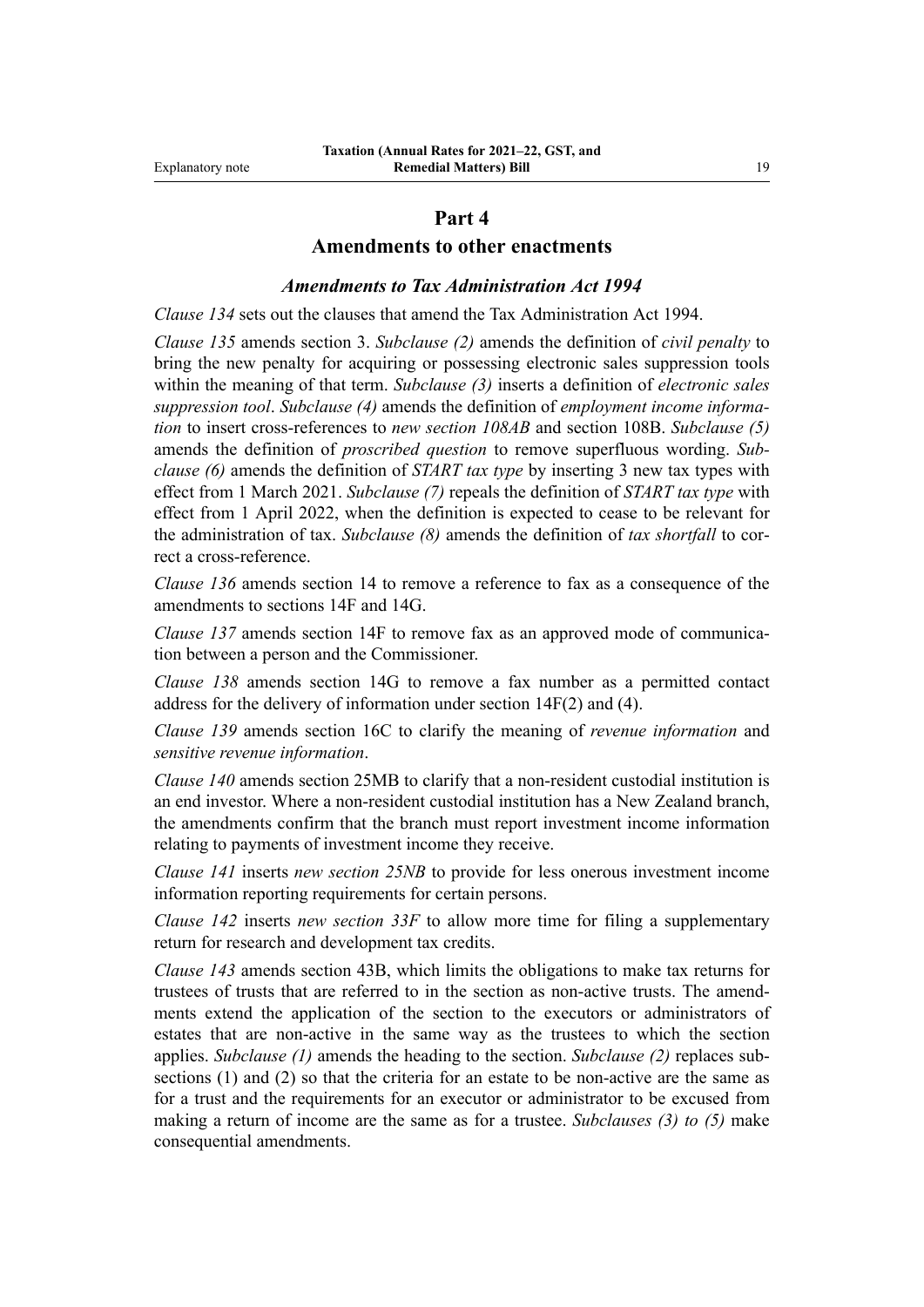*Clause 144* amends section 68CB to allow more time for variations to general appro‐ vals in relation to supporting research and development activities, in some circumstances.

*Clause 145* inserts *new section 68CF* to allow more time for applications for, and variations to, approvals in relation to research and development tax credits for the 2020–21 income year.

*Clauses 146, 147, 154, and 156* amend sections 89B, 89L, 125, and 138P as a conse‐ quence of establishing a time bar for amending an assessment of KiwiSaver contributions. These sections contain references to existing time bar provisions and the amendments add references to the new time bar provision.

*Clause 148* amends section 89P to clarify that the Commissioner is not required to issue a challenge notice where, following completion of the disputes process in a taxpayer-initiated dispute, an assessment is issued that reflects some but not all of the adjustments proposed by the taxpayer.

*Clause 149* amends section 108 to establish a time bar for amending an assessment of the ACC earners' levy so as to increase an amount assessed. This new time bar is aligned with the existing time bar for amending an assessment of the income tax com‐ ponent of PAYE deductions.

*Clause 150* inserts *new section 108AB*, which establishes a time bar for amending an assessment of KiwiSaver contributions so as to increase an amount assessed.

*Clause 151* amends section 108B, which allows existing time bars to be extended in certain circumstances, so that the section also allows the new time bar for amending an assessment of KiwiSaver contributions to be extended in the same circumstances.

*Clause 152* amends section 113 to remove a cross-reference to a repealed provision.

*Clause 153* amends section 113A by adding some missing words to ensure the provision works as intended for errors in fringe benefit tax returns.

*Clause 155* amends section 138E to clarify that the disputes and challenge processes in the Tax Administration Act 1994 do not apply in relation to decisions of the Commissioner using the remedial powers in that Act.

*Clauses 157, 158, and 159(1)* remove a Commissioner's discretion in relation to late filing penalties, non-electronic filing penalties, and late payment penalties from sections 139A, 139AA, and 139B.

*Clause 159(2) and (3)* amends section 139B to correct cross-references.

*Clause 160* inserts *new section 141EE*, which establishes a civil penalty of \$5,000 for acquiring or possessing an electronic sales suppression tool.

*Clause 161* amends section 141FB, which provides for a 50% reduction of shortfall penalties for evasion for prior good behaviour, so that the reduction is not applied where the use of a suppression tool contributed to the evasion.

*Clause 162* inserts *new section 141GB*, which provides for a reduction in the new civil penalty for acquiring or possessing an electronic sales suppression tool where

20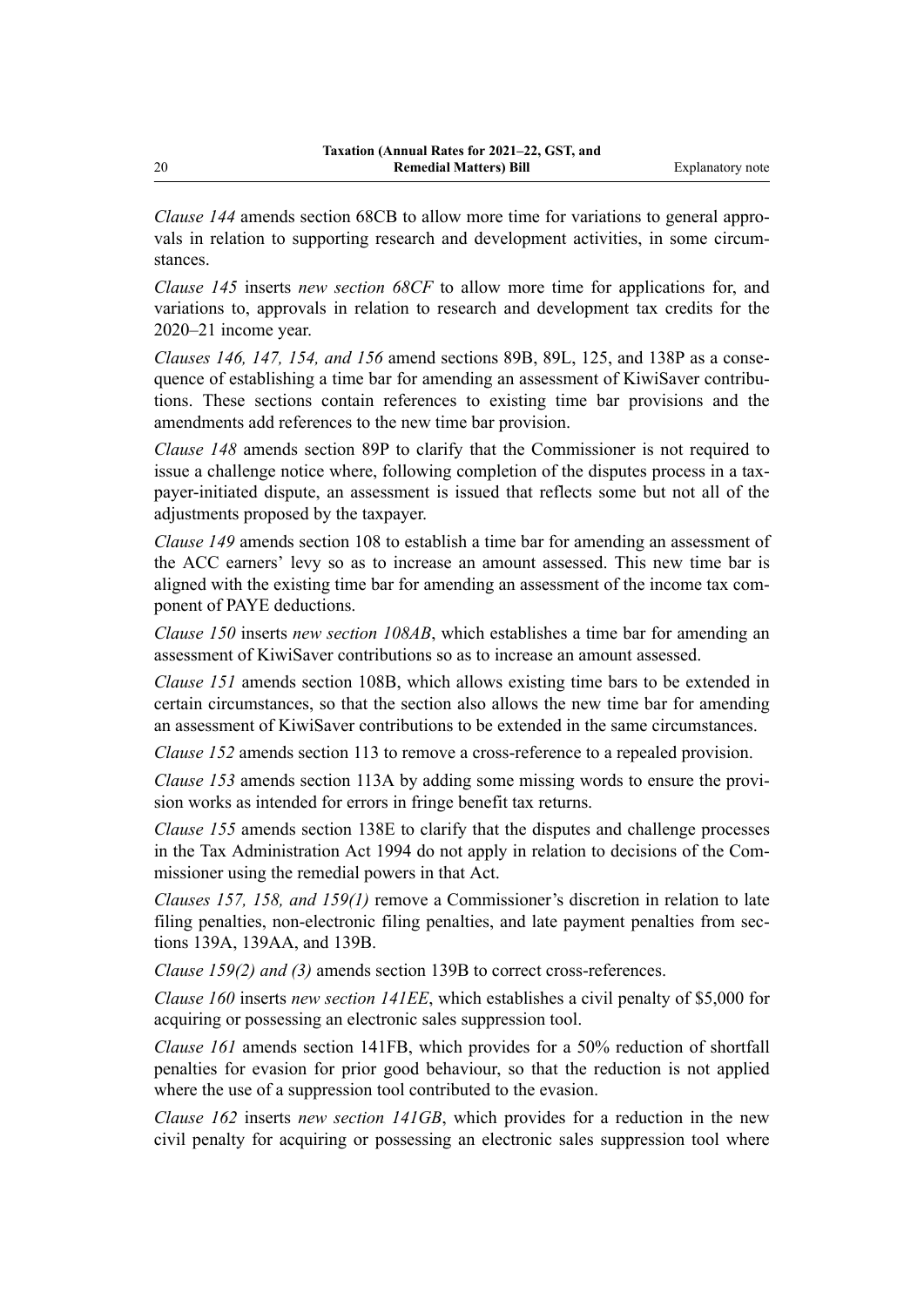the person liable to pay the penalty voluntarily discloses to the Commissioner details relating to the acquisition, possession, control, or use of the electronic sales suppres‐ sion tool.

*Clause 163* amends section 143, which provides for absolute liability offences, as a consequence of the changes to the GST Act, including the abolition of tax invoices, credit notes, and debit notes. *Subclause (1)* amends the section heading to show that the offences may be absolute liability offences or strict liability offences. *Subclause*  $(2)$  amends subsection  $(1)(ba)$  so that the offence relates to the supply of taxable supply information. *Subclause (3)* consequentially amends subsection (1)(c). *Subclause* (4) inserts *new subsection*  $(1)(d)$ , which is a strict liability offence relating to excessive claims for input tax. *Subclause (5)* inserts *new subsection (2D)*, which provides for a defence of reasonable care to the offence inserted by *subclause (4)*.

*Clause 164* amends section 143A, which provides for knowledge offences, as a consequence of the changes to the GST Act, including the abolition of tax invoices, credit notes, and debit notes. *Subclause (1)* repeals subsection (1)(f), which relates to the issue of tax invoices. *Subclauses (2) and (3)* correct cross-references to repealed provisions.

*Clause 165* inserts *new sections 143BB and 143BC*. *New section 143BB* establishes a criminal penalty for manufacturing or supplying an electronic sales suppression tool. A person convicted of such an offence will be liable to a fine of up to \$250,000. *New section 143BC* establishes a criminal penalty for acquiring or possessing an electronic sales suppression tool. A person convicted of such an offence is liable to a fine of up to \$50,000.

*Clause 166* amends section 143D, which provides for offences related to the disclosure of certain information by persons other than revenue officers, to bring employees of other government agencies within the scope of the provision.

*Clause 167* amends section 157A, which provides that a person is liable to be prosecuted for an offence for failing to deduct an amount from payments to a taxpayer when the deduction is required by a notice from the Commissioner under certain provisions, to include express reference to section 12L of the Gaming Duties Act 1971.

*Clause 168* amends section 173K, which provides as a general rule that a transfer by a taxpayer of tax paid in excess is treated as a refund to the transferor and tax paid in excess that is transferred to a taxpayer is treated as tax paid by the transferee. The clause inserts a *new subsection (3)*, which provides that the general rule does not apply to Part O of the Income Tax Act 2007, which relates to memorandum accounts.

*Clause 169* amends section 183ABAB, which provides for remission of interest pay‐ able by taxpayers affected by COVID-19. The amendment replaces subsection (4) to authorise an Order in Council extending the time limit imposed by subsection (3)(b).

*Clause 170* amends section 183C as a consequence of the repeal of the definition of *START tax type*, which comes into force on 1 April 2022.

*Clause 171* amends section 225, which authorises the making of regulations for several purposes. The amendments repeal powers that are no longer required.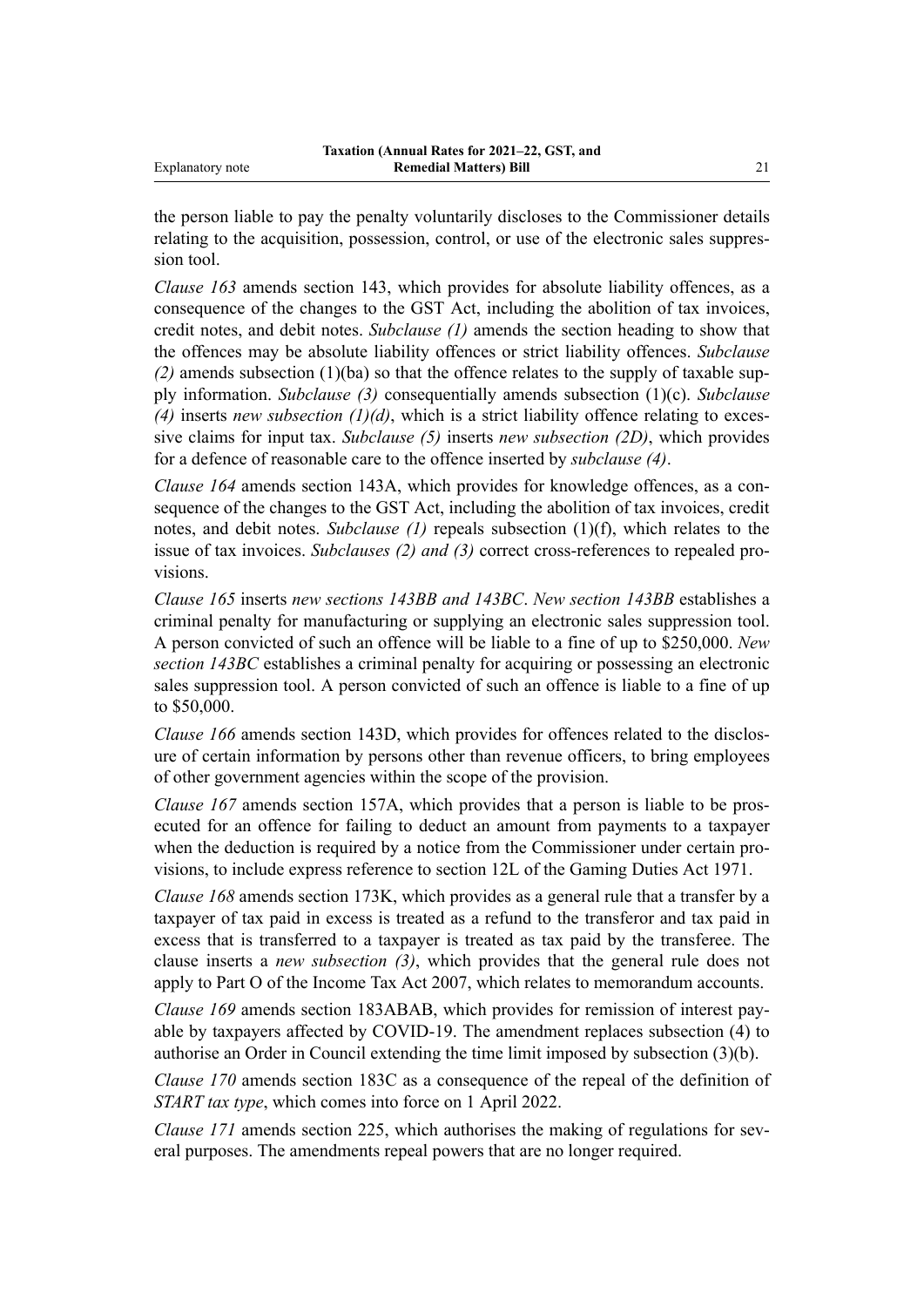*Clause 172* repeals section 225AA, which authorises the making of regulations relating to co-operative dairy companies, co-operative milk marketing companies, and cooperative pig marketing companies. The regulations made under the powers are being revoked and the powers are no longer required.

*Clause 173* amends schedule 7. *Subclause (1)* amends clause 23B, which enables Inland Revenue to share information with other government agencies for COVID-19 response purposes, to remove the sunset provision. *Subclauses (2) and (3)* repeal clauses that enable Inland Revenue to disclose certain information to the Registrar of Companies and the Accident Compensation Corporation.

*Clause 174* amends schedule 8. *Subclause (1)* corrects a cross-reference. *Subclause (2)* corrects a description of an amount of a type of income.

## *Amendments to Child Support Act 1991*

*Clause 175* sets out the clauses that amend the Child Support Act 1991.

*Clause 176* amends section 40AA. The amendment to paragraph (c) of the definition of *election period* corrects a fault of expression to ensure that backdated estimations of income are able to cover the child support year in which they are made. Paragraph (b) of that definition is consequentially amended.

*Clause 177* amends section 40. *Subclause (1)* inserts *new subsection (4)(da)* to require the Commissioner to refuse to accept an election by a person to estimate their income if notice of the election is given after the child support year to which it relates and the person has already estimated their income for that child support year. *Sub‐ clause (2)* amends subsection (8) to correct a fault of expression to ensure that backdated estimations are able to cover the child support year in which they are made. *Subclause (3)* consequentially amends subsection (9).

*Clause 178* amends section 44 to insert *new subparagraph (ia)* into paragraph (a) of the definition of *reconciliation period* to provide that a reconciliation period for a backdated estimation starts on the first day of the month in which the formula assessment begins, rather than the first day of the month in which the notice is given. This is intended to enable backdated estimations to be squared-up accurately.

*Clause 179* replaces section 81A, which specifies when the Commissioner may back‐ date an amendment to an assessment, to expressly provide that, in order to exercise this discretion, the Commissioner must be satisfied that the assessment was made on the basis that certain living circumstances existed at the time when the assessment begins that did not in fact exist at that time, and that the relevant living circumstances advised by the recipient of the assessment did exist at that time. The replacement section also requires the recipient to have provided to the Commissioner such supporting documentation as the Commissioner requires before the Commissioner may exercise the discretion.

*Clause 180* amends section 87A, which sets a time bar of 4 years for amendment of certain assessments. *Subclause (1)* amends subsection (1) to provide that the Commissioner may only amend an assessment within 4 years from the end of the child sup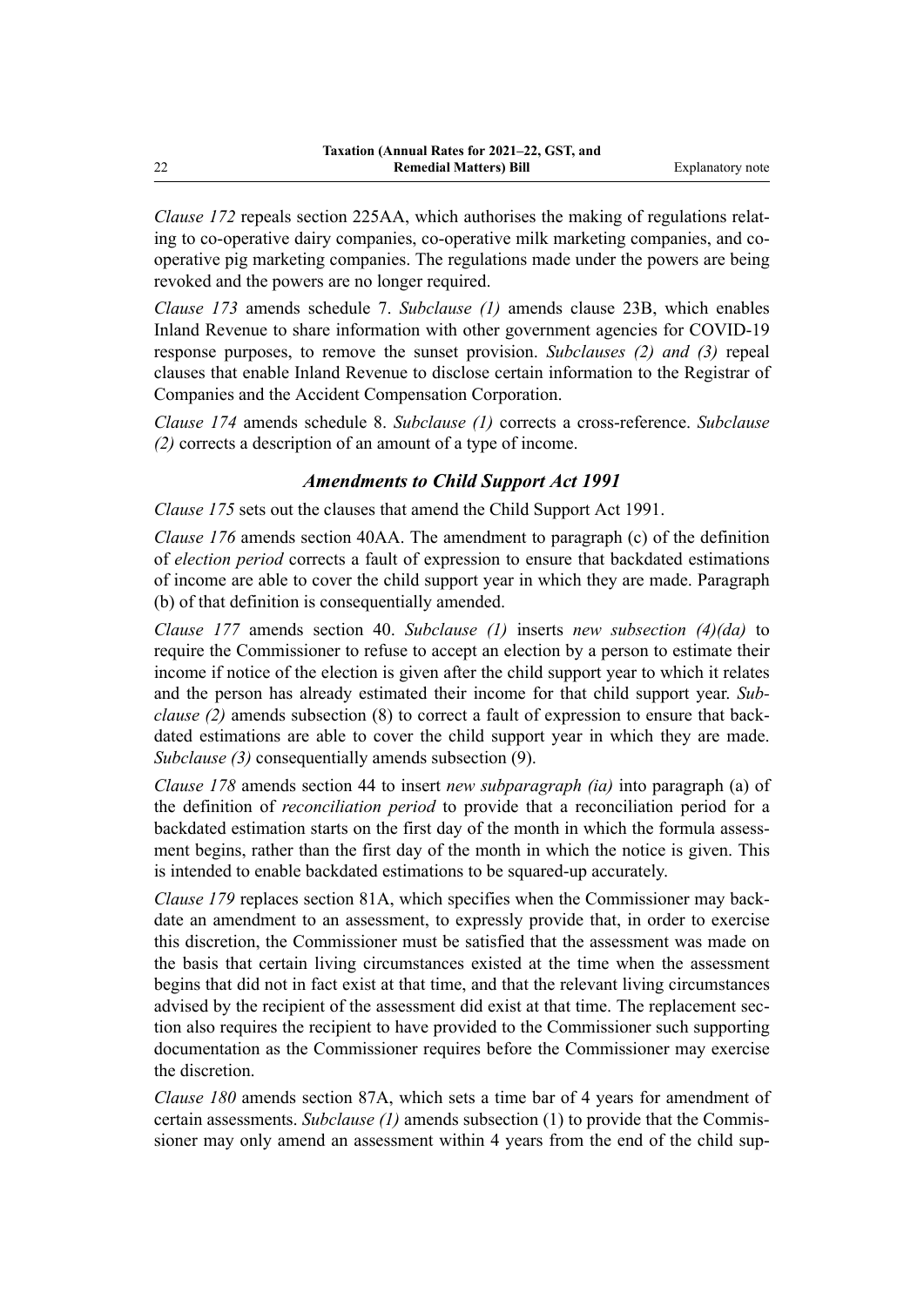port year to which the assessment relates, rather than within 4 years from the end of the child support year in which the assessment was given. *Subclause (2)* amends sub‐ section (3), which provides an exception when a liable person has a dual liability with an overseas jurisdiction and has paid financial support in that overseas jurisdiction, to enable the exception to also be applied when a person has been assessed for, but has not paid, financial support in an overseas jurisdiction.

*Clause 181* amends section 88 to align wording with replacement section 81A.

*Clause 182* amends section 89H, which relates to applications for exemptions from payment of financial support, to require a person applying for an exemption on the grounds of a long-term period of illness to provide evidence that they are unable to engage in paid work as a result of the long-term period of illness.

*Clause 183* amends section 152B, which relates to the offsetting of child support liabilities, to allow the Commissioner to offset liabilities under voluntary agreements.

*Clause 184* amends section 180D to update terminology so that it is aligned with the terminology currently used in section 135.

*Clause 185* amends Schedule 1, which contains application, transitional, and savings provisions, to remove unnecessary provisions from Part 4 and insert a *new Part 5* relating to amendments made by this Bill.

*Clause 186* amends Schedule 3 to delete redundant wording from a heading in a table.

#### *Amendments to KiwiSaver Act 2006*

*Clause 187* sets out the clauses that amend the KiwiSaver Act 2006.

*Clause 188* amends section 4. *Subclause (2)* inserts a definition of *assessment*, which is used in *new section 91B*. *Subclause (3)* amends the definition of *employer contribu‐ tion* to, in cases where an employer knows that an employee has opted out of the overall KiwiSaver scheme, exclude an amount that would otherwise be an employer contribution.

*Clauses 189, 190, 191, 194, 195, 196, and 197* amend sections 80, 81, 81B, 100, 101, 101AA, 114, which are existing refund provisions, to make them subject to the new time bar for refunds of excess employee and employer contributions that have arisen on an amended assessment.

*Clause 192* amends section 83 to correct a modification of how the Unclaimed Money Act 1971 applies to money that has been in the possession of the Commissioner under the KiwiSaver Act 2006 for at least 5 years and about which the Commissioner has insufficient information to process in the usual way.

*Clause 193* inserts a *new cross-heading and section 91B* into Part 3, subpart 2. The new section establishes a time bar for refunds of excess employee and employer contributions that have arisen on an amended assessment.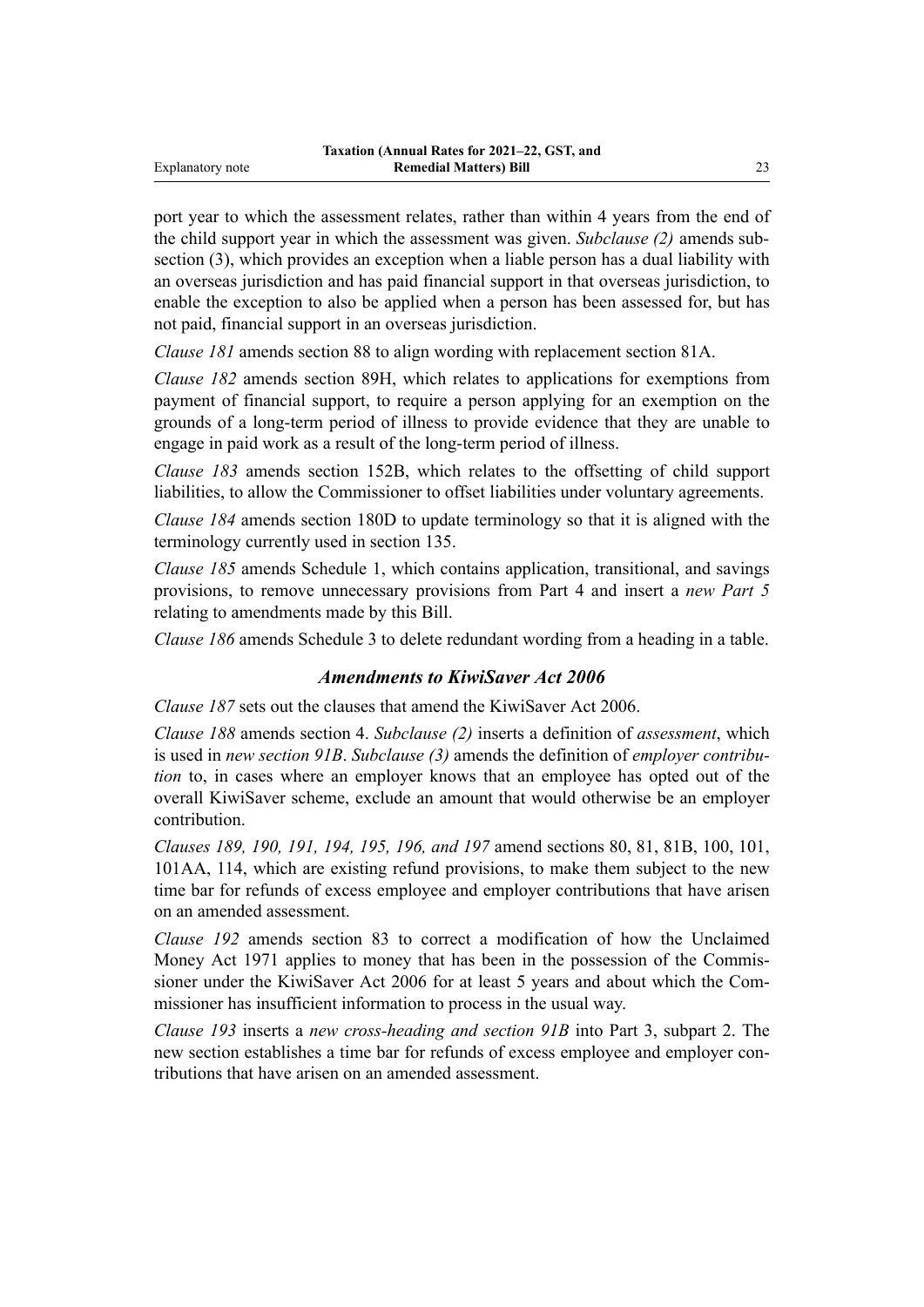#### *Amendments to Student Loan Scheme Act 2011*

*Clause 198* sets out the clauses that amend the Student Loan Scheme Act 2011 (the SLSA).

*Clause 199* amends section 211 to remove fax as an approved means of notifying a person under the SLSA.

*Clause 200* amends section 212 to remove fax as an approved means of notifying a person in writing under the SLSA.

# *Amendments to Taxation (KiwiSaver, Student Loans, and Remedial Matters) Act 2020*

*Clause 201* repeals sections 2(37), 235, and 239(3) of the Taxation (KiwiSaver, Student Loans, and Remedial Matters) Act 2020. Those provisions enable schedule 7, part A, clause 7 of the Tax Administration Act 1994 (which enables Inland Revenue to disclose certain information to the Serious Fraud Office) to be repealed, and a cross-reference to that clause in section 143D of that Act to be removed, by Order in Council.

## *Revocation of Co-operative Dairy Companies Income Tax Regulations 1955*

*Clause 202* revokes the Co-operative Dairy Companies Income Tax Regulations 1955.

## *Revocation of Cooperative Milk Marketing Companies Income Tax Regulations 1960*

*Clause 203* revokes the Cooperative Milk Marketing Companies Income Tax Regula‐ tions 1960.

# *Revocation of Cooperative Pig Marketing Companies Income Tax Regulations 1964*

*Clause 204* revokes the Cooperative Pig Marketing Companies Income Tax Regula‐ tions 1964.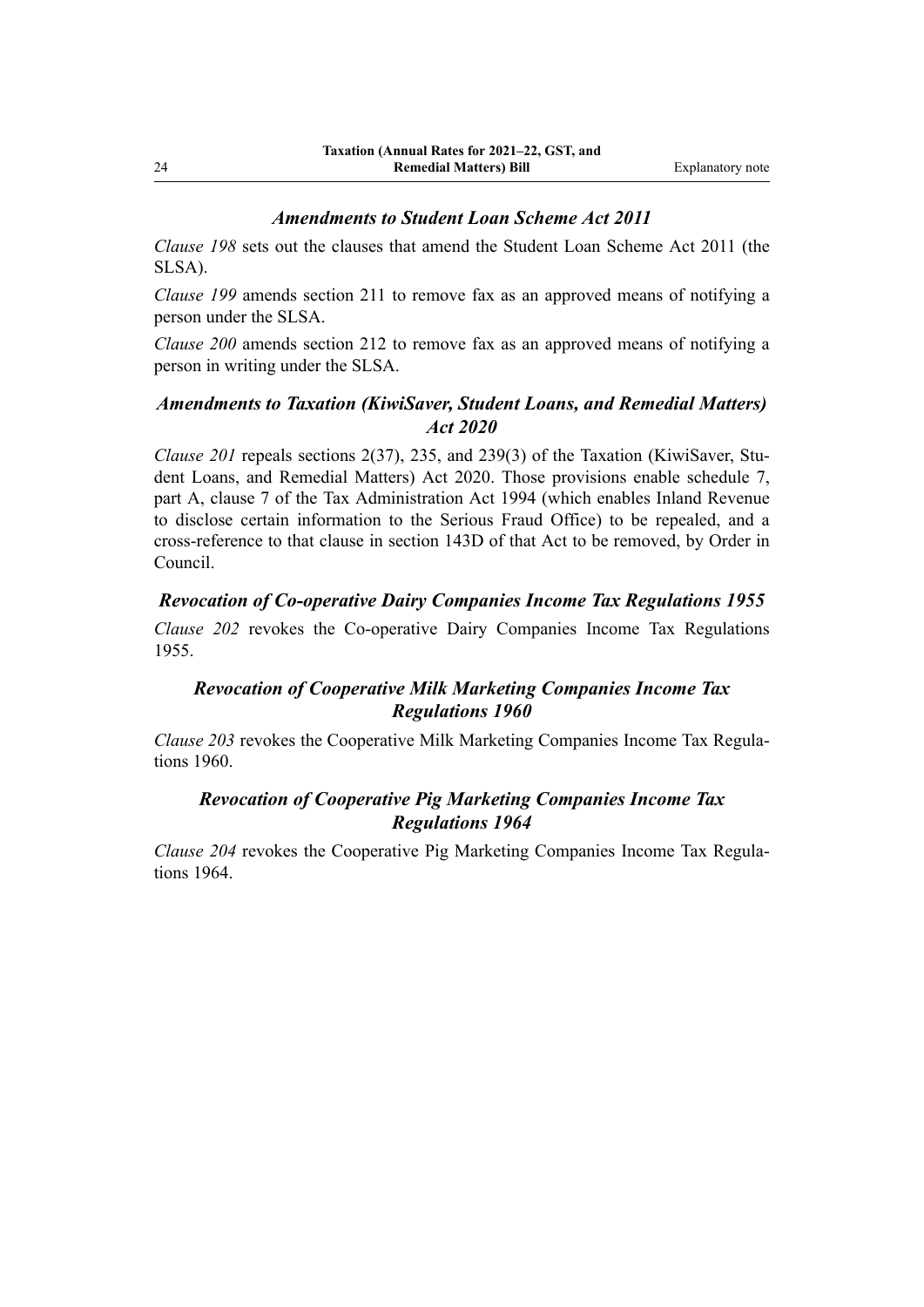# *Hon David Parker*

# **Taxation (Annual Rates for 2021–22, GST, and Remedial Matters) Bill**

Government Bill

#### **Contents**

|                |                                                                  | Page |
|----------------|------------------------------------------------------------------|------|
| 1              | Title                                                            | 10   |
| $\overline{2}$ | Commencement                                                     | 10   |
|                | Part 1                                                           |      |
|                | <b>Annual rates of income tax</b>                                |      |
| 3              | Annual rates of income tax for 2021–22 tax year                  | 11   |
|                | Part 2                                                           |      |
|                | <b>Amendments to Goods and Services Tax Act 1985</b>             |      |
| 4              | Amendments to Goods and Services Tax Act 1985                    | 11   |
| 5              | Section 2 amended (Interpretation)                               | 11   |
| 6              | Section 3A amended (Meaning of input tax)                        | 14   |
| $\overline{7}$ | Section 5 amended (Meaning of term supply)                       | 14   |
| 8              | Section 6 amended (Meaning of term taxable activity)             | 15   |
| 9              | New section 8AA inserted (Organisation of Act's provisions)      | 15   |
|                | Organisation of Act's provisions<br>8AA                          | 15   |
| 10             | Section 11 amended (Zero-rating of goods)                        | 17   |
| 11             | Section 11A amended (Zero-rating of services)                    | 17   |
| 12             | New section 12C inserted (Information for importation of goods   | 17   |
|                | including distantly taxable goods)                               |      |
|                | Information for importation of goods including distantly<br>12C  | 17   |
|                | taxable goods                                                    |      |
| 13             | Section 15 amended (Taxable periods)                             | 17   |
| 14             | Section 15B amended (Taxable periods aligned with balance dates) | 18   |
| 15             | Section 15C amended (Changes in taxable periods)                 | 18   |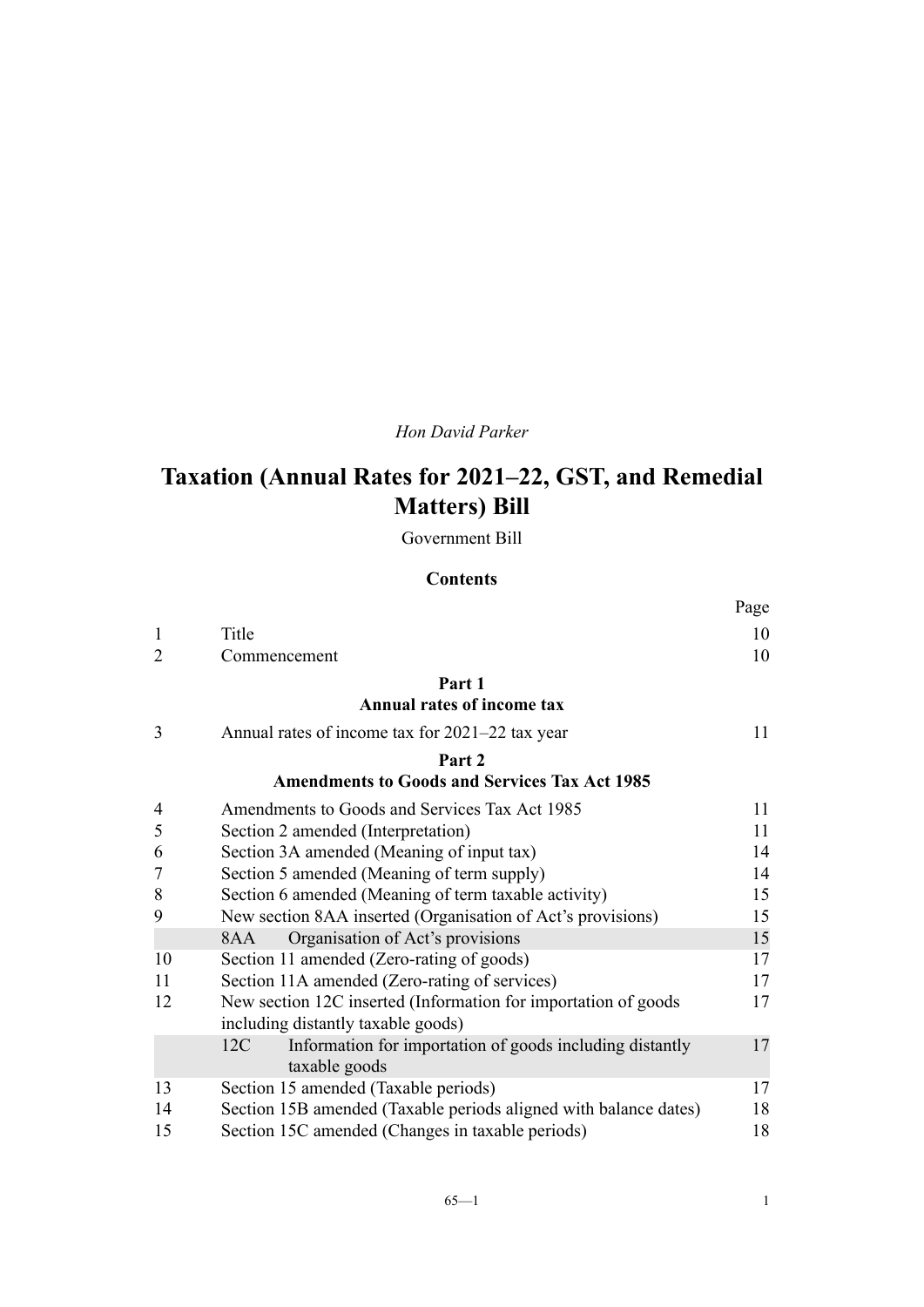| 1 axauvii (Aliiluai Kates Ivi 2021–22, GST, aliu<br><b>Remedial Matters) Bill</b> |                   |                                                                                                                                                                                     |                |
|-----------------------------------------------------------------------------------|-------------------|-------------------------------------------------------------------------------------------------------------------------------------------------------------------------------------|----------------|
| 16                                                                                | effect)           | Section 15D amended (When change in taxable period takes                                                                                                                            | 18             |
| 17                                                                                |                   | Section 15E amended (Meaning of end of taxable period)                                                                                                                              | 18             |
| 18                                                                                |                   | New section 15EB inserted (Approval of taxable period not                                                                                                                           | 20             |
|                                                                                   |                   | consisting of whole calendar months)                                                                                                                                                |                |
|                                                                                   | 15EB              | Approval of taxable period not consisting of whole<br>calendar months                                                                                                               | 20             |
| 19                                                                                |                   | New cross-headings and sections 19E to 19P inserted                                                                                                                                 | 20             |
|                                                                                   |                   | Records of supplies                                                                                                                                                                 |                |
|                                                                                   | 19E<br>19F<br>19G | Records of taxable supplies made by registered person<br>Records of taxable supplies received by registered person<br>Records of imported supplies received by registered<br>person | 20<br>21<br>21 |
|                                                                                   | 19H               | Records of secondhand goods received by registered<br>person                                                                                                                        | 22             |
|                                                                                   | <b>19I</b><br>19J | Records of supplies to nominated recipients<br>Records of supplies by members of GST group or<br>supplier group                                                                     | 22<br>23       |
|                                                                                   |                   | Supply information and supply correction information                                                                                                                                |                |
|                                                                                   | 19K<br>19L        | Taxable supply information: supplies by registered person<br>Taxable supply information: supplies by member of GST<br>group or supplier group                                       | 23<br>25       |
|                                                                                   | 19M               | Taxable supply information: goods included in supplies<br>of distantly taxable goods                                                                                                | 26             |
|                                                                                   | 19N               | Supply correction information                                                                                                                                                       | 26             |
|                                                                                   | <b>190</b><br>19P | Treatment of fractional amounts of cent in information<br>Commissioner may approve use of symbols, etc, on<br>electronically transmitted information                                | 28<br>28       |
| 20                                                                                |                   | New cross-heading above section 20 inserted                                                                                                                                         | 29             |
|                                                                                   |                   | Calculation of tax payable: deductions, apportionment,<br>other adjustments                                                                                                         |                |
| 21<br>22                                                                          |                   | Section 20 amended (Calculation of tax payable)<br>Section 20H amended (Goods and services tax incurred in making<br>financial services for raising funds)                          | 29<br>31       |
| 23                                                                                |                   | Section 21 amended (Adjustments for apportioned supplies)                                                                                                                           | 31             |
| 24                                                                                |                   | Section 21B amended (Adjustments when person or partnership<br>becomes registered after acquiring goods and services)                                                               | 31             |
| 25                                                                                |                   | Section 21F amended (Treatment on disposal)                                                                                                                                         | 32             |
| 26                                                                                |                   | Section 24 repealed (Tax invoices)                                                                                                                                                  | 32             |
| 27                                                                                |                   | Section 24BA repealed (Shared tax invoices)                                                                                                                                         | 32             |
| 28                                                                                |                   | Section 24BAB repealed (Receipts for supplies)                                                                                                                                      | 32             |
| 29                                                                                |                   | Section 24BAC repealed (Information for importation of goods<br>including distantly taxable goods)                                                                                  | 33             |

# **Taxation (Annual Rates for 2021–22, GST, and**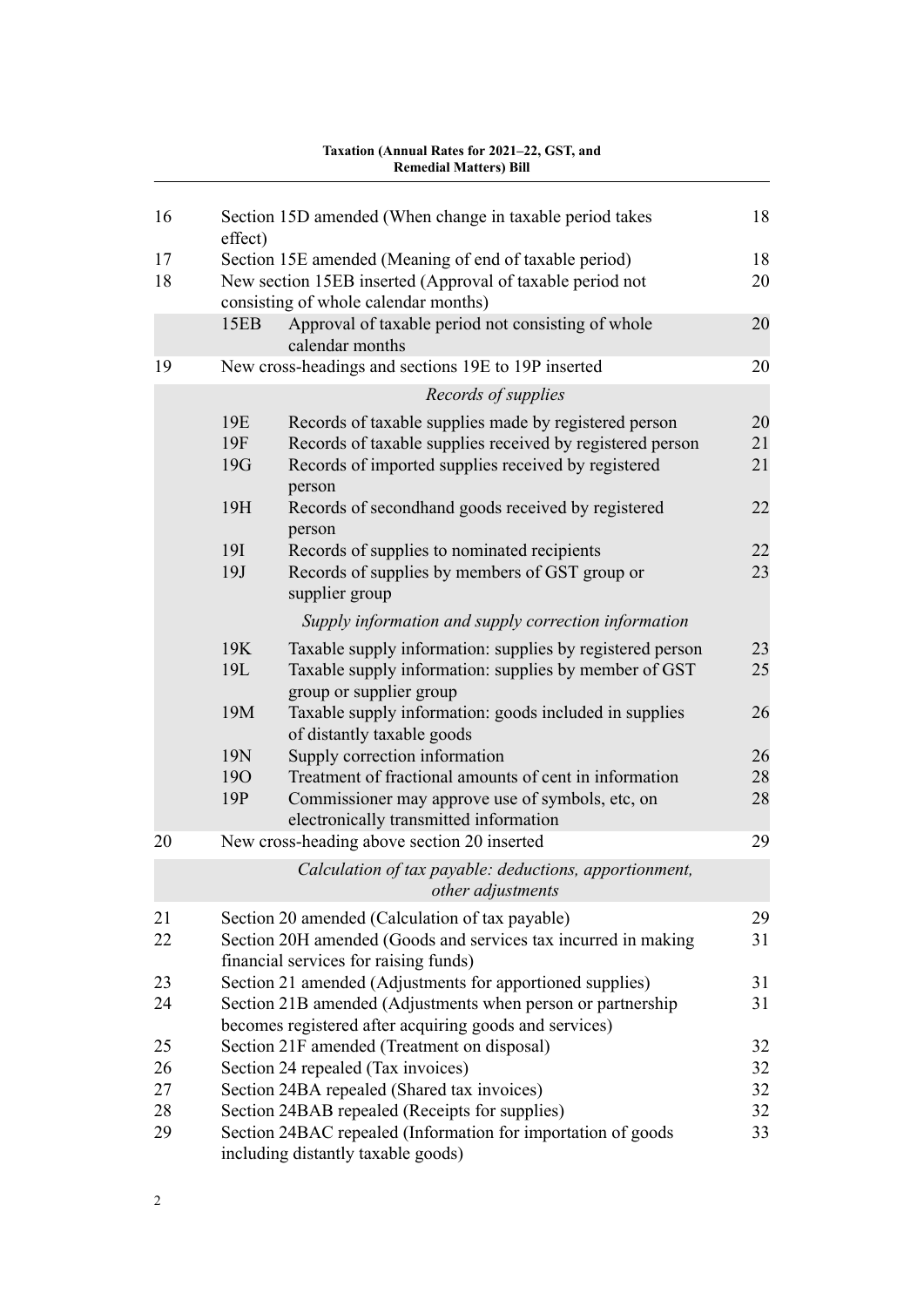| 30 | Section 24B repealed (Records to be kept by recipient of imported<br>goods and services)                                                                | 33 |
|----|---------------------------------------------------------------------------------------------------------------------------------------------------------|----|
| 31 | Section 25 amended (Credit and debit notices)                                                                                                           | 33 |
| 32 | Section 25AA amended (Consequences of change in contract for                                                                                            | 34 |
|    | imported goods and services)                                                                                                                            |    |
| 33 | Section 25AB amended (Consequences of change in contract for                                                                                            | 34 |
|    | secondhand goods)                                                                                                                                       |    |
| 34 | Section 25A repealed (Commissioner may approve use of symbols,<br>etc, on electronically transmitted invoices, receipts, and credit and<br>debit notes) | 34 |
| 35 | Section 43 amended (Deduction of tax from payment due to<br>defaulters)                                                                                 | 34 |
| 36 | Section 53 amended (Registered person to notify change of status)                                                                                       | 35 |
| 37 | Section 55 amended (Group of companies)                                                                                                                 | 35 |
| 38 | New section 55B inserted (Supplier group and issuing member)                                                                                            | 40 |
|    | Supplier group and issuing member<br>55 <sub>B</sub>                                                                                                    | 40 |
| 39 | Section 60 amended (Agents and auctioneers)                                                                                                             | 41 |
| 40 | Section 75 amended (Keeping of records)                                                                                                                 | 41 |
| 41 | Section 75B amended (General rules for giving information or                                                                                            | 41 |
|    | communicating matters)                                                                                                                                  |    |
| 42 | Section 78AA amended (Exceptions to effect of increase of tax)                                                                                          | 42 |
| 43 | Section 78B amended (Adjustments to tax payable for persons                                                                                             | 42 |
|    | furnishing returns following change in rate of tax)                                                                                                     |    |
| 44 | Section 78BA amended (Adjustments to tax payable in relation to                                                                                         | 43 |
|    | credit and debit notes following change in rate of tax)                                                                                                 |    |
| 45 | Section 78G repealed (Railways vesting: zero-rating and timing of                                                                                       | 43 |
|    | tax calculations and documents)                                                                                                                         |    |
|    | Part 3                                                                                                                                                  |    |
|    | <b>Amendments to Income Tax Act 2007</b>                                                                                                                |    |
| 46 | Amendments to Income Tax Act 2007                                                                                                                       | 43 |
| 47 | Section BC 5 amended (Taxable income)                                                                                                                   | 43 |
| 48 | Section CB 6A amended (Disposal within 10 years: bright-line test                                                                                       | 43 |
|    | for residential land)                                                                                                                                   |    |
| 49 | Section CB 16A amended (Main home exclusion for disposal                                                                                                | 44 |
| 50 | within 10 years)                                                                                                                                        | 44 |
|    | Section CD 5 amended (What is a transfer of company value?)<br>Section CD 39 amended (Calculation of amount of dividend when                            |    |
| 51 | property made available)                                                                                                                                | 44 |
| 52 | Section CD 43 amended (Available subscribed capital (ASC)                                                                                               | 45 |
|    | amount)                                                                                                                                                 |    |
| 53 | Section CD 44 amended (Available capital distribution amount)                                                                                           | 45 |
| 54 | Section CW 10 amended (Dividend within New Zealand wholly-                                                                                              | 45 |
|    | owned group)                                                                                                                                            |    |
| 55 | Section CW 39 amended (Local authorities)                                                                                                               | 45 |
|    |                                                                                                                                                         |    |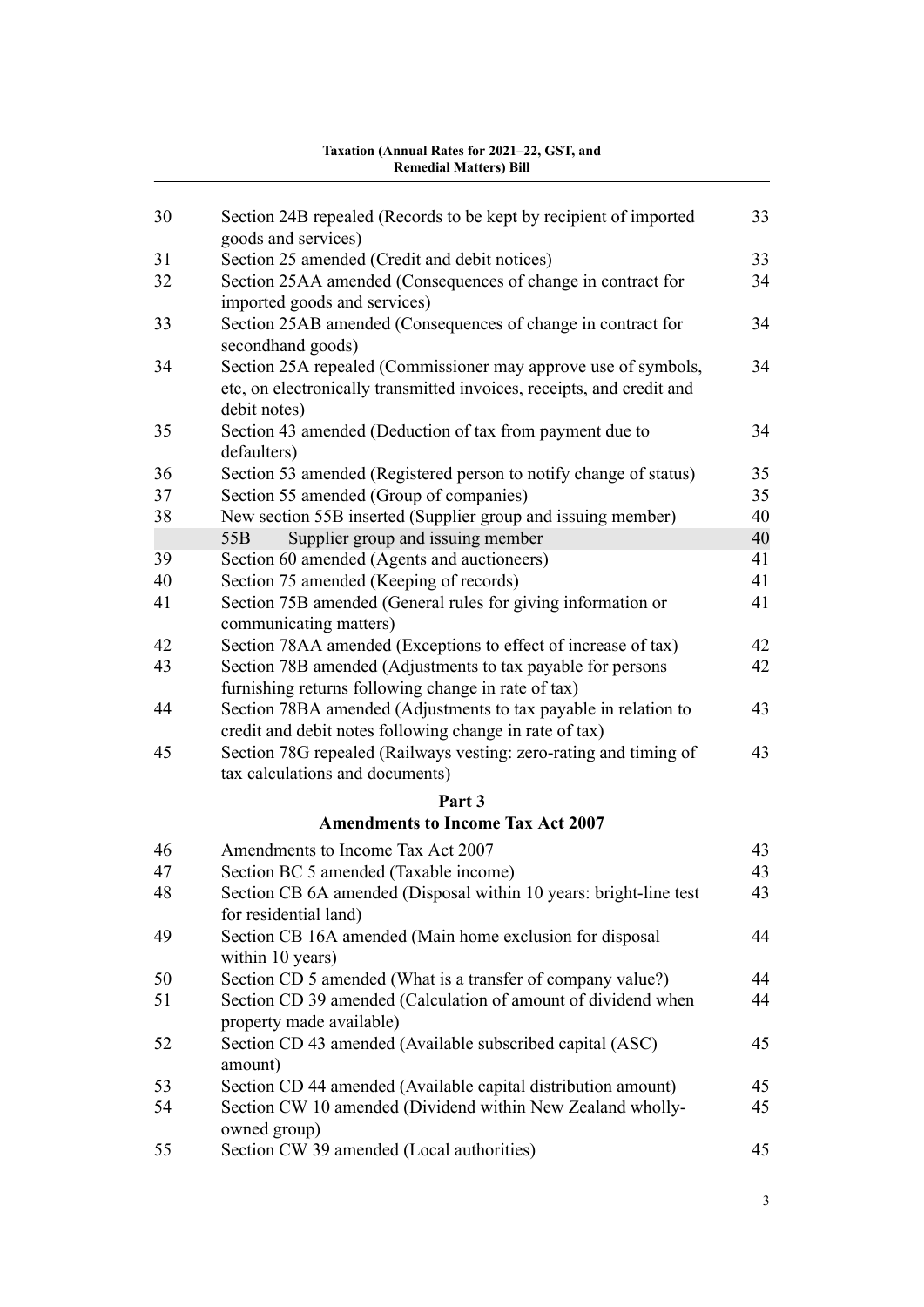| 56 | Section CX 47 amended (Government grants to businesses)                                                                               | 46 |
|----|---------------------------------------------------------------------------------------------------------------------------------------|----|
| 57 | Section CZ 40 amended (Main home exclusion for bright-line:<br>acquisition on or after 29 March 2018)                                 | 46 |
| 58 | Section DB 8 amended (Interest: money borrowed to acquire<br>shares in group companies)                                               | 46 |
| 59 | New section DB 9B inserted (Interest incurred on money borrowed<br>by local authorities and lent to council-controlled organisations) | 47 |
|    | Interest incurred on money borrowed by local authorities<br>DB 9B<br>and lent to council-controlled organisations                     | 47 |
| 60 | Section DB 11 amended (Negative base price adjustment)                                                                                | 47 |
| 61 | Section DB 20B amended (Consideration for agreement to grant,<br>renew, extend, or transfer leasehold estate or licence)              | 47 |
| 62 | Cross-heading above section DB 41 replaced                                                                                            | 47 |
|    | Corporate gifting                                                                                                                     |    |
| 63 | Section DB 41 amended (Charitable or other public benefit gifts by<br>company)                                                        | 47 |
| 64 | Section DF 1 amended (Government grants to businesses)                                                                                | 48 |
| 65 | Section DV 18B amended (Cost base for shares when debt<br>forgiven within economic group)                                             | 48 |
| 66 | Section EE 6 amended (What is depreciable property?)                                                                                  | 48 |
| 67 | Section EE 40 amended (Transfer of depreciable property on or<br>after 24 September 1997)                                             | 48 |
| 68 | Section EE 44 amended (Application of sections EE 48 to EE 51)                                                                        | 48 |
| 69 | Section EJ 10B amended (IFRS leases)                                                                                                  | 48 |
| 70 | Section EL 3 amended (Definitions for this subpart)                                                                                   | 49 |
| 71 | Section EM 1 amended (Australian non-attributing shares and<br>attributing FDR method interests)                                      | 49 |
| 72 | Section EM 3 amended (What hedges does this subpart apply to?)                                                                        | 49 |
| 73 | Section EM 4 replaced (Irrevocable elections)                                                                                         | 50 |
|    | Elections<br>EM <sub>4</sub>                                                                                                          | 50 |
| 74 | Section EM 5 amended (Fair dividend rate hedge portions)                                                                              | 51 |
| 75 | New section EM 5B inserted (Fair dividend rate hedge portions:<br>portfolio method)                                                   | 53 |
|    | Fair dividend rate hedge portions: portfolio method<br>EM 5B                                                                          | 53 |
| 76 | Section EM 6 amended (Income and expenditure for fair dividend<br>rate hedge portions)                                                | 54 |
| 77 | Section EM 7 amended (Quarterly test of fair dividend rate hedge<br>portions)                                                         | 55 |
| 78 | Section EM 8 amended (Some definitions)                                                                                               | 55 |
| 79 | Section EW 5 amended (What is an excepted financial<br>arrangement?)                                                                  | 55 |
| 80 | Section EW 46C amended (Consideration when debt forgiven<br>within economic group)                                                    | 55 |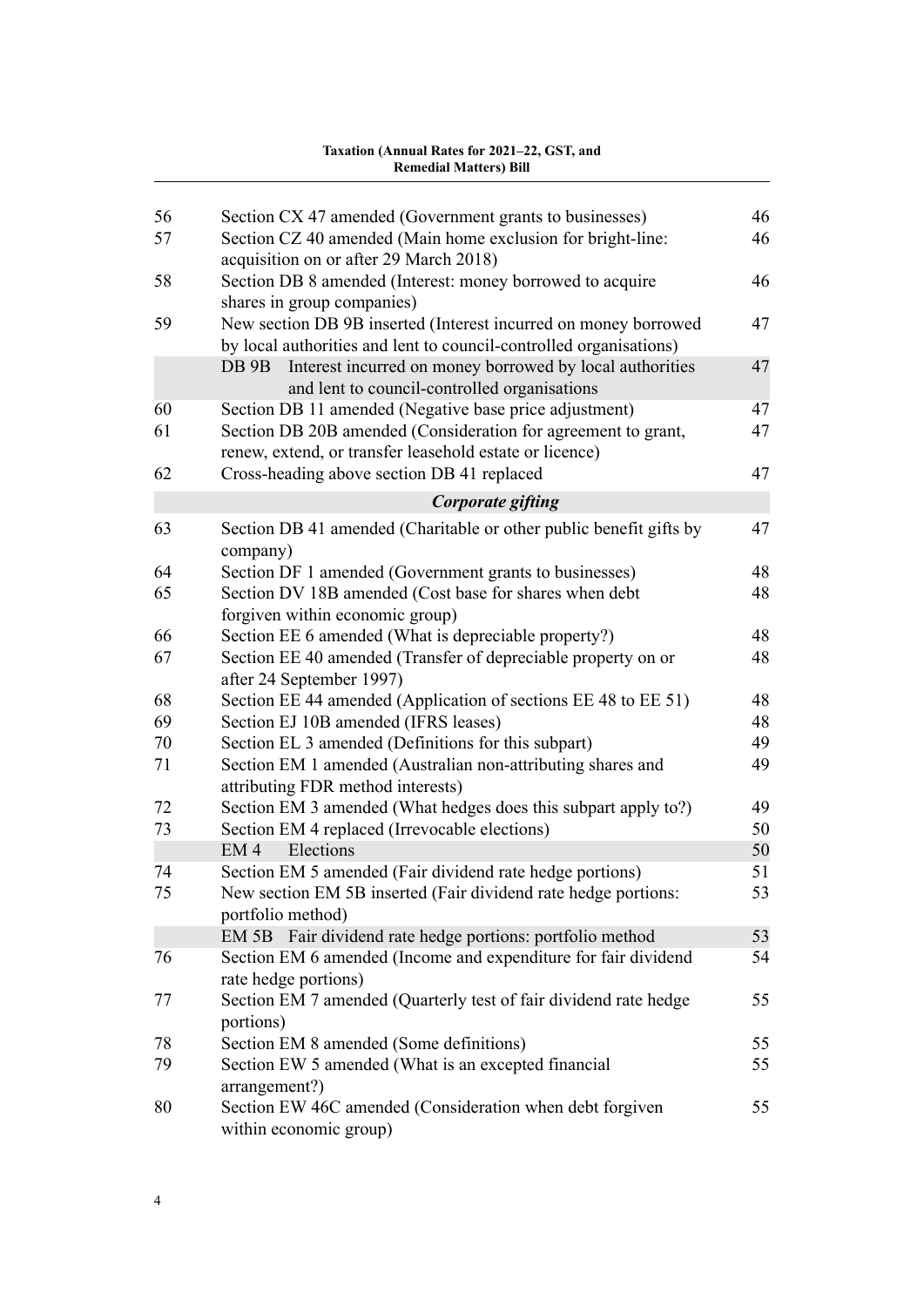| 81  | Section FH 11 amended (Residents, or non-residents with<br>deducting branches, having expenditure funding overseas hybrid<br>mismatches) | 56 |
|-----|------------------------------------------------------------------------------------------------------------------------------------------|----|
| 82  | Section FH 15 amended (Definitions)                                                                                                      | 58 |
| 83  | Section FM 8 amended (Transactions between group companies:                                                                              | 58 |
|     | income)                                                                                                                                  |    |
| 84  | Section FO 2 amended (Amalgamation rules)                                                                                                | 58 |
| 85  | Section FO 21 amended (When amalgamating companies are                                                                                   | 59 |
|     | parties to financial arrangements: economic groups)                                                                                      |    |
| 86  | Section GC 18 amended (Loan features disregarded by rules for                                                                            | 59 |
|     | transfer pricing arrangements)                                                                                                           |    |
| 87  | Section HF 7 replaced (Taxable Maori authority distributions)                                                                            | 59 |
|     | HF 7<br>Taxable Maori authority distributions                                                                                            | 59 |
| 88  | Section HR 3 amended (Definitions for section HR 2: group                                                                                | 59 |
|     | investment funds)                                                                                                                        |    |
| 89  | Section HR 9BA amended (Elections to treat debt funding special                                                                          | 59 |
|     | purpose vehicles as transparent)                                                                                                         |    |
| 90  | Section LB 1B amended (Treatment of tax credits of certain                                                                               | 60 |
|     | companies with shareholders who are employees)                                                                                           |    |
| 91  | Section LE 2 amended (Use of remaining credits by companies                                                                              | 60 |
|     | and trustees)                                                                                                                            |    |
| 92  | Section LY 5 amended (Eligible research and development<br>expenditure)                                                                  | 60 |
| 93  | Section LY 9 amended (Orders in Council)                                                                                                 | 60 |
| 94  | Section LY 10 amended (Evaluation)                                                                                                       | 60 |
| 95  | Section MD 9 amended (Fifth requirement: earner)                                                                                         | 61 |
| 96  | Section MX 3 amended (Wage intensity criteria)                                                                                           | 61 |
| 97  | Section OA 9 amended (General treatment of credits and debits on                                                                         | 62 |
|     | resident's restricted amalgamation)                                                                                                      |    |
| 98  | Section OB 4 amended (ICA payment of tax)                                                                                                | 62 |
| 99  | Section OB 32 amended (ICA refund of income tax)                                                                                         | 63 |
| 100 | Table O1 amended (Table O1: imputation credits)                                                                                          | 63 |
| 101 | Table O2 amended (Table O2: imputation debits)                                                                                           | 64 |
| 102 | Section OK 2 amended (MACA payment of tax)                                                                                               | 64 |
| 103 | Section OK 3 amended (MACA payment of tax to other Maori                                                                                 | 65 |
|     | authorities)                                                                                                                             |    |
| 104 | Section OK 11 amended (MACA allocation of provisional tax)                                                                               | 65 |
| 105 | Section OK 12 amended (MACA refund of income tax)                                                                                        | 66 |
| 106 | Table O17 amended (Table O17: Maori authority credits)                                                                                   | 67 |
| 107 | Table O18 amended (Table O18: Maori authority debits)                                                                                    | 67 |
| 108 | Section OP 12 amended (Consolidated ICA dividend derived with                                                                            | 68 |
|     | imputation credit)                                                                                                                       |    |
| 109 | Section OP 30 amended (Consolidated ICA refund of income tax)                                                                            | 68 |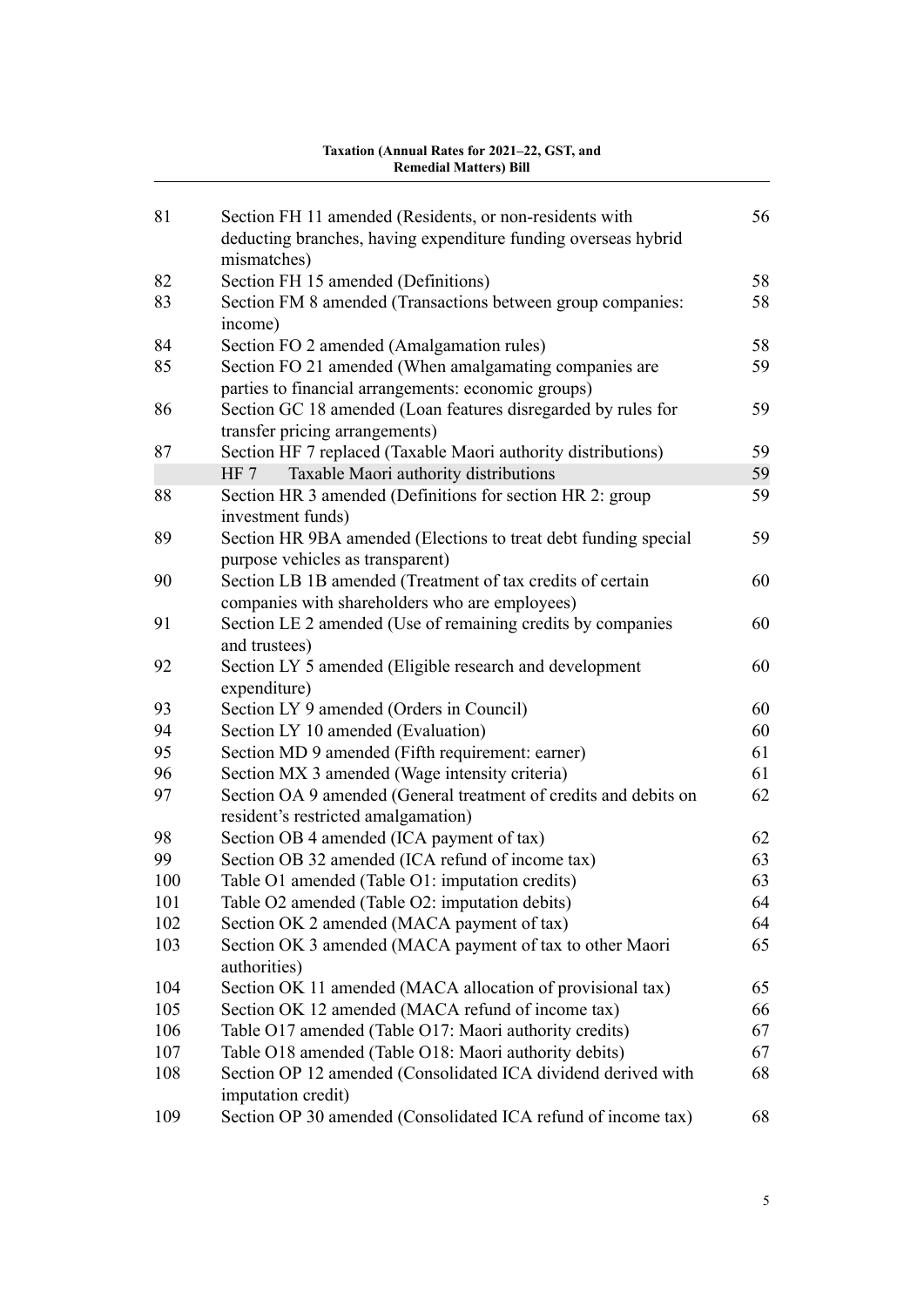|     | <b>Amendments to other enactments</b>                                 |    |
|-----|-----------------------------------------------------------------------|----|
|     | Part 4                                                                |    |
|     | benefit gifts)                                                        |    |
| 133 | Schedule 32 amended (Recipients of charitable or other public         | 78 |
|     | development tax credits)                                              |    |
| 132 | Schedule 21B amended (Expenditure or loss for research and            | 78 |
| 131 | Section YZ 5 amended (New Zealand Memorial Museum Trust)              | 78 |
| 130 | Section YE 1 amended (References to balance dates and years)          | 77 |
| 129 | communicating matters)<br>Section YC 13 amended (Corporate spin-outs) | 77 |
| 128 | Section YA 4 amended (General rules for giving information or         | 77 |
| 127 | Section YA 1 amended (Definitions)                                    | 74 |
| 126 | Section RP 19 amended (Transfers from tax pooling accounts)           | 74 |
| 125 | Section RP 17B amended (Tax pooling accounts and their use)           | 72 |
| 124 | Section RP 17 amended (Tax pooling intermediaries)                    | 72 |
| 123 | Section RM 27 amended (Application when no credits arise)             | 72 |
| 122 | Section RM 4 amended (Overpayment on amended assessment)              | 72 |
| 121 | Section RM 2 amended (Refunds for overpaid tax)                       | 72 |
| 120 | Section RM 1 amended (What this subpart does)                         | 71 |
|     | transitional residents)                                               |    |
| 119 | Section RF 12 amended (Interest paid by approved issuers or           | 71 |
| 118 | Section RE 21 amended (Basis of payment of RWT)                       | 71 |
|     | relation to certain payments of investment income)                    |    |
| 117 | Section RE 10C amended (Obligations of custodial institutions in      | 71 |
| 116 | Section RE 2 amended (Resident passive income)                        | 71 |
|     | superannuation cash contributions                                     |    |
|     | Calculating amounts of tax for employer's<br>RD 67                    | 70 |
|     | employer's superannuation cash contributions)                         |    |
| 115 | Section RD 67 replaced (Calculating amounts of tax for                | 70 |
|     | Unclassified benefits<br>RD 45                                        | 69 |
| 114 | Section RD 45 replaced (Unclassified benefits)                        | 69 |
| 113 | Section RD 5 amended (Salary or wages)                                | 69 |
| 112 | discount)<br>Section RC 40 amended (Some definitions)                 | 68 |
| 111 | Section RC 38 amended (Crediting income tax with early-payment        | 68 |
|     | instalments calculated using AIM method)                              |    |
| 110 | Section RC 35B amended (Treatment of overpaid provisional tax         | 68 |
|     |                                                                       |    |

## *[Amendments to Tax Administration Act 1994](#page-102-0)*

| 134 | Amendments to Tax Administration Act 1994                                                        | 79 |
|-----|--------------------------------------------------------------------------------------------------|----|
| 135 | Section 3 amended (Interpretation)                                                               | 79 |
| 136 | Section 14 amended (Modes of communication: general<br>provisions)                               | 80 |
| 137 | Section 14F amended (Giving information by personal delivery,<br>post, fax, or electronic means) | 80 |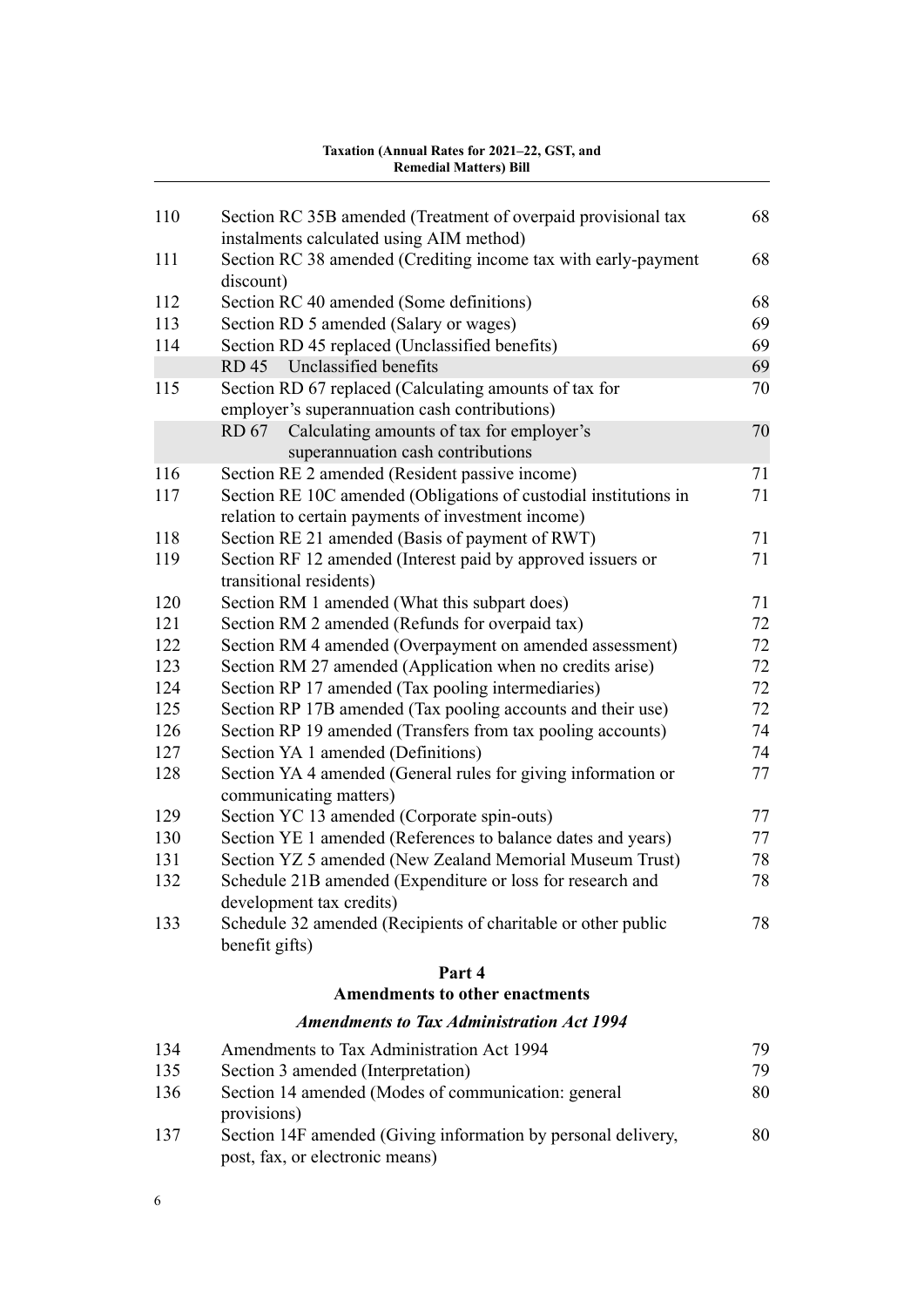| 138 | Section 14G amended (Contact addresses)                                                   | 80 |
|-----|-------------------------------------------------------------------------------------------|----|
| 139 | Section 16C amended (Key terms)                                                           | 80 |
| 140 | Section 25MB amended (Information from custodial institutions)                            | 80 |
| 141 | New section 25NB inserted (De minimis filing requirements for<br>certain persons)         | 81 |
|     | De minimis filing requirements for certain persons<br>25NB                                | 81 |
| 142 | New section 33F inserted (Research and development tax credits:                           | 81 |
|     | extension of time for 2019–20 income year)                                                |    |
|     | Research and development tax credits: extension of time<br>33F<br>for 2019–20 income year | 81 |
| 143 | Section 43B amended (Non-active trusts may be excused from                                | 81 |
|     | filing returns)                                                                           |    |
| 144 | Section 68CB amended (Research and development tax credits:<br>general approval)          | 83 |
| 145 | New section 68CF inserted (Research and development tax credits:                          | 83 |
|     | extension of time for approvals for 2020–21 income year)                                  |    |
|     | Research and development tax credits: extension of time<br>68CF                           | 83 |
|     | for approvals for 2020–21 income year                                                     |    |
| 146 | Section 89B amended (Commissioner may issue notices of                                    | 83 |
|     | proposed adjustment)                                                                      |    |
| 147 | Section 89L (Application to High Court)                                                   | 84 |
| 148 | Section 89P amended (Challenge notice for taxpayer-initiated                              | 84 |
|     | disputes)                                                                                 |    |
| 149 | Section 108 amended (Time bar for amendment of income tax<br>assessment)                  | 84 |
| 150 | New section 108AB inserted (Time bar for amending assessment                              | 84 |
|     | of KiwiSaver contributions)                                                               |    |
|     | Time bar for amending assessment of KiwiSaver<br>108AB<br>contributions                   | 84 |
| 151 | Section 108B amended (Extension of time bars)                                             | 85 |
| 152 | Section 113 amended (Commissioner may at any time amend<br>assessments)                   | 85 |
| 153 | Section 113A amended (Correction of certain errors in subsequent<br>returns)              | 85 |
| 154 | Section 125 amended (Certain rights of objection not conferred)                           | 85 |
| 155 | Section 138E amended (Certain rights of challenge not conferred)                          | 85 |
| 156 | Section 138P amended (Powers of hearing authority)                                        | 85 |
| 157 | Section 139A amended (Late filing penalty for certain returns)                            | 85 |
| 158 | Section 139AA amended (Non-electronic filing penalty)                                     | 86 |
| 159 | Section 139B amended (Late payment penalty)                                               | 86 |
| 160 | New section 141EE inserted (Penalty for acquiring or possessing                           | 86 |
|     | electronic sales suppression tools)                                                       |    |
|     | Penalty for acquiring or possessing electronic sales<br>141EE<br>suppression tools        | 86 |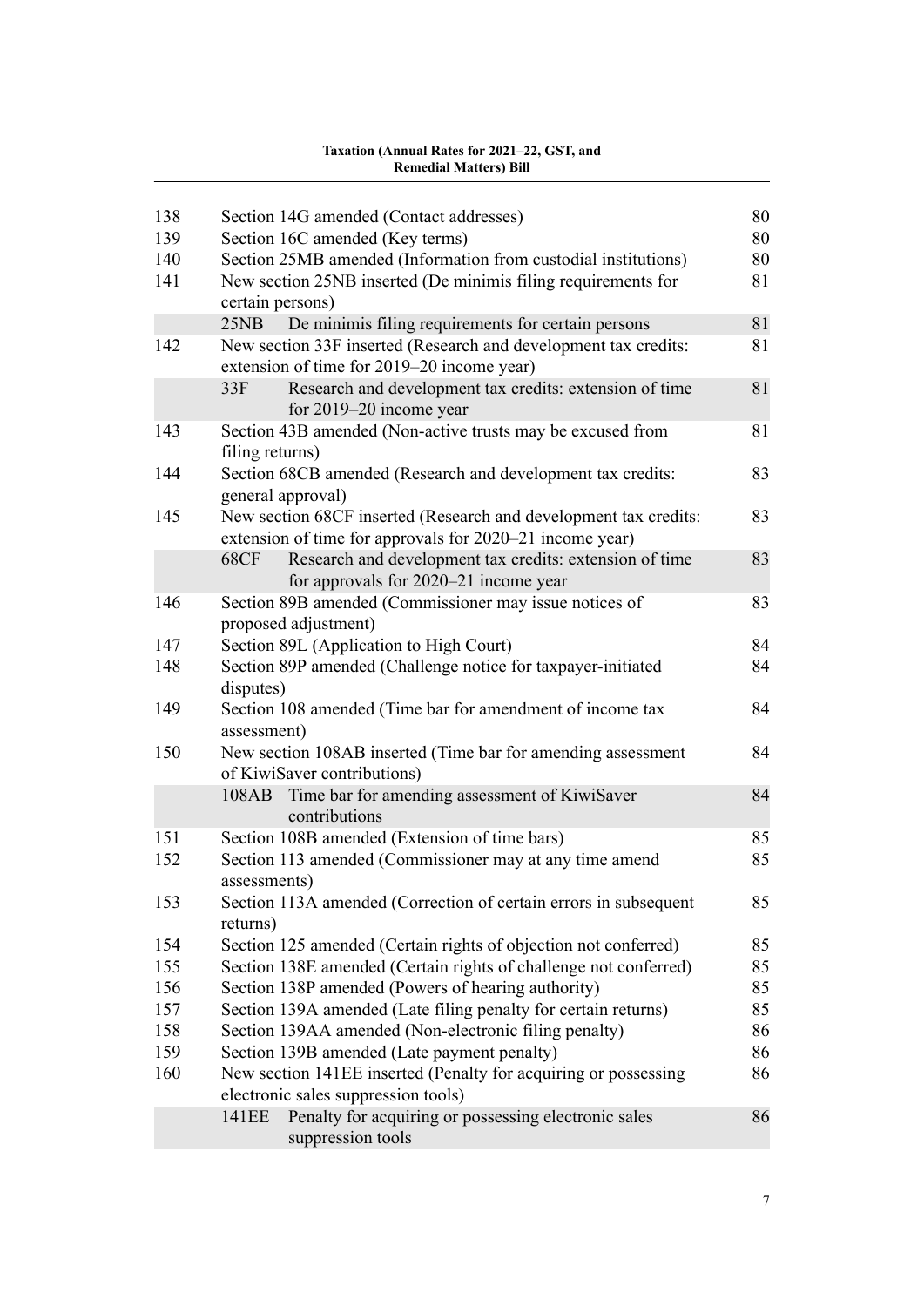| 161 | Section 141FB amended (Reduction of penalties for previous                                                                     | 87 |
|-----|--------------------------------------------------------------------------------------------------------------------------------|----|
|     | behaviour)                                                                                                                     |    |
| 162 | New section 141GB inserted (Reduction of electronic sales<br>suppression penalties)                                            | 87 |
|     | 141GB Reduction of electronic sales suppression penalties                                                                      | 87 |
| 163 | Section 143 amended (Absolute liability offences)                                                                              | 88 |
| 164 | Section 143A amended (Knowledge offences)                                                                                      | 88 |
| 165 | New sections 143BB and 143BC inserted                                                                                          | 88 |
|     | Manufacturing or supplying electronic sales suppression<br>143BB<br>tools                                                      | 88 |
|     | Acquiring or possessing electronic sales suppression<br>143BC<br>tools                                                         | 89 |
| 166 | Section 143D amended (Offences related to disclosure of certain<br>information by persons other than revenue officers)         | 89 |
| 167 | Section 157A amended (Application of Parts 7 and 9 to defaulters)                                                              | 90 |
| 168 | Section 173K amended (Application)                                                                                             | 90 |
| 169 | Section 183ABAB amended (Remission of interest for taxpayers<br>affected by COVID-19: general rules)                           | 90 |
| 170 | Section 183C amended (Cancellation of interest)                                                                                | 90 |
| 171 | Section 225 amended (Regulations)                                                                                              | 90 |
| 172 | Section 225AA repealed (Regulations: co-operative dairy and<br>marketing companies)                                            | 90 |
| 173 | Schedule 7 amended (Disclosure rules)                                                                                          | 91 |
| 174 | Schedule 8 amended (Reporting of income information by<br>individuals and treatment of certain amounts)                        | 91 |
|     | <b>Amendments to Child Support Act 1991</b>                                                                                    |    |
| 175 | Amendments to Child Support Act 1991                                                                                           | 91 |
| 176 | Section 40AA amended (Interpretation for purposes of sections 40<br>to $45)$                                                   | 91 |
| 177 | Section 40 amended (Estimated income)                                                                                          | 91 |
| 178 | Section 44 amended (End-of-year reconciliation)                                                                                | 92 |
| 179 | Section 81A replaced (Amendments of assessments arising from<br>living circumstances existing at time initial assessment made) | 92 |
|     | 81A<br>Amendments of assessments arising from living<br>circumstances existing at time when assessment begins                  | 92 |
| 180 | Section 87A amended (Four-year time bar for amendment of<br>certain assessments)                                               | 93 |
| 181 | Section 88 amended (Notice of assessment of formula assessment<br>of child support)                                            | 93 |
| 182 | Section 89H amended (Applications for exemptions under this<br>subpart)                                                        | 93 |
| 183 | Section 152B amended (Offsetting child support payments)                                                                       | 93 |
| 184 | Section 180D amended (Sections 180B and 180C to cover child<br>support penalties)                                              | 93 |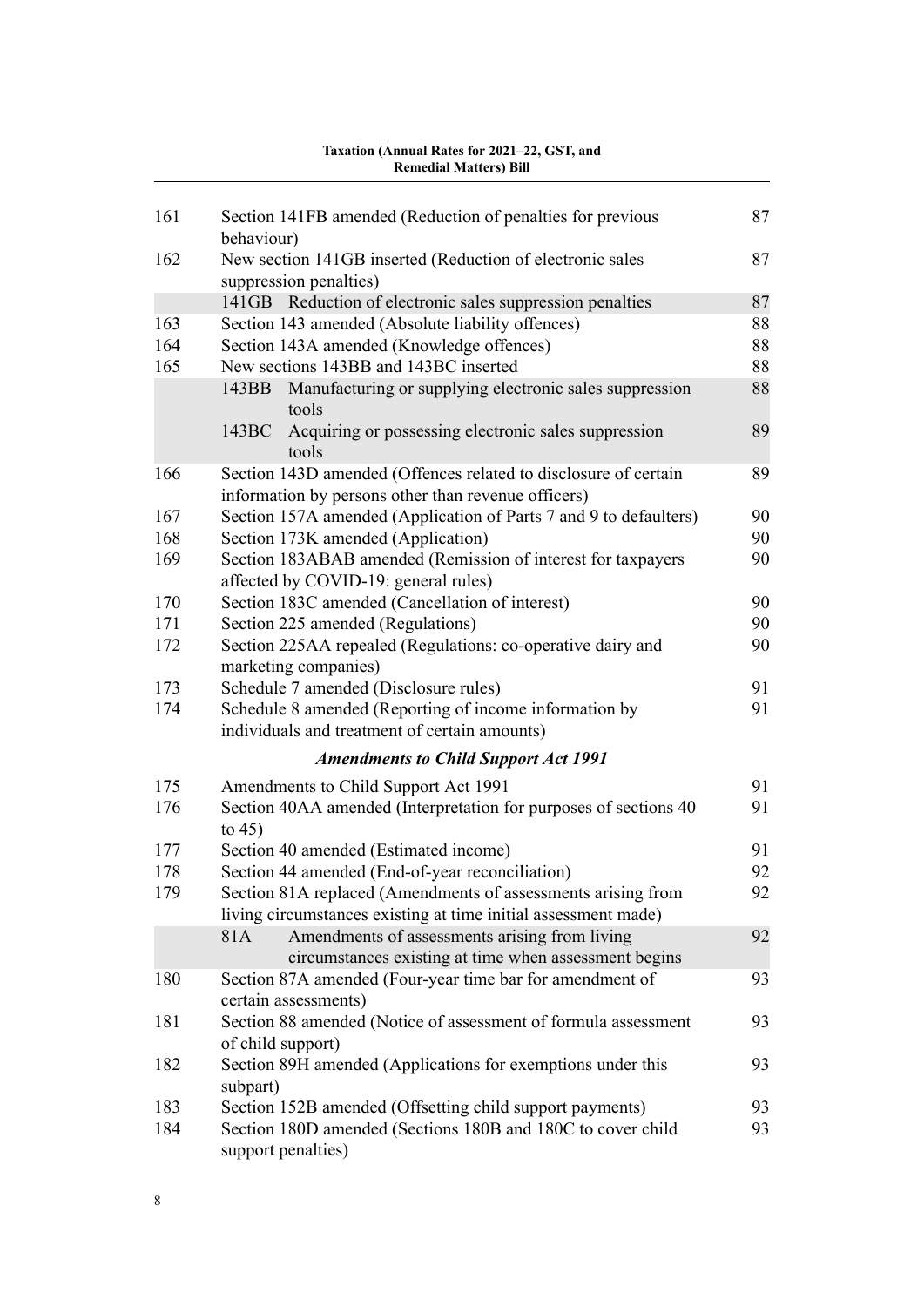#### [185](#page-117-0) [Schedule 1 amended \(Application, transitional, and savings](#page-117-0) [provisions relating to amendments to Act made on or after 1 April](#page-117-0) [2015\)](#page-117-0) [94](#page-117-0) [186](#page-117-0) [Schedule 3 amended \(Expenditure on children\)](#page-117-0) [94](#page-117-0) *[Amendments to KiwiSaver Act 2006](#page-117-0)* [187](#page-117-0) [Amendments to KiwiSaver Act 2006](#page-117-0) [94](#page-117-0) [188](#page-117-0) [Section 4 amended \(Interpretation\)](#page-117-0) [94](#page-117-0) [189](#page-117-0) [Section 80 amended \(Refund by Commissioner of amounts paid in](#page-117-0) [excess of required amount of deduction or if employee opts out\)](#page-117-0) [94](#page-117-0) [190](#page-117-0) [Section 81 amended \(Refund by provider of amounts paid in](#page-117-0) [excess of required amount of contribution or if member opts out\)](#page-117-0) [94](#page-117-0) [191](#page-117-0) [Section 81B amended \(Residual refunds\)](#page-117-0) [94](#page-117-0) [192](#page-118-0) [Section 83 amended \(Unclaimed money held by Commissioner\)](#page-118-0) [95](#page-118-0) [193](#page-118-0) [New cross-heading and section 91B inserted](#page-118-0) [95](#page-118-0) *[Time bar for refunding contributions](#page-118-0)* [91B](#page-118-0) [Time bar for refunding contributions](#page-118-0) [95](#page-118-0) [194](#page-119-0) [Section 100 amended \(Refunds of employer contribution by](#page-119-0) [Commissioner if employee opts out\)](#page-119-0) [96](#page-119-0) [195](#page-119-0) [Section 101 amended \(Refunds of employer contribution by](#page-119-0) [provider\)](#page-119-0) [96](#page-119-0) [196](#page-119-0) [Section 101AA amended \(What Commissioner must do with](#page-119-0) [employer contribution refunded by provider\)](#page-119-0) [96](#page-119-0) [197](#page-119-0) [Section 114 amended \(Refunds if employee loses, etc, savings](#page-119-0) [suspension notice\)](#page-119-0) [96](#page-119-0) *[Amendments to Student Loan Scheme Act 2011](#page-119-0)* [198](#page-119-0) [Amendments to Student Loan Scheme Act 2011](#page-119-0) [96](#page-119-0) [199](#page-119-0) [Section 211 amended \(Meaning of notify\)](#page-119-0) [96](#page-119-0) [200](#page-119-0) [Section 212 amended \(Meaning of notify a person in writing\)](#page-119-0) [96](#page-119-0) *[Amendments to Taxation \(KiwiSaver, Student Loans, and](#page-120-0) [Remedial Matters\) Act 2020](#page-120-0)* [201](#page-120-0) [Taxation \(KiwiSaver, Student Loans, and Remedial Matters\) Act](#page-120-0) [2020 amended](#page-120-0) [97](#page-120-0) *[Revocation of Co-operative Dairy Companies Income Tax](#page-120-0) [Regulations 1955](#page-120-0)* [202](#page-120-0) [Co-operative Dairy Companies Income Tax Regulations 1955](#page-120-0) [revoked](#page-120-0) [97](#page-120-0) *[Revocation of Cooperative Milk Marketing Companies Income](#page-120-0) [Tax Regulations 1960](#page-120-0)* [203](#page-120-0) [Cooperative Milk Marketing Companies Income Tax Regulations](#page-120-0) [1960 revoked](#page-120-0) [97](#page-120-0) **Remedial Matters) Bill**

# **Taxation (Annual Rates for 2021–22, GST, and**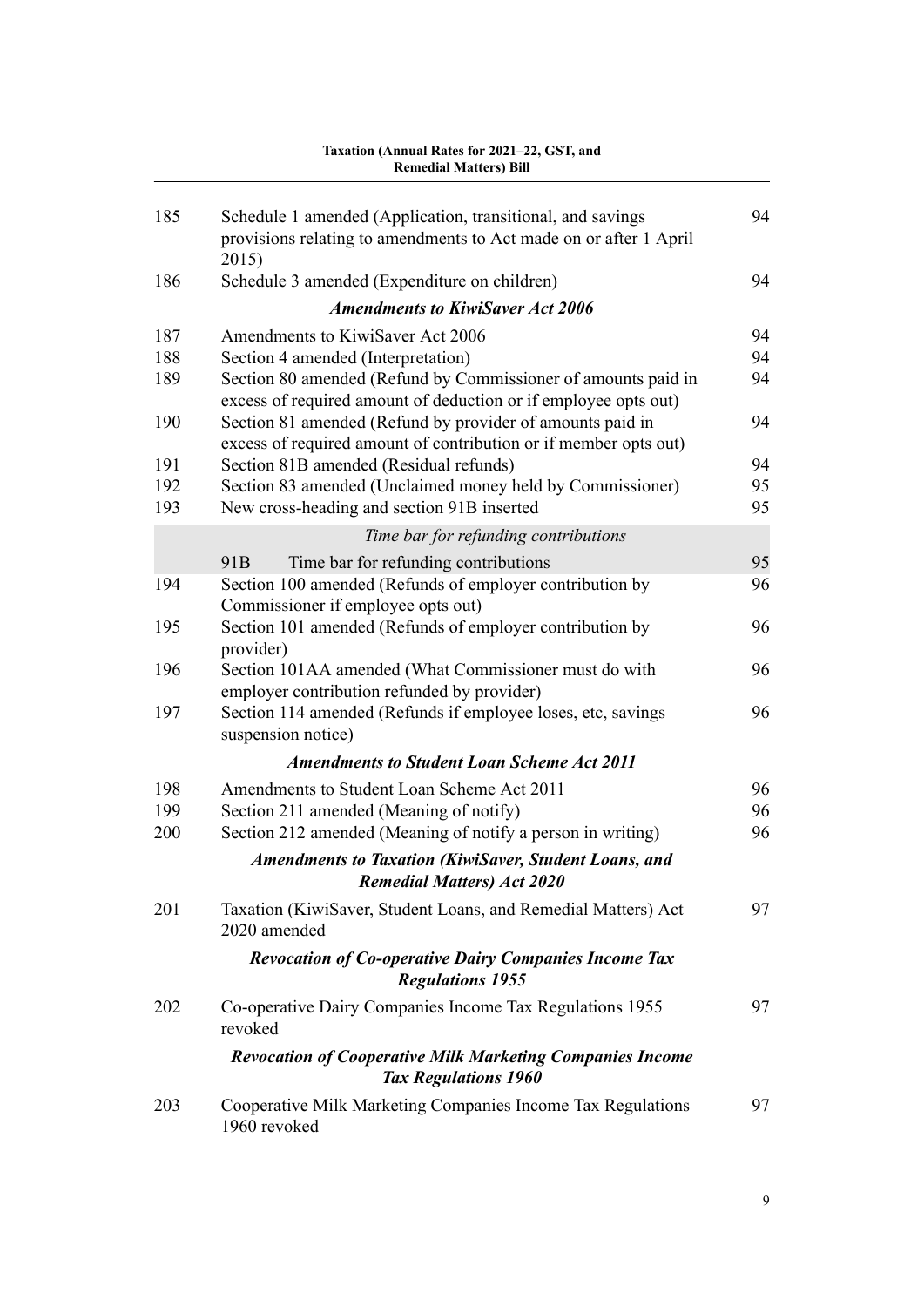## *[Revocation of Cooperative Pig Marketing Companies Income](#page-120-0) [Tax Regulations 1964](#page-120-0)*

<span id="page-33-0"></span>[204](#page-120-0) [Cooperative Pig Marketing Companies Income Tax Regulations](#page-120-0) [1964 revoked](#page-120-0) [97](#page-120-0) **[Schedule](#page-121-0)** [98](#page-121-0)

**[New Part 5 inserted into Schedule 1 of Child Support Act 1991](#page-121-0)**

## **The Parliament of New Zealand enacts as follows:**

#### **1 Title**

This Act is the Taxation (Annual Rates for 2021–22, GST, and Remedial Mat‐ ters) Act 2021.

## **2 Commencement** 5

- (1) This Act comes into force on the day on which it receives the Royal assent, except as provided in this section.
- (2) Sections 47, 80(1), (2), (4), (6), (7), (8), (9), (10), and (11), 84, 87, 97, and 130 come into force on 1 April 2008.
- (3) Sections 5(2) and (3), 79, and 127(2) come into force on 1 January 2009.  $10$
- (4) **Section 7(2)** comes into force on 1 April 2010.
- (5) Section 68 comes into force on 4 September 2010.
- (6) Sections 21(4) and 67 come into force on 1 April 2011.
- (7) Section 61 comes into force on 1 April 2013.
- (8) **Sections 96, 113, and 119** come into force on 30 March 2017.  $15$
- (9) Sections 22 and 120 come into force 1 April 2017.
- (10) **Sections 7(1) and 80(5)** come into force on 1 July 2017.
- $(11)$  Sections 81(1), (2), (3), and (5), 82, 86, and 127(10) come into force on 1 July 2018.
- (12) Section 69 comes into force on 1 January 2019. 20
- (13) Section 139 comes into force on 18 March 2019.
- (14) Sections 56, 64, 66, 93, 94, 132, 135(8), 142, 152, and 159(2) and (3) come into force on 1 April 2019.
- (15) Section 135(5) comes into force on 1 October 2019.
- (16) Sections 7(4) and 25 come into force on 24 February 2020. 25
- (17) Section 153 comes into force on 23 March 2020.
- (18) Sections 92, 117, 140, 144, 145, and 174 come into force on 1 April 2020.
- (19) **Section 133(2)** comes into force on 4 May 2020.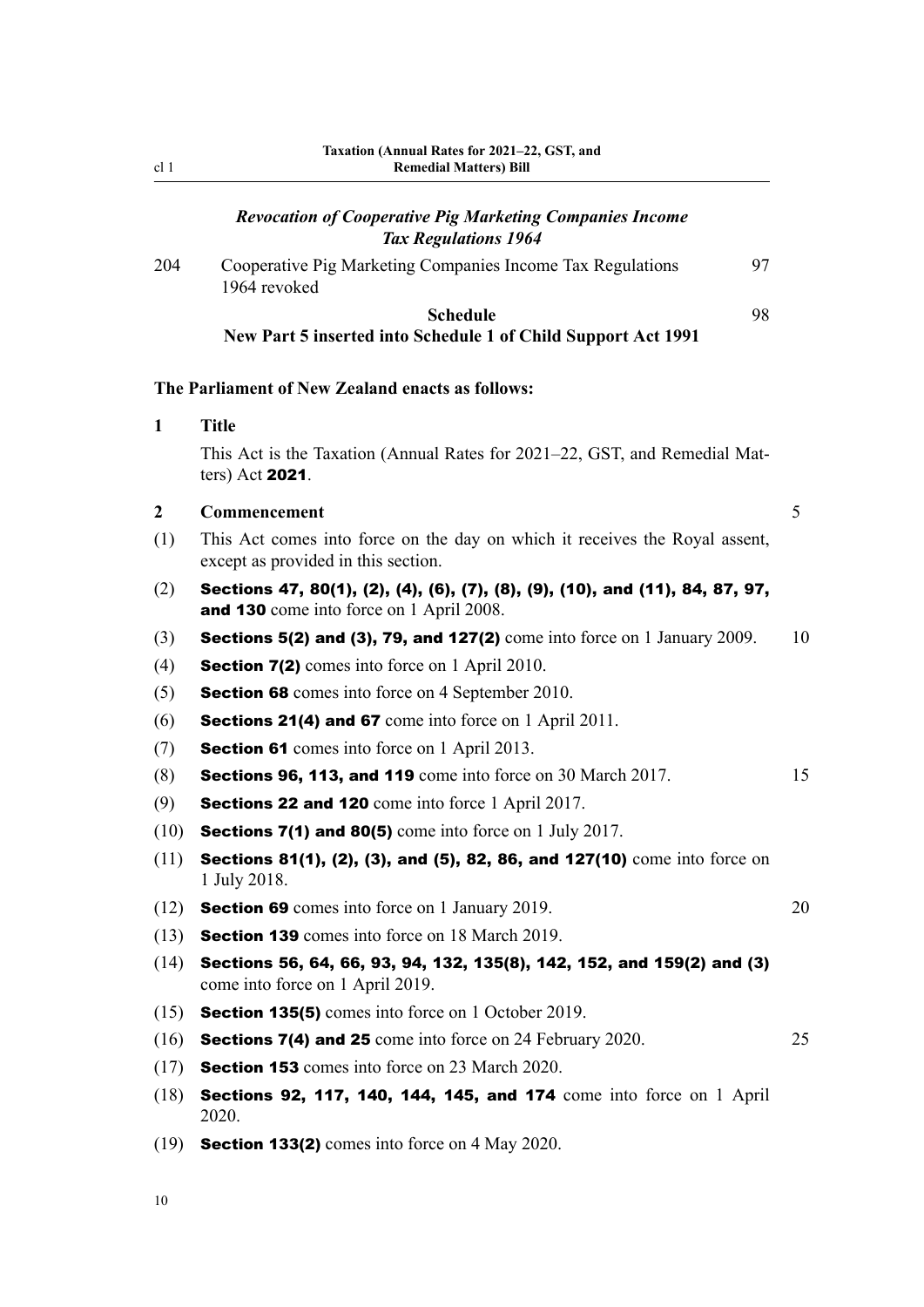- <span id="page-34-0"></span> $(20)$  Section 95(2), (3), and (4) come into force on 1 July 2020.
- (21) Section 88 comes into force on 30 January 2021.
- (22) Section 135(6) comes into force on 1 March 2021.
- $(23)$  Sections 48, 49, 57, and 127(3), (5), (8), (13), (16), (17), and (18) come into force on 27 March 2021. 5
- (24) Sections 127(9) and 192 come into force on 30 March 2021.
- $(25)$  Sections 95(1), 131, 133(3), 184, and 185(1) and (2) come into force on 1 April 2021.
- (26) Section 129 comes into force on the date of introduction of the Taxation (Annual Rates for 2021–22, GST, and Remedial Matters) Bill. 10
- (27) Section 169 comes into force on 25 March 2022.
- (28) Sections 51, 54, 55, 58, 59, 60, 63, 71, 72, 73, 74, 75, 76, 77, 78, 83, 91, 108, 109, 114, 115, 116, 127(6), (7), and (12), 135(7), 141, 143, 157, 158, 159(1), 170, 176, 177, 178, 179, 180, 181, 182, 183, 185(3), and 186 come into force on 1 April 2022. 15
- (29) Section 173(2) comes into force on a date to be set by Order in Council.
- (30) Section 173(3) comes into force on a date to be set by Order in Council.
- (31) An Order in Council made under this section is secondary legislation (*see* Part 3 of the Legislation Act 2019 for publication requirements).

# **Part 1** 20

## **Annual rates of income tax**

#### **3 Annual rates of income tax for 2021–22 tax year**

Income tax imposed by section BB 1 (Imposition of income tax) of the Income Tax Act 2007 must, for the 2021–22 tax year, be paid at the basic rates specified in schedule 1 of that Act. 25

## **Part 2**

#### **Amendments to Goods and Services Tax Act 1985**

**4 Amendments to Goods and Services Tax Act 1985**

This Part amends the Goods and Services Tax Act 1985.

## **5 Section 2 amended (Interpretation)** 30

- $(1)$  In section  $2(1)$ ,—
	- (a) insert, in appropriate alphabetical order:

**GST group** means a group of persons that meets the requirements of section 55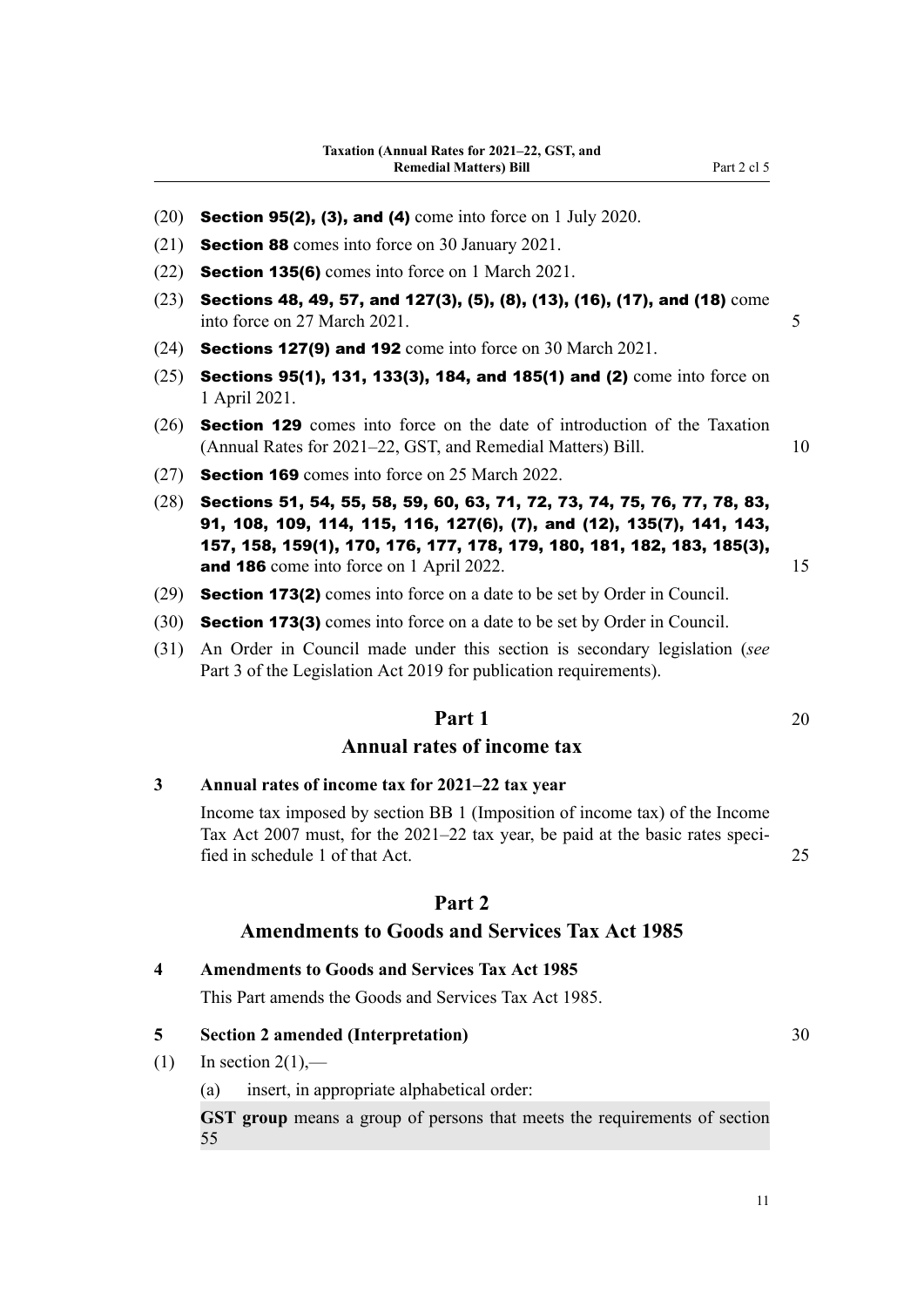(b) insert, in appropriate alphabetical order:

**GST trade name**, for a person and a supply of goods or services, means-

- (a) the trading name used by the person for the purposes of making taxable supplies that at the time of the supply is most recently provided to, or recorded by, the Commissioner; or 5
- (b) the name of the person
- (c) insert, in appropriate alphabetical order:

**issuing member** means the member responsible under **section 55B** for issuing the taxable supply information for each supply made by a member of a GST group or supplier group 10

(d) insert, in appropriate alphabetical order:

**member supply** means a supply by a member of a supplier group

(e) replace the definition of **Pharmac** with:

**Pharmac** means the Pharmaceutical Management Agency established by sec‐ tion 46 of the New Zealand Public Health and Disability Act 2000 15

(f) replace the definition of **Pharmac agreement** with:

**Pharmac agreement** means an agreement to which Pharmac is a party and under which Pharmac agrees to list a pharmaceutical on the pharmaceutical schedule as defined in section 6 of the New Zealand Public Health and Disabil- $\frac{1}{10}$  ity Act 2000 20

(g) replace the definition of **pharmaceutical** with:

**pharmaceutical** means a pharmaceutical as defined in section 6 of the New Zealand Public Health and Disability Act 2000

(h) insert, in appropriate alphabetical order:

**recipient details**, for a recipient of a taxable supply of goods or services, 25 means—

- (a) the GST trade name of the recipient; and
- (b) one or more of the following items of information that are peculiar to the recipient:
	- (i) an address of a physical location for the person such as a mailing 30 or billing address:
	- (ii) a telephone number:
	- (iii) an email address:
	- (iv) a trading name other than the GST trade name:
	- (v) a New Zealand business number: 35
	- (vi) a Uniform Resource Locator address for a web site
- (i) insert, in appropriate alphabetical order: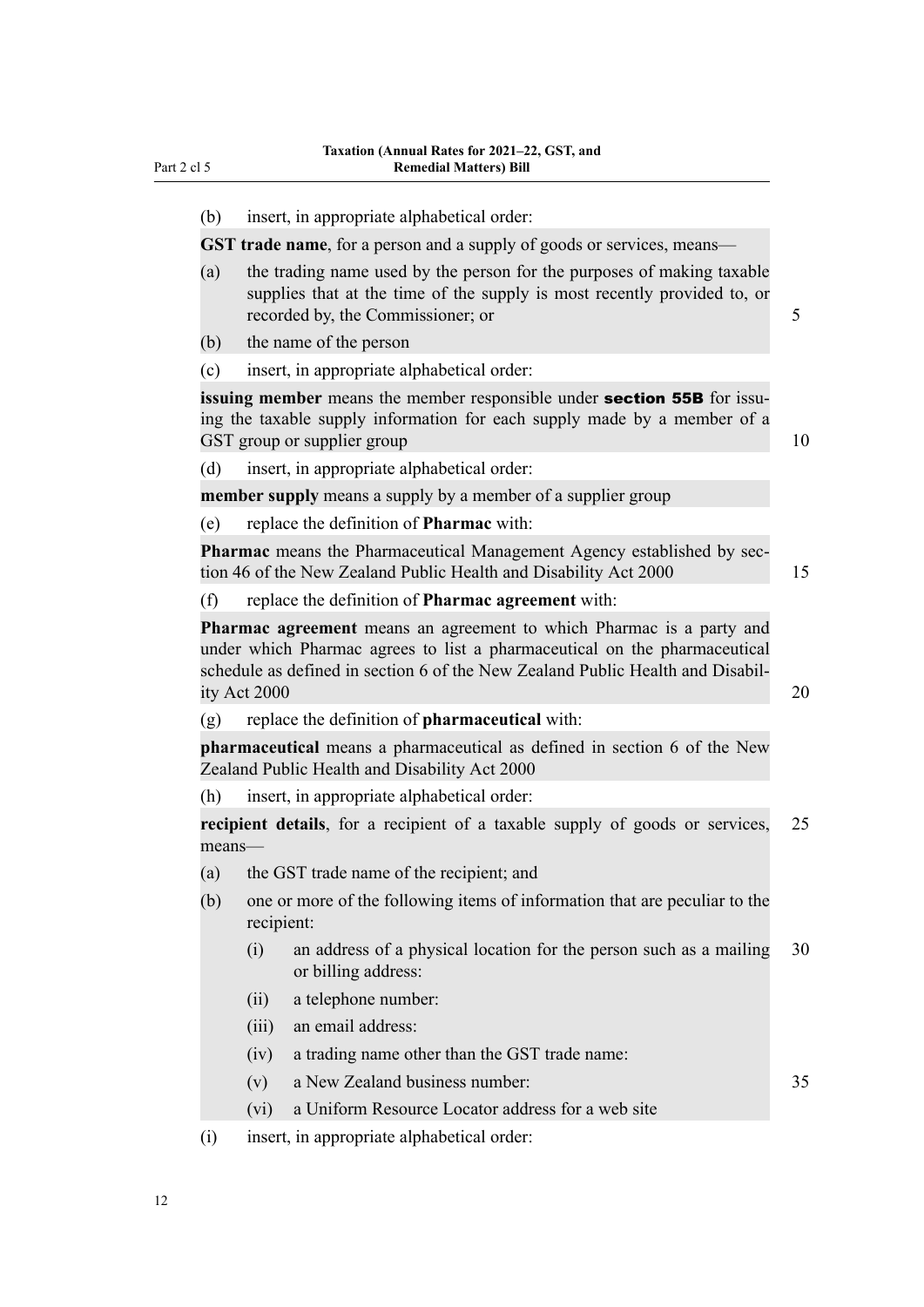**supplier group** means a group of 2 or more registered person who enter an agreement meeting the requirements of **section 55B** that 1 supplier is to issue the tax supply information for each supply of goods and services by 1 or more members of the group

(j) insert, in appropriate alphabetical order: 5

**supply correction information** means information issued by a registered per‐ son under **section 19N** relating to an error in the taxable supply information issued for a taxable supply

(k) insert, in appropriate alphabetical order:

**supply information**, for a supplier and a recipient of a supply of goods or ser- 10 vices, means information issued for the supply that includes—

- (a) the GST trade name of the supplier; and
- (b) the recipient details of the recipient; and
- (c) the amount of the consideration that the recipient is obliged to provide to the supplier for the supply 15
- (l) insert, in appropriate alphabetical order:

**taxable supply information**, for a taxable supply of goods or services, means information that is—

- (a) provided under **section 19K(1)** by the supplier to the recipient, that includes the details required by **section 19K(8)**:  $20$
- (b) provided under **section 19K(4)** by the recipient to the supplier, that includes the details required by section  $19K(8)$ :
- (c) provided under **section 19K(12)** by the supplier to the recipient, that includes the details required by section 19K(8):
- (d) provided under **section 55B** by the issuing supplier to the recipient,  $25$ that includes the details required by **section 19L**:
- (e) provided under **section 19M** by a supplier of distantly taxable goods to the recipient, that includes the details required by **section 19M(2)**:
- (f) a tax invoice issued before the first taxable period for the issuer begin‐ ning on or after the date on which the Taxation (Annual Rates for 2021– 30 22, GST, and Remedial Matters) Act 2021 receives the Royal assent
- $(2)$  In section  $2(1)$ ,—
	- (a) insert, in appropriate alphabetical order:

**cryptoasset** means a digital representation of value that—

- (a) exists in  $\frac{35}{2}$ 
	- (i) a database that is secured cryptographically and contains ledgers, recording transactions and contracts involving digital representations of value, that are maintained in decentralised form and shared across different locations and persons; or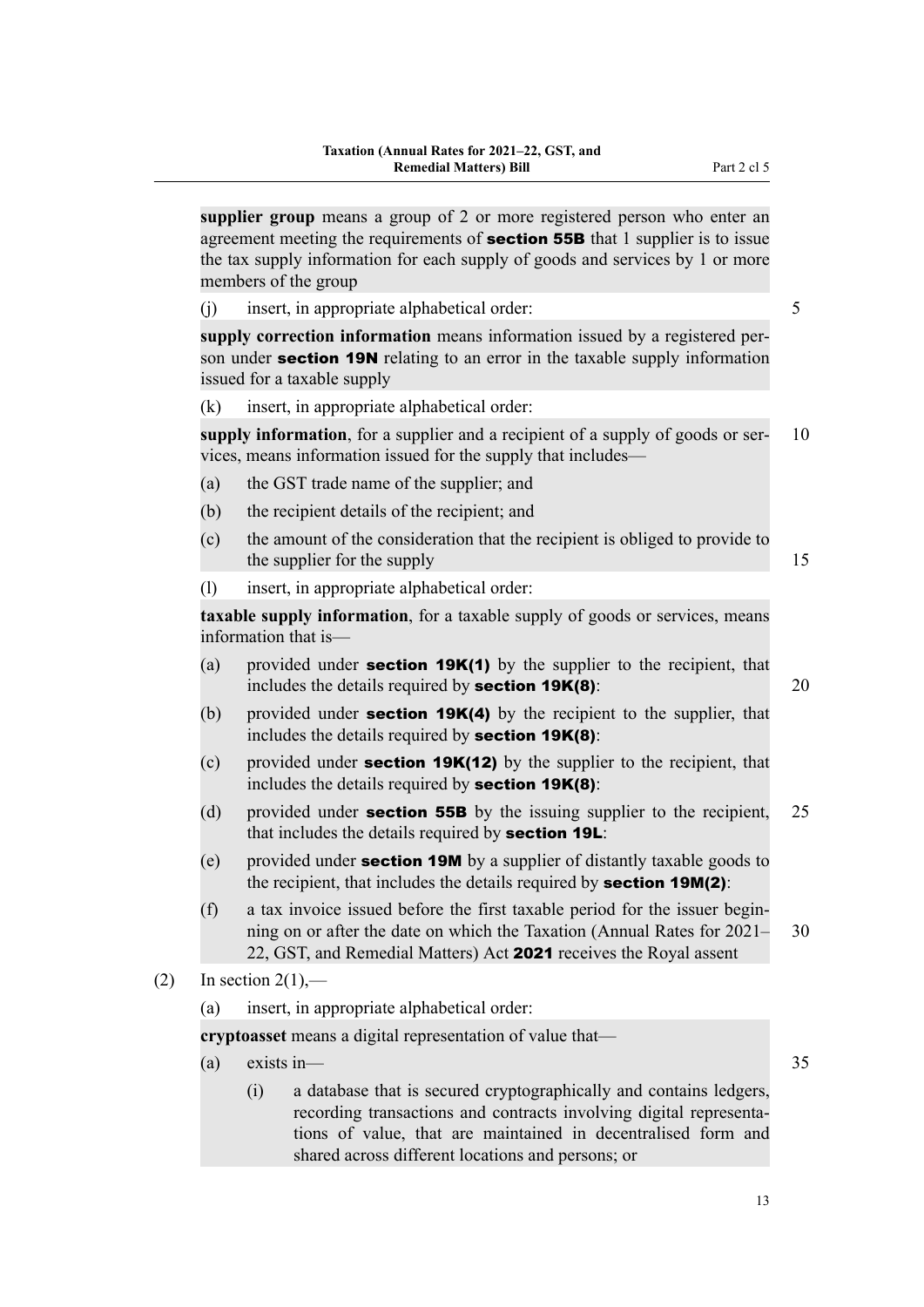- (ii) another application of the same technology performing an equivalent function; and
- (b) is designed to be fungible
- (b) replace the definition of **services** with:

**services** means anything which is not goods or money or cryptoassets 5

(3) In section 2(1), definition of **goods**, replace "money or" with "money, cryp‐ toassets, or".

## **6 Section 3A amended (Meaning of input tax)**

- (1) After section  $3A(2)(a)$ , insert:
	- (ab) the supply is not of goods that—  $10$ 
		- (i) were acquired before 1 October 1986 by the registered person or an associated person of the registered person; and
		- (ii) have not been owned, since that acquisition, by a person who is not the registered person and not an associated person of the regis‐ tered person; and 15
- (2) Replace section  $3A(3)(a)(i)$  with:
	- (i) for goods received by the supplier from a person who is not an associated person, the tax fraction of the purchase price for the supplier; and
	- (ib) for goods received by the supplier from an associated person, the 20 tax fraction of the purchase price for the most recent acquisition of the supply by an associated person from a person who is not an associated person; and
- (3) Subsections (1) and (2) apply for taxable periods starting on or after the day on which this Act receives the Royal assent. 25

## **7 Section 5 amended (Meaning of term supply)**

- (1) In section 5(6AB), replace "the Commission" with "Fire and Emergency New Zealand".
- (2) In section  $5(6E)(b)(ii)$ , replace "paragraphs (c) and (d)" with "paragraph (a)".
- (3) In section 5(8A), after "member of the body corporate", insert ", other than as 30 reimbursement for a payment by the body corporate of an amount that would, if not charged to the body corporate, be payable by the member for an exempt supply to the member,".
- (4) Repeal section 5(18).
- (5) In section  $5(23)$ ,  $-$  35
	- (a) replace "supply of goods" with "taxable supply of goods":
	- (b) replace "on the date of settlement" with "on the date on which the error is found".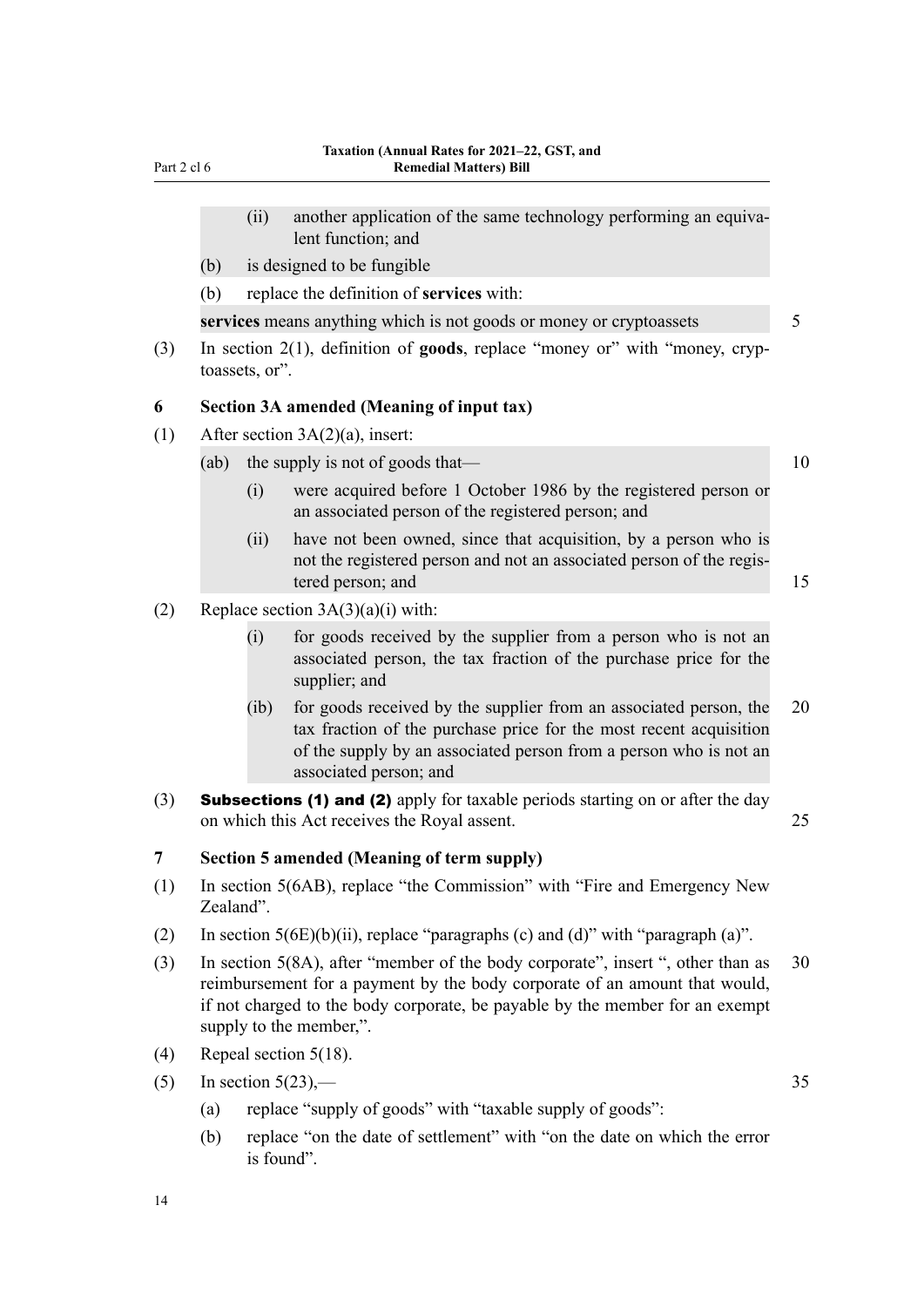| 8   | Section 6 amended (Meaning of term taxable activity)<br>In section $6(3)(c)(iii)$ , delete "statutory". |                                                                                                                                                                                       |    |  |  |  |  |
|-----|---------------------------------------------------------------------------------------------------------|---------------------------------------------------------------------------------------------------------------------------------------------------------------------------------------|----|--|--|--|--|
| 9   |                                                                                                         | New section 8AA inserted (Organisation of Act's provisions)<br>Before section 8, insert:                                                                                              |    |  |  |  |  |
|     |                                                                                                         | <b>8AA</b> Organisation of Act's provisions                                                                                                                                           | 5  |  |  |  |  |
|     |                                                                                                         | Definitions and interpretation                                                                                                                                                        |    |  |  |  |  |
| (1) |                                                                                                         | Part 1 of the Act contains definitions used in the Act.                                                                                                                               |    |  |  |  |  |
|     |                                                                                                         | Imposition of tax                                                                                                                                                                     |    |  |  |  |  |
| (2) |                                                                                                         | In Part 2, section 8 imposes the tax—                                                                                                                                                 |    |  |  |  |  |
|     | (a)                                                                                                     | at a rate of $15\%$ :                                                                                                                                                                 | 10 |  |  |  |  |
|     | (b)                                                                                                     | on a supply, other than an exempt supply, of goods and services:                                                                                                                      |    |  |  |  |  |
|     | (c)                                                                                                     | in New Zealand:                                                                                                                                                                       |    |  |  |  |  |
|     | (d)                                                                                                     | on or after 1 October 1986:                                                                                                                                                           |    |  |  |  |  |
|     | (e)                                                                                                     | by a registered person:                                                                                                                                                               |    |  |  |  |  |
|     | (f)                                                                                                     | in a taxable activity carried on by the registered person:                                                                                                                            | 15 |  |  |  |  |
|     | (g)                                                                                                     | by reference to the value of the supply.                                                                                                                                              |    |  |  |  |  |
|     |                                                                                                         | Imposition of tax on imported goods                                                                                                                                                   |    |  |  |  |  |
| (3) |                                                                                                         | Section 8 is supplemented by section 12, which imposes the tax on the import-<br>ation of goods, other than fine metal, at the rate of 15% by reference to the<br>value of the goods. | 20 |  |  |  |  |
|     |                                                                                                         | Rate of taxation zero for some supplies                                                                                                                                               |    |  |  |  |  |
| (4) |                                                                                                         | Some supplies are charged the tax at a rate of $0\%$ , as an exception to the rate of<br>15% given by section 8, under—                                                               |    |  |  |  |  |
|     | (a)                                                                                                     | section $8(2C)$ to $(2F)$ (transitional provisions relating to the facilitation<br>of inbound tour operations):                                                                       | 25 |  |  |  |  |
|     | (b)                                                                                                     | section 11 (zero-rating of goods):                                                                                                                                                    |    |  |  |  |  |
|     | (c)                                                                                                     | section 11A (zero-rating of services):                                                                                                                                                |    |  |  |  |  |
|     | (d)                                                                                                     | section 11AB (zero-rating of telecommunications services):                                                                                                                            |    |  |  |  |  |
|     | (e)                                                                                                     | section 11B (zero-rating of some supplies by territorial authorities and<br>some supplies to local authorities):                                                                      | 30 |  |  |  |  |
|     |                                                                                                         | <b>Exempt</b> supplies                                                                                                                                                                |    |  |  |  |  |
| (5) |                                                                                                         | Section 14 provides that some supplies are exempt from the tax.                                                                                                                       |    |  |  |  |  |
|     |                                                                                                         | Place of supply                                                                                                                                                                       |    |  |  |  |  |
| (6) |                                                                                                         | Rules for determining the place of a supply are given by—                                                                                                                             |    |  |  |  |  |
|     | (a)                                                                                                     | section 8(2), (3), (4), (4B), (4D), (4E), (6), and (8):                                                                                                                               | 35 |  |  |  |  |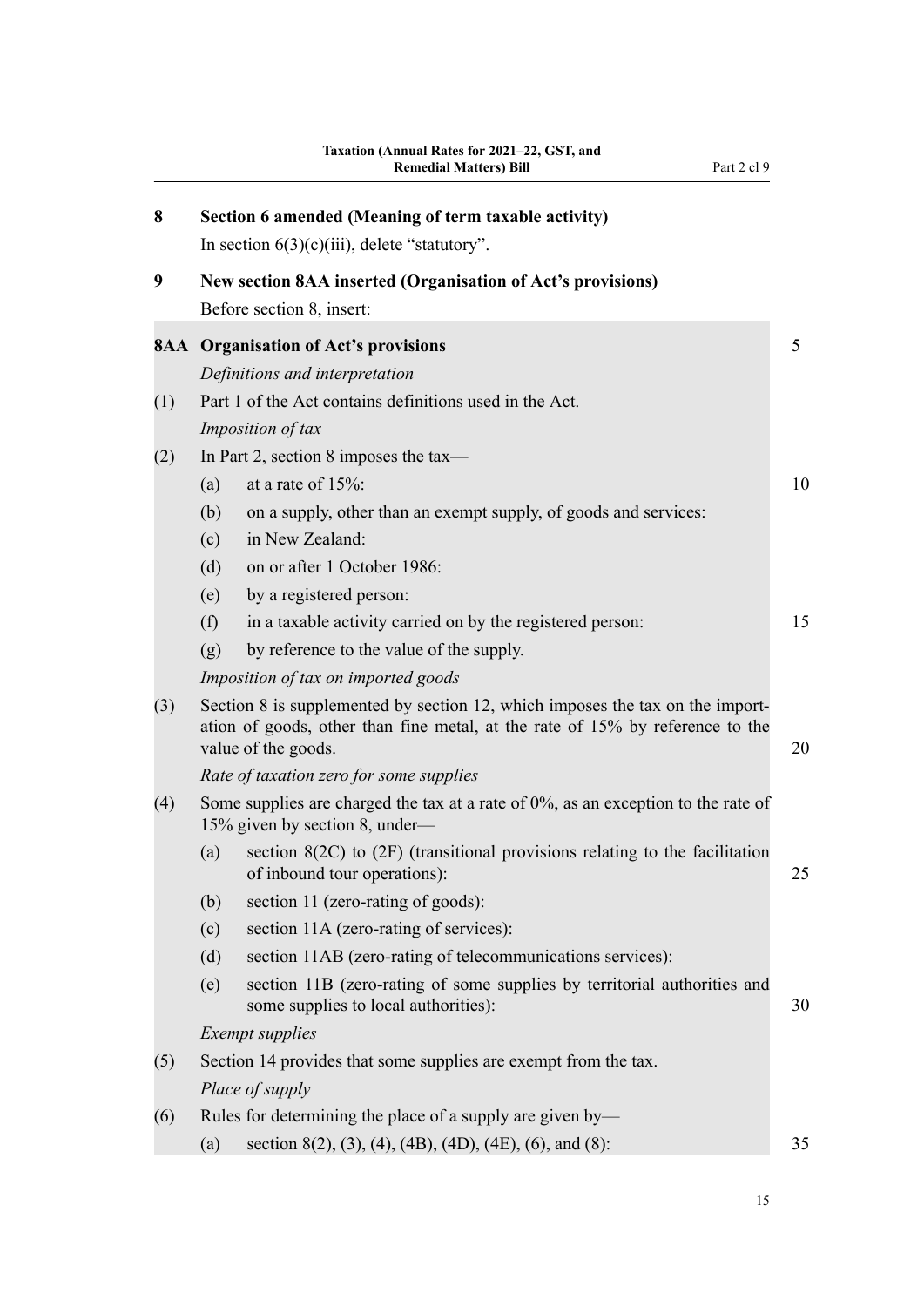| иΓ |  |  |
|----|--|--|
|    |  |  |

|      | (b)      | section 8A (certain supplies of telecommunications services):                                                                                                                                                                                                          |    |
|------|----------|------------------------------------------------------------------------------------------------------------------------------------------------------------------------------------------------------------------------------------------------------------------------|----|
|      | (c)      | section 8B (supplies of remote services to resident in New Zealand).                                                                                                                                                                                                   |    |
|      |          | Time of supply                                                                                                                                                                                                                                                         |    |
| (7)  |          | Section 9 gives rules for determining the time at which a supply of goods and<br>services takes place.                                                                                                                                                                 | 5  |
|      |          | Registration of person                                                                                                                                                                                                                                                 |    |
| (8)  |          | The provisions in Part 8 give rules for the registration of a person under the<br>Act, including rules under which a person who has not applied for registration<br>is treated as being a registered person.                                                           |    |
|      |          | Special cases of registered person                                                                                                                                                                                                                                     | 10 |
| (9)  |          | The provisions in Part 9 give rules for situations in which the registered person<br>that is treated as making a taxable supply of goods and services for the pur-<br>poses of the Act differs from the person who would usually be treated as mak-<br>ing the supply. |    |
|      |          | Taxable period for registered person                                                                                                                                                                                                                                   | 15 |
| (10) |          | Sections 15 to 15EB give the rules for determining the taxable period for a<br>registered person, which is the period for which the registered person must<br>report the taxable supplies made and received and must calculate the tax<br>required to be paid.         |    |
|      |          | Accounting basis for returning and calculating tax                                                                                                                                                                                                                     | 20 |
| (11) | returns. | Sections 19 to 19D give the rules for determining the accounting basis to be<br>used by a registered person in calculating the tax payable and in making                                                                                                               |    |
|      |          | Obligations of registered person for information about supply made or received                                                                                                                                                                                         |    |
| (12) |          | Sections 19E to 19N give the rules for the issuing of information by a regis-<br>tered person involved in the making or receipt of a supply.                                                                                                                           | 25 |
|      |          | Calculation of tax payable by registered person                                                                                                                                                                                                                        |    |
| (13) |          | Sections 20 to 22 and 25 to 26A give the rules for the calculation of the tax<br>payable by a registered person for a taxable period.                                                                                                                                  |    |
|      |          | Payment of tax                                                                                                                                                                                                                                                         | 30 |
| (14) |          | Sections 23 and 23A give rules for the payment of tax.                                                                                                                                                                                                                 |    |
|      |          | Recovery of tax                                                                                                                                                                                                                                                        |    |
| (15) |          | Part 6 gives the Commissioner powers to recover amounts of tax payable.                                                                                                                                                                                                |    |
|      |          | Refunds and relief from tax                                                                                                                                                                                                                                            |    |
| (16) |          | Part 7 gives the Commissioner powers in making refunds of excess tax paid.                                                                                                                                                                                             | 35 |
|      |          | Obligation to keep records                                                                                                                                                                                                                                             |    |
| (17) |          | Section 75 gives general obligations of a registered person to retain and main-<br>tain records of the registered person's activities and liability to tax.                                                                                                            |    |
| 16   |          |                                                                                                                                                                                                                                                                        |    |
|      |          |                                                                                                                                                                                                                                                                        |    |
|      |          |                                                                                                                                                                                                                                                                        |    |
|      |          |                                                                                                                                                                                                                                                                        |    |
|      |          |                                                                                                                                                                                                                                                                        |    |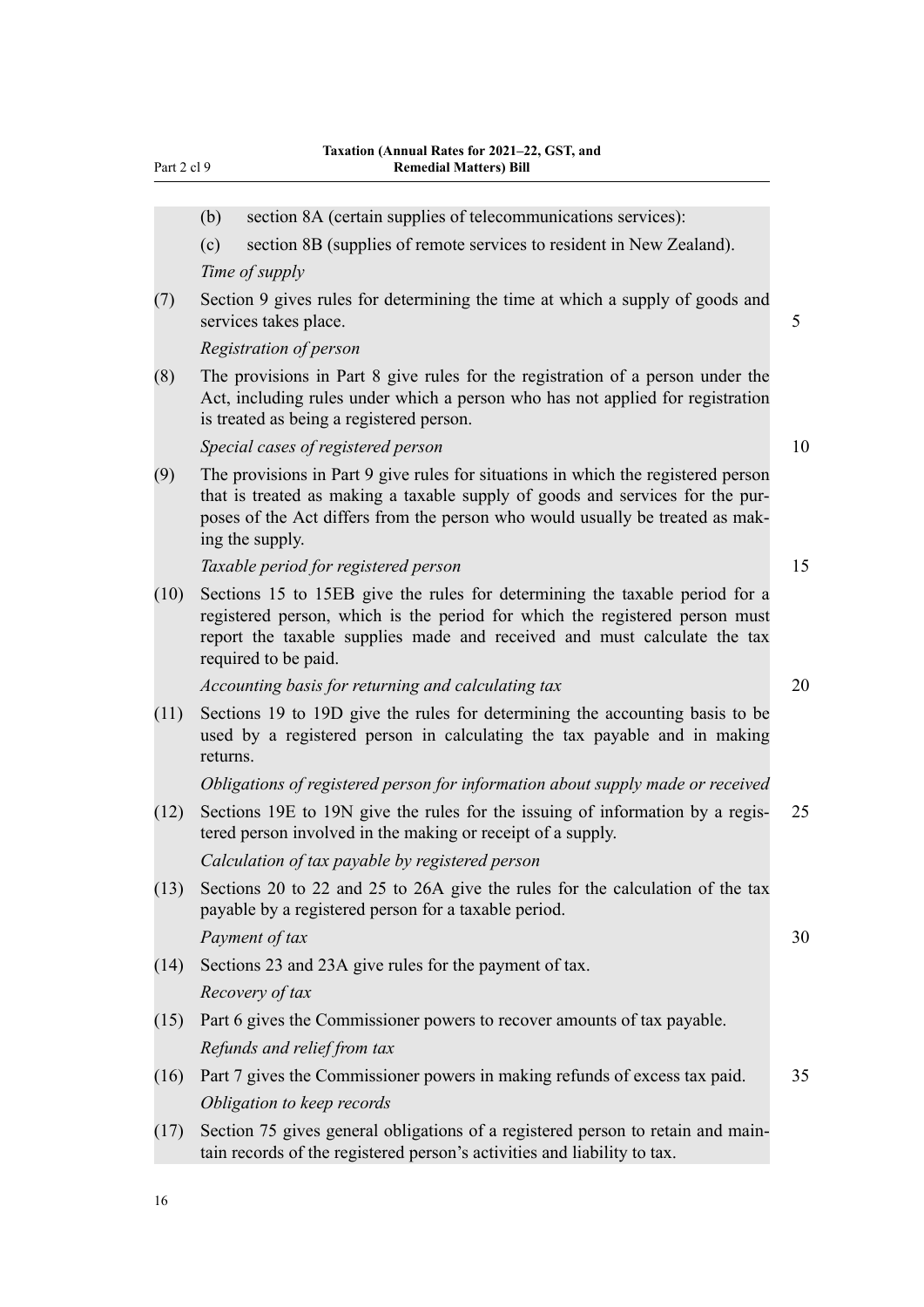*Communicating information*

(18) Section 75B gives general rules about ways of giving and communicating information.

### **10 Section 11 amended (Zero-rating of goods)**

Replace section  $11(1)(eb)(i)$  with: 5

(i) are supplied to a recipient; and

# **11 Section 11A amended (Zero-rating of services)**

In section  $11A(1)(c)$ , delete "to the extent that the services are supplied by the same supplier".

## **12 New section 12C inserted (Information for importation of goods including** 10 **distantly taxable goods)**

(1) After section 12B, insert:

#### **12C Information for importation of goods including distantly taxable goods**

A registered person who makes a supply of distantly taxable goods, on which tax at a rate greater than  $0\%$  is charged under section  $8(1)$ , must take reason- 15 able steps to ensure that the New Zealand Customs Service has available, by the time of the importation of the goods,—

- (a) the GST trade name and registration number of the registered person:
- (b) information indicating the items included in the supply, or imported with the supply, for which the amount of tax included in the price of the sup- 20 ply is more than zero:
- (c) information indicating the items included in the supply, or imported with the supply, for which the amount of tax included in the price of the sup‐ ply is zero:
- (d) information that is acceptable to the Commissioner in substitution for 25 information referred to in paragraphs (a) to (c).
- (2) Subsection (1) applies for taxable periods starting on or after the day on which this Act receives the Royal assent.

#### **13 Section 15 amended (Taxable periods)**

- (1) In section 15(1), words before the paragraphs, after "following", insert "or a 30 period described in **section 15E(2)** that is equivalent to one of the following".
- (2) In section 15(5)(a), after "last day of a month", insert "or is a period of approximately 12 months consisting of taxable periods approved for the person and described in section 15E(2)".
- (3) **Subsections (1) and (2)** apply for taxable periods starting on or after the day  $35$ on which this Act receives the Royal assent.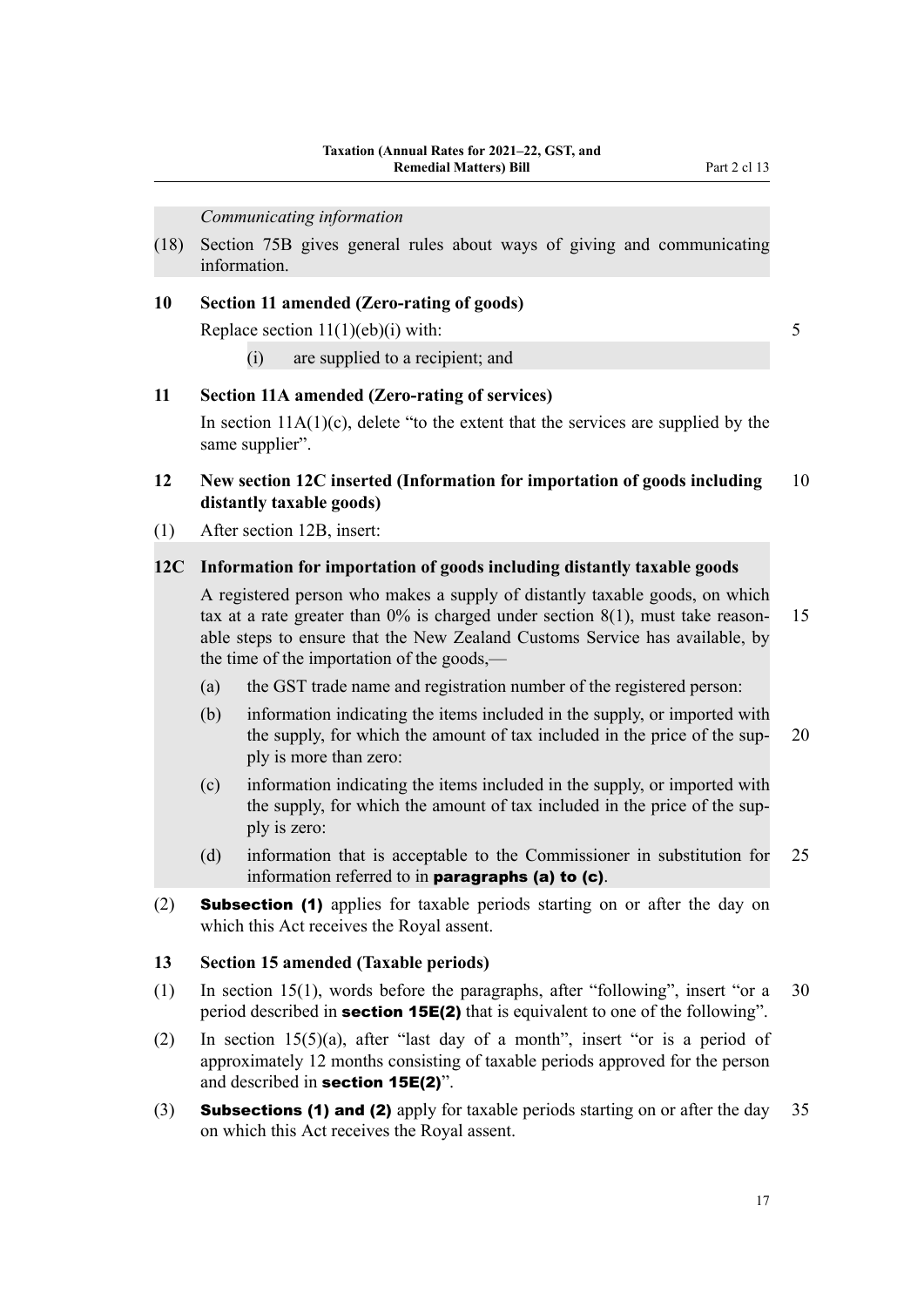# **14 Section 15B amended (Taxable periods aligned with balance dates)**

- (1) After section 15B(4), insert:
- (4B) For the purposes of subsection (4), the GST cycle of a person with a taxable period described in **section 15E(2)** is aligned with the person's balance date if the end of a taxable period for the person corresponds under **section 15E(2B)** 5 with the end of the month in which the balance date occurs.
- (2) Subsection (1) applies for taxable periods starting on or after the day on which this Act receives the Royal assent.

#### **15 Section 15C amended (Changes in taxable periods)**

- (1) In section 15C(1), replace "6-month period" with "6-month period, or to an 10 equivalent period described in section 15E(2),".
- (2) In section 15C(3), replace "2-month period" with "2-month period, or to an equivalent period described in section 15E(2)".
- (3) In section 15C(3B), replace "1-month period" with "1-month period, or to an equivalent period described in **section 15E(2)**". 15
- (4) In section 15C(3C), replace "2-month period" with "2-month period, or to an equivalent period described in section 15E(2)".
- (5) Subsections (1), (2), (3), and (4) apply for taxable periods starting on or after the day on which this Act receives the Royal assent.

# **16 Section 15D amended (When change in taxable period takes effect)** 20

- (1) In section 15D(1)(a), after "is set", insert "to a period consisting of calendar months".
- (2) After section  $15D(1)(a)$ , insert:
	- (ab) applies under section 15C to change the basis on which the person's taxable period is set to a period described in **section 15E(2)** and not con- $25$ sisting of calendar months; or
- (3) In section 15D(2), after "in taxable period", insert "under subsection (1)(a) or (b)".
- (4) After section 15D(2), insert:
- (2B) A change in taxable period under **subsection (1)(ab)** takes effect at  $\qquad$  30
	- (a) the end of the taxable period in which the person applies; or
	- (b) the end of a later taxable period nominated by the registered person and approved by the Commissioner.
- $(5)$  Subsections (1), (2), (3), and (4) apply for taxable periods starting on or after the day on which this Act receives the Royal assent. 35

## **17 Section 15E amended (Meaning of end of taxable period)**

(1) Replace section 15E(2) with: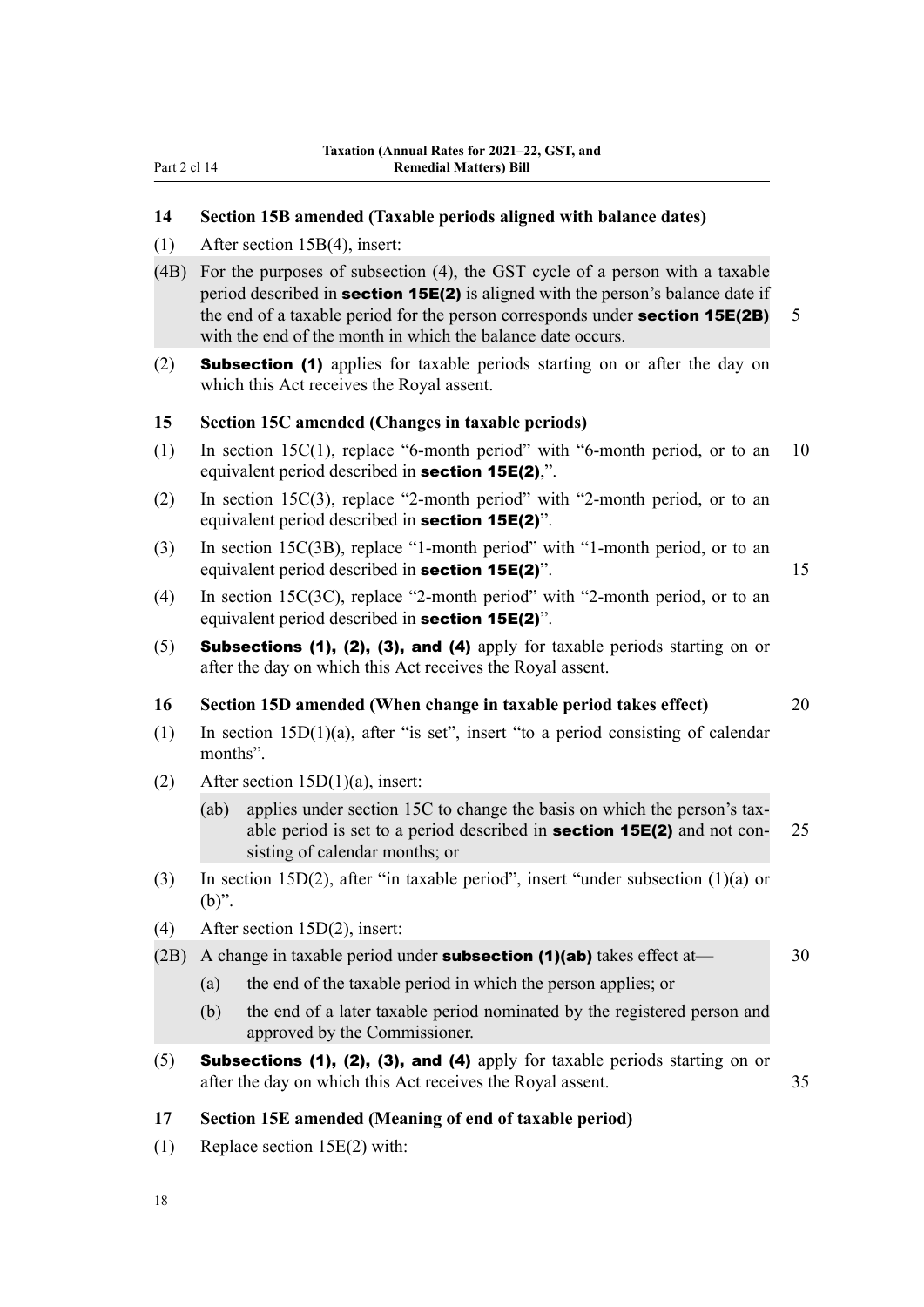| (2)  | $is$ — | Despite subsection (1), a registered person may apply under section 15C to the<br>Commissioner for approval under <b>section 15EB</b> to have a taxable period that                                                                                                                                                                  |    |
|------|--------|--------------------------------------------------------------------------------------------------------------------------------------------------------------------------------------------------------------------------------------------------------------------------------------------------------------------------------------|----|
|      | (a)    | equivalent to a 1-month period and has a last day that is an approved<br>date of the month; or                                                                                                                                                                                                                                       | 5  |
|      | (b)    | equivalent to a 1-month period and has a last day that is an approved day<br>of the 4th week in each taxable period; or                                                                                                                                                                                                              |    |
|      | (c)    | equivalent to a 2-month period and has a last day that is an approved<br>date of the second month in each taxable period; or                                                                                                                                                                                                         |    |
|      | (d)    | equivalent to a 2-month period and has a last day that is an approved day<br>of the 8th week in each taxable period; or                                                                                                                                                                                                              | 10 |
|      | (e)    | equivalent to a 6-month period and has a last day that is an approved<br>date not more than 7 days before or after the last day of the sixth month<br>in each taxable period; or                                                                                                                                                     |    |
|      | (f)    | equivalent to a 6-month period and has a last day that is an approved day<br>of the week not more than 7 days before or after the last day of the sixth<br>month in each taxable period.                                                                                                                                             | 15 |
| (2B) |        | If a registered person has a taxable period with an approved last day or date<br>that is not the last day of the month, the approved day or date for each taxable<br>period and the end of the month to which the day or date is treated as corres-<br>ponding for the purposes of the Act are determined using the following rules: | 20 |
|      | (a)    | if an approved day or date for a month is before or on the fifteenth day<br>of the month, the approved day or date is treated as corresponding to the<br>end of the preceding month; and                                                                                                                                             |    |
|      | (b)    | if an approved day or date for a month is after the fifteenth day of the<br>month, the approved day or date is treated as corresponding to the end of<br>the month; and                                                                                                                                                              | 25 |
|      | (c)    | successive taxable periods end on successive approved days or dates,<br>unless subsection (2C) applies.                                                                                                                                                                                                                              |    |
| (2C) |        | A taxable period that starts after an approved day (the <b>change day</b> ) ends on the<br>second approved day following the change day if-                                                                                                                                                                                          | 30 |
|      | (a)    | the change day is treated under <b>subsection (2B)</b> as corresponding to<br>the end of the month of the change day; and                                                                                                                                                                                                            |    |
|      | (b)    | the first approved day after the change day is treated under subsection<br>(2B) as corresponding to the end of the month of the change day.                                                                                                                                                                                          | 35 |
| (2)  |        | <b>Subsection (1)</b> applies for taxable periods starting on or after the day on<br>which this Act receives the Royal assent.                                                                                                                                                                                                       |    |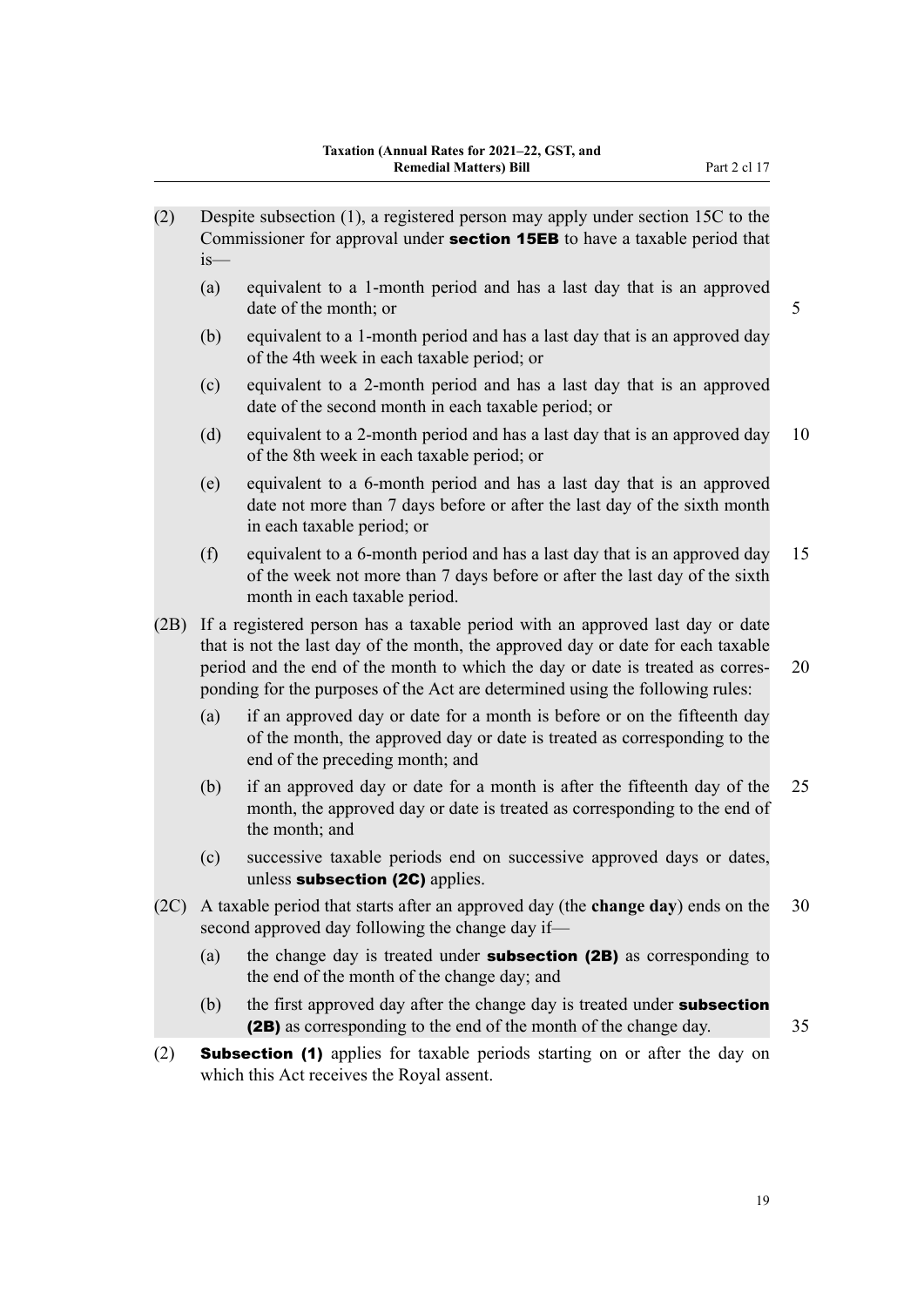## **18 New section 15EB inserted (Approval of taxable period not consisting of whole calendar months)**

(1) After section 15E, insert:

#### **15EB Approval of taxable period not consisting of whole calendar months**

- (1) The Commissioner may approve under section 15C an end date for the taxable 5 period of a registered person that is not the last day of the month if the Com‐ missioner is satisfied that commercial considerations specific to the registered person and the end date provide good commercial reasons for the registered person's chosen date.
- (2) The Commissioner may approve under section 15C a day of the week as the 10 last day for the taxable period of a registered person if the Commissioner is satisfied that—
	- (a) the use of the day requested would improve the alignment of the regis‐ tered person's taxable periods with the registered person's accounting systems; and 15
		-
	- (b) if the registered person is requesting a last day that is not within 7 days of the end of the month, the registered person's accounting systems do not allow the use of a last day within 7 days of the end of the month.
- (3) If a registered person receives approval under **subsection (1) or (2)** for a taxable period (the **new period**) that differs from the taxable period (the **old** 20 **period**) for which the person makes returns before the approval is given,—
	- (a) the last old period for which the registered person makes a return must end on or before the day that precedes, by the length of a new period, the first day or date approved for the new period; and
	- (b) the first new period for which the registered person makes a return 25 begins after the end of the last old period referred to in paragraph (a).
- (2) Subsection (1) applies for taxable periods starting on or after the day on which this Act receives the Royal assent.

#### **19 New cross-headings and sections 19E to 19P inserted**

(1) After section 19D, insert: 30

#### *Records of supplies*

#### **19E Records of taxable supplies made by registered person**

- (1) A registered person who makes a taxable supply of goods or services must meet the requirements of **subsection (2)** for a record of the supply.
- (2) The person must have a record of the supply showing— 35
	- (a) the GST trade name and registration number of the supplier; and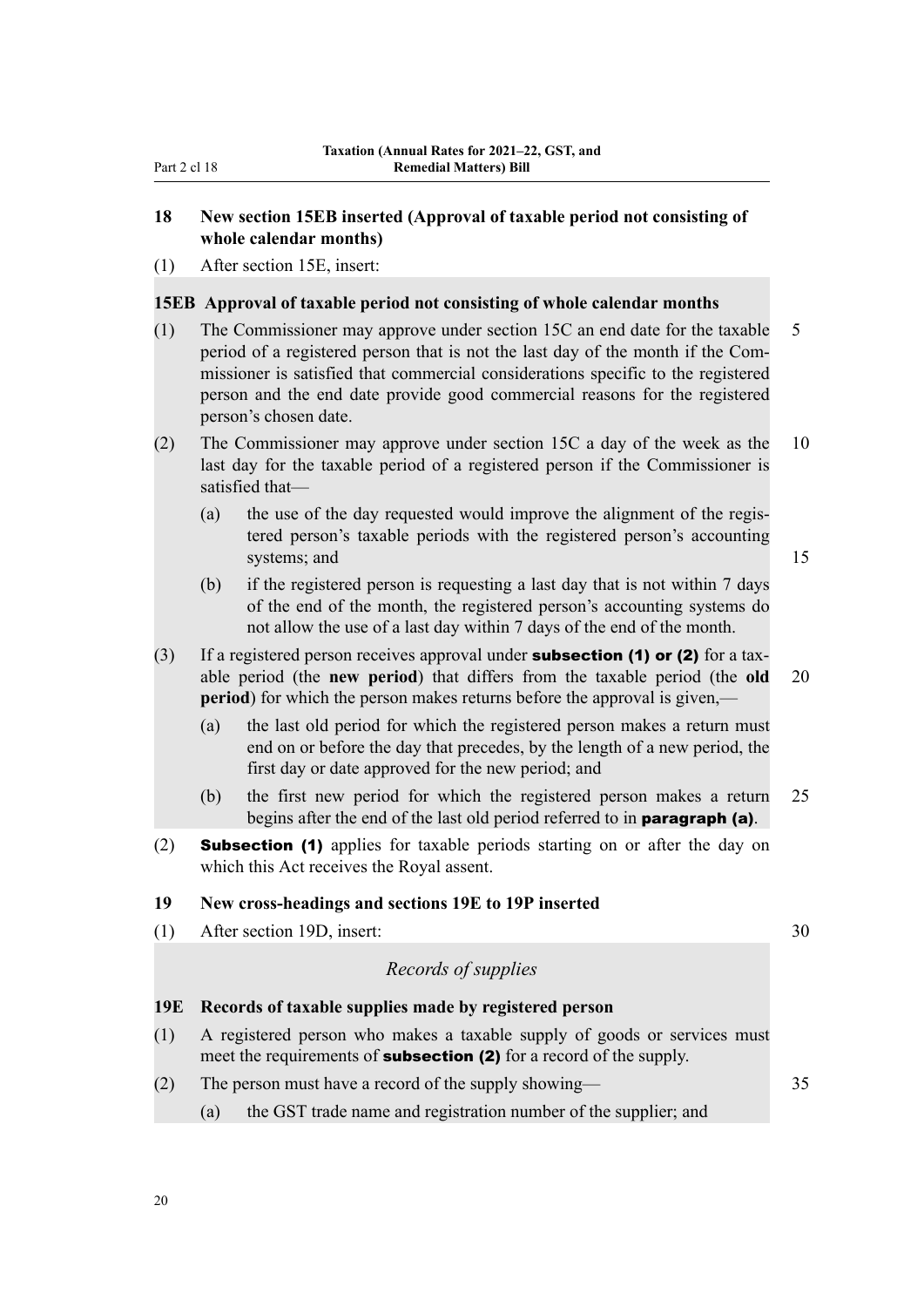|            | (b)                                                                                                                                                                                                                                                                                      | recipient details for the recipient, if taxable supply information is issued<br>for the supply; and                                                                                 |    |  |  |
|------------|------------------------------------------------------------------------------------------------------------------------------------------------------------------------------------------------------------------------------------------------------------------------------------------|-------------------------------------------------------------------------------------------------------------------------------------------------------------------------------------|----|--|--|
|            | (c)                                                                                                                                                                                                                                                                                      | the address of a physical location for the recipient, if the address is avail-<br>able to the person and not included in the recipient details referred to in<br>paragraph (b); and | 5  |  |  |
|            | (d)                                                                                                                                                                                                                                                                                      | the date on which the taxable supply information for the supply is<br>issued, if applicable; and                                                                                    |    |  |  |
|            | (e)                                                                                                                                                                                                                                                                                      | the date on which payment for the supply is made, or the time of the sup-<br>ply if that time is determined other than under section $9(1)$ ; and                                   |    |  |  |
|            | (f)                                                                                                                                                                                                                                                                                      | a description of the goods or services supplied; and                                                                                                                                | 10 |  |  |
|            | (g)                                                                                                                                                                                                                                                                                      | the consideration for the supply; and                                                                                                                                               |    |  |  |
|            | (h)                                                                                                                                                                                                                                                                                      | the tax charged for the supply.                                                                                                                                                     |    |  |  |
| <b>19F</b> |                                                                                                                                                                                                                                                                                          | Records of taxable supplies received by registered person                                                                                                                           |    |  |  |
| (1)        |                                                                                                                                                                                                                                                                                          | A registered person who receives a taxable supply of goods or services must<br>15<br>meet the requirements of <b>subsection (2)</b> for a record of the supply.                     |    |  |  |
| (2)        |                                                                                                                                                                                                                                                                                          | The person must have a record of the supply showing—                                                                                                                                |    |  |  |
|            | (a)                                                                                                                                                                                                                                                                                      | the GST trade name and registration number of the supplier; and                                                                                                                     |    |  |  |
|            | (b)                                                                                                                                                                                                                                                                                      | a description of the goods or services supplied; and                                                                                                                                |    |  |  |
|            | (c)                                                                                                                                                                                                                                                                                      | the consideration for the supply; and                                                                                                                                               |    |  |  |
|            | (d)                                                                                                                                                                                                                                                                                      | the time, or anticipated time, of the supply; and                                                                                                                                   | 20 |  |  |
|            | (e)                                                                                                                                                                                                                                                                                      | the amount of input tax calculated and claimed as a deduction for the<br>supply; and                                                                                                |    |  |  |
|            | (f)                                                                                                                                                                                                                                                                                      | the other information used in calculating the amount of input tax<br>claimed.                                                                                                       |    |  |  |
|            |                                                                                                                                                                                                                                                                                          | 19G Records of imported supplies received by registered person                                                                                                                      | 25 |  |  |
| (1)        | A registered person who receives a supply of goods or services that is treated<br>by section 8(4B) as being made in New Zealand, or who is required to account<br>for output tax under section $20(3JC)$ , must meet the requirements of subsec-<br>tion (2) for a record of the supply. |                                                                                                                                                                                     |    |  |  |
| (2)        |                                                                                                                                                                                                                                                                                          | The person must have a record of the supply showing—                                                                                                                                | 30 |  |  |
|            | (a)                                                                                                                                                                                                                                                                                      | the name and address of the supplier:                                                                                                                                               |    |  |  |
|            | (b)                                                                                                                                                                                                                                                                                      | the date on which, or the period during which, the supply was received:                                                                                                             |    |  |  |
|            | (c)                                                                                                                                                                                                                                                                                      | a description of the goods or services supplied:                                                                                                                                    |    |  |  |
|            | (d)                                                                                                                                                                                                                                                                                      | the consideration for the supply:                                                                                                                                                   |    |  |  |
|            | (e)                                                                                                                                                                                                                                                                                      | the time by which payment of the consideration for the supply is<br>required:                                                                                                       | 35 |  |  |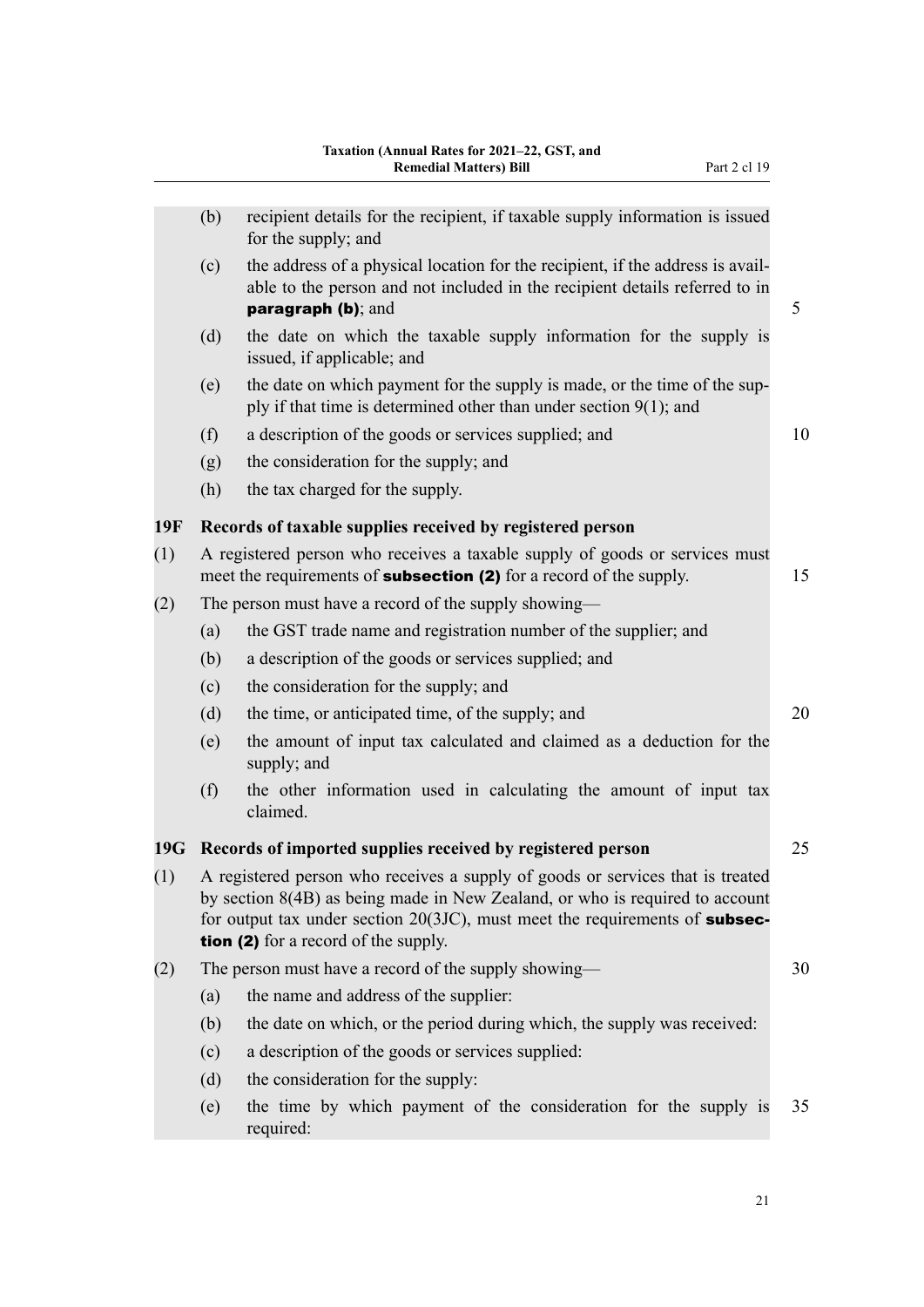- (f) the amount of the consideration for the supply that the registered person has treated as not affecting the value of the supply in reliance on section 10(15C)(a):
- (g) the amount of the consideration for the supply that the registered person has treated as not affecting the value of the supply in reliance on section 5  $10(15C)(b)$ .

### **19H Records of secondhand goods received by registered person**

- (1) A registered person who receives a supply of secondhand goods that is not a taxable supply must meet the requirements of **subsection (2)** for a record of the supply if the consideration in money for the supply exceeds the threshold 10 amount under subsection (3).
- (2) The person must have a record of the supply showing—
	- (a) the GST trade name and address of the supplier; and
	- (b) the date on which the taxable supply information for the supply is issued; and 15
	- (c) the date on which the secondhand goods were supplied; and
	- (d) a description of the secondhand goods; and
	- (e) the quantity or volume of the secondhand goods; and
	- (f) the consideration for the supply; and
	- (g) the amount of input tax calculated and claimed as a deduction for the 20 supply; and
	- (h) the other information used in calculating the amount of input tax claimed.
- (3) The threshold amount under this subsection is \$200 or a greater threshold amount that the Governor-General may, from time to time, declare by Order in 25 Council.
- (4) An Order in Council made under subsection (3) is secondary legislation (*see* Part 3 of the Legislation Act 2019 for publication requirements).

## **19I Records of supplies to nominated recipients**

A person who is nominated to receive a supply of goods under a contract to 30 which section 60B(3), (4), and (6) apply, and to which the person is not a party, must have a record of the supply showing—

- (a) the name and address of the supplier; and
- (b) the date on which payment for the supply is made; and
- (c) a description of the goods; and 35
- (d) the consideration for the supply.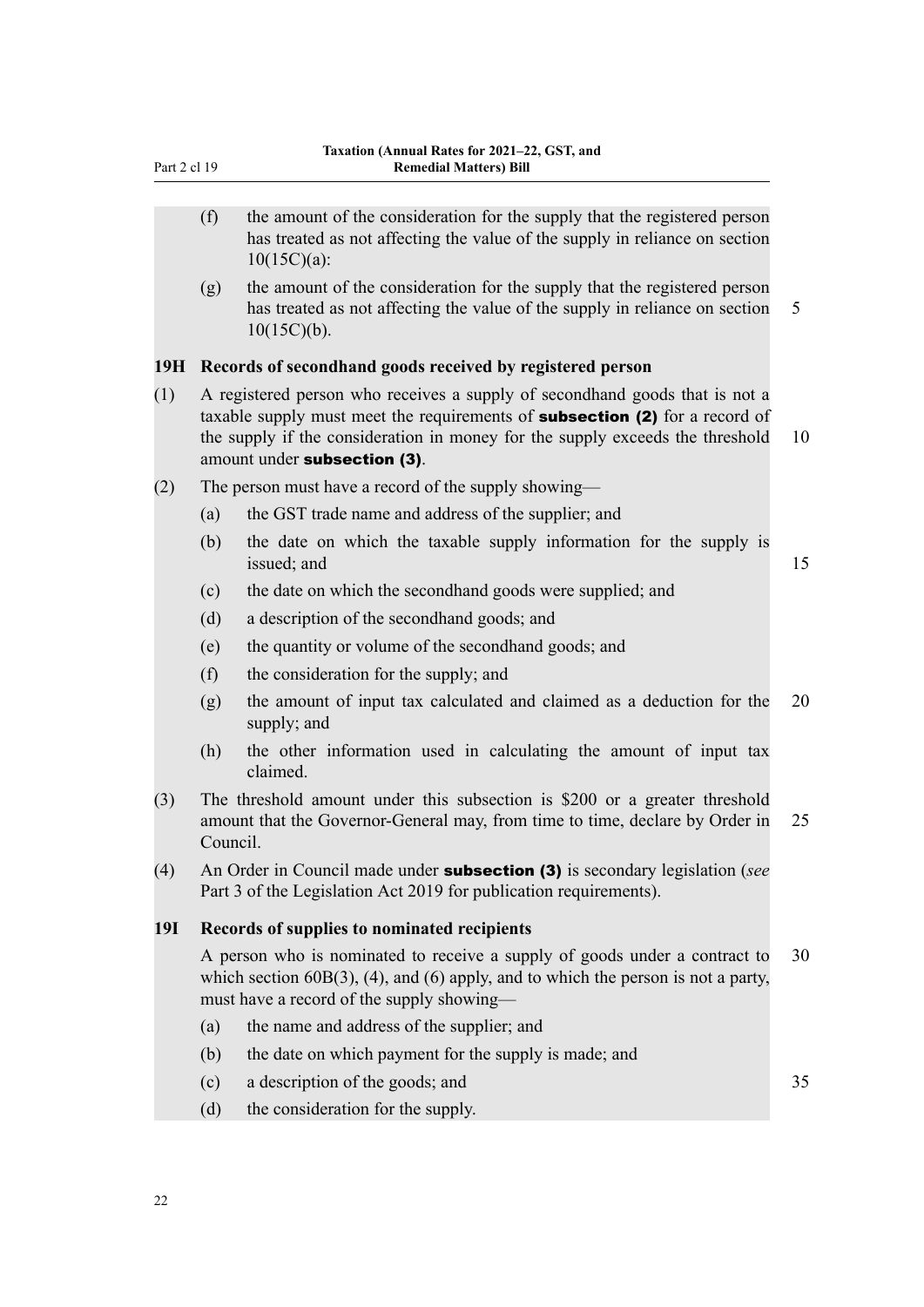# **19J Records of supplies by members of GST group or supplier group**

Where taxable supply information to which **section 19L** applies has been issued in respect of a supply by a member of a GST group or supplier group, the member issuing the taxable supply information must keep a record of the supply that includes— 5

- (a) the GST trade name of the supplier; and
- (b) the address of the supplier; and
- (c) the registration number of the supplier, if any.

*Supply information and supply correction information*

## **19K Taxable supply information: supplies by registered person** 10

- (1) A registered person who makes a taxable supply to another registered person must provide to the recipient taxable supply information that includes the information required by **subsection (8)** by the date given by **subsection (5)**.
- (2) Subsection (1) is overridden by subsections (4), (9), and (11) and section 19L.  $15$
- (3) A registered person who makes a taxable supply to a person other than a regis‐ tered person must provide the recipient with taxable supply information that includes the information required by **subsection (8)**—
	- (a) on the day of the supply, if the recipient requests the taxable supply information at the time of the supply; or 20
	- (b) within 28 days of a request for the taxable supply information, if the recipient requests the taxable supply information after the time of the supply.
- (4) A registered person who has a taxable supply from another registered person must provide the supplier with taxable supply information that includes the 25 information required by **subsection (8)** if—
	- (a) the recipient and supplier agree that—
		- $(i)$  the supplier will not issue taxable supply information under subsection (1) for taxable supplies by the supplier to the recipient; and  $30$
		- (ii) the recipient will issue taxable supply information, for each taxable supply by the supplier to the recipient; and
	- (b) the recipient and supplier record the agreement and the reasons for entering the agreement; and
	- (c) the Commissioner does not, before the supply, invalidate the agreement 35 because the Commissioner considers that the recipient and the supplier have failed to comply with the agreement or with **paragraph (b)**.

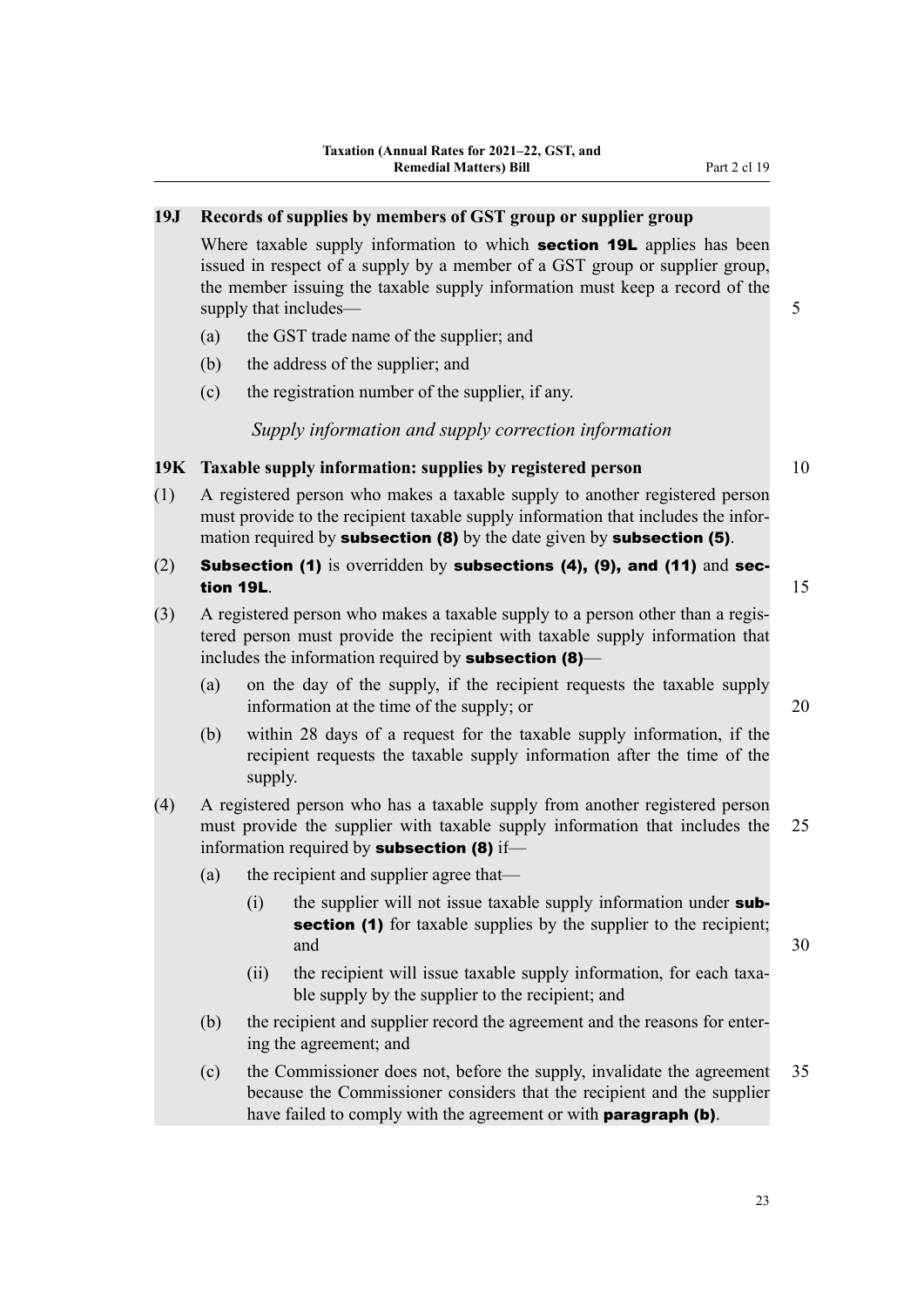| (5) |     |                                                                                                                                                                               | A registered person who provides taxable supply information under subsec-<br>tion (1) or (4) for a taxable supply must provide the taxable supply informa-<br>tion to the other registered person on the day of the supply, except when the<br>supplier and recipient agree to a later date for providing the taxable supply<br>information and record the agreement. | 5  |  |  |  |
|-----|-----|-------------------------------------------------------------------------------------------------------------------------------------------------------------------------------|-----------------------------------------------------------------------------------------------------------------------------------------------------------------------------------------------------------------------------------------------------------------------------------------------------------------------------------------------------------------------|----|--|--|--|
| (6) |     |                                                                                                                                                                               | If a registered person issues taxable supply information under subsection (1),<br>(3), or (4) to a person who later requests a copy of the taxable supply informa-<br>tion, the registered person must record the request and supply a copy of the tax-<br>able supply information to the person within 28 days of the request.                                       |    |  |  |  |
| (7) |     |                                                                                                                                                                               | If a supply of goods made under the exercise of a power is treated under sec-<br>tion $5(2)$ as being a taxable supply of goods made by a person, the person who<br>exercises the power must—                                                                                                                                                                         | 10 |  |  |  |
|     | (a) | and                                                                                                                                                                           | issue taxable supply information under <b>subsection (1)</b> for the person<br>treated as being the supplier, as if the supplier were a registered person;                                                                                                                                                                                                            | 15 |  |  |  |
|     | (b) |                                                                                                                                                                               | if the supplier is not a registered person, include the supplier's tax file<br>number in the information instead of a registration number.                                                                                                                                                                                                                            |    |  |  |  |
| (8) |     | Taxable supply information issued under subsection (1), (3), (4), or (12)<br>must include-                                                                                    |                                                                                                                                                                                                                                                                                                                                                                       |    |  |  |  |
|     | (a) |                                                                                                                                                                               | the GST trade name of the supplier; and                                                                                                                                                                                                                                                                                                                               | 20 |  |  |  |
|     | (b) |                                                                                                                                                                               | the registration number of the supplier, if <b>subsection (7)</b> does not<br>require otherwise; and                                                                                                                                                                                                                                                                  |    |  |  |  |
|     | (c) | the date of issue of the information; and                                                                                                                                     |                                                                                                                                                                                                                                                                                                                                                                       |    |  |  |  |
|     | (d) |                                                                                                                                                                               | a description of the goods or services supplied; and                                                                                                                                                                                                                                                                                                                  |    |  |  |  |
|     | (e) |                                                                                                                                                                               | the consideration for the supply, expressed as-                                                                                                                                                                                                                                                                                                                       | 25 |  |  |  |
|     |     | (i)                                                                                                                                                                           | the tax charged and the consideration for the supply, excluding the<br>tax charged; or                                                                                                                                                                                                                                                                                |    |  |  |  |
|     |     | (ii)                                                                                                                                                                          | if the amount of tax charged is the tax fraction of the amount of<br>consideration, the consideration for the supply including the tax<br>charged, together with a statement that the amount of consider-<br>ation includes the tax charged.                                                                                                                          | 30 |  |  |  |
| (9) |     | A supplier is not required to provide taxable supply information under sub-<br>section (1) or (3) for a taxable supply if subsection (10) does not apply<br>and 1 or more of- |                                                                                                                                                                                                                                                                                                                                                                       |    |  |  |  |
|     | (a) | Council:                                                                                                                                                                      | the amount of consideration for the supply does not exceed an amount<br>(the <b>threshold amount</b> ), which is \$200 or a greater threshold amount<br>that the Governor-General may, from time to time, declare by Order in                                                                                                                                         | 35 |  |  |  |
|     | (b) |                                                                                                                                                                               | the supplier is a non-resident supplier who makes a supply of distantly<br>taxable goods to which section $8(3)(ab)$ applies:                                                                                                                                                                                                                                         | 40 |  |  |  |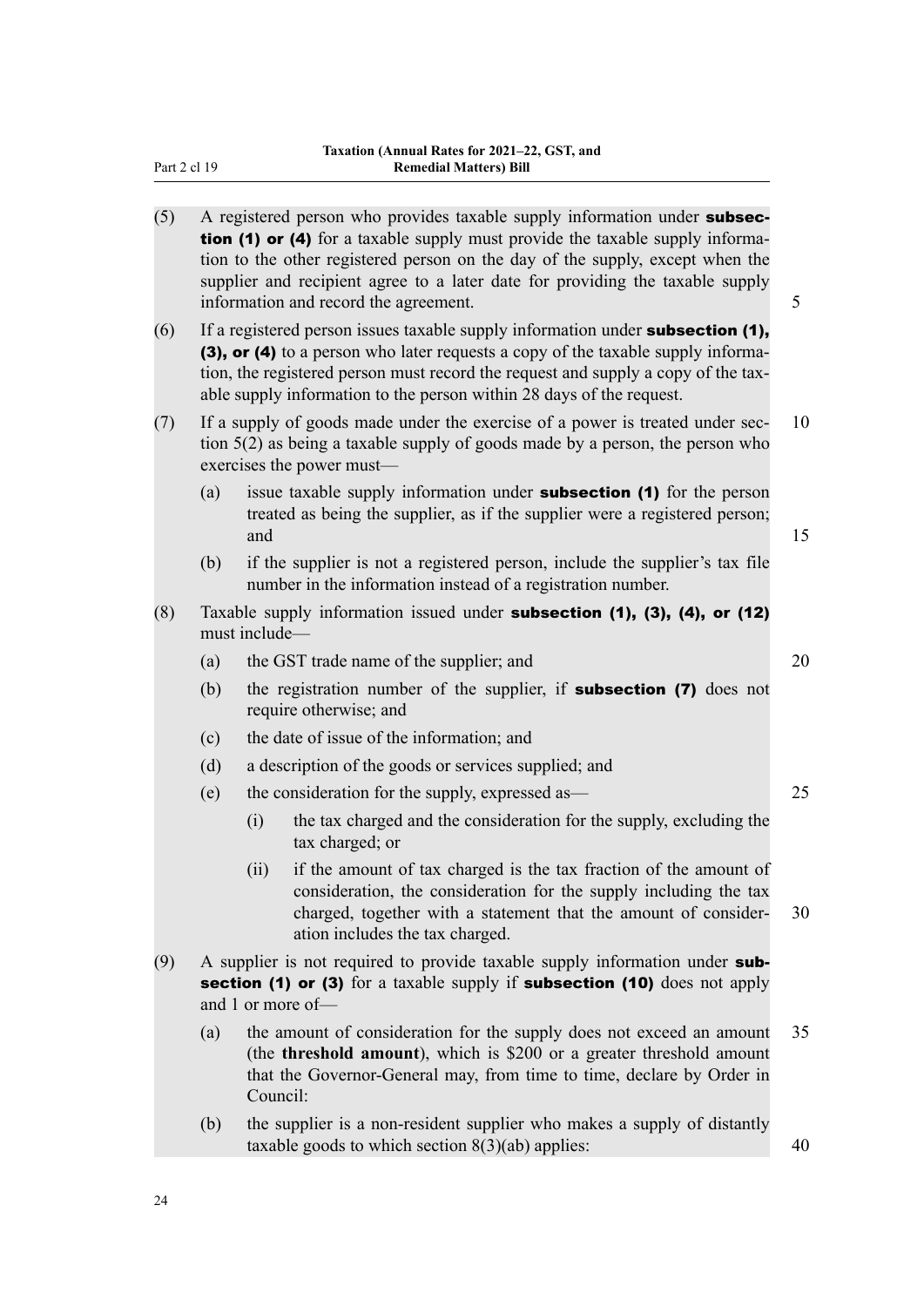|      | (c) |                                                                                                                                                         | the supplier is a non-resident supplier who makes a supply of remote ser-<br>vices to which section $8(3)(c)$ applies.                                                                                                                                                                                            |    |  |  |
|------|-----|---------------------------------------------------------------------------------------------------------------------------------------------------------|-------------------------------------------------------------------------------------------------------------------------------------------------------------------------------------------------------------------------------------------------------------------------------------------------------------------|----|--|--|
| (10) |     | An Order in Council made under <b>subsection (9)</b> is secondary legislation (see<br>Part 3 of the Legislation Act 2019 for publication requirements). |                                                                                                                                                                                                                                                                                                                   |    |  |  |
| (11) |     |                                                                                                                                                         | A supplier is required to provide taxable supply information under subsec-<br><b>tion (1) or (3)</b> for a taxable supply if section $8(4F)$ applies to treat the supply<br>as being made in New Zealand.                                                                                                         | 5  |  |  |
| (12) |     |                                                                                                                                                         | A non-resident supplier who makes a supply of distantly taxable goods to<br>which section $8(3)(ab)$ applies or of remote services to which section $8(3)(c)$<br>applies may choose to provide taxable supply information meeting the require-<br>ments of <b>subsection (8)</b> to a recipient of the supply if- | 10 |  |  |
|      | (a) |                                                                                                                                                         | the supply is not of a contract of insurance; and                                                                                                                                                                                                                                                                 |    |  |  |
|      | (b) |                                                                                                                                                         | the supply of goods or services was incorrectly treated—                                                                                                                                                                                                                                                          |    |  |  |
|      |     | (i)                                                                                                                                                     | under section $8(4D)$ or $(4E)$ as being made in New Zealand when<br>the supply should have been treated as being made outside New<br>Zealand; or                                                                                                                                                                 | 15 |  |  |
|      |     | (ii)                                                                                                                                                    | under section $11A(1)(x)$ as not being zero-rated when the supply<br>should have been zero-rated; and                                                                                                                                                                                                             |    |  |  |
|      | (c) |                                                                                                                                                         | the value of the supply, in New Zealand currency as at the time of the<br>supply, does not exceed \$1,000; and                                                                                                                                                                                                    | 20 |  |  |
|      | (d) |                                                                                                                                                         | the recipient either or both—                                                                                                                                                                                                                                                                                     |    |  |  |
|      |     | (i)                                                                                                                                                     | notifies the supplier that the recipient is a registered person:                                                                                                                                                                                                                                                  |    |  |  |
|      |     | (ii)                                                                                                                                                    | provides the supplier with the registration number or New Zea-<br>land business number of the recipient.                                                                                                                                                                                                          |    |  |  |
| 19L  |     | supplier group                                                                                                                                          | Taxable supply information: supplies by member of GST group or                                                                                                                                                                                                                                                    | 25 |  |  |
| (1)  |     |                                                                                                                                                         | Taxable supply information for a member supply made by a member of a GST<br>group under section 55, or by a member of a supplier group under section<br><b>55B</b> , must include—                                                                                                                                |    |  |  |
|      | (a) |                                                                                                                                                         | the GST trade name and registration number of the representative mem-<br>ber for the GST group or the issuing member for the supplier group; and                                                                                                                                                                  | 30 |  |  |
|      | (b) |                                                                                                                                                         | the date of the taxable supply information; and                                                                                                                                                                                                                                                                   |    |  |  |
|      | (c) |                                                                                                                                                         | a description of the goods or services supplied; and                                                                                                                                                                                                                                                              |    |  |  |
|      | (d) |                                                                                                                                                         | the consideration for the supply, expressed as—                                                                                                                                                                                                                                                                   |    |  |  |
|      |     | (i)                                                                                                                                                     | the tax charged and the consideration for the supply, excluding the<br>tax charged; or                                                                                                                                                                                                                            | 35 |  |  |
|      |     | (ii)                                                                                                                                                    | if the amount of tax charged is the tax fraction of the amount of<br>consideration, the consideration for the supply including the tax                                                                                                                                                                            |    |  |  |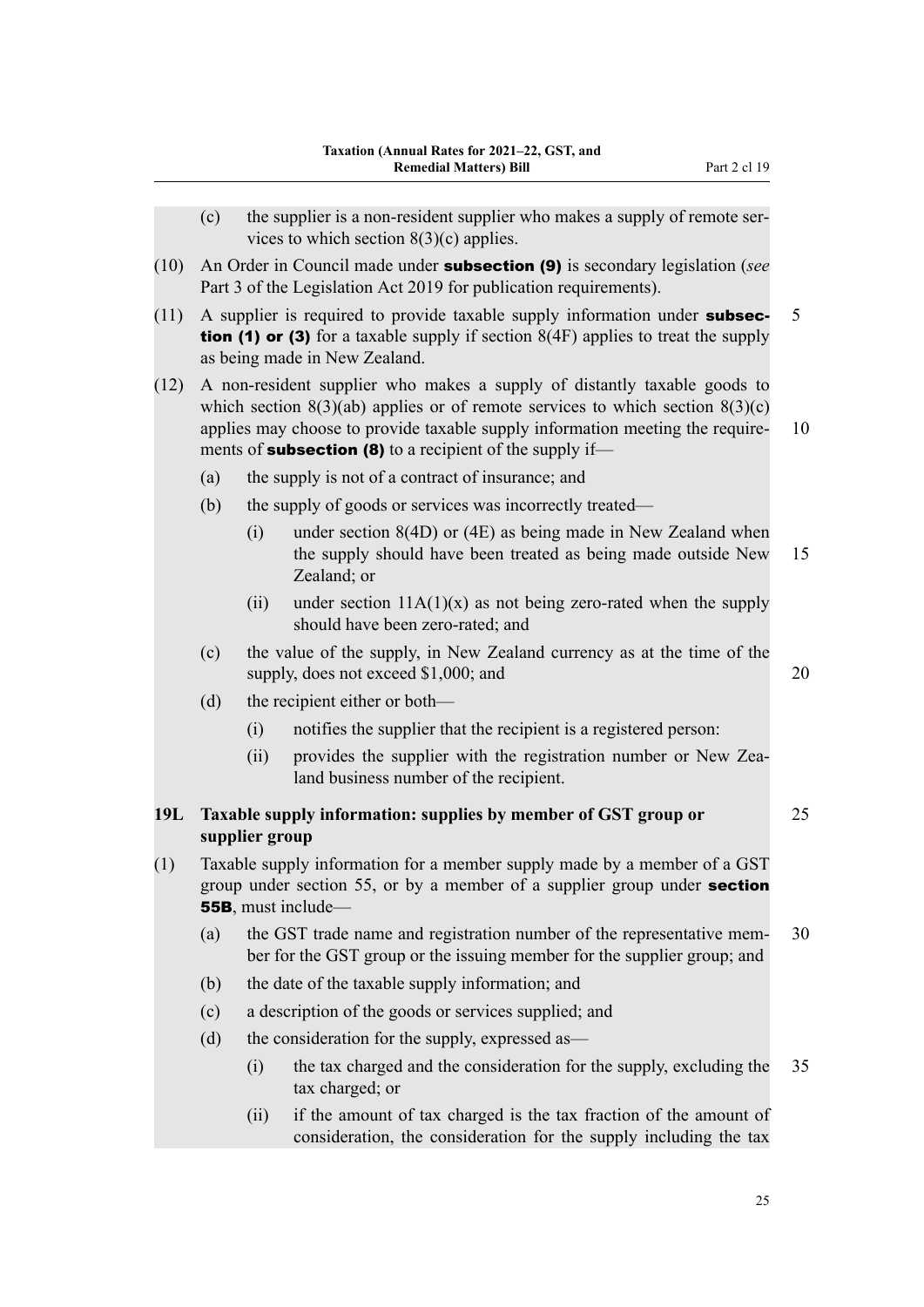Part 2 cl 19

charged, together with a statement that the amount of consider‐ ation includes the tax charged.

- (2) Taxable supply information for a member supply made by a member of a GST group is treated as being provided by the issuing member for the GST group or by the representative member if the GST group does not have an issuing mem- 5 ber.
- (3) Taxable supply information for a member supply made by a member of a sup‐ plier group is treated as being provided by the maker of the supply.

## **19M Taxable supply information: goods included in supplies of distantly taxable goods** 10

(1) A registered person who makes a supply of distantly taxable goods at a price that includes tax under section 8(1) at a rate of more than zero must provide to the recipient of the supply, at the time of the supply, taxable supply information for the goods in the supply and for other goods imported with the supply that contains the particulars given by **subsection (2)**.  $15$ 

# (2) Taxable supply information required by **subsection (1)** must include—

- (a) the name and registration number of the supplier:
- (b) the date of the supply:
- (c) the date upon which the receipt is issued:
- (d) the consideration for the goods, which may be expressed in the currency 20 of the consideration received by the supplier:
- (e) information indicating the items for which the amount of tax included is more than zero:
- (f) information indicating the items for which the amount of tax included is zero. 25
- (3) A registered person who omits to issue taxable supply information for a supply as required by **subsection (1)** and is requested by the recipient of the supply to provide taxable supply information for the supply must provide the information within 10 working days after the request.

## **19N Supply correction information** 30

- (1) This section applies where a registered person has previously issued taxable supply information containing an error.
- (2) Where a registered person has provided to a person (the **recipient**) taxable sup‐ ply information containing an error and subsections (3), (4), and (7) do not apply, the registered person must provide to the person information (the **supply** 35 **correction information**) that includes—
	- (a) the GST trade name and the registration number of the registered person; and
	- (b) information identifying the taxable supply information; and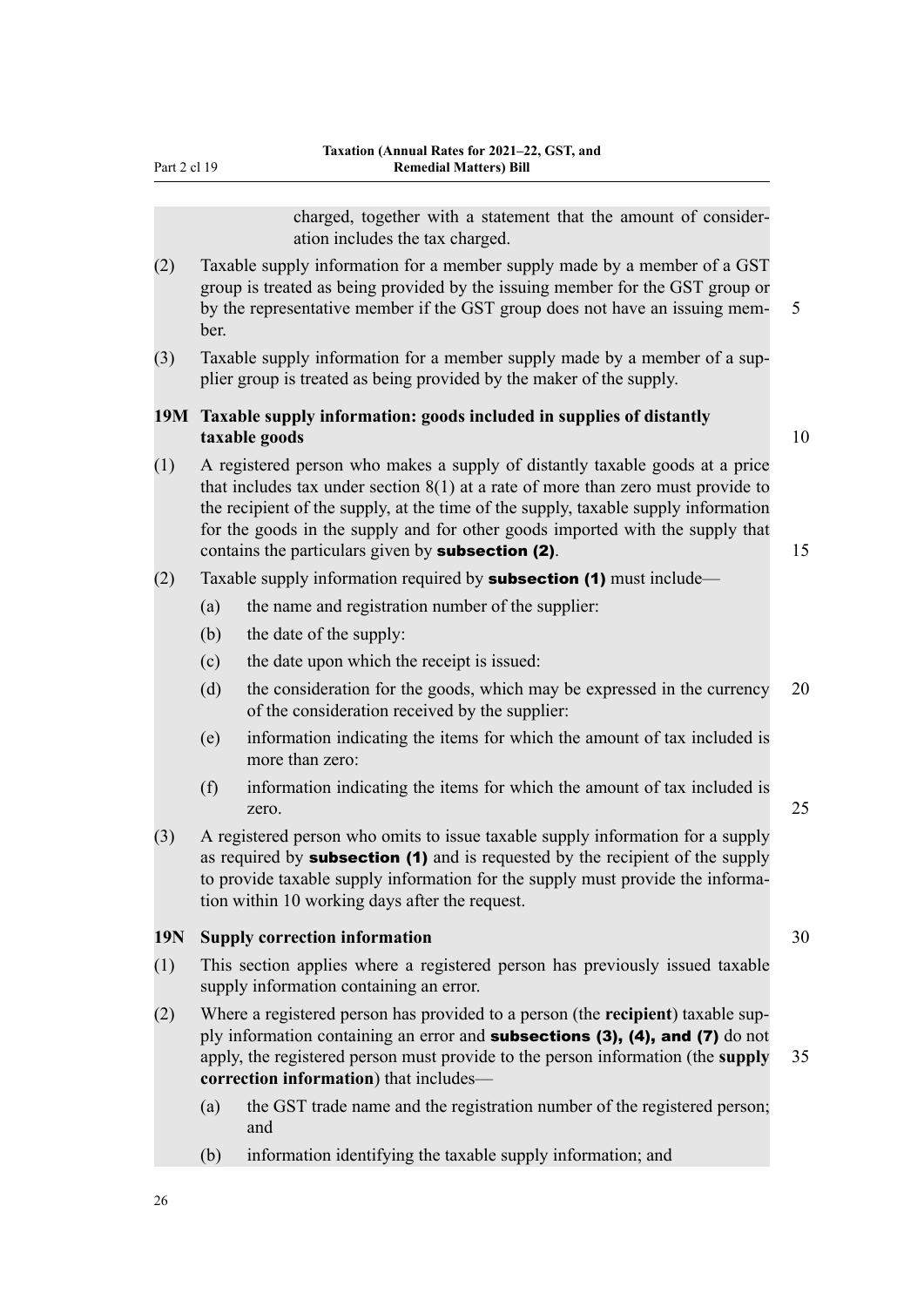- (c) the date of the supply correction information; and
- (d) the correction to the taxable supply information, with a correction to the amount of tax charged for the supply being expressed as—
	- (i) the amount of consideration shown in the taxable supply information for the supply, the correct amount of consideration for the 5 supply, the difference between those 2 amounts, and the correction to the amount of tax charged resulting from the amount of that dif‐ ference; or
	- (ii) if the amount of tax charged for the supply is the tax fraction of the amount of consideration, the amount of consideration shown 10 in the taxable supply information for the supply, the correct amount of consideration for the supply, the difference between those 2 amounts, and a statement that the amount of that differ‐ ence includes an amount of tax charged.
- (3) A registered person is not required to provide supply correction information 15 under **subsection (2)** for a supply if-
	- (a) the tax shown in the taxable supply information for the supply exceeds the tax charged on the supply; and
	- (b) the excess arises as a result of the recipient's accepting a discount offered by the supplier— 20
		- (i) for prompt payment, and the terms of the prompt payment dis‐ count offer are clearly stated in the taxable supply information; or
		- (ii) by agreement, and the terms of the agreement are recorded by the recipient and supplier.
- (4) A registered person is not required to provide supply correction information 25 under **subsection (2)** for a supply because part of the consideration shown in the taxable supply information for the supply has been rebated under a Pharmac agreement to Pharmac, whether Pharmac is acting on its own account or as an agent for a public authority.
- (5) A registered person who may issue taxable supply information under **section**  $30$ **19K(4)** for a supply of goods and services made to the registered person by a supplier may issue supply correction information under **subsection (2)** for taxable supply information issued by the registered person.
- $(6)$  A supplier may issue supply correction information under **subsection (2)** to a recipient if— 35
	- (a) the supply correction information relates to taxable supply information issued by the registered person for taxable supplies, or a class or classes of taxable supplies, made to the recipient, or to a class or classes of recipients that include the recipient; and
	- (b) the supplier's records show that the information provided to the recipi-  $40$ ent, in the supply correction information and the taxable supply informa-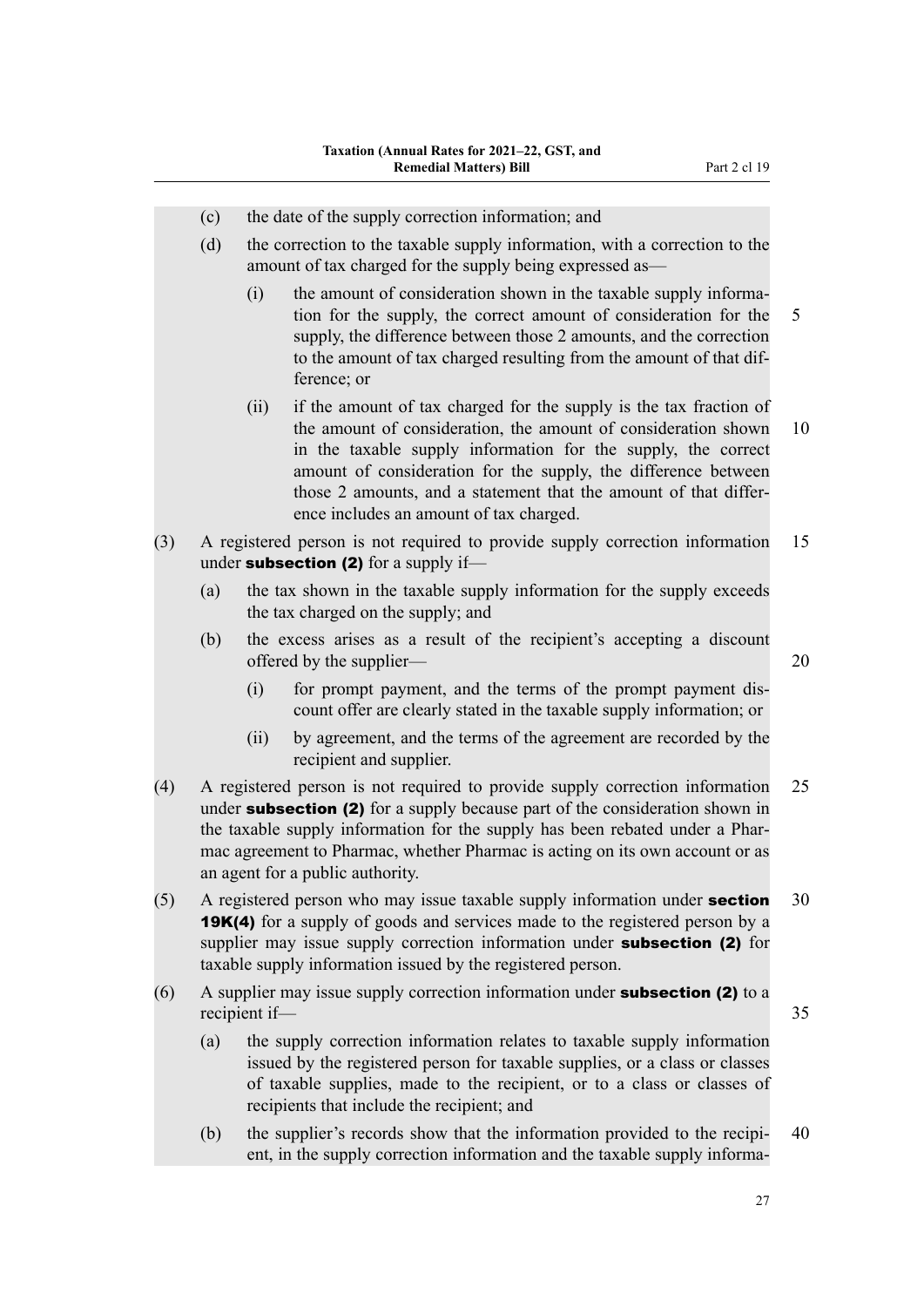tion for the supply, includes the details required under **subsection (2)** for each supply to the recipient to which the supply correction information relates. (7) Supply correction information for a supply may not be issued under **subsection (2)** after whichever of the following is the date that is, or is the earlier of  $\overline{5}$ the dates that are, applicable to the supply: (a) if the supply is not described in **paragraph (b)**, the date that is 4 years from the end of the taxable period in which the registered person pro‐ vides the return for the taxable period in which the supply was made; or (b) if the supply gives rise to an overpayment of tax that is described in sec- 10 tion  $45(1)$ ,  $(2)$ , or  $(3)$  and the Commissioner is satisfied that the registered person took due care to avoid errors in the taxable supply information, the date that is 4 years from the end of the 4-year period referred to in the subsection that describes the overpayment: (c) if the supply was not zero-rated, because section  $11(1)(mb)$  was incor- 15 rectly applied to the supply, the date that is 7 years from the date of settlement of the transaction relating to the supply. (8) If a person claims to have lost supply correction information, the registered person who issued the information may provide a copy to the person. **19O Treatment of fractional amounts of cent in information** 20 For taxable supply information or supply correction information that is required to show an amount of tax consisting of a number of dollars and cents together with a fraction or part of a cent, the fraction or part of the cent,— (a) if less than or equal to half of a cent, may be disregarded: (b) if more than half of a cent, may be shown as being equal to 1 cent. 25 **19P Commissioner may approve use of symbols, etc, on electronically transmitted information** (1) The Commissioner may, for the purpose of facilitating the electronic transfer of supply information and supply correction information, approve the use of symbols, abbreviations, or other notations to represent any particulars required by 30 section 19K, 19L, 19M, or 19N in taxable supply information or supply correction information that is transferred electronically. (2) An approval under **subsection (1)** may do 1 or more of the following: (a) apply generally, or to a registered person or class of registered persons specified by the Commissioner: 35 (b) be limited to the cases and be subject to the conditions that the Commissioner thinks are appropriate: (c) be withdrawn or varied by the Commissioner at any time on the giving of such notice as is reasonable in the circumstances.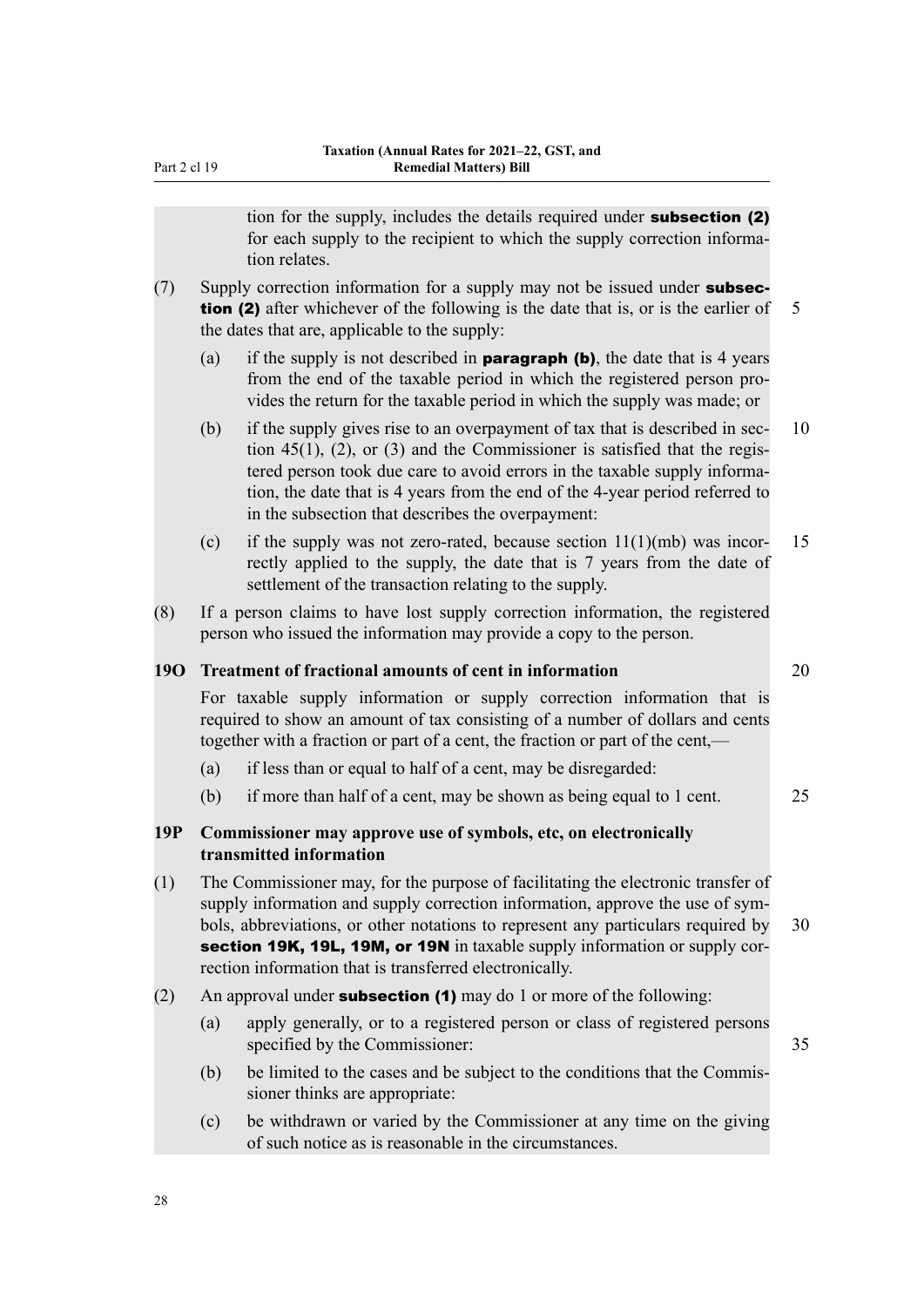- (3) An approval under subsection (1) is secondary legislation (*see* Part 3 of the Legislation Act 2019 for publication requirements).
- (2) Subsection (1) applies for taxable periods starting on or after the day on which this Act receives the Royal assent.
- **20 New cross-heading above section 20 inserted** 5

Before section 20, insert:

*Calculation of tax payable: deductions, apportionment, other adjustments*

## **21 Section 20 amended (Calculation of tax payable)**

- (1) Replace section 20(2) with:
- (2) A registered person, when including an amount for a supply of goods or ser-  $10$ vices as a deduction in a calculation of an amount of tax payable by the regis‐ tered person, must—
	- (a) for a taxable supply, meet the requirements of **section 19F**; and
	- (b) for a supply, other than a taxable supply, of secondhand goods, meet the requirements of **section 19H**; and 15
	- (c) for a supply that the registered person treats as being within section 5B, have a record of the supply showing that—
		- (i) the supply meets the requirements for treatment under section 5B as being made by the registered person; and
		- (ii) the registered person accounts for the output tax charged in 20 respect of the supply; and
	- (d) for a supply that the registered person treats as being made to the registered person as a nominated person under section 60B, have a record of the supply showing that—
		- (i) the registered person is nominated to be the recipient of the supply 25 by another person (the **nominator**) under a contract with the sup‐ plier to which the registered person is not a party; and
		- (ii) the nominator and the registered person agree that the supply is to be treated as being made to the registered person and record the agreement; and 30
		- (iii) the registered person pays to the supplier the full consideration for the supply.
- (2) In section  $20(3)(f)$ ,—
	- (a) replace "paragraph (a) of, or the proviso to, subsection  $(2)$ " with "section 19F": 35
	- (b) replace "a tax invoice" with "taxable supply information".
- (3) In section 20(3), proviso,—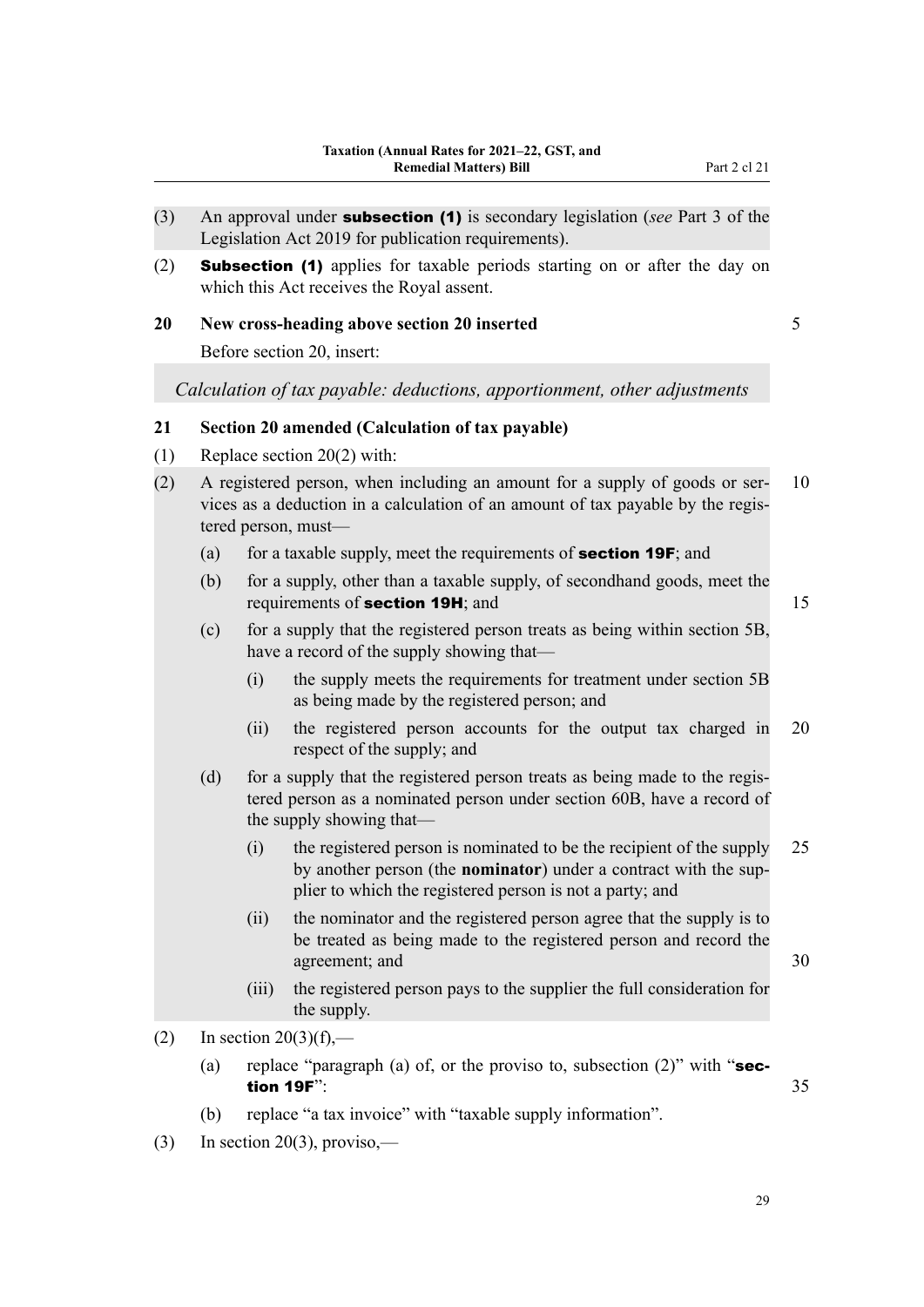- (a) paragraph (a)(ii), replace "a tax invoice" with "taxable supply information":
- (b) paragraph  $(b)(i)$ , replace "a tax invoice" with "taxable supply information".
- (4) After section  $20(3C)(b)$ , insert: 5
	- (c) input tax for a supply referred to in paragraph (a) or (b), that does not meet the requirements of the paragraph because the registered person has not taken physical possession of the supply, may be deducted—
		- (i) if the supplier is not associated with the registered person; and
		- (ii) to an extent equal to the extent to which the supply is expected to 10 be used for, or is available for use in, making taxable supplies.
- (5) Replace section 20(3EB)(b)(i) with:
	- (i) the registered person:
- (6) In section 20(3J), words before the paragraphs, replace "section  $11(1)(mb)$ " with "section  $11(1)(m)$  or (mb)". 15
- (7) Replace section  $20(3J)(a)(iii)$  with:
	- (iii) determine the amount that is the same proportion of the nominal GST component as the proportion of the use of the goods and services that is non-taxable use; and
	- (iv) treat the amount determined under **subparagraph (iii)** as output  $20$ tax, for attribution to a taxable period under subsection (4); and
- (8) Replace section 20(3L), (3LB), and (3LC) with:
- (3L) For the purposes of subsection (3), a registered person who is non-resident may deduct input tax as defined in section  $3A(1)(a)$  or (c) to the extent to which the registered person uses the goods or services for, or has the goods and services 25 available for use in, making taxable supplies, treating all the supplies made by the person as if they were made and received in New Zealand.
- (3LB) For the purposes of subsection (3), a registered person who is non-resident may deduct input tax as defined in section 3A(1)(b), if the deduction is not denied by **subsection (3LC)**. 30
- (3LC) A registered person who is non-resident may not deduct input tax as defined in section  $3A(1)(b)$  if the imported goods are—.
	- (a) supplied to a person (the **recipient**) who—
		- (i) is not a registered person; or
		- (ii) is a registered person and the supply is not for use in a taxable 35 activity of the recipient; and
	- (b) outside New Zealand at the time of supply.
- (9) In section 20(4C), replace "a tax invoice" with "taxable supply information".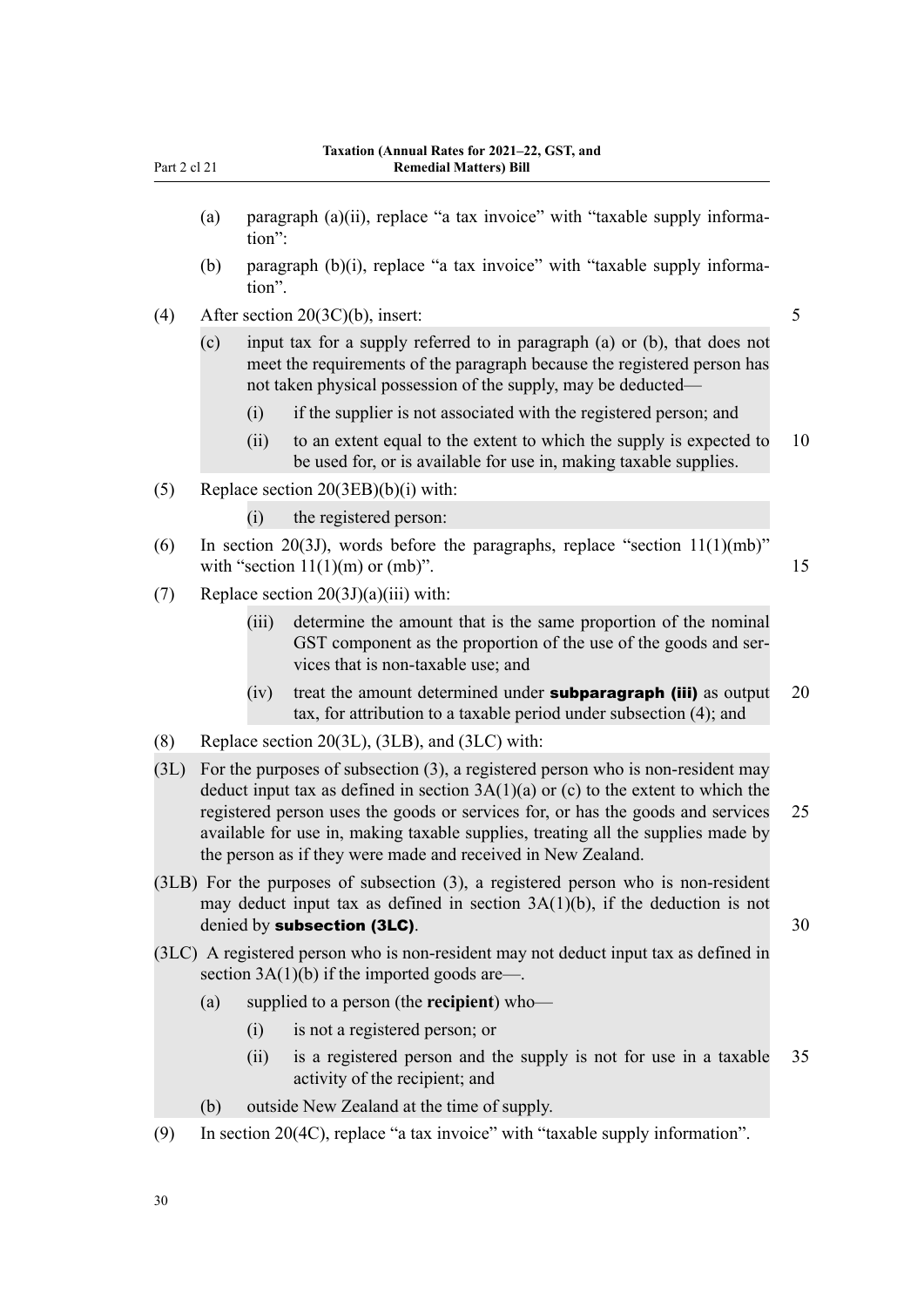|      |       | Subsections (1), (2), (3), and (9) apply for taxable periods starting on or<br>after the day on which this Act receives the Royal assent.                                                                                                            |    |
|------|-------|------------------------------------------------------------------------------------------------------------------------------------------------------------------------------------------------------------------------------------------------------|----|
|      |       | Section 20H amended (Goods and services tax incurred in making<br>financial services for raising funds)                                                                                                                                              |    |
|      |       | Replace section $20H(1)(d)$ with:                                                                                                                                                                                                                    | 5  |
| (d)  |       | the funding support services are—                                                                                                                                                                                                                    |    |
|      | (i)   | the issue or allotment of an interest or right (a funding security)<br>that is a debt security, participatory security, equity security, or a<br>cryptoasset with similar features and function:                                                     |    |
|      | (ii)  | the renewal of a funding security:                                                                                                                                                                                                                   | 10 |
|      | (iii) | the payment of an amount of interest, principal, or dividend for a<br>funding security:                                                                                                                                                              |    |
|      | (iv)  | the provision or variation of a guarantee of the performance of<br>obligations in the issue, allotment, or renewal of a funding secur-<br>ity; and                                                                                                   | 15 |
|      |       | <b>Subsection (1)</b> applies for taxable periods starting on or after 1 April 2017.                                                                                                                                                                 |    |
|      |       | Section 21 amended (Adjustments for apportioned supplies)                                                                                                                                                                                            |    |
|      |       | After section $21(2)(ab)$ , insert:                                                                                                                                                                                                                  |    |
| (ac) |       | the person has made an adjustment under section 21FB for a change in<br>use of the goods or services and has not changed the use of the goods or<br>services since that change:                                                                      | 20 |
|      |       | Replace section $21(4B)(b)(i)$ with:                                                                                                                                                                                                                 |    |
|      | (i)   | the registered person:                                                                                                                                                                                                                               |    |
|      |       | Section 21B amended (Adjustments when person or partnership becomes<br>registered after acquiring goods and services)                                                                                                                                | 25 |
|      |       | Replace section $21B(1)(b)$ with:                                                                                                                                                                                                                    |    |
| (b)  |       | at the time of registration or at a later time, the person or a partnership of<br>which the person is a member (the <b>registered user</b> ) uses the goods for<br>making taxable supplies.                                                          |    |
|      |       | In section $21B(2)$ , replace the words before the paragraphs with "The regis-<br>tered person may make an adjustment under section 20G, 21, or 21A if the<br>registered user meets the requirements of <b>subsection (3)</b> for the supply, treat- | 30 |

- (3) Replace section 21B(3) with:
- (3) A registered user meets the requirements of this subsection for a supply by— 35
	- (a) having a record of the details of the supply required by either of—

ing, as the first adjustment period, the period (the **initial period**) that—".

(i) section 19F for a taxable supply: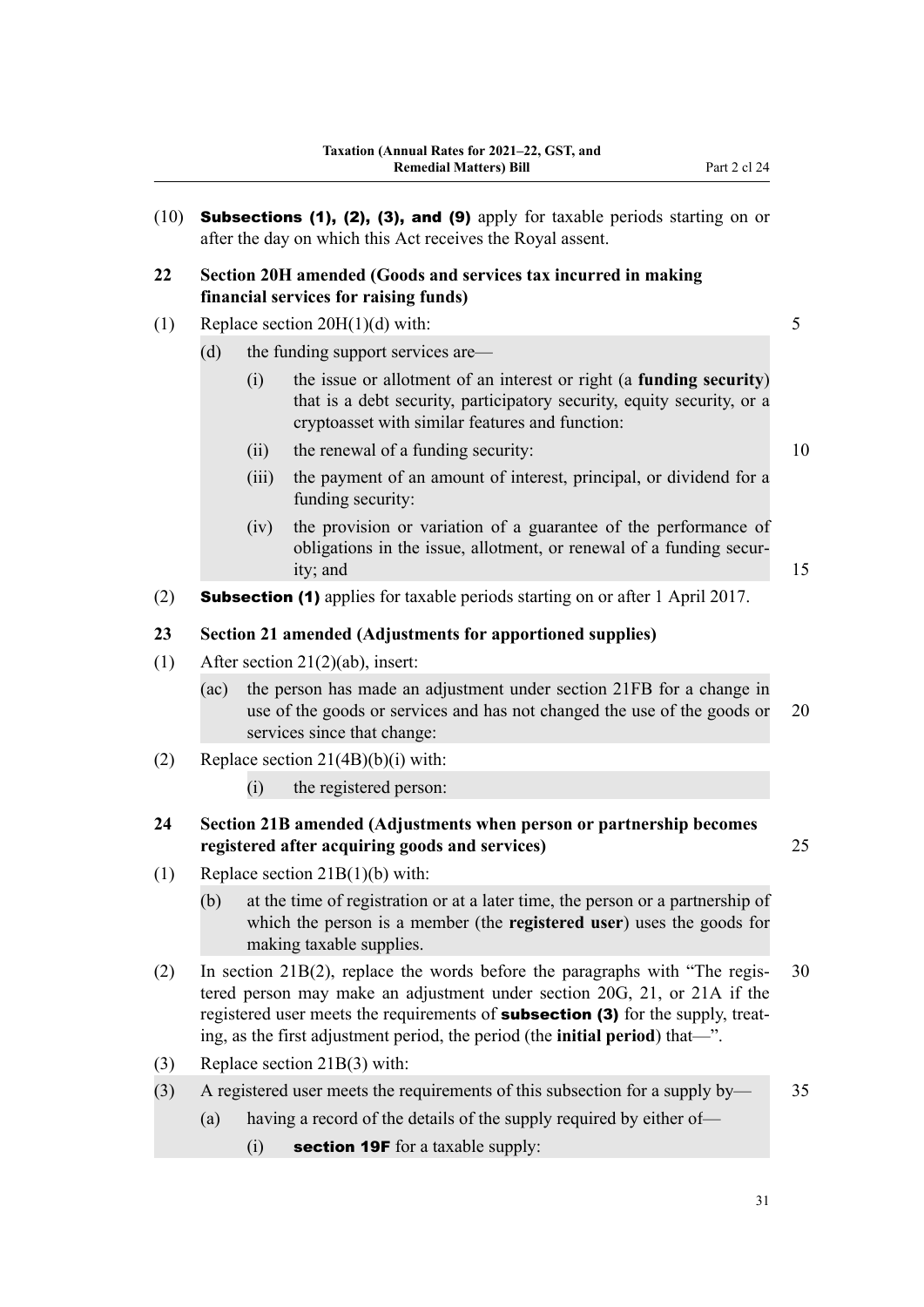#### (ii) section 19H for a supply that is not a taxable supply; and

- (b) using a method that provides a fair and reasonable result in identifying the percentage actual use of the goods or services in the initial period referred to in subsection (2).
- (4) **Subsections (1), (2), and (3)** apply for taxable periods starting on or after  $5$ the day on which this Act receives the Royal assent.

### **25 Section 21F amended (Treatment on disposal)**

- (1) Repeal section 21F(2) and (3).
- (2) In section 21F(4), replace the words before the formula with "Subject to **subsection (6)**, the person must make a final adjustment of an amount calculated 10 using the formula—".
- (3) Replace section 21F(6) with:
- (6) If the disposal is of land, and would be a taxable supply in the course or fur‐ therance of a taxable activity of supplying land even in the absence of any other use of the land by the person in a taxable activity, the final adjustment 15 given by subsection (4) must not exceed—
	- (a) for a disposal of land that the person acquired as a zero-rated supply, the amount of output tax that is accounted for by the person under section  $20(3J)(a)(iii)$ , taking into account any later adjustments made under the apportionment rules in sections 21 to 21H; or 20

- (b) for a disposal to which **paragraph (a)** does not apply, the amount that, when added to any deduction already claimed, produces a total amount equal to the amount of the full input tax deduction on acquisition referred to in section 21D(2).
- (4) In section 21F(7), replace "formulas in subsections (2) and (4)" with "formula 25 in subsection (4)".

## **26 Section 24 repealed (Tax invoices)**

- (1) Repeal section 24.
- (2) Subsection (1) applies for taxable periods starting on or after the day on which this Act receives the Royal assent. 30

#### **27 Section 24BA repealed (Shared tax invoices)**

- (1) Repeal section 24BA.
- (2) Subsection (1) applies for taxable periods starting on or after the day on which this Act receives the Royal assent.

#### **28 Section 24BAB repealed (Receipts for supplies)** 35

(1) Repeal section 24BAB.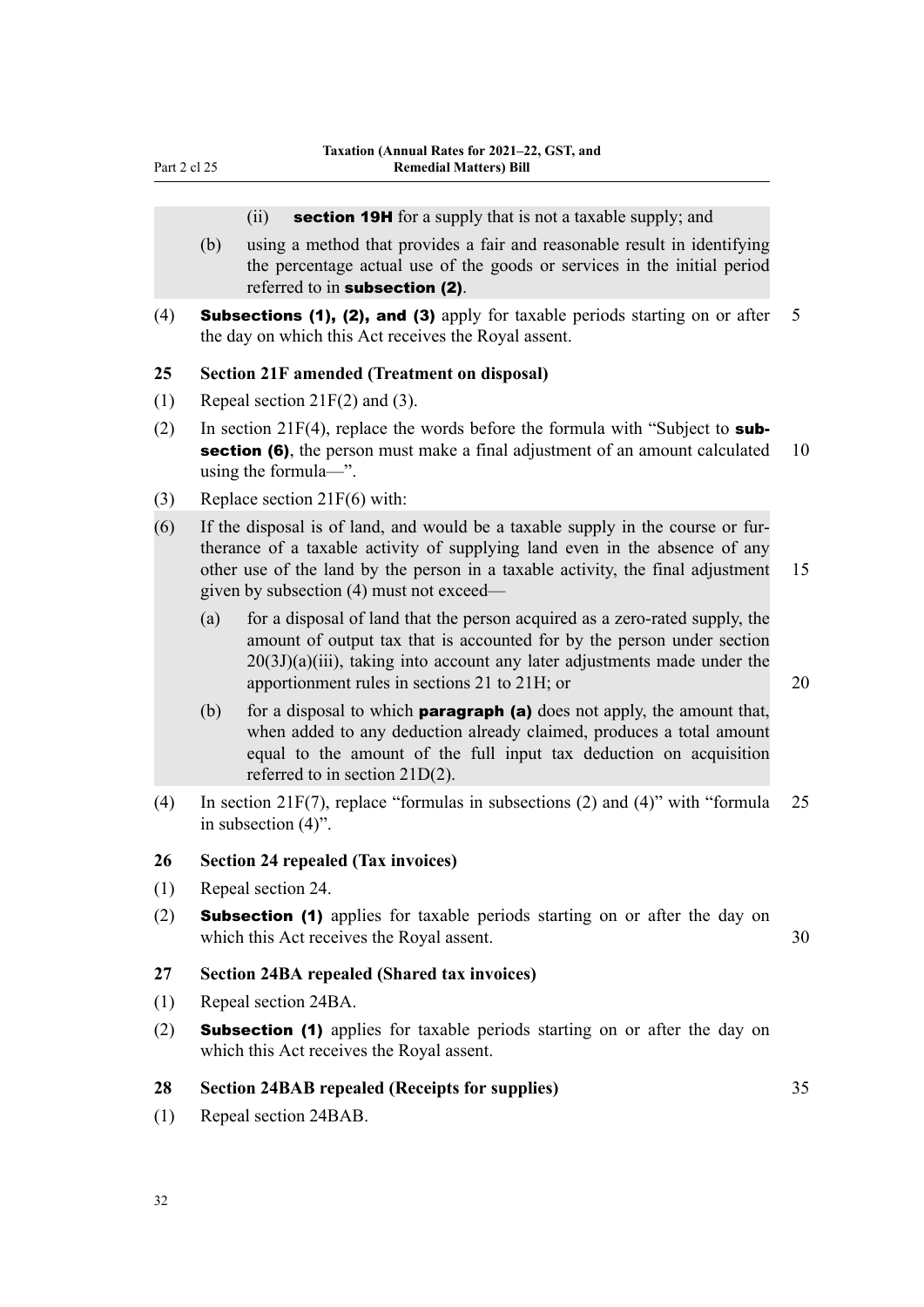| (2) | <b>Subsection (1)</b> applies for taxable periods starting on or after the day on<br>which this Act receives the Royal assent.                                                                                                                                                                                                                                                                        |    |
|-----|-------------------------------------------------------------------------------------------------------------------------------------------------------------------------------------------------------------------------------------------------------------------------------------------------------------------------------------------------------------------------------------------------------|----|
| 29  | Section 24BAC repealed (Information for importation of goods including<br>distantly taxable goods)                                                                                                                                                                                                                                                                                                    |    |
| (1) | Repeal section 24BAC.                                                                                                                                                                                                                                                                                                                                                                                 | 5  |
| (2) | <b>Subsection (1)</b> applies for taxable periods starting on or after the day on<br>which this Act receives the Royal assent.                                                                                                                                                                                                                                                                        |    |
| 30  | Section 24B repealed (Records to be kept by recipient of imported goods<br>and services)                                                                                                                                                                                                                                                                                                              |    |
| (1) | Repeal section 24B.                                                                                                                                                                                                                                                                                                                                                                                   | 10 |
| (2) | <b>Subsection (1)</b> applies for taxable periods starting on or after the day on<br>which this Act receives the Royal assent.                                                                                                                                                                                                                                                                        |    |
| 31  | Section 25 amended (Credit and debit notices)                                                                                                                                                                                                                                                                                                                                                         |    |
| (1) | Replace the heading for section 25 with "Adjustments for errors".                                                                                                                                                                                                                                                                                                                                     |    |
| (2) | Replace section $25(1)$ with:                                                                                                                                                                                                                                                                                                                                                                         | 15 |
| (1) | This section applies where a registered person makes a return accounting for an<br>incorrect amount of output tax payable for a taxable period.                                                                                                                                                                                                                                                       |    |
| (3) | Repeal section 25(1B).                                                                                                                                                                                                                                                                                                                                                                                |    |
| (4) | In section 25(2), replace "output tax as specified in subsection $(1)(e)$ " with<br>"output tax for a taxable period".                                                                                                                                                                                                                                                                                | 20 |
| (5) | Repeal section 25(3), (3A), (3B), and (3C).                                                                                                                                                                                                                                                                                                                                                           |    |
| (6) | Replace section $25(4)$ and $(5)$ with:                                                                                                                                                                                                                                                                                                                                                               |    |
| (4) | If a registered person makes a deduction in a taxable period of input tax relat-<br>ing to a supply for which the person has taxable supply information and is then<br>issued with supply correction information showing, or otherwise knows, that<br>the taxable supply information includes an amount of output tax on the supply<br>exceeding the correct amount, the amount of the excess tax is— | 25 |
|     | treated as being output tax charged on a taxable supply made by the<br>(a)<br>registered person, to the extent that the input tax deducted relating to the                                                                                                                                                                                                                                            |    |

supply exceeds the output tax properly charged on the supply; and 30

- (b) attributed to the taxable period in which the supply correction information is issued or the registered person becomes aware of the excess.
- (5) If a registered person makes a deduction in a taxable period of input tax relat‐ ing to a supply for which the person has taxable supply information and is then issued with supply correction information showing that the correct amount of 35 output tax on the supply exceeds the amount included in the taxable supply information, the amount of the excess tax is treated as being input tax that is a deduction under section  $20(3)$  in the taxable period in which the supply correc-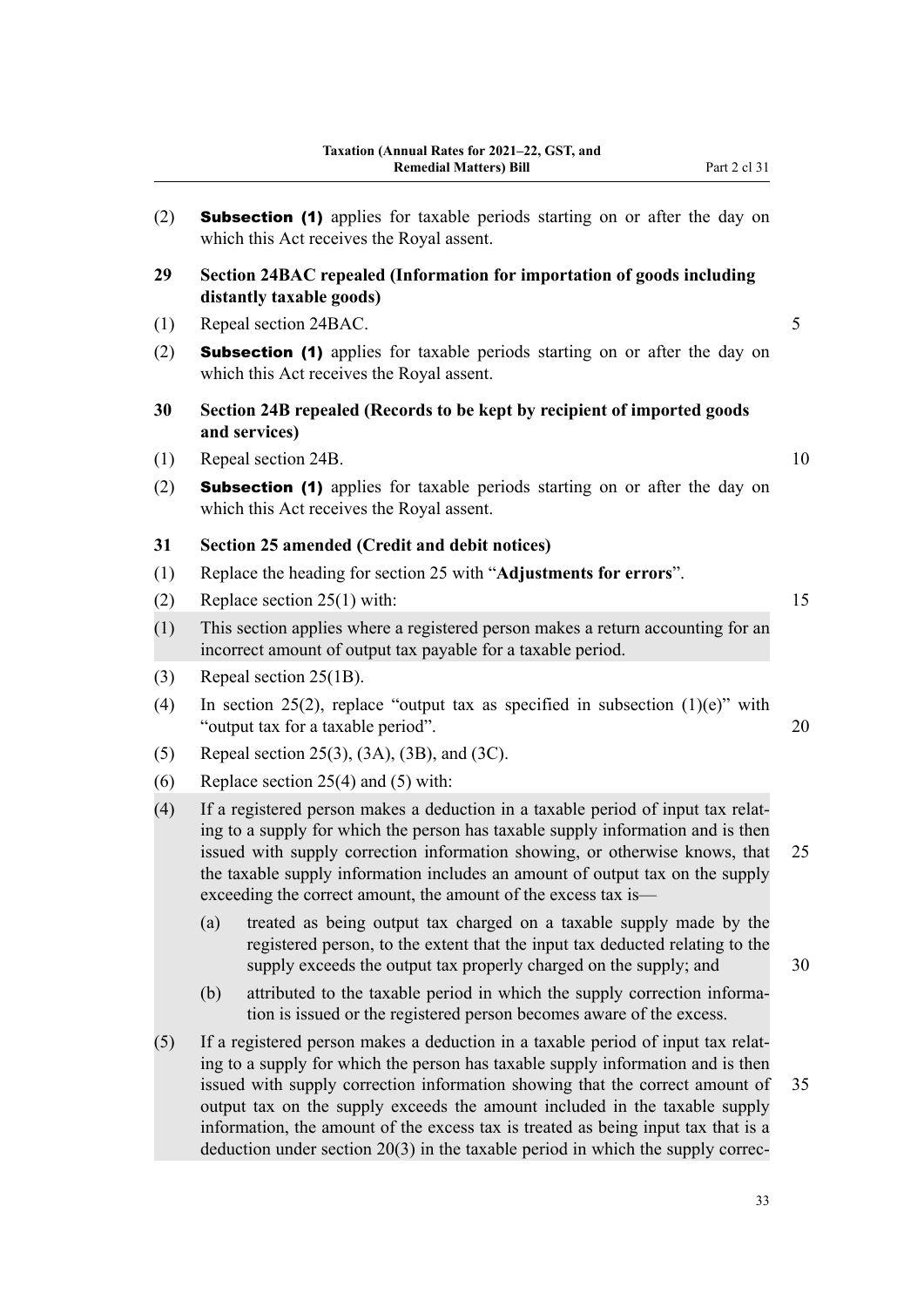tion information is issued, to the extent that the output tax properly charged on the supply exceeds the input tax deducted relating to the supply.

- (7) Repeal section 25(6) and (7).
- (8) Subsections (1), (2), (3), (4), (5), (6), and (7) apply for taxable periods starting on or after the day on which this Act receives the Royal assent. 5
- **32 Section 25AA amended (Consequences of change in contract for imported goods and services)**
- (1) In section  $25AA(1)(a)(v)$ , replace "a tax invoice" with "taxable supply information".
- (2) **Subsection (1)** applies for taxable periods starting on or after the day on 10 which this Act receives the Royal assent.

## **33 Section 25AB amended (Consequences of change in contract for secondhand goods)**

- (1) In section  $25AB(1)(a)$ , replace "section  $25(1)(a)$  to (c)" with "section  $25AA(1)(a)$ ". 15
- (2) In section  $25AB(1)(d)$ , replace "a tax invoice or credit note" with "taxable supply information or supply correction information".
- (3) In section 25AB(2), replace "the event referred to subsection  $(1)(a)$  occurs" with "the error in the amount of input tax is found".
- (4) **Subsections (1), (2), and (3)** apply for taxable periods starting on or after 20 the day on which this Act receives the Royal assent.
- **34 Section 25A repealed (Commissioner may approve use of symbols, etc, on electronically transmitted invoices, receipts, and credit and debit notes)**
- (1) Repeal section 25A.
- (2) Subsection (1) applies for taxable periods beginning on or after the day on 25 which this Act receives the Royal assent.

## **35 Section 43 amended (Deduction of tax from payment due to defaulters)**

- (1) After section 43(2), insert:
- (2AA) If a person (the **liable person**) is liable to meet the obligations under this Act of a registered person (the **defaulting person**) that has made default in a pay‐ 30 ment to the Commissioner, the Commissioner may issue a notice under subsection (2) as if the liable person were a registered person that had committed the default of the defaulting person.
- (2) In section 43(2A), replace "subsection  $(1)$ " with "subsection  $(2)$ ".
- (3) In section 43(4), replace "revocation by the registered person" with "revocation 35 by the registered person or liable person".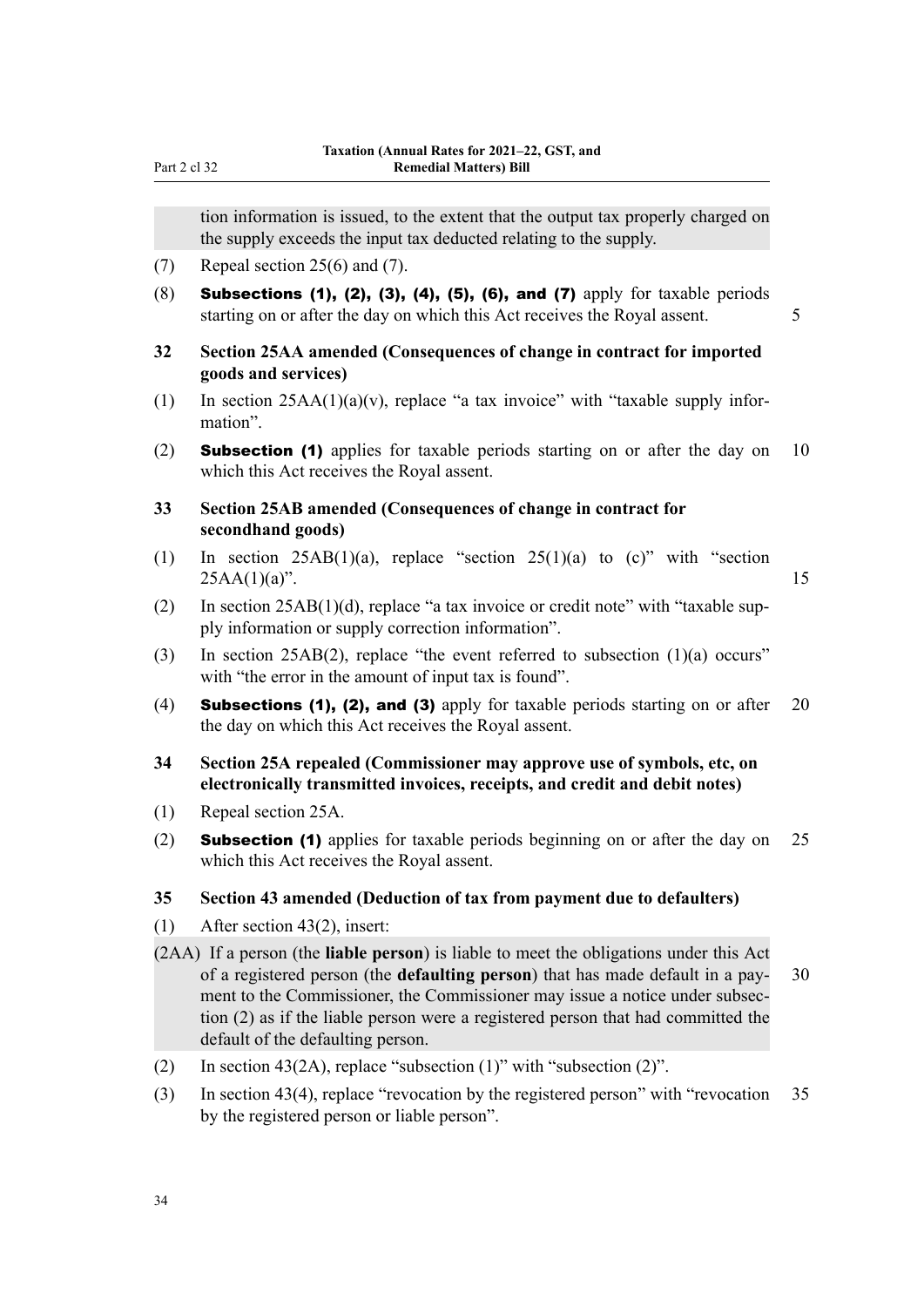- (5) In section 43(5B), replace "the registered person" with "the registered person or liable person" in each place.
- (6) In section 43(6),— $\qquad \qquad$  5
	- (a) replace "any registered person" with "a registered person or liable per‐ son":
	- (b) replace "that registered person" with "the registered person or liable per‐ son".
- (7) In section 43(7), replace "the registered person" with "the person". 10
- (8) In section 43(9), replace "the registered person" with "the registered person or liable person".

#### **36 Section 53 amended (Registered person to notify change of status)**

- (1) In section  $53(1)(d)$ , replace "group" with "GST group" in each place.
- (2) In section 53(2), words before the paragraphs, replace "tax invoices and credit 15 and debit notes" with "taxable supply information and supply correction information".
- (3) In section 53(2)(b), after "person", insert "as the person's GST trade name".
- (4) **Subsections (1), (2), and (3)** apply for taxable periods starting on or after the day on which this Act receives the Royal assent. 20

## **37 Section 55 amended (Group of companies)**

- (1) Replace the heading for section 55 with "**GST groups**".
- (2) Before section 55(1), insert:
- (1A) This section applies to companies meeting the eligibility requirements of sub‐ section (1) or (8) and choosing to form a GST group. 25
- (1AB) The rules in the section are intended to ensure that, with exceptions, the Act treats the members of a GST group as if the members were—
	- (a) as the GST group, a single company—
		- (i) operating separately each activity that each member would oper‐ ate in the absence of this section; and 30
		- (ii) making or receiving each supply that each member, as part of an activity, would be treated in the absence of this section as making to, or receiving from, a person who is not a member; and
		- (iii) acting through the representative member in making elections, giving information other than taxable supply information, keeping 35 records, and making payments required by the Act; and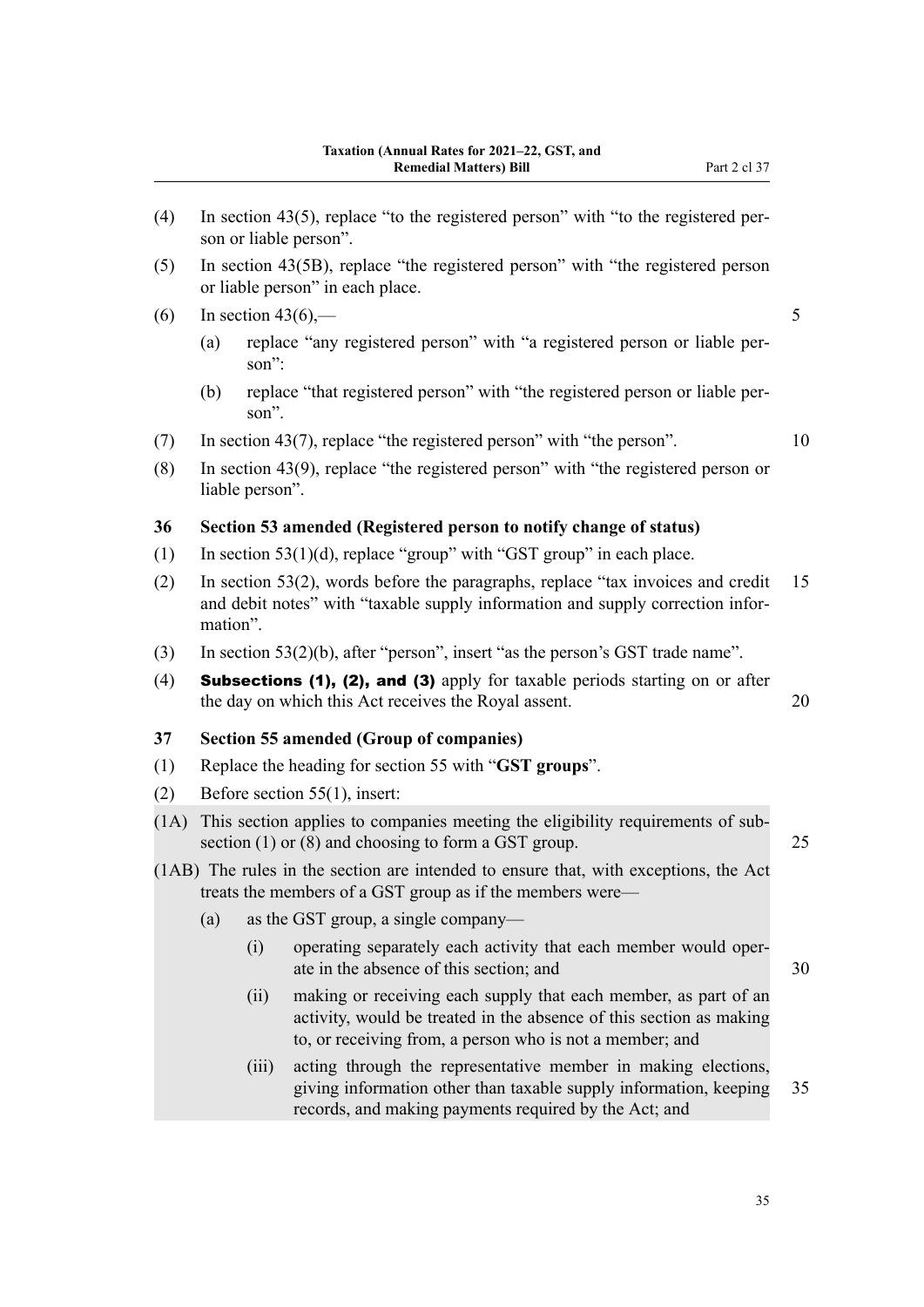| Part 2 cl 37 | <b>Remedial Matters) Bill</b>                                                                                                                                                                                                                                                                                                                                                                                                                                                                     |    |  |  |  |
|--------------|---------------------------------------------------------------------------------------------------------------------------------------------------------------------------------------------------------------------------------------------------------------------------------------------------------------------------------------------------------------------------------------------------------------------------------------------------------------------------------------------------|----|--|--|--|
|              | acting through the issuing member, or the representative member<br>(iv)<br>if the GST group does not have an issuing member, in giving taxa-<br>ble supply information; and                                                                                                                                                                                                                                                                                                                       |    |  |  |  |
| (b)          | as the GST group, sharing the responsibilities and liabilities under the<br>Act of the single company; and                                                                                                                                                                                                                                                                                                                                                                                        | 5  |  |  |  |
| (c)          | as individual members, sharing with the representative member some of<br>the individual responsibilities and obligations under the Act arising for<br>the representative member from each activity and supply that would be<br>an activity and supply of the member in the absence of this section.                                                                                                                                                                                               |    |  |  |  |
|              | $(1AC)$ Subsections (1AD) to (1AI) apply to the members of a GST group—                                                                                                                                                                                                                                                                                                                                                                                                                           | 10 |  |  |  |
| (a)          | except in relation to a supply of services that is treated by section $8(4B)$<br>as being made in New Zealand; and                                                                                                                                                                                                                                                                                                                                                                                |    |  |  |  |
| (b)          | unless a provision of the Act expressly provides otherwise.                                                                                                                                                                                                                                                                                                                                                                                                                                       |    |  |  |  |
|              | (1AD) An activity that would in the absence of this section be an activity of a mem-<br>ber of the GST group is carried on by-                                                                                                                                                                                                                                                                                                                                                                    | 15 |  |  |  |
| (a)          | the representative member, as an activity of a registered person separate<br>from other activities of the representative member; and                                                                                                                                                                                                                                                                                                                                                              |    |  |  |  |
| (b)          | no member of the GST group other than the representative member.                                                                                                                                                                                                                                                                                                                                                                                                                                  |    |  |  |  |
|              | (1AE) A supply that would in the absence of this section be a supply made by a<br>member of the GST group to a person—                                                                                                                                                                                                                                                                                                                                                                            | 20 |  |  |  |
| (a)          | is a supply made as a registered person by the representative member to<br>the person, if the person is not a member of the GST group; or                                                                                                                                                                                                                                                                                                                                                         |    |  |  |  |
| (b)          | is disregarded for the purposes of calculating the tax payable by the GST<br>group for a taxable period, if the person is a member of the GST group,<br>except if another provision requires otherwise.                                                                                                                                                                                                                                                                                           | 25 |  |  |  |
|              | (1AF) A supply of goods and services that would in the absence of this section be<br>made by a member of the GST group, and not be a taxable supply, is a supply<br>by the representative member.                                                                                                                                                                                                                                                                                                 |    |  |  |  |
|              | (1AG) A supply of goods and services that would in the absence of this section be<br>made to a member of the GST group, other than a supply that would in the<br>absence of this section be a taxable supply by another member, is a supply to<br>the representative member as a registered person.                                                                                                                                                                                               | 30 |  |  |  |
|              | (1AH) If goods and services are acquired, or produced, or applied, by a member of a<br>GST group (the new member) at a time before becoming a member of the<br>GST group and there is a difference, for an adjustment period, between the per-<br>centage intended use by the new member of the goods and services for making<br>taxable supplies and the percentage actual use by the representative member of<br>the goods and services for making taxable supplies, the representative member, | 35 |  |  |  |

for the purposes of section 21(1), has—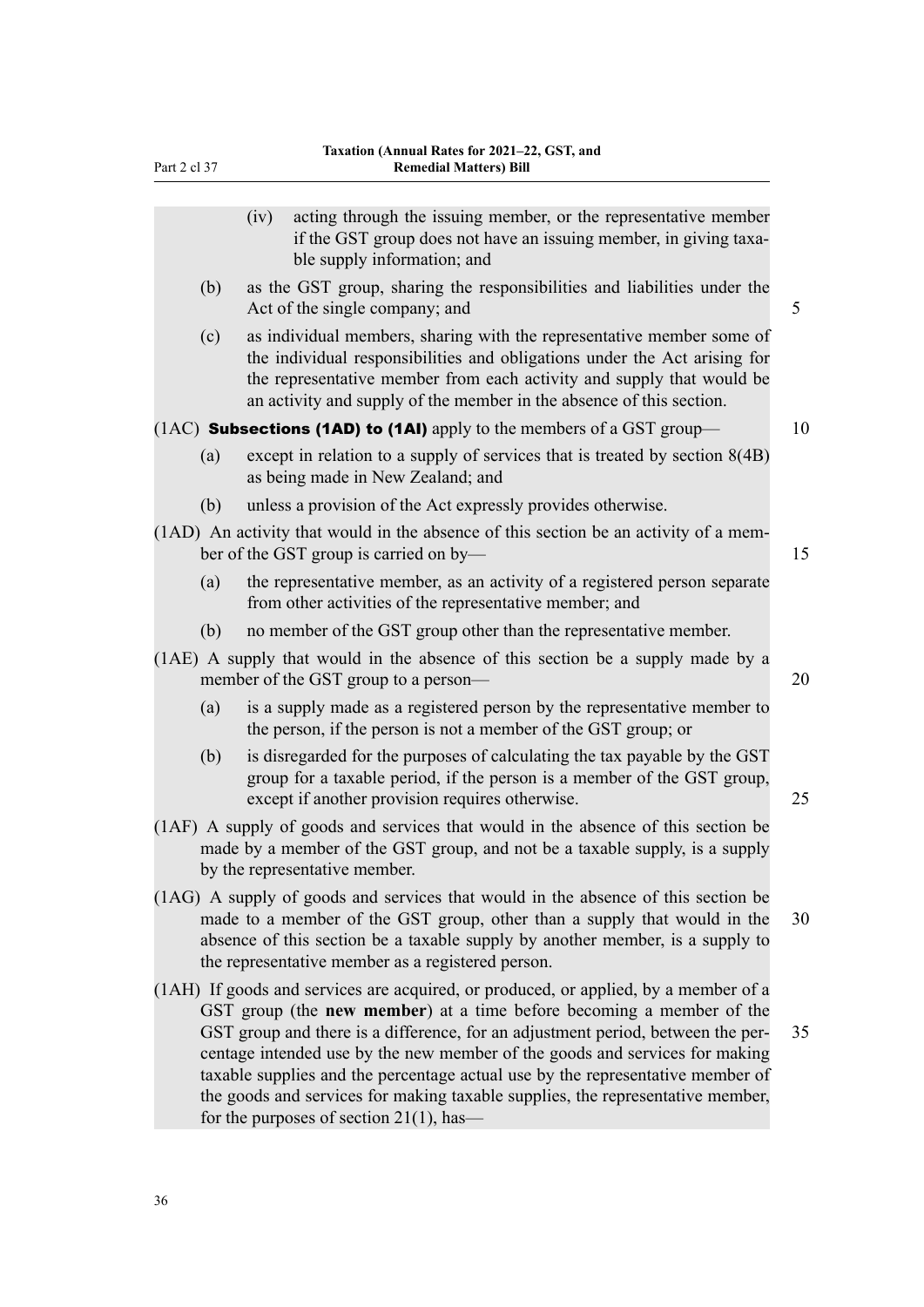| (a) | acquired, or produced, or applied, the goods and services at the time<br>with a percentage intended use for making taxable supplies equal to the<br>percentage intended use of the new member; and                                           |    |
|-----|----------------------------------------------------------------------------------------------------------------------------------------------------------------------------------------------------------------------------------------------|----|
| (b) | made claims for input tax and adjustments of output tax, relating to the<br>goods and services, when the same claims were made by the new mem-<br>5<br>ber before becoming a member of the GST group.                                        |    |
|     | (1AI) Information provided to a member of the GST group under section 78F is pro-<br>vided to the representative member and information provided by a member of<br>the GST group under section 78F is provided by the representative member. |    |
|     | (1AJ) <b>Subsections (1AK) to (8)</b> apply to the members of a GST group unless a<br>provision of the Act expressly provides otherwise or the context requires<br>another result.                                                           | 10 |
|     | (1AK) When part of the GST group, the members of the GST group have the same<br>taxable period under sections 15 to 15E and the same accounting basis under<br>section 19 or 19A.                                                            | 15 |
|     | $(1AL)$ The representative member is—                                                                                                                                                                                                        |    |
| (a) | responsible for making elections of the GST group under the Act and<br>making the returns, giving the information, subject to subsection<br>(1AM), and keeping the records, required by the Act for the GST group;<br>and                    | 20 |
| (b) | treated as paying tax paid by a member of the GST group; and                                                                                                                                                                                 |    |
| (c) | responsible for paying the tax payable by the members of the GST<br>group, subject to <b>subsection (1AO)(a)</b> .                                                                                                                           |    |
|     | (1AM) A GST group may choose that the taxable supply information, for a taxable<br>supply that would in the absence of this section be made by a member (the<br>active member), be issued—                                                   | 25 |
| (a) | in the name of the active member, by the active member; or                                                                                                                                                                                   |    |
| (b) | in the name of the representative member, by-                                                                                                                                                                                                |    |
|     | the representative member; or<br>(i)                                                                                                                                                                                                         |    |
|     | a member (the issuing member) whose identity and role are noti-<br>(ii)<br>fied to the Commissioner by the representative member.                                                                                                            | 30 |
|     | (1AN) The representative member, and an issuing member or active member, of a<br>GST group must meet the requirements of <b>sections 19J and 19L</b> for taxable<br>supply information.                                                      |    |
|     | (1AO) A person who is, or has been, a member of the GST group has the following<br>responsibilities and liabilities:                                                                                                                         | 35 |
| (a) | joint and several liability with the other members of the GST group for<br>all tax payable by the representative member for each taxable period, or<br>part of a taxable period, in which the member is part of the GST group;<br>and        | 40 |
|     |                                                                                                                                                                                                                                              |    |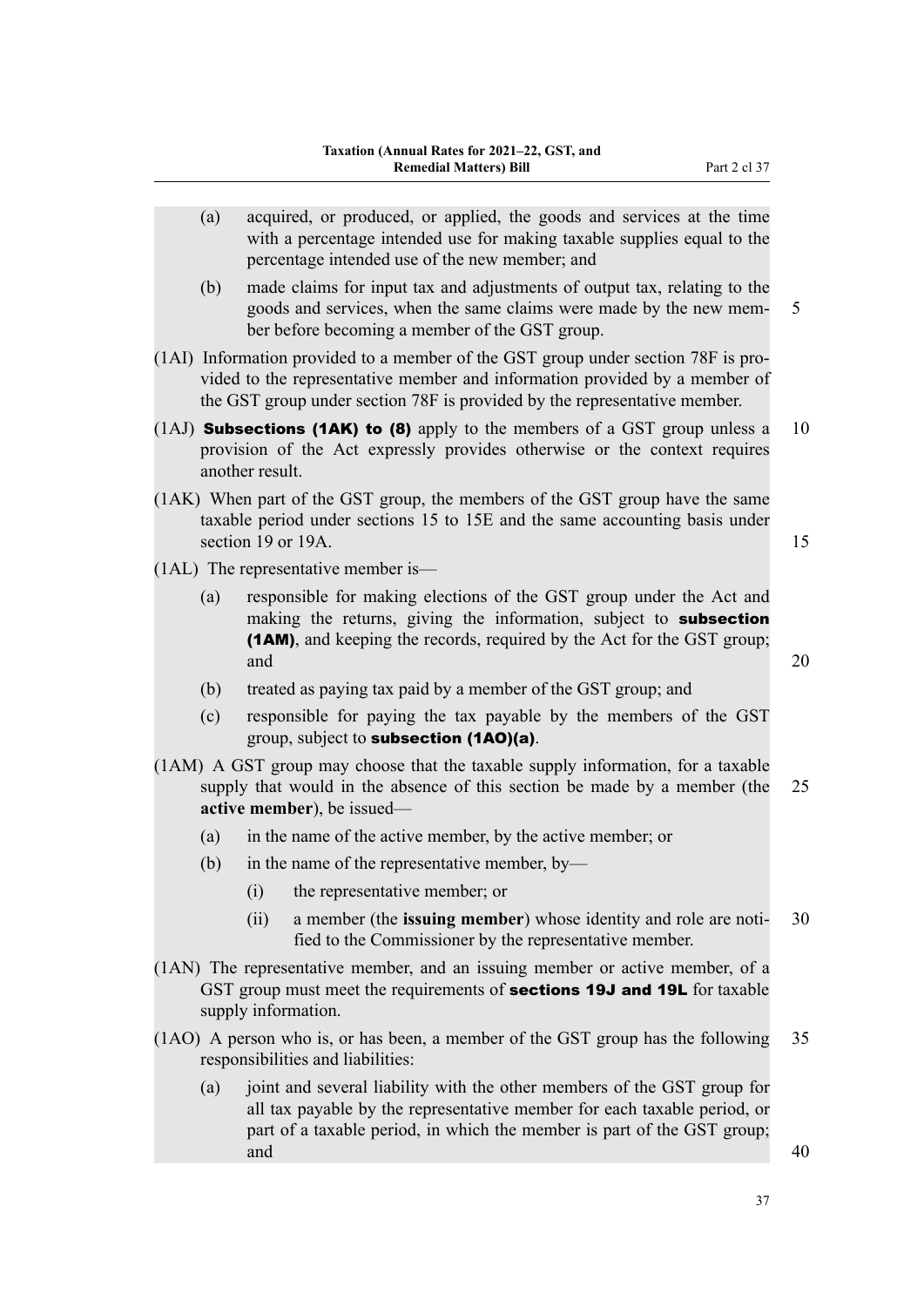- (b) the responsibilities and liabilities of a member of the GST group under the provisions of—
	- (i) sections **19K to 19N**; and
	- (ii) section 75, for the activities of the member while the member is part of the GST group; and 5
	- (iii) Part 8 (Registration), if the person is a registered person when the person is a member of the GST group.
- (1AP) If a member (the **leaving member**) leaves a GST group, the leaving member or the representative member may apply to the Commissioner for the leaving member to be relieved from liability for tax payable by the GST group for all 10 or part of a taxable period if—
	- (a) the assessment for the liability of the GST group is a reassessment made after the later of—
		- (i) the date on which the leaving member is treated as leaving the GST group: 15
		- (ii) the date of the event that causes the leaving member to be treated as leaving the GST group; and
	- (b) the amount assessed is more than an earlier assessment of the GST group for the taxable period or part of the taxable period; and
	- (c) the Commissioner considers that the removal of the liability will not sig- 20 nificantly prejudice the recovery, or likely recovery, of the amount of tax assessed for the taxable period or part of the taxable period; and
	- (d) the Commissioner notifies the leaving member and the representative member that the requirements of **paragraph (c)** are met.
- (1AQ) The responsibilities under **subsection (1AO)** of a person who is, or has been 25 a member of a GST group—
	- (a) are unaffected by the person's ceasing to be part of the GST group or by a representative member's ceasing to exist; and
	- (b) may be relieved by the Commissioner under **subsection (1AP)**.
- (3) In section 55(1), words before the paragraphs, replace "group of companies" 30 with "GST group".
- (4) Replace section  $55(1)(a)$  with:
	- (a) at a time and under section IC  $3$  of the Income Tax Act 2007, the companies are a group of persons (the **eligibility group**) that—
		- (i) is a group of companies; or 35
		- (ii) is part of a group of companies; or
		- (iii) would be a group of companies but for 1 or more members being a multi-rate PIE or a look-through company; or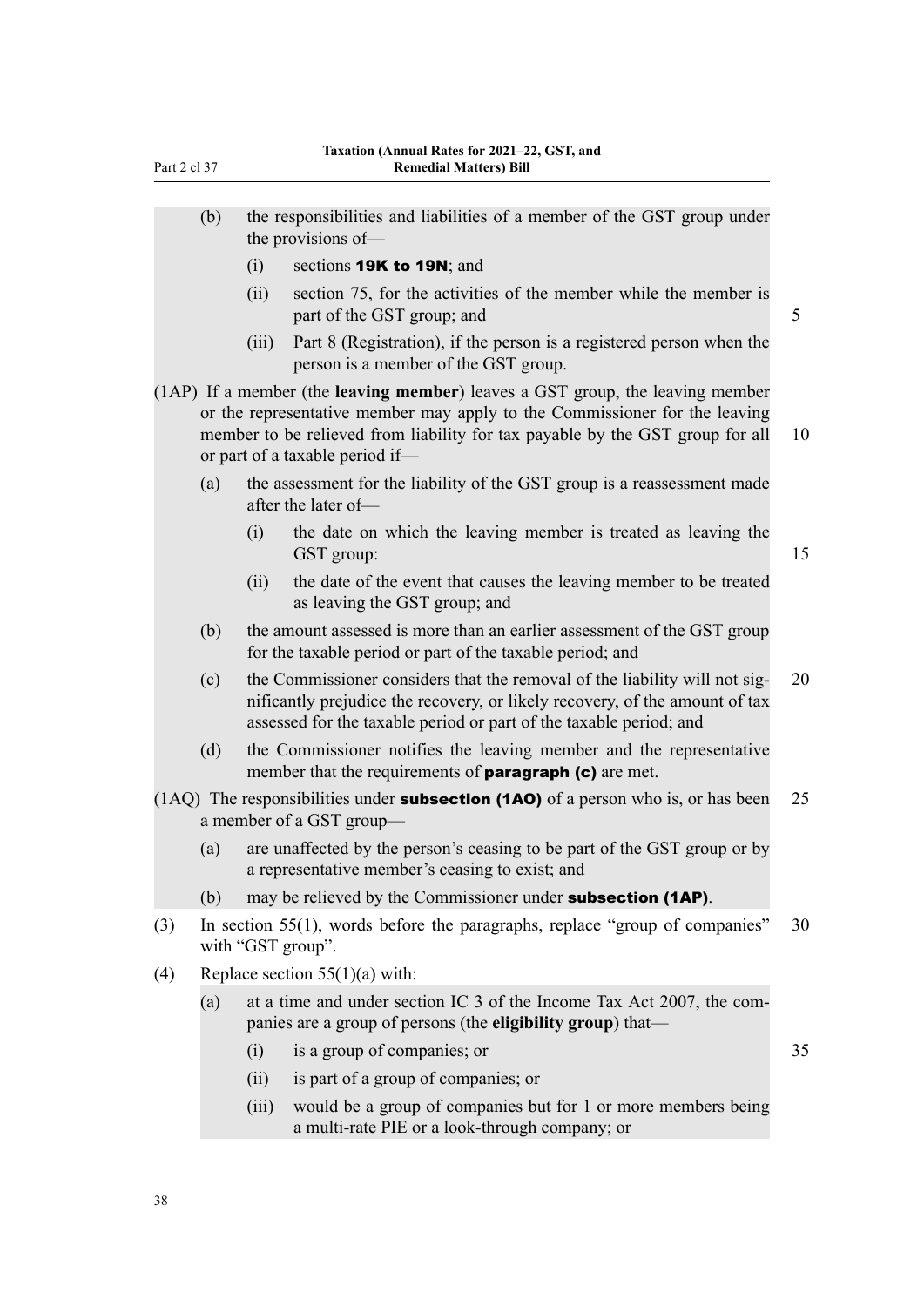- (iv) would be a group of companies but for 1 or more members being a listed PIE; and
- $(5)$  In section 55(1)(b),—
	- (a) words before the subparagraphs, replace "companies,—" with "compan‐ ies meet either or both of the following requirements:": 5
	- (b) replace subparagraph (ii) with:
		- (ii) as the eligibility group and in a 12-month period that includes the time, make supplies to persons outside the eligibility group that are taxable supplies, or would be taxable supplies if made by a registered person, and that have a total value of at least 75% of the 10 total value of the taxable supplies and other supplies made in that period by persons in the eligibility group to persons outside the eligibility group.
- $(6)$  In section 55(1B),—
	- (a) replace "group of companies" with "GST group" in each place: 15
	- (b) replace "resulting group" with "resulting GST group".
- (7) In section 55(2), replace "group of companies" with "GST group" in each place.
- (8) In section 55(3), words before the paragraphs, delete "by 2 or more compan‐ ies". 20
- $(9)$  In section 55(4),—
	- (a) replace "group of companies" with "GST group" in each place:
	- (b) words after paragraph (d), after "by the Commissioner" insert "or from the date required by **subsection (4AA)**".
- (10) After section 55(4), insert: 25

(4AA) If the representative member applies under subsection (4) for a company to be a member of the GST group and the company is incorporated less than 12 months before the application and is eligible to be a member when it is incorporated, the Commissioner must grant the application from whichever date the representative member chooses of — 30

- (a) the date of the company's incorporation:
- (b) the start of the taxable period following the date of the company's incorporation.
- (11) In section 55(4A), replace "group of companies" with "GST group".
- (12) In section 55(5), replace "group of companies" with "GST group" in each 35 place.
- (13) In section  $55(6)$ ,—
	- (a) replace "any group of companies" with "a GST group":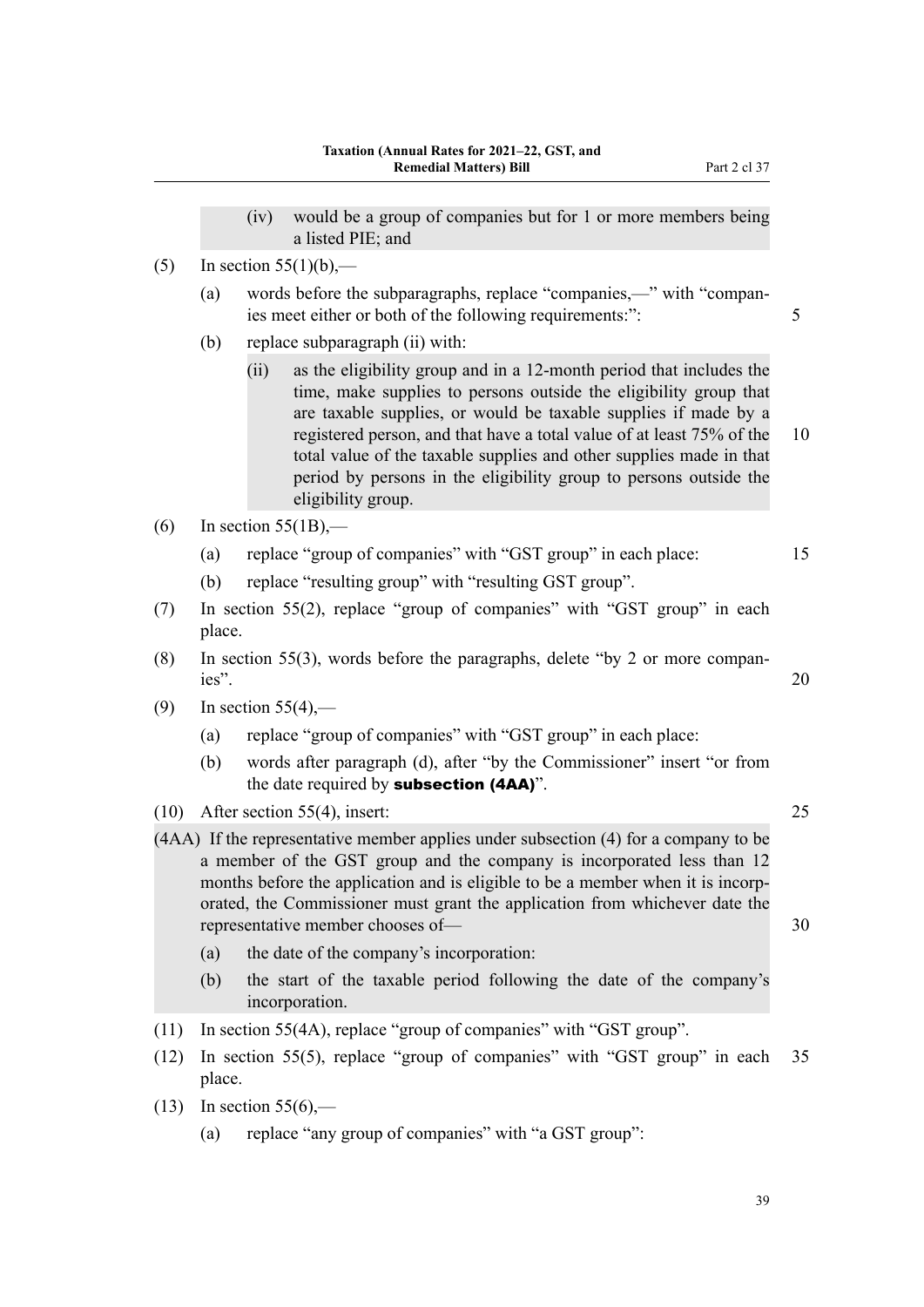- (b) replace "shall be deemed to be" with "is":
- (c) replace "that group of companies" with "the GST group".
- (14) Repeal section 55(7) and (7B).
- (15) In section 55(8), replace the words after paragraph (c) with "the Commissioner may accept that the registered persons are a GST group, and subsections  $(2)$  to 5 (6) apply to the group of registered persons as a GST group and to each of the registered persons as a member of the GST group."
- (16) Subsections (1), (2), (3), (4), (5), (6), (7), (8), (9), (10), (11), (12), (13), (14), and (15) apply for taxable periods starting on or after the day on which this Act receives the Royal assent. 10

## **38 New section 55B inserted (Supplier group and issuing member)**

(1) After section 55, insert:

## **55B Supplier group and issuing member**

- (1) Members of a group of 2 or more registered persons (the **supplier group**), each of which is not a member of a GST group and meets the requirements of **sub-** 15 section (2), may enter an agreement under which a single member (the **issu‐ ing member**) issues under section 19J the taxable supply information for each supply of goods and services made, other than under section 5(2), by a member of the supplier group (the **supplying member**).
- (2) The requirements of this subsection are met if— 20
	- (a) the members of the supplier group agree that,—
		- (i) the issuing member must issue taxable supply information for each supply by a supplying member; and
		- (ii) each member of the supplier group other than the issuing member must not issue taxable supply information for a supply by the 25 member; and
		- (iii) each supplying member is jointly and severally liable for perform‐ ing the obligations under this Act of the issuing member for each supply by the member; and
	- (b) the agreement includes the GST trade name, address, and registration 30 number of each member of the supplier group; and
	- (c) each member of the supplier group records the agreement and the circumstances taken into account by the member in entering the agreement; and
	- (d) The Commissioner has not invalidated the agreement because the Com‐ 35 missioner considers that the members of the supplier group have failed to satisfy the requirements of the agreement and this section.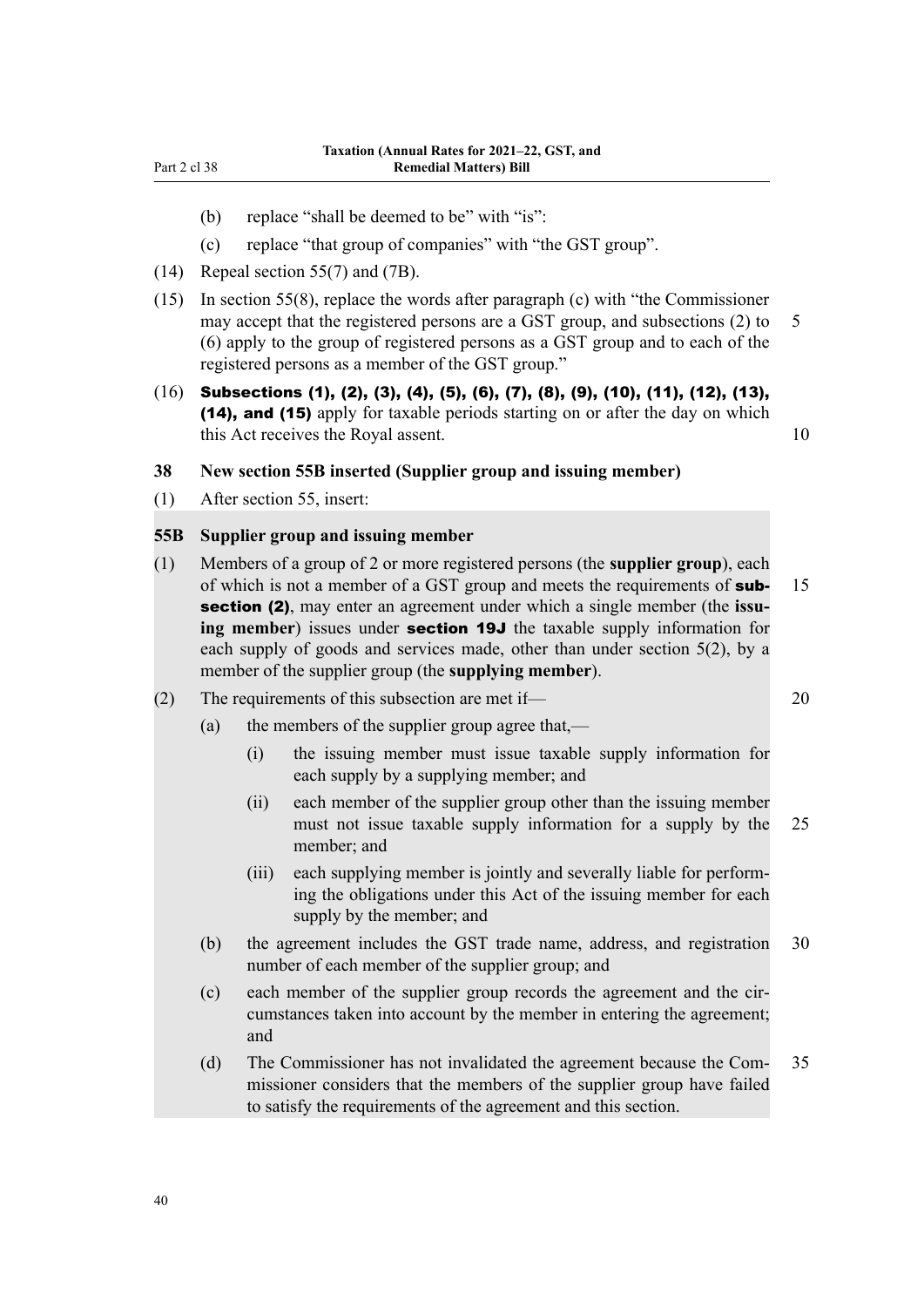- (3) The issuing member of a supplier group is responsible as an agent of each sup‐ plying member of the supplier group for the obligations under this Act of a supplying member making a supply.
- (4) When the members of a supplier group agree to have, or to change, the issuing member for the supplier group, the issuing member must notify the Commis- 5 sioner of the member's role and provide the Commissioner with an undertaking to meet the obligations of an issuing member for the supplier group.
- (2) Subsection (1) applies for taxable periods starting on or after the day on which this Act receives the Royal assent.

## **39 Section 60 amended (Agents and auctioneers)** 10

- (1) In section  $60(1)$ ,—
	- (a) replace "a tax invoice or a credit note or a debit note" with "taxable sup‐ ply information or supply correction information" in each place:
	- (b) replace "that tax invoice or credit note or debit note" with "the taxable supply information or supply correction information". 15
- (2) In section  $60(2)$ ,—
	- (a) replace "with a tax invoice" with "with taxable supply information":
	- (b) replace "a tax invoice or a credit note or a debit note" with "taxable sup‐ ply information or supply correction information".
- (3) In section 60(3), replace "a tax invoice or a credit note or a debit note" with 20 "taxable supply information or supply correction information".
- (4) Subsections (1), (2), and (3) apply for taxable periods starting on or after the day on which this Act receives the Royal assent.

#### **40 Section 75 amended (Keeping of records)**

- (1) In section 75(1), replace "tax invoices, credit notes, debit notes" with "taxable 25 supply information, supply correction information".
- (2) In section 75(2)(a), replace "tax invoices, credit notes, and debit notes" with "taxable supply information and supply correction information".
- (3) Subsections (1) and (2) apply for taxable periods starting on or after the day on which this Act receives the Royal assent. 30
- **41 Section 75B amended (General rules for giving information or communicating matters)**
- (1) In section 75B(3), replace "post, fax, or electronic means" with "post, or elec‐ tronic means".
- (2) Subsection (1) applies for taxable periods starting on or after the day on 35 which this Act receives the Royal assent.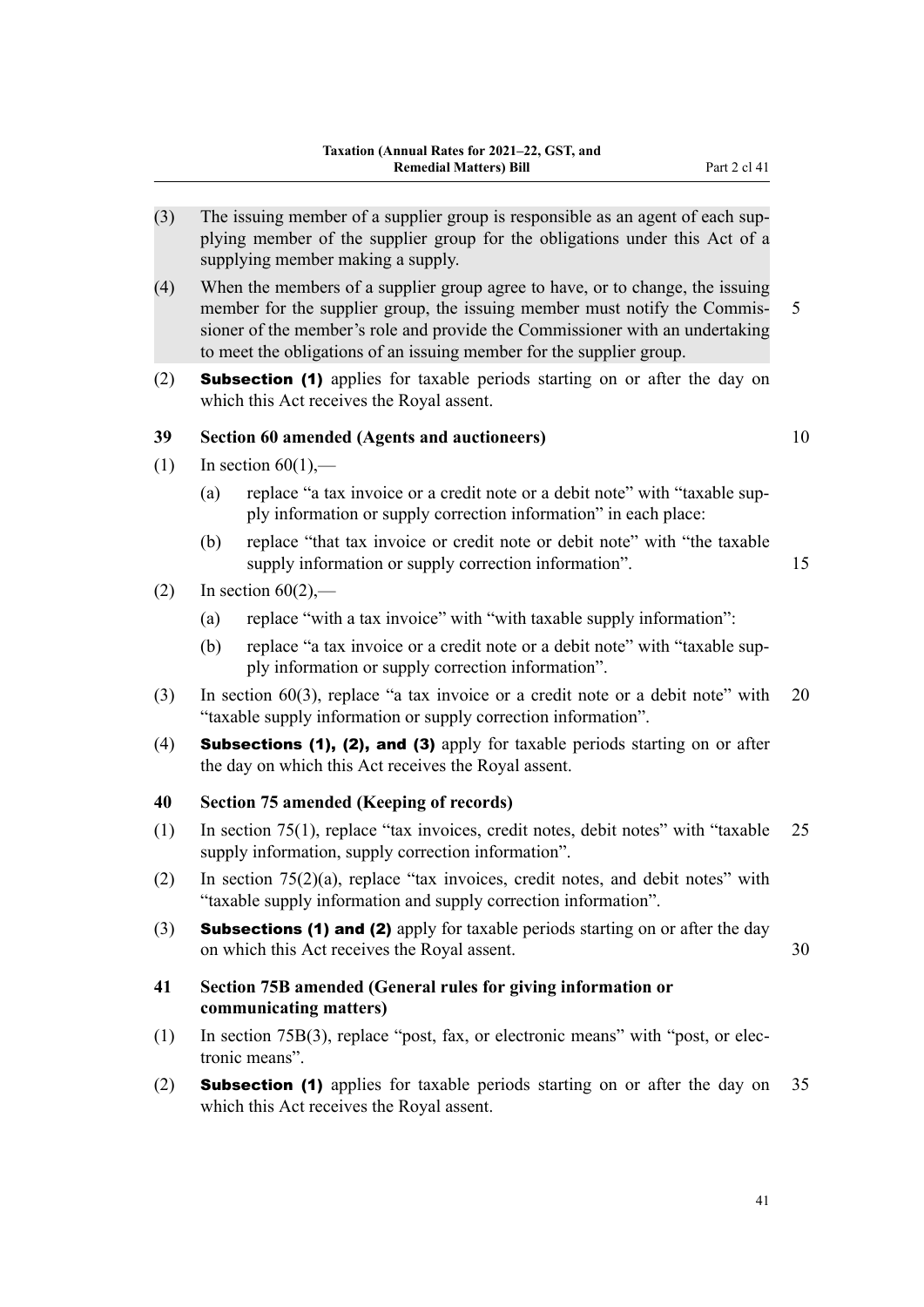# **42 Section 78AA amended (Exceptions to effect of increase of tax)**

- (1) In section 78AA(11)(b), replace "a tax invoice" with "taxable supply informa‐ tion".
- (2) In section  $78AA(12)$ ,—
	- (a) replace "a tax invoice" with "taxable supply information": 5
	- (b) paragraph (a), replace "tax invoice" with "taxable supply information":
	- (c) paragraph (b), replace "a credit note or debit note" with "supply correc‐ tion information".
- (3) Replace section 78AA(13) with:
- (13) If, in the absence of this subsection, the registered person would be required to 10 provide supply correction information—
	- (a) for an excess of tax charged in the taxable supply information for a sup $ply, -$ 
		- (i) the registered person may provide replacement taxable supply information for the supply; and 15
		- (ii) goods and services tax is charged on the supply under the replace‐ ment taxable supply information at the original rate:
	- (b) for a deficiency of tax charged in the taxable supply information for a supply, the registered person may provide replacement taxable supply information for the supply. 20
- (4) Subsections (1), (2), and (3) apply for taxable periods starting on or after the day on which this Act receives the Royal assent.

## **43 Section 78B amended (Adjustments to tax payable for persons furnishing returns following change in rate of tax)**

- (1) Replace section  $78B(2A)(f)(i)$  to (iii) with: 25
	- (i) taxable supply information or supply correction information has been provided in accordance with **sections 19K to 19N** and is held by the registered person at the time the prescribed form is furnished in accordance with subsection (2); or
	- (ii) section 19 $K(9)$  provides that taxable supply information is not 30 required to be issued or **section 19N** provides that supply correction information is not required to be issued; or
	- (iii) the registered person meets record-keeping requirements of **sec**tion 19H, where the supply is a supply of secondhand goods to which that section relates. 35
- (2) Subsection (1) applies for taxable periods starting on or after the day on which this Act receives the Royal assent.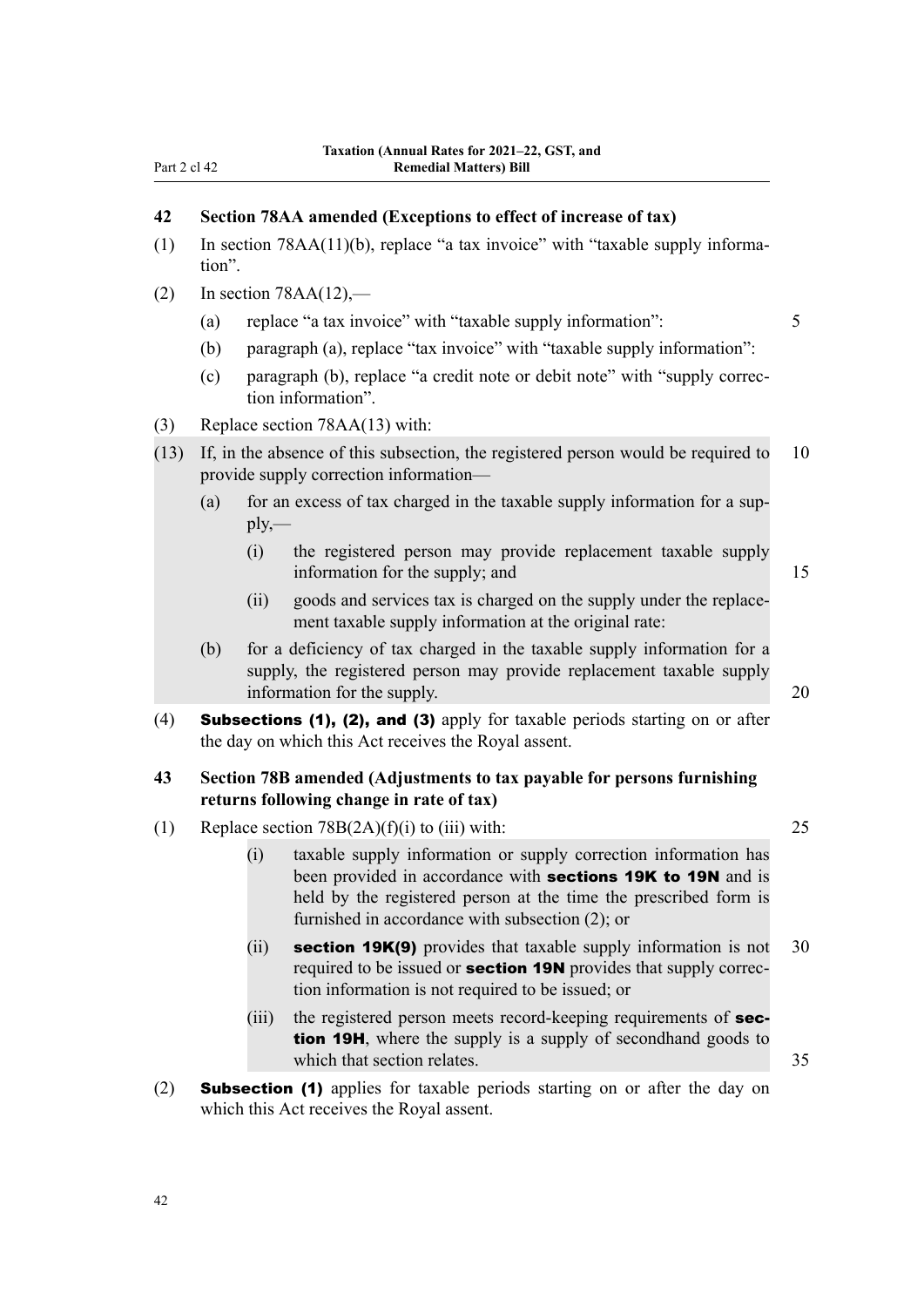| 44  |                                                                                                                                       | Section 78BA amended (Adjustments to tax payable in relation to credit<br>and debit notes following change in rate of tax)                                                     |    |  |  |  |  |
|-----|---------------------------------------------------------------------------------------------------------------------------------------|--------------------------------------------------------------------------------------------------------------------------------------------------------------------------------|----|--|--|--|--|
| (1) | In the heading to section 78BA, replace "credit and debit notes" with "supply<br>correction information".                             |                                                                                                                                                                                |    |  |  |  |  |
| (2) | In section $78BA(1)$ , replace—                                                                                                       |                                                                                                                                                                                |    |  |  |  |  |
|     | (a)                                                                                                                                   | "a debit note or credit note" with "supply correction information":                                                                                                            |    |  |  |  |  |
|     | (b)                                                                                                                                   | "that debit note or credit note" with "the supply correction information":                                                                                                     |    |  |  |  |  |
|     | (c)                                                                                                                                   | "the debit note or credit note" with "the supply correction information".                                                                                                      |    |  |  |  |  |
| (3) |                                                                                                                                       | In section $78BA(2)$ ,—                                                                                                                                                        |    |  |  |  |  |
|     | (a)                                                                                                                                   | paragraph (c)(i), replace "a debit note or credit note" with "supply cor-<br>rection information":                                                                             | 10 |  |  |  |  |
|     | (b)                                                                                                                                   | paragraph (c)(ii), replace "tax invoice" with "taxable supply informa-<br>tion":                                                                                               |    |  |  |  |  |
|     | (c)                                                                                                                                   | words after paragraph (c)(ii), replace "that debit note or credit note" with<br>"the supply correction information":                                                           | 15 |  |  |  |  |
|     | (d)                                                                                                                                   | words after paragraph (c), replace "the debit note or credit note or other<br>notice" with "the supply correction information or other information".                           |    |  |  |  |  |
| (4) | <b>Subsections (1) and (2)</b> apply for taxable periods starting on or after the day<br>on which this Act receives the Royal assent. |                                                                                                                                                                                |    |  |  |  |  |
| 45  | Section 78G repealed (Railways vesting: zero-rating and timing of tax<br>20<br>calculations and documents)                            |                                                                                                                                                                                |    |  |  |  |  |
| (1) |                                                                                                                                       | Repeal section 78G.                                                                                                                                                            |    |  |  |  |  |
| (2) | <b>Subsection (1)</b> applies for taxable periods starting on or after the day on<br>which this Act receives the Royal assent.        |                                                                                                                                                                                |    |  |  |  |  |
|     |                                                                                                                                       | Part 3                                                                                                                                                                         | 25 |  |  |  |  |
|     |                                                                                                                                       | <b>Amendments to Income Tax Act 2007</b>                                                                                                                                       |    |  |  |  |  |
| 46  | <b>Amendments to Income Tax Act 2007</b>                                                                                              |                                                                                                                                                                                |    |  |  |  |  |
|     |                                                                                                                                       | This Part amends the Income Tax Act 2007.                                                                                                                                      |    |  |  |  |  |
| 47  |                                                                                                                                       | <b>Section BC 5 amended (Taxable income)</b>                                                                                                                                   |    |  |  |  |  |
|     |                                                                                                                                       | In section BC 5, list of defined terms, delete "tax loss".                                                                                                                     | 30 |  |  |  |  |
| 48  | Section CB 6A amended (Disposal within 10 years: bright-line test for<br>residential land)                                            |                                                                                                                                                                                |    |  |  |  |  |
| (1) |                                                                                                                                       | In section CB $6A(6)$ , replace "subsection $(7)$ ." with "subsection $(7)$ . However,<br>there is no reduction using the formula in subsection $(7)$ if the exception in sec- |    |  |  |  |  |
|     |                                                                                                                                       |                                                                                                                                                                                |    |  |  |  |  |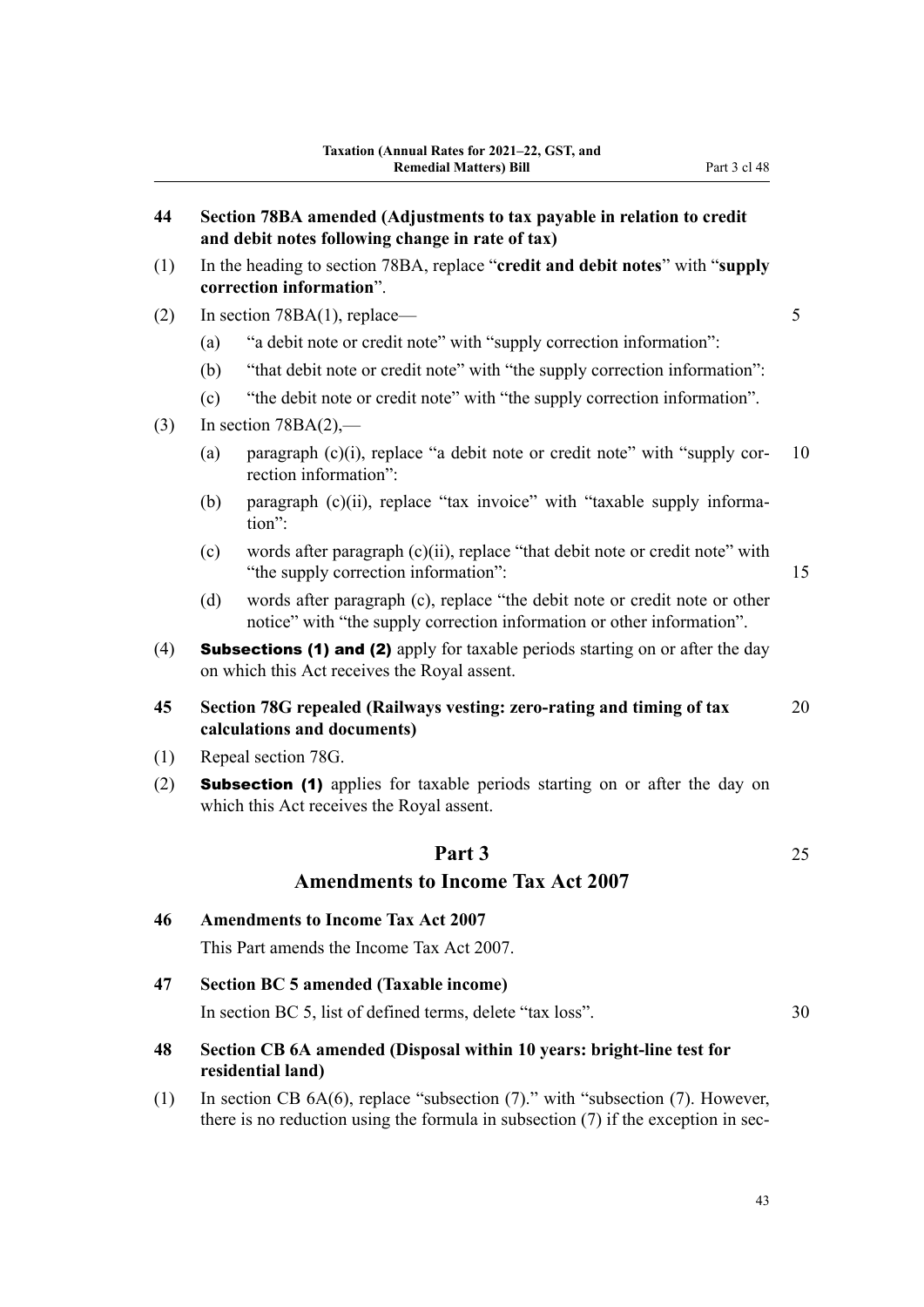tion CB 16A(3) disapplies subsection (1) of that section for the bright-line period."

- (2) Subsection (1) applies to a person's disposal of residential land, if the person acquires an estate or interest in the land on or after 27 March 2021. However, subsection (1) does not apply if the person makes an offer for the acquisition 5 of the land, on or before 23 March 2021, that is irrevocable before 27 March 2021 and the person acquires an estate or interest in the land on or after 27 March 2021 as a result of that offer.
- **49 Section CB 16A amended (Main home exclusion for disposal within 10 years)** 10

- (1) In section CB 16A(6)(b), replace "there is a continuous period" with "there is one or more continuous periods".
- (2) Replace section CB  $16A(6)(c)$  and (d) with:
	- (c) the beginning and the end of the continuous period adjoins either:
		- (i) a period within the bright-line period that meets the criteria; or 15
		- (ii) the first or last day of the bright-line period; and
	- (d) each continuous period is—
		- (i) 365 days or less:
		- (ii) in the case of the period during which the person is making reasonable efforts to construct a dwelling intended for use as their 20 main home or as the main home of a person described in section CB 16A(2), that period; and
- (3) In section CB 16A, list of defined terms, insert "group of persons".
- (4) Subsections (1), (2), and (3) apply to a person's disposal of residential land, if the person acquires an estate or interest in the land on or after 27 March 25 2021. However, subsections  $(1)$ ,  $(2)$ , and  $(3)$  do not apply if the person makes an offer for the acquisition of the land, on or before 23 March 2021, that is irrevocable before 27 March 2021 and the person acquires an estate or inter‐ est in the land on or after 27 March 2021 as a result of that offer.

#### **50 Section CD 5 amended (What is a transfer of company value?)** 30

In section CD  $5(2)(a)$ , replace "forgiven" with "remitted".

## **51 Section CD 39 amended (Calculation of amount of dividend when property made available)**

- (1) Replace section CD 39(8), other than the heading, with:
- (8) For the purposes of subsection (5), if neither subsection (6) nor (7) applies, the  $35$ benchmark rate of interest is—
	- (a) a market rate determined at the end of the quarter for a loan made on the same terms between persons at arm's length; or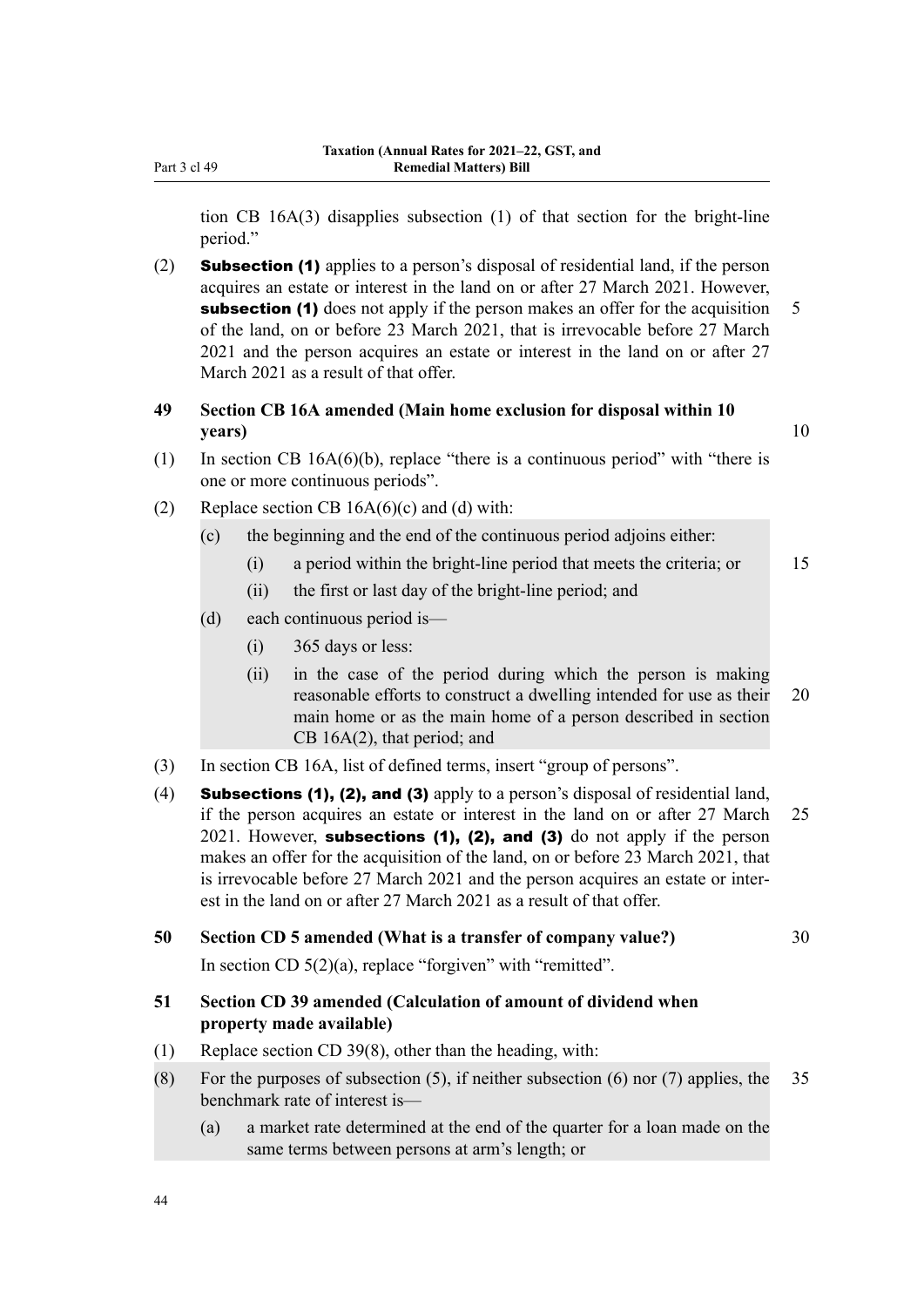- (b) if the loan is cross-border related borrowing under section GC 6(3B) (Purpose and application of rules and nature of arrangements), the rate determined at the end of the quarter for a loan made on the same terms, including credit rating, as used for the adjustment to the interest made in accordance with sections GC 6 to GC 14 (Transfer pricing arrange– 5 ments).
- (2) Subsection (1) applies for income years starting on or after 1 April 2022.

#### **52 Section CD 43 amended (Available subscribed capital (ASC) amount)**

- (1) In section CD 43(6B)(a), replace "forgiven" with "remitted".
- (2) Repeal section CD  $43(6B)(b)$ . 10
- (3) In the heading to section CD 43(6D), replace "*forgiven*" with "*remitted*".

## **53 Section CD 44 amended (Available capital distribution amount)**

- (1) After section CD 44(7), insert: *Disposal of shares received in a share-for-share exchange*
- (7B) A company that sells or transfers to a person that is not associated, for consid‐ 15 eration, shares that are capital property, and the shares were received by the company in a share-for-share exchange to which sections CD 43(9) and (10) (Available subscribed capital (ASC) amount) apply, has a capital gain amount, in addition to any other capital gain amount, equal to the subscriptions amount not included, because of the application of section CD 43(10), for the relevant 20 issue of the company's shares in the share-for-share exchange.
- (2) In the heading to section CD 44(8B), replace "*forgiven*" with "*remitted*".
- (3) In section CD 44(8B), replace "forgiven" with "remitted".
- **54 Section CW 10 amended (Dividend within New Zealand wholly-owned group)** 25
- (1) In section CW 10(1)(e), replace "subsections (3) to  $(6)$ " with "subsections (5) and  $(6)$ ".
- (2) Repeal section CW 10(3).
- (3) **Subsections (1) and (2)** apply for the  $2022-23$  and later income years.

#### **55 Section CW 39 amended (Local authorities)** 30

- (1) Replace section CW 39(4), other than the heading, with:
- (4) Subsection (2) does not apply to an amount of income that—
	- (a) is derived by a local authority from—
		- (i) a council-controlled organisation linked by ownership or control to the local authority, other than a council-controlled organisation 35 operating a hospital as a charitable activity on behalf of the local authority; or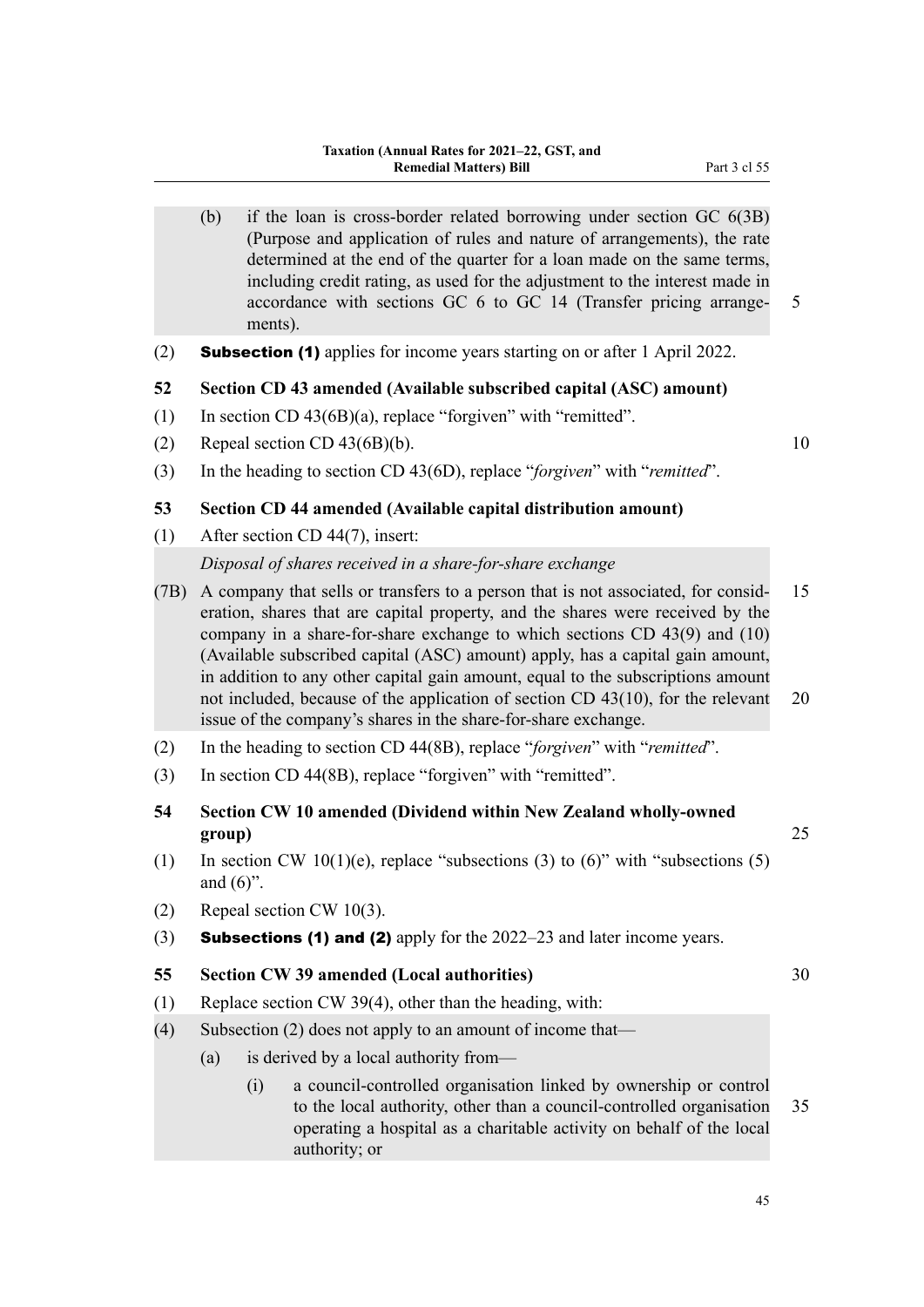|     |                                                                                                             | (ii)              | an organisation linked by ownership or control to the local author-<br>ity that is a port company, a subsidiary of a port company, or an<br>energy company and that would be a council-controlled organisa-<br>tion in the absence of section $6(4)$ of the Local Government Act<br>2002; and                                                                                                                                                                                | 5  |  |  |  |  |
|-----|-------------------------------------------------------------------------------------------------------------|-------------------|------------------------------------------------------------------------------------------------------------------------------------------------------------------------------------------------------------------------------------------------------------------------------------------------------------------------------------------------------------------------------------------------------------------------------------------------------------------------------|----|--|--|--|--|
|     | (b)                                                                                                         |                   | is neither rates nor a dividend that is exempt income of the local author-<br>ity under section CW 10.                                                                                                                                                                                                                                                                                                                                                                       |    |  |  |  |  |
| (2) |                                                                                                             |                   | <b>Subsection (1)</b> applies for the 2022–23 and later income years.                                                                                                                                                                                                                                                                                                                                                                                                        |    |  |  |  |  |
| 56  | Section CX 47 amended (Government grants to businesses)                                                     |                   |                                                                                                                                                                                                                                                                                                                                                                                                                                                                              |    |  |  |  |  |
| (1) |                                                                                                             |                   | After section CX 47(4), insert:                                                                                                                                                                                                                                                                                                                                                                                                                                              | 10 |  |  |  |  |
|     |                                                                                                             | Another exclusion |                                                                                                                                                                                                                                                                                                                                                                                                                                                                              |    |  |  |  |  |
| (5) |                                                                                                             |                   | This section does not apply to an RDTI transition support payment.                                                                                                                                                                                                                                                                                                                                                                                                           |    |  |  |  |  |
| (2) |                                                                                                             |                   | <b>Subsection (1)</b> applies for the 2019–20 and later income years.                                                                                                                                                                                                                                                                                                                                                                                                        |    |  |  |  |  |
| 57  | Section CZ 40 amended (Main home exclusion for bright-line: acquisition<br>15<br>on or after 29 March 2018) |                   |                                                                                                                                                                                                                                                                                                                                                                                                                                                                              |    |  |  |  |  |
| (1) |                                                                                                             |                   | In section CZ $40(5)$ , words before the paragraphs, replace "group of persons"<br>with "group of persons".                                                                                                                                                                                                                                                                                                                                                                  |    |  |  |  |  |
| (2) |                                                                                                             |                   | In section CZ 40, list of defined terms,-                                                                                                                                                                                                                                                                                                                                                                                                                                    |    |  |  |  |  |
|     | (a)                                                                                                         |                   | insert "group of persons":                                                                                                                                                                                                                                                                                                                                                                                                                                                   |    |  |  |  |  |
|     | (b)                                                                                                         |                   | delete "settlement".                                                                                                                                                                                                                                                                                                                                                                                                                                                         | 20 |  |  |  |  |
| (3) |                                                                                                             |                   | Subsections (1) and (2) apply to a person's disposal of residential land, if<br>the person acquires an estate or interest in the land on or after 27 March 2021.<br>However, subsections (1) and (2) do not apply if the person makes an offer<br>for the acquisition of the land, on or before 23 March 2021, that is irrevocable<br>before 27 March 2021 and the person acquires an estate or interest in the land<br>on or after 27 March 2021 as a result of that offer. | 25 |  |  |  |  |
| 58  | Section DB 8 amended (Interest: money borrowed to acquire shares in<br>group companies)                     |                   |                                                                                                                                                                                                                                                                                                                                                                                                                                                                              |    |  |  |  |  |
| (1) |                                                                                                             |                   | After section DB 8(2), insert:                                                                                                                                                                                                                                                                                                                                                                                                                                               |    |  |  |  |  |
|     |                                                                                                             |                   | Exclusion: borrowing by local authorities                                                                                                                                                                                                                                                                                                                                                                                                                                    | 30 |  |  |  |  |
|     |                                                                                                             |                   | $(2R)$ Subsection (1) does not early to interest incurred by a local authority on                                                                                                                                                                                                                                                                                                                                                                                            |    |  |  |  |  |

- (2B) Subsection (1) does not apply to interest incurred by a local authority on money borrowed to acquire shares in a company other than a council-controlled trading organisation as defined in section 6 of the Local Government Act 2002.
- (2) In section DB 8, list of defined terms, insert "local authority". 35
- (3) Subsection (1) applies for the 2022–23 and later income years.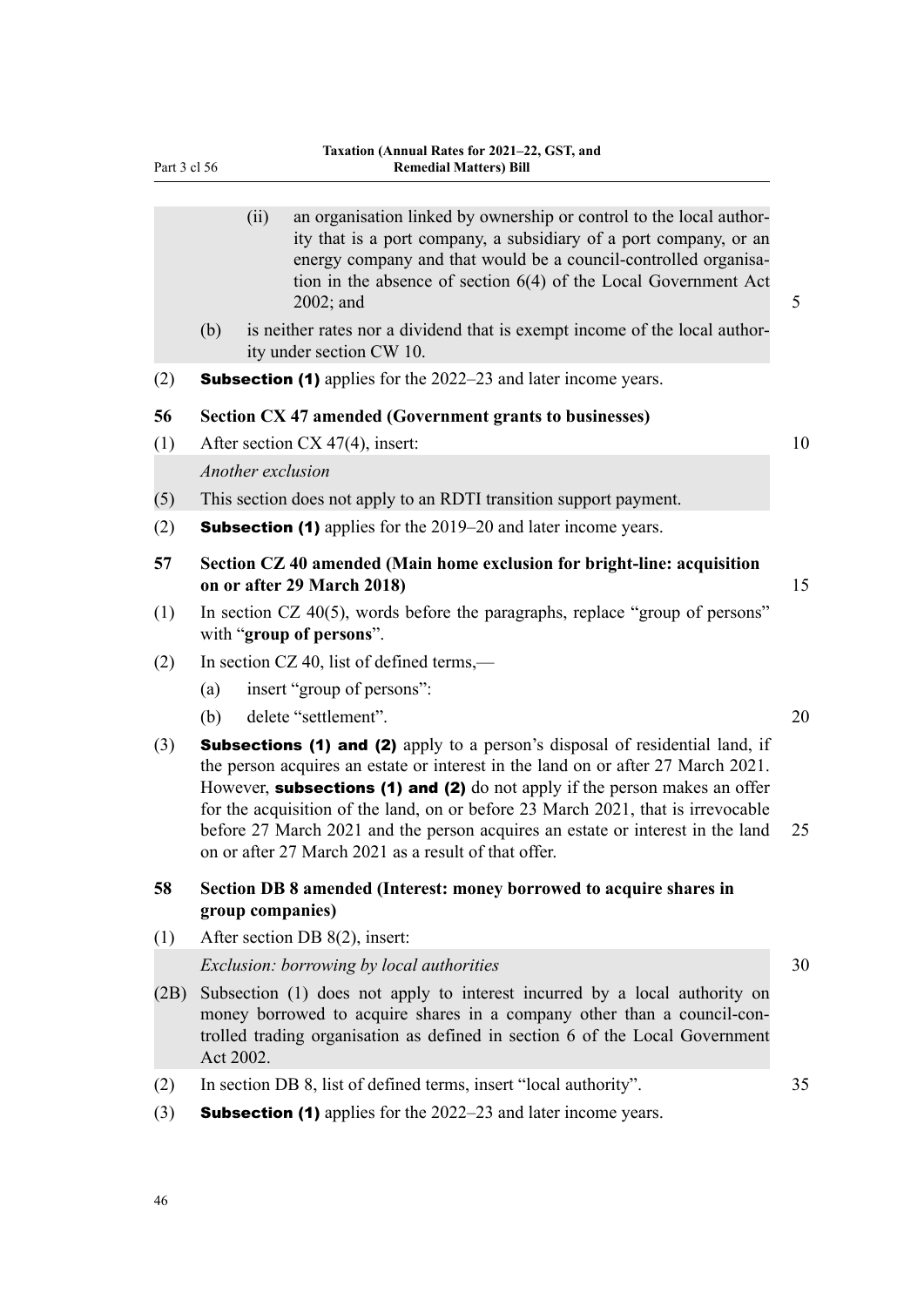| 59  | New section DB 9B inserted (Interest incurred on money borrowed by<br>local authorities and lent to council-controlled organisations)                                                                                                                       |    |  |  |  |
|-----|-------------------------------------------------------------------------------------------------------------------------------------------------------------------------------------------------------------------------------------------------------------|----|--|--|--|
| (1) | After section DB 9, insert:                                                                                                                                                                                                                                 |    |  |  |  |
|     | DB 9B Interest incurred on money borrowed by local authorities and lent to<br>council-controlled organisations                                                                                                                                              | 5  |  |  |  |
|     | No deduction                                                                                                                                                                                                                                                |    |  |  |  |
| (1) | A local authority is denied a deduction for interest incurred on borrowed<br>money that it lends to a council-controlled organisation other than a council-<br>controlled trading organisation as defined in section 6 of the Local Government<br>Act 2002. | 10 |  |  |  |
|     | Relationship with section DB 6                                                                                                                                                                                                                              |    |  |  |  |
| (2) | This section overrides section DB 6.                                                                                                                                                                                                                        |    |  |  |  |
|     | Link with subpart DA                                                                                                                                                                                                                                        |    |  |  |  |
| (3) | This section overrides the general permission.                                                                                                                                                                                                              |    |  |  |  |
|     | Defined in this Act: council-controlled organisation, deduction, general permission, interest, local<br>authority                                                                                                                                           | 15 |  |  |  |
| (2) | <b>Subsection (1)</b> applies for the 2022–23 and later income years.                                                                                                                                                                                       |    |  |  |  |
| 60  | Section DB 11 amended (Negative base price adjustment)                                                                                                                                                                                                      |    |  |  |  |
| (1) | After section DB $11(1)$ , insert:                                                                                                                                                                                                                          |    |  |  |  |
|     | Modification: local authorities                                                                                                                                                                                                                             | 20 |  |  |  |
|     | (1BA) For a local authority, subsection (1) applies only in relation to a financial<br>arrangement with a council-controlled trading organisation as defined in sec-<br>tion 6 of the Local Government Act 2002.                                            |    |  |  |  |
| (2) | In section DB 11, list of defined terms, insert "local authority".                                                                                                                                                                                          |    |  |  |  |
| (3) | <b>Subsection (1)</b> applies for the 2022–23 and later income years.                                                                                                                                                                                       | 25 |  |  |  |
| 61  | Section DB 20B amended (Consideration for agreement to grant, renew,<br>extend, or transfer leasehold estate or licence)                                                                                                                                    |    |  |  |  |
|     | In section DB 20B, list of defined terms, delete "depreciable intangible prop-<br>$\text{erty}$ .                                                                                                                                                           |    |  |  |  |
| 62  | <b>Cross-heading above section DB 41 replaced</b>                                                                                                                                                                                                           |    |  |  |  |
|     | Replace the cross-heading above section DB 41 with:                                                                                                                                                                                                         |    |  |  |  |
|     | Corporate gifting                                                                                                                                                                                                                                           |    |  |  |  |
| 63  | Section DB 41 amended (Charitable or other public benefit gifts by<br>company)                                                                                                                                                                              |    |  |  |  |

(1) After section DB 41(3), insert: 35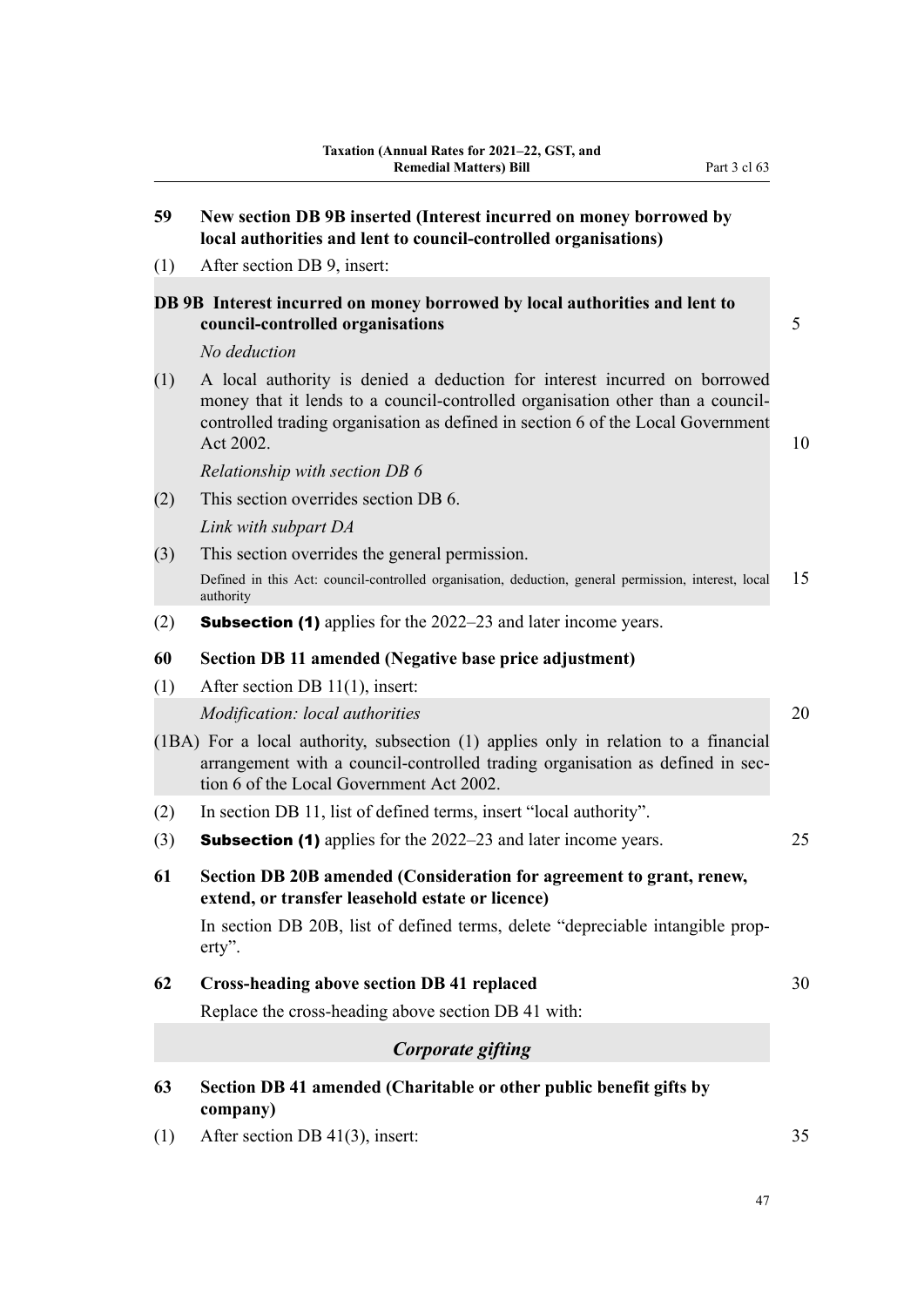Part 3 cl 64

*Exclusion*

- (3B) This section does not apply to a local authority.
- (2) In section DB 41, list of defined terms, insert "local authority".
- (3) **Subsection (1)** applies for the  $2022-23$  and later income years.

#### **64 Section DF 1 amended (Government grants to businesses)** 5

- (1) Replace section DF 1(1BA), other than the heading, with:
- (1BA) This section does not apply to the extent to which a payment described in sub‐ section  $(1)$  is—
	- (a) the payment of an R&D loss tax credit and the person's expenditure is attributable to that payment: 10
	- (b) an RDTI transition support payment and the person's expenditure is attributable to that payment.
- (2) **Subsection (1)** applies for the  $2019-20$  and later income years.
- **65 Section DV 18B amended (Cost base for shares when debt forgiven within economic group)** 15

In the heading to section DV 18B, replace "**forgiven**" with "**remitted**".

#### **66 Section EE 6 amended (What is depreciable property?)**

In section EE 6, list of defined terms, replace "research and development activities" with "research and development activity".

### **67 Section EE 40 amended (Transfer of depreciable property on or after 24** 20 **September 1997)**

- (1) In section EE 40(2), replace "not applied." with "not applied, or if the rate for the item was not  $0\%$  in the case of a building with a rate of  $0\%$ ."
- (2) In section EE 40(3), replace "acquired it." with "acquired it, or would have been allowed a deduction if the rate for the item was not 0% in the case of a 25 building with a rate of 0%."
- (3) **Subsections (1) and (2)** apply for the  $2011-12$  and later income years.
- **68 Section EE 44 amended (Application of sections EE 48 to EE 51)**

In section EE 44(2)(d), after "insurance", insert "or compensation".

# **69 Section EJ 10B amended (IFRS leases)** 30

- (1) In section EJ  $10B(6)$ ,—
	- (a) replace "a deduction" with "income":
	- (b) replace "has income" with "is allowed a deduction".
- (2) **Subsection (1)** applies for income years starting on or after 1 January 2019.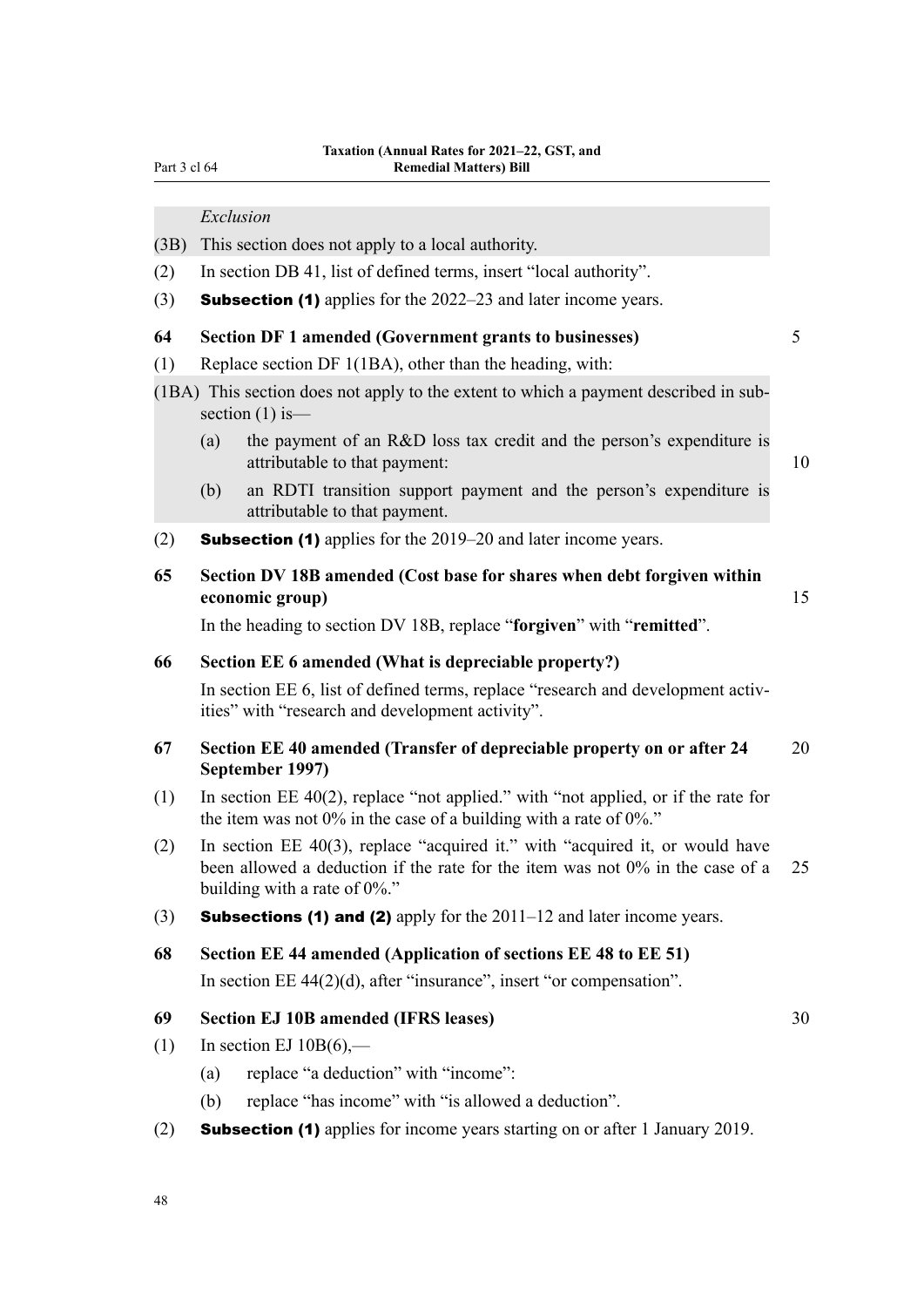## **70 Section EL 3 amended (Definitions for this subpart)**

- (1) In section EL 3, definition of **residential income**, after paragraph (a), insert:
	- (ab) income which is the amount that the person derives under section CC 3 (Financial arrangements) for the income year in relation to a loan, denominated in a foreign currency, to the extent to which that loan 5 relates to their residential portfolio:
- (2) **Subsection (1)** applies for income years starting on or after the day on which this Act receives the Royal assent.

### **71 Section EM 1 amended (Australian non-attributing shares and attributing FDR method interests)** 10

- (1) Replace section EM  $1(2)(c)$  and (d) with:
	- $(c)$  section EM 4 provides rules for elections to choose that eligible hedges are subject to this subpart by applying either the hedge-by-hedge method or the portfolio method:
	- (d) section EM 5 provides the hedge-by-hedge method to calculate fair 15 dividend rate hedge portions for a person's eligible hedges:
	- (db) **section EM 5B** provides the portfolio method to calculate fair dividend rate hedge portions for a person's eligible hedges:
- (2) In section EM 1(3), replace "fair dividend rate hedge portions." with "fair divi‐ dend rate hedge portions. However, subpart EW determines a person's income 20 and expenditure for the portion of a hedge that is not a fair dividend rate hedge portion."

### **72 Section EM 3 amended (What hedges does this subpart apply to?)**

- (1) After the heading to section EM 3, insert "*General rule*" as a subsection head‐ ing. 25
- (2) In section EM 3(d), replace "into; and" with "into or is acquired at its fair value: and".
- (3) In section EM 3, insert as subsection (2): *Exception*
- (2) Despite subsection (1), this subpart applies and a person's hedge is an **eligible** 30 **hedge**, if section EM 1 applies to the hedge, the person has not chosen to use section EM 5(4) and (5) for the hedge, and the hedge—
	- (a) is a contract to conditionally or unconditionally acquire or dispose of any currency in return for any other currency, or is a swap with legs denominated in any currency; and 35

- (b) meets the requirements of subsection  $(1)(b)$  to  $(e)$ ; and
- (c) is entered in only to rebalance currency exposures for the person's other eligible hedges.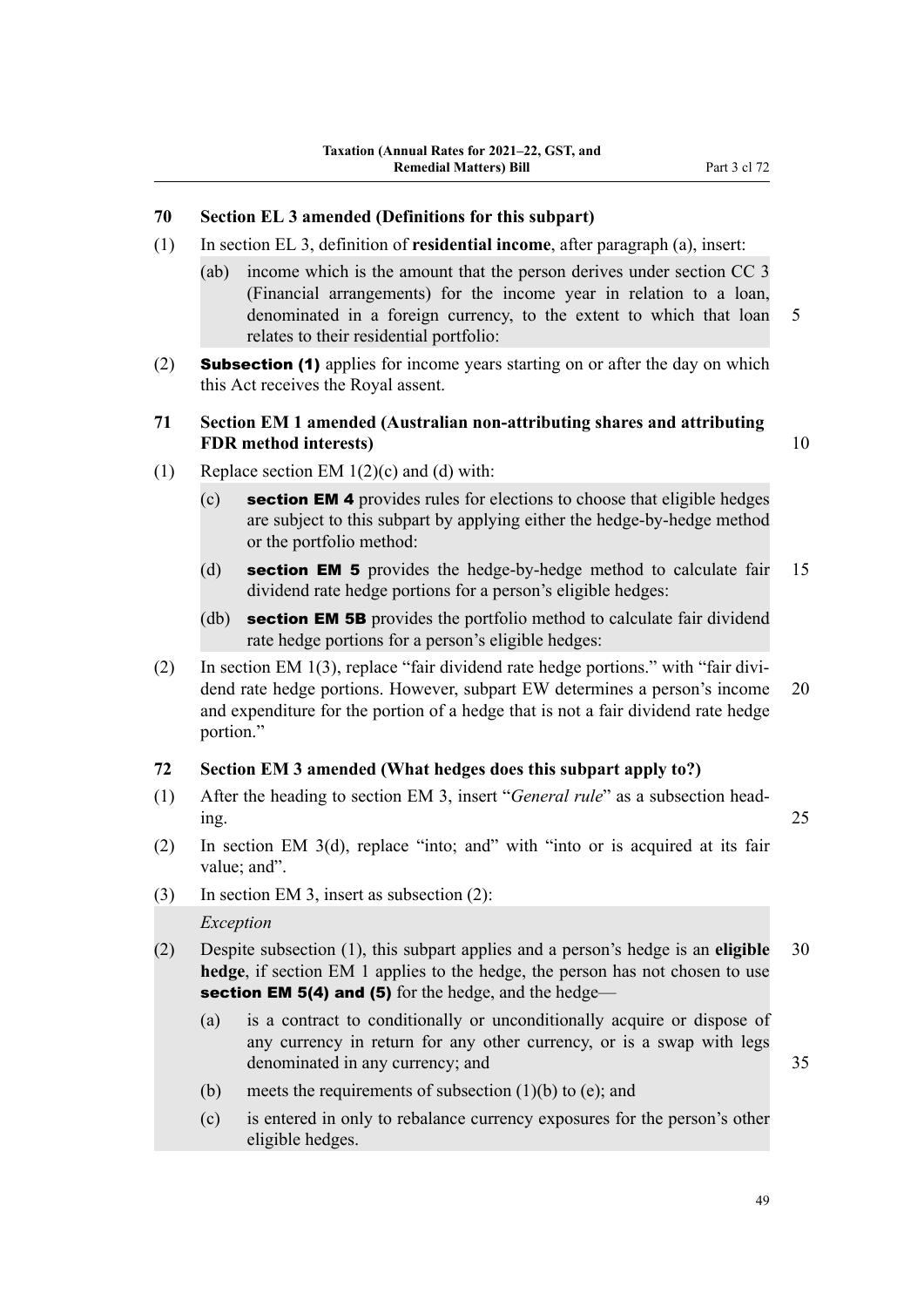# **73 Section EM 4 replaced (Irrevocable elections)**

Replace section EM 4 with:

## **EM 4 Elections**

#### *Elections*

(1) This subpart applies to a person's eligible hedges, to the extent to which the 5 hedges have fair dividend rate hedge portions as a result of an election under this section. The portion of a person's eligible hedge that is not a fair dividend rate hedge portion does not give rise to income or expenditure under this subpart, despite any election under this section for the eligible hedge. To the extent to which this subpart does apply to calculate income and expenditure (*see*: sec- 10 tion EM 6), the fair dividend rate hedge portion does not give rise income or expenditure under any other subpart of this Act.

*Hedge-by-hedge: specific*

(2) A person may choose to use the hedge-by-hedge method under **section EM 5** for an eligible hedge, if the election under this subsection is made before the 15 hedge and any hedge of the hedge is first entered into or acquired by the person.

*Hedge-by-hedge: general*

(3) A person may choose to use the hedge-by-hedge method under **section EM 5** for all eligible hedges if the election under this subsection is made before the 20 hedge and any hedge of the hedge is first entered into or acquired by the person. The choice applies for all eligible hedges post-election.

#### *Specific: effect*

(4) An election under **subsection (2)** is irrevocable for the life of the relevant hedge, unless the person may choose and does choose, under **subsection (6)**, 25 to use the portfolio method.

*General: effect*

(5) An election under **subsection (3)** may be changed before the relevant hedge and any hedge of the hedge is first entered into or acquired by the person, but is irrevocable for the life of the relevant hedge, unless the person may choose and 30 does choose, under **subsection (6)**, to use the portfolio method.

#### *Portfolio*

 $(6)$  A person that uses a daily unit valuation period under section EX 53 (Fair dividend rate periodic method) may choose the portfolio method under **section EM 5B.**  $35$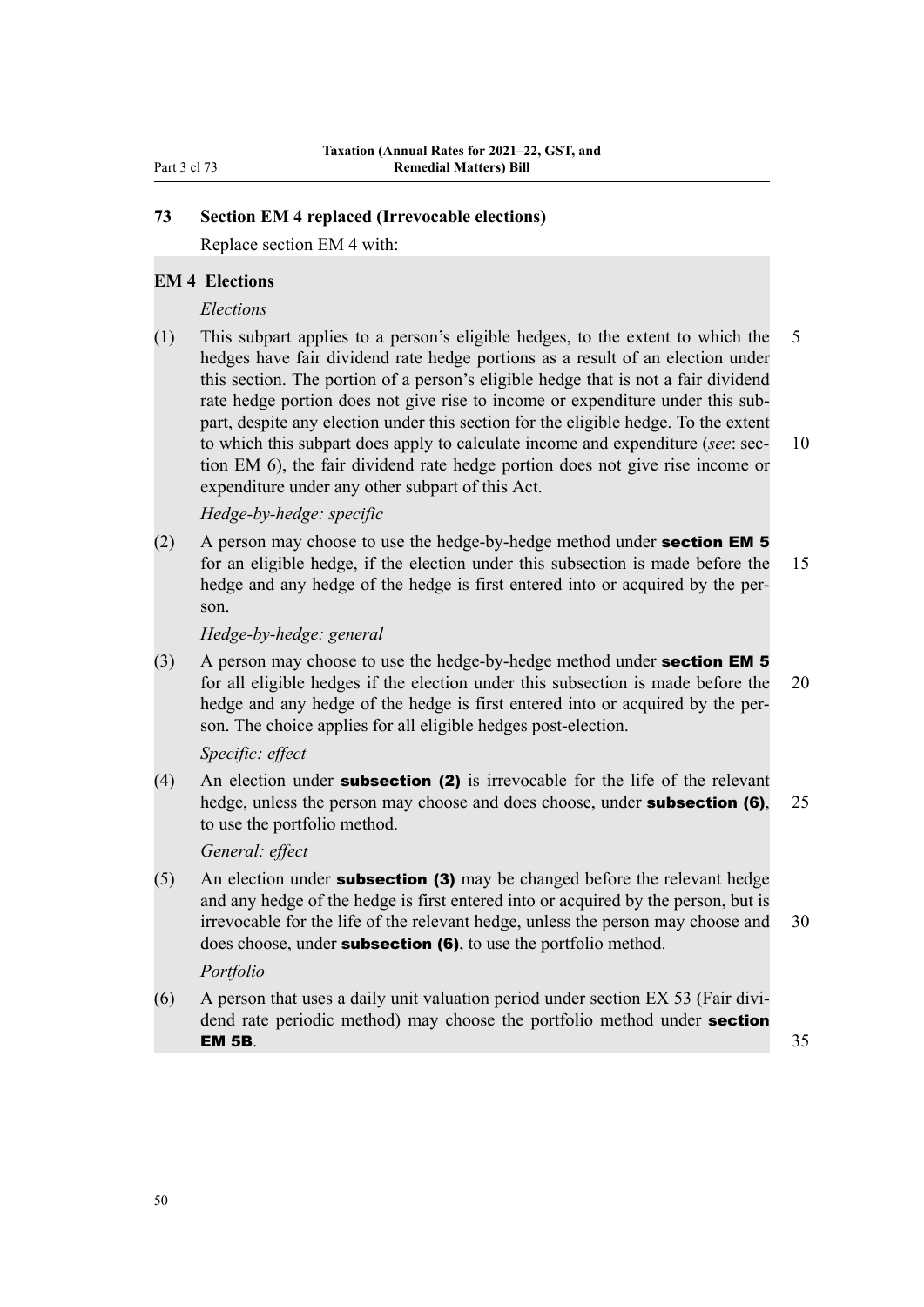*Portfolio: effect*

(7) An election under **subsection (6)** is irrevocable for 4 years and applies for all eligible hedges post-election, but does not have to be made before a relevant hedge is entered into.

Defined in this Act: eligible hedge, fair dividend rate hedge portion, income 5

#### **74 Section EM 5 amended (Fair dividend rate hedge portions)**

- (1) In the heading to section EM 5, replace "**portions**" with "**portions: hedge-byhedge method**".
- (2) Replace section EM 5(1) with:

*Fair dividend rate hedge portions* 10

- (1) This section calculates the maximum fair dividend rate hedge portions for a person's eligible hedges on a hedge-by-hedge basis under an election provided by **section EM 4**, or the minimum fair dividend rate hedge portions for hedges that are a hedge of a hedge.
- (3) Repeal section EM  $5(2)$ . 15
- (4) Replace section EM 5(3), other than the heading, with:
- $(3)$  A person may choose to use either **subsections (4) and (5)**, or **subsections** (9) and (10), to calculate the maximum or minimum, as the case may be, fair dividend rate hedge portions for all of the person's eligible hedges when the relevant hedge is first entered into or acquired. They may not choose to use, for 20 example, subsections (4) and (5) for some hedges and subsections (9) and (10) for other hedges.
- (5) In section EM 5(4), replace "maximum" with "maximum or minimum, as the case may be,".
- (6) In section EM 5(4), replace "first entered into" with "first entered into or 25 acquired".
- (7) Replace section EM 5(5)(a) with:
	- (a) **eligible currency assets** is the total market value of,—
		- (i) a person's assets described in section EM  $1(1)(a)$  and (b) that are denominated in the same currency (the **calculation currency**) that 30 the calculation hedge hedges; and
		- (ii) if the person chooses and is a qualifying hedge fund, their inter‐ ests in assets that are owned by the relevant multi-rate PIE, described in section EM 1(1)(a) and (b), and denominated in the calculation currency: 35
- (8) Repeal section EM  $5(6)$  and (7).
- (9) Replace section EM 5(8), other than the heading, with: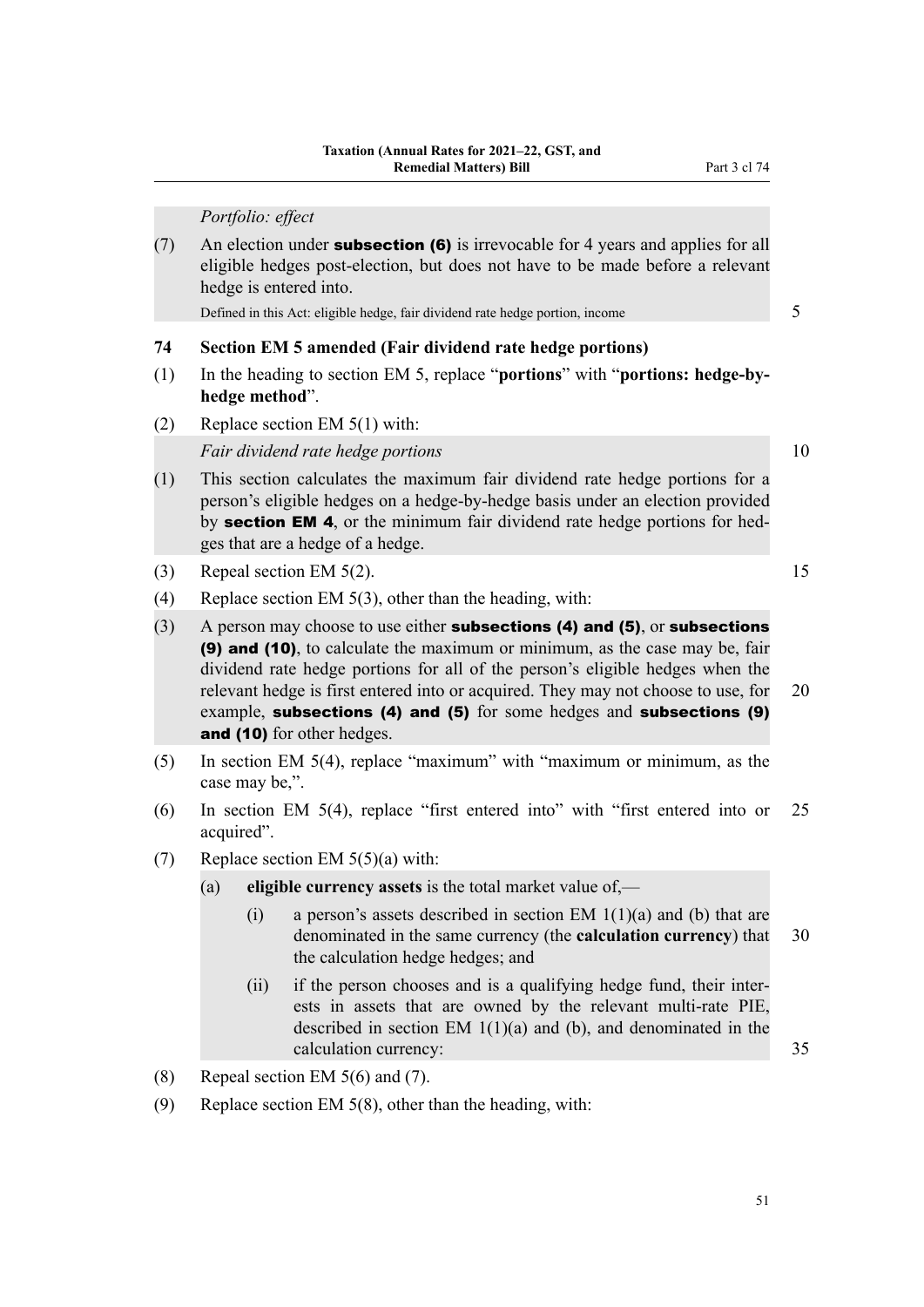- $(8)$  If the amount calculated under subsection  $(4)$  is less than zero, then the maximum or minimum, as the case may be, fair dividend rate hedge portion for the relevant calculation hedge is zero.
- (10) Replace section EM 5(9) and (10) with:

*Second formula* 5

(9) The maximum or minimum, as the case may be, fair dividend rate hedge por‐ tion for a person's eligible hedge (the **calculation hedge**) is the amount, expressed as a percentage, calculated using the following formula when the hedge is first entered into or acquired:

FDR gross amount  $\times$  apportioned current hedge amount  $\div$  calculation hedge 10 amount.

## *Definition of items in second formula*

- (10) In the formula in **subsection (9)**, all items are expressed in New Zealand currency, and—
	- (a) **FDR gross amount** means the amount given by subsection (10B): 15
	- (b) **apportioned current hedge amount** means the amount given by subsection (10D):
	- (c) **calculation hedge amount** is the amount of foreign currency that is hedged by the calculation hedge.

*FDR gross amount* 20

- (10B) For the purposes of subsection (10), the **FDR gross amount** is either—
	- (a) zero if the formula in this subsection does not calculate, when the hedge is first entered into or acquired, an amount (for example: the denominator is zero); or
	- (b) the lesser of 1 and the amount calculated using the following formula 25 when the hedge is first entered into or acquired:

(1.05 × eligible currency assets − FDR hedges amount) ÷ apportioned current hedge amount.

*Definition of items in FDR gross formula*

- (10C) In the formula in **subsection (10B)(b)**, all items are expressed in New Zea- 30 land currency, and—
	- (a) **eligible currency assets** is the total market value of a person's assets described in section EM  $1(1)(a)$  and (b) and, if the person chooses and is a qualifying hedge fund, their interests in assets that are owned by the relevant multi-rate PIE and described in section EM  $1(1)(a)$  and (b):  $35$
	- (b) **FDR hedges amount** is the amount of foreign currency hedged by a per‐ son's fair dividend rate hedge portions, but excluding the portion for the calculation hedge: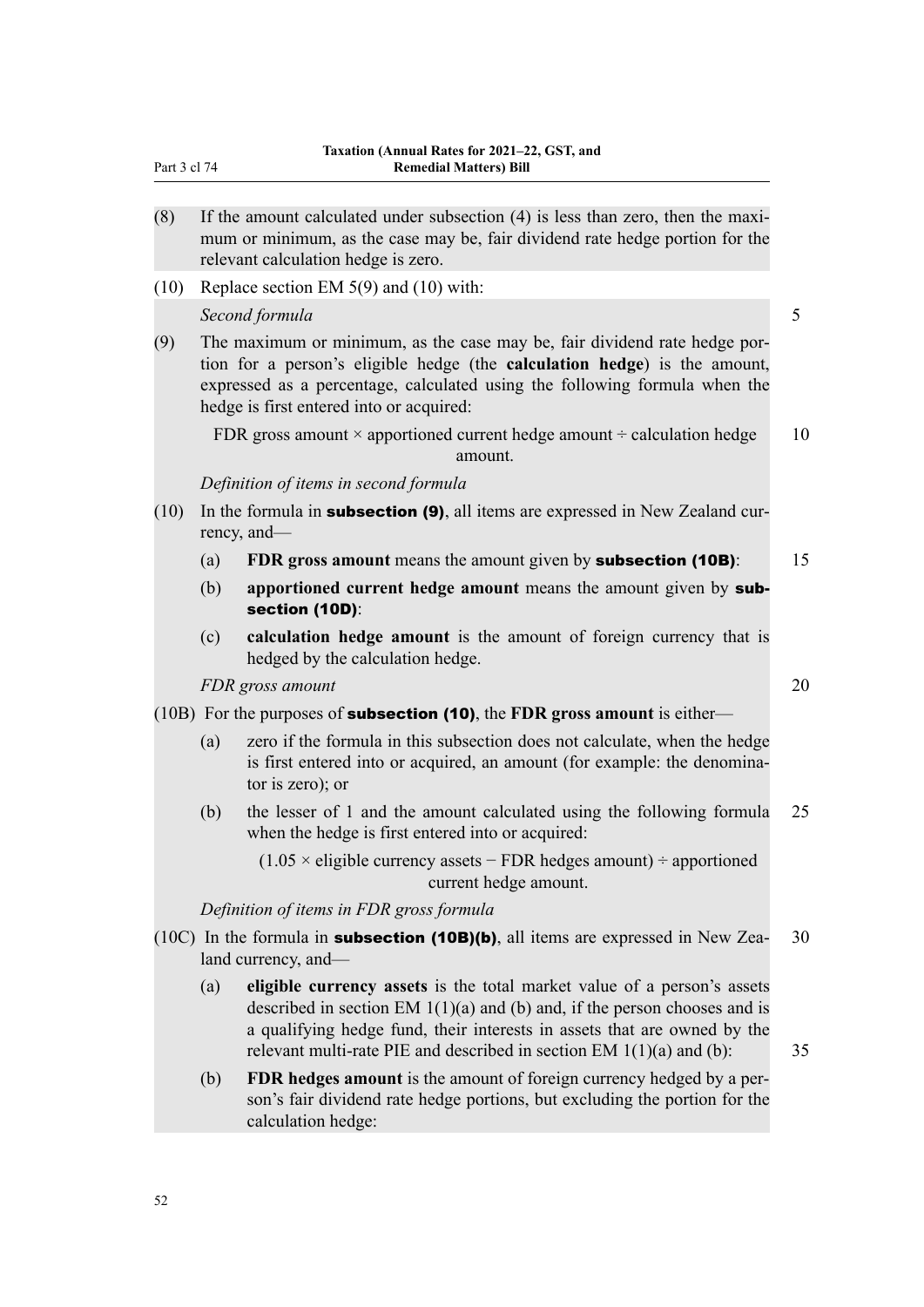|      | (c)           |      | apportioned current hedge amount means the amount given by sub-<br>section (10D).                                                                                                                                                                                                                                                          |    |
|------|---------------|------|--------------------------------------------------------------------------------------------------------------------------------------------------------------------------------------------------------------------------------------------------------------------------------------------------------------------------------------------|----|
|      |               |      | Apportioned current hedge amount                                                                                                                                                                                                                                                                                                           |    |
|      | rency:        |      | (10D) The apportioned current hedge amount for the purposes of subsections<br>(10) and (10C) is 1 of the following amounts, expressed in New Zealand cur-                                                                                                                                                                                  | 5  |
|      | (a)           |      | if the calculation hedge is not a hedge of a hedge, or is a hedge of a<br>hedge and <b>paragraph (b)</b> does not apply, the amount is the lesser of the<br>following amounts:                                                                                                                                                             |    |
|      |               | (i)  | the amount of foreign currency hedged by the calculation hedge:                                                                                                                                                                                                                                                                            | 10 |
|      |               | (ii) | the amount of foreign currency that is hedged by a person's hed-<br>ges including the calculation hedge less the amount of foreign cur-<br>rency that is hedged by a person's FDR hedge portions excluding<br>the calculation hedge less the total market value of a person's non-<br>eligible assets, treating a negative result as zero: | 15 |
|      | (b)           |      | the negative of the amount of foreign currency that is hedged by a per-<br>son's FDR hedge portions excluding the calculation hedge, if-                                                                                                                                                                                                   |    |
|      |               | (i)  | the calculation hedge is a hedge of a hedge; and                                                                                                                                                                                                                                                                                           |    |
|      |               | (ii) | the amount of foreign currency that is hedged by a person's FDR<br>hedge portions excluding the calculation hedge plus the calcula-<br>tion hedge <i>equals</i> less than zero.                                                                                                                                                            | 20 |
| (11) |               |      | In section EM 5, list of defined terms, insert "non-eligible assets".                                                                                                                                                                                                                                                                      |    |
| 75   | method)       |      | New section EM 5B inserted (Fair dividend rate hedge portions: portfolio                                                                                                                                                                                                                                                                   |    |
|      |               |      | After section EM 5, insert:                                                                                                                                                                                                                                                                                                                | 25 |
|      |               |      | <b>EM 5B</b> Fair dividend rate hedge portions: portfolio method                                                                                                                                                                                                                                                                           |    |
|      |               |      | Fair dividend rate hedge portions                                                                                                                                                                                                                                                                                                          |    |
| (1)  |               |      | This section calculates the fair dividend rate hedge portions for a person's eli-<br>gible hedges on a portfolio basis under an election provided by <b>section EM 4</b> .                                                                                                                                                                 |    |
|      | Lowest amount |      |                                                                                                                                                                                                                                                                                                                                            | 30 |
| (2)  |               |      | The fair dividend rate hedge portion is the lowest of the amounts described in<br>subsections (4) and (6).                                                                                                                                                                                                                                 |    |
|      |               |      | Period calculation                                                                                                                                                                                                                                                                                                                         |    |
| (3)  |               |      | The fair dividend rate hedge portion is applied for a period of 1 month or less,<br>as chosen by the person, for all of their eligible hedges. The fair dividend rate                                                                                                                                                                      | 35 |

hedge portion is calculated before the start of the elected period, and the elected period is irrevocable, and is applied for all of their eligible hedges post-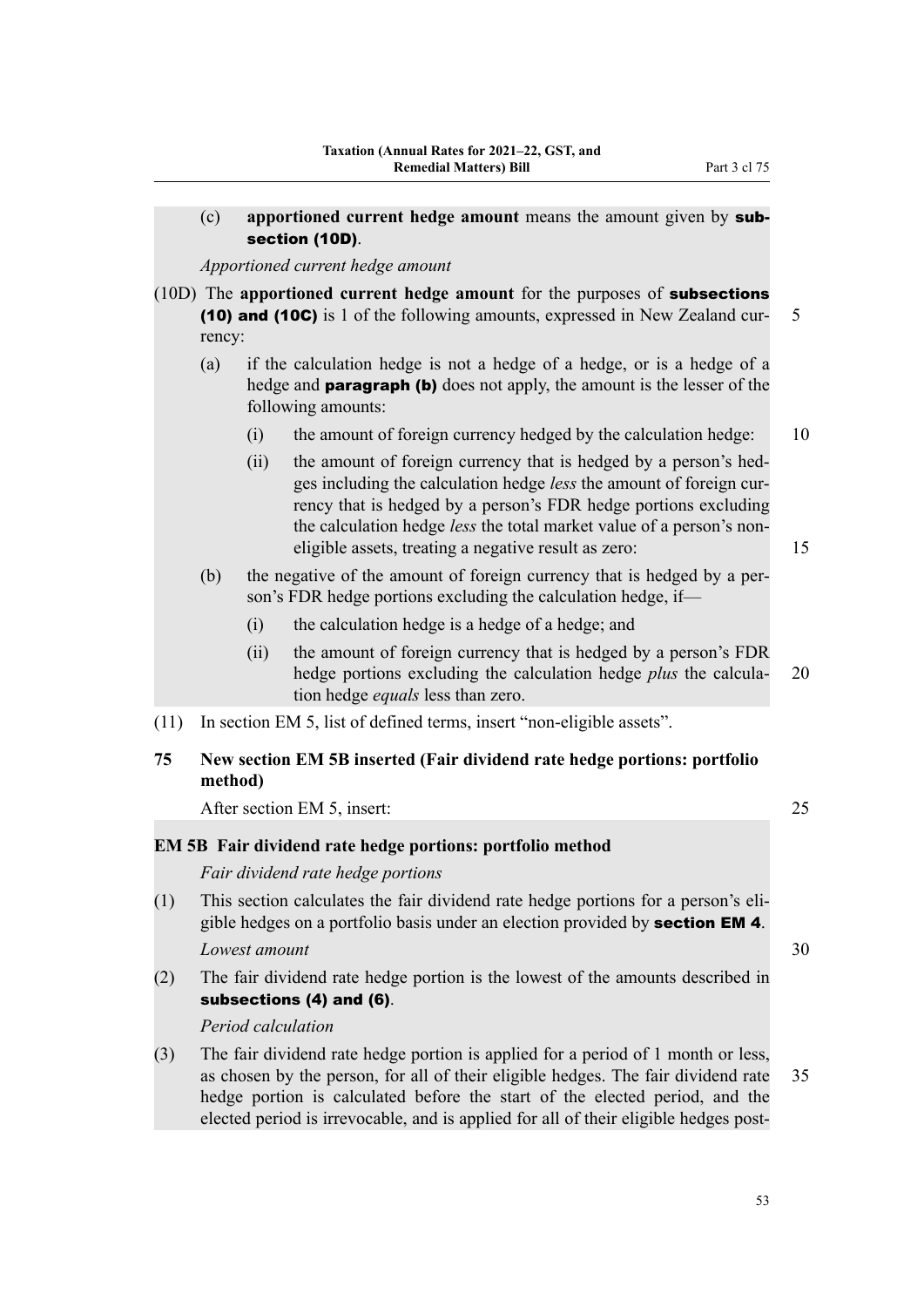|     | election, for the term of their election to use this portfolio method under sec-<br>tion EM $4(6)$ and $(7)$ .                                                                                                                                                                                                                    |    |
|-----|-----------------------------------------------------------------------------------------------------------------------------------------------------------------------------------------------------------------------------------------------------------------------------------------------------------------------------------|----|
|     | First formula                                                                                                                                                                                                                                                                                                                     |    |
| (4) | For the purposes of <b>subsection (2)</b> , the amount is calculated using formula—                                                                                                                                                                                                                                               |    |
|     | $1 - (non-eligible assets \div portfolio hedges amount).$                                                                                                                                                                                                                                                                         | 5  |
|     | Definition of items in formula                                                                                                                                                                                                                                                                                                    |    |
| (5) | In the formula in <b>subsection (4)</b> , all items are expressed in New Zealand cur-<br>rency, and—                                                                                                                                                                                                                              |    |
|     | non-eligible assets is the total market value of non-eligible assets:<br>(a)                                                                                                                                                                                                                                                      |    |
|     | portfolio hedges amount is the total amount of foreign currency that is<br>(b)<br>hedged by a person's hedges.                                                                                                                                                                                                                    | 10 |
|     | Second formula                                                                                                                                                                                                                                                                                                                    |    |
| (6) | For the purposes of <b>subsection (2)</b> , the amount is calculated using the for-<br>mula-                                                                                                                                                                                                                                      |    |
|     | $(1.05 \times$ eligible assets) ÷ portfolio hedges amount.                                                                                                                                                                                                                                                                        | 15 |
|     | Definition of items in formula                                                                                                                                                                                                                                                                                                    |    |
| (7) | In the formula in <b>subsection (6)</b> , all items are expressed in New Zealand cur-<br>rency, and—                                                                                                                                                                                                                              |    |
|     | eligible assets is the total market value of assets described in section<br>(a)<br>EM $1(1)(a)$ and (b) that the person owns directly, and, if the person<br>chooses and is a qualifying hedge fund, their interests in assets that are<br>owned by the relevant multi-rate PIE and described in section<br>EM $1(1)(a)$ and (b): | 20 |
|     | portfolio hedges amount is the total amount of foreign currency that is<br>(b)<br>hedged by a person's hedges.                                                                                                                                                                                                                    | 25 |
|     | Defined in this Act: eligible hedge, fair dividend rate hedge portion, hedge, non-eligible assets, quali-<br>fying hedge fund                                                                                                                                                                                                     |    |
| 76  | Section EM 6 amended (Income and expenditure for fair dividend rate<br>hedge portions)                                                                                                                                                                                                                                            |    |
| (1) | In section EM 6(2), formula, replace "FDR portions' value" with "(FDR por-<br>tions' value + period gain – period loss)".                                                                                                                                                                                                         | 30 |
| (2) | After section EM $6(3)(a)$ , insert:                                                                                                                                                                                                                                                                                              |    |
|     | period gain is the net gain multiplied by the FDR hedge portion for rele-<br>(ab)<br>vant eligible hedges that are entered into and settled within the preceding<br>valuation period:                                                                                                                                             | 35 |
|     | period loss is the net loss multiplied by the FDR hedge portion for rele-<br>(ac)                                                                                                                                                                                                                                                 |    |

vant eligible hedges that are entered into and settled within the preceding

54

valuation period: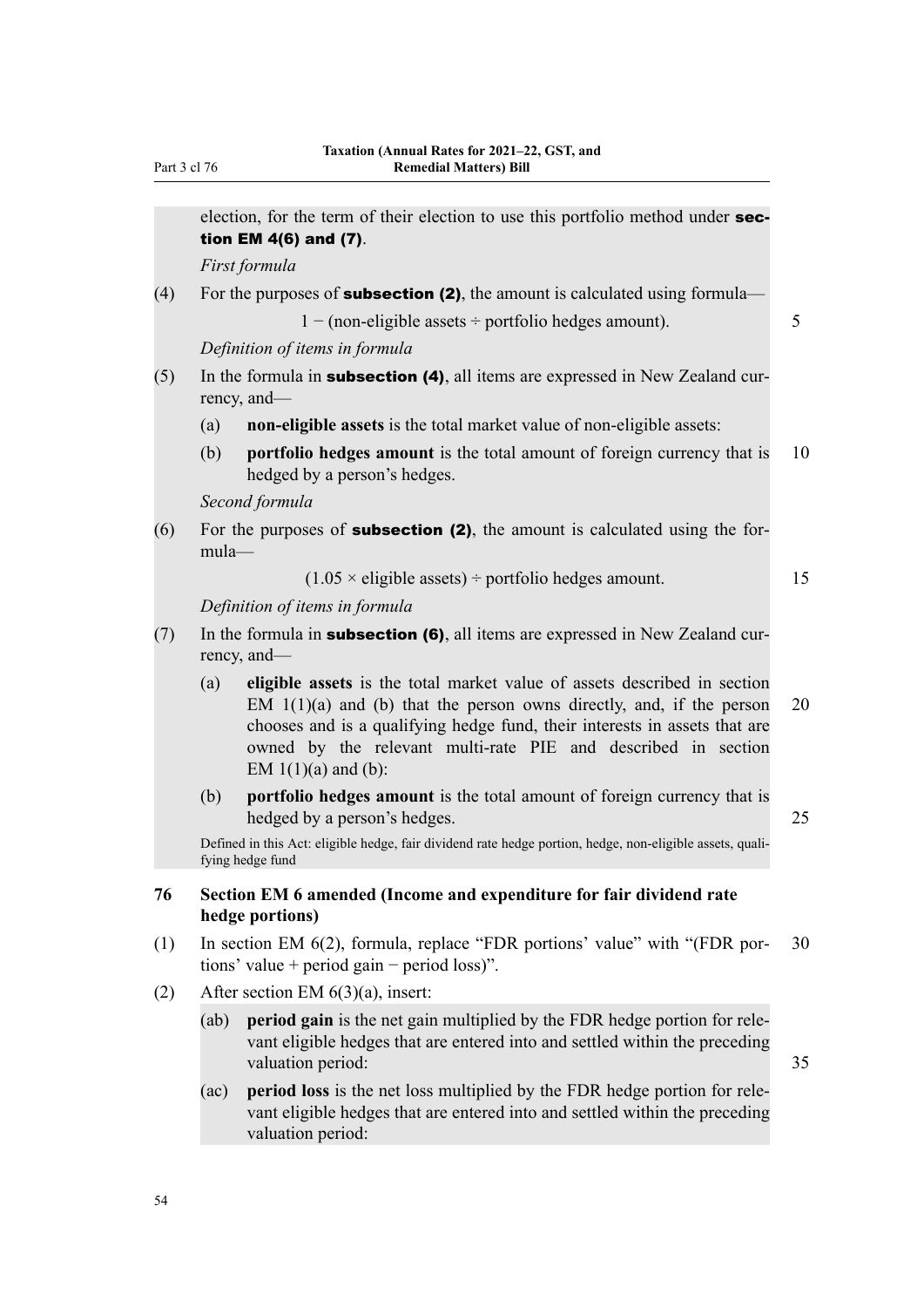# **77 Section EM 7 amended (Quarterly test of fair dividend rate hedge portions)**

After section EM 7(5), insert:

*Relationship with subject matter*

(5B) This section overrides **section EM 5**, but does not apply if and to the extent to  $5$ which section **EM 5B** applies.

### **78 Section EM 8 amended (Some definitions)**

In section EM 8, after the definition of **investor interest**, insert:

### **non-eligible assets**—

- (a) means assets that are denominated in a foreign currency and not 10 described in section EM  $1(1)(a)$  and (b); but
- (b) does not include—
	- (i) cash assets (for example: cash settlement amounts not yet reinvested) totalling less than 5% of the total market value of a person's assets described in section EM  $1(1)(a)$  and (b): 15
	- (ii) eligible hedges:
	- (iii) New Zealand securities listed on a recognised exchange and denominated in a foreign currency to the extent to which the securities are unhedged as to foreign currency

**qualifying hedge fund** means a person that is a zero-rated investor in a multi- 20 rate PIE if and to the extent to which the multi-rate PIE attributes to the person income from an asset described in section EM 1(1)(a) and (b)

## **79 Section EW 5 amended (What is an excepted financial arrangement?)**

After section EW 5(3), insert:

# *Cryptoasset* 25

(3BA) A cryptoasset is an excepted financial arrangement if the cryptoasset does not meet the requirements of **subsection (3BAB)**.

*Exception: cryptoasset producing specified return on purchase price*

(3BAB) A cryptoasset is not an excepted financial arrangement if a consequence of ownership of the cryptoasset is that the owner receives, during the period of 30 ownership, amounts that are determined by reference to the quantity or value of the cryptoasset and on a basis that is known by the owner in advance.

# **80 Section EW 46C amended (Consideration when debt forgiven within economic group)**

- (1) In the heading to section EW 46C, replace "**forgiven**" with "**remitted**". 35
- (2) In section EW 46C(1), words before the paragraphs, replace "forgiven" with "remitted".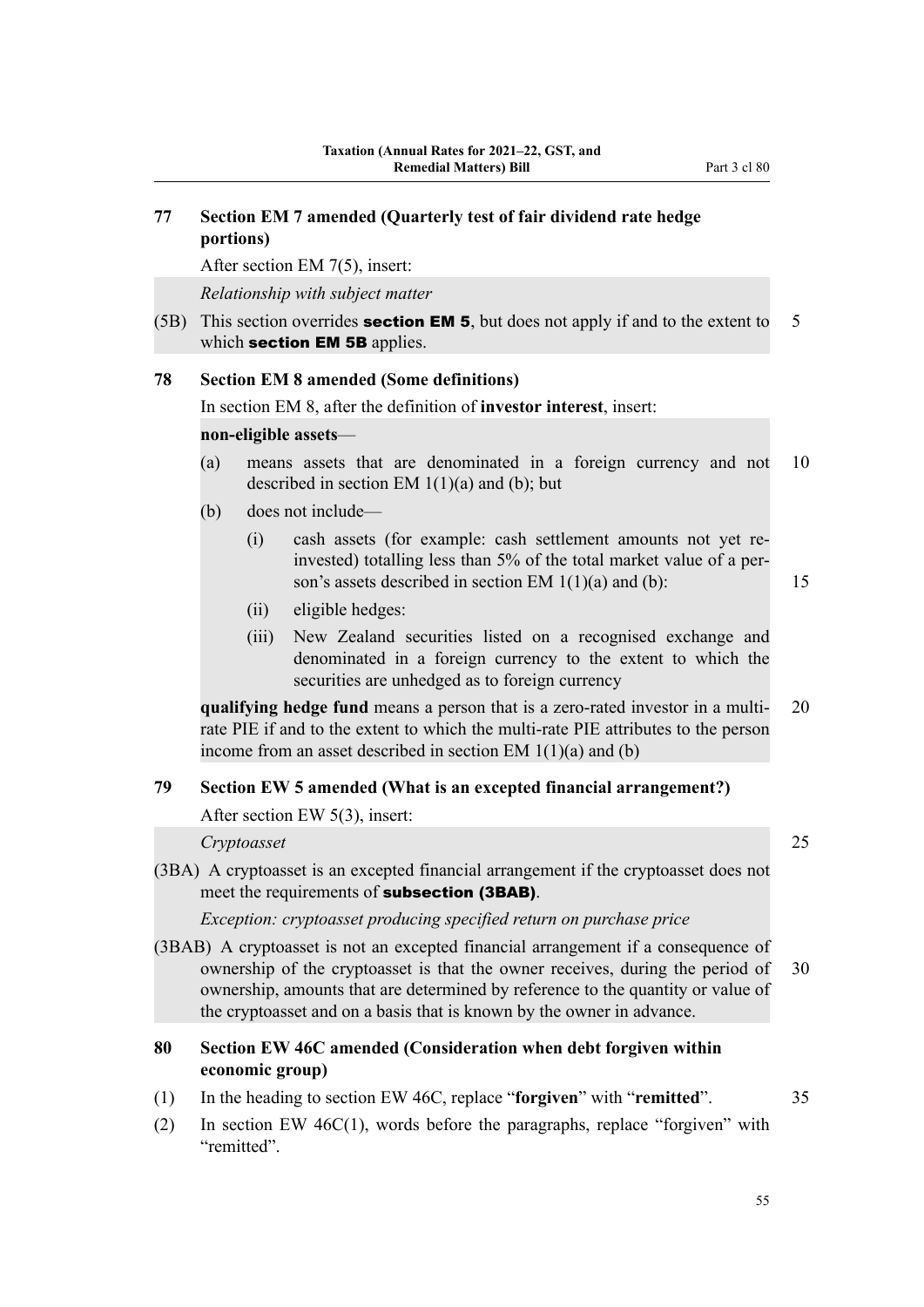- (3) Replace section EW  $46C(1)(a)$  with:
	- (a) the creditor is a member of the same wholly-owned group of companies as the debtor and,—
		- (i) the debtor is a New Zealand resident company:
		- (ii) the debtor carries on a business in New Zealand through a fixed 5 establishment in New Zealand and the creditor or an associated person can not deduct, under this Act or a taxation law of a country or territory outside New Zealand, an amount in relation to the remission against income:
- (4) In section EW  $46C(2)(a)$ , replace "forgiven" with "remitted". 10
- (5) In section EW 46C(2)(ab), replace "forgiveness" with "remission".
- (6) In section EW  $46C(2)(b)(ii)$ , replace "the amount that the trust forgives the debtor" with "the amount of the trust's debt that is remitted for the debtor".
- (7) In section EW  $46C(2)(b)(ii)$ , replace "the amount that the single creditor group forgives the debtor" with "the amount of the single creditor group's debt that is 15 remitted for the debtor".
- (8) In section EW  $46C(2)(b)(ii)$ , replace "forgiven" with "remitted" in each place.
- (9) In section EW 46C(4), replace "the creditor forgives it" with "it is remitted".
- (10) In section EW 46C(5), replace "the creditor forgives it" with "it is remitted".
- (11) In section EW 46C(6), definition of **proportional debt ratio**, replace "for‐ 20 given" with "remitted" in each place.
- (12) Subsections (1), (2), (4), (6), (7), (8), (9), (10), and (11) apply for a person for the 2008–09 and later income years, except for an income year before the 2015–16 income year for which the person takes a tax position in a return of income that is inconsistent with the amendments made by **subsections (1),** 25 (2), (4), (6), (7), (8), (9), (10), and (11).
- **81 Section FH 11 amended (Residents, or non-residents with deducting branches, having expenditure funding overseas hybrid mismatches)**
- (1) Replace section FH 11(1) with:

*When this section applies* 30

- (1) This section applies for a person, (the **funder**) and an income year when the funder is—
	- (a) a New Zealand resident who makes a payment (the **original payment**) to a person in a country or territory outside New Zealand that does not have hybrid mismatch legislation and the original payment meets the 35 requirements of **subsection (1B)**; or
	- (b) a non-resident, who is resident in a country or territory outside New Zea‐ land that does not have hybrid mismatch legislation and has a deducting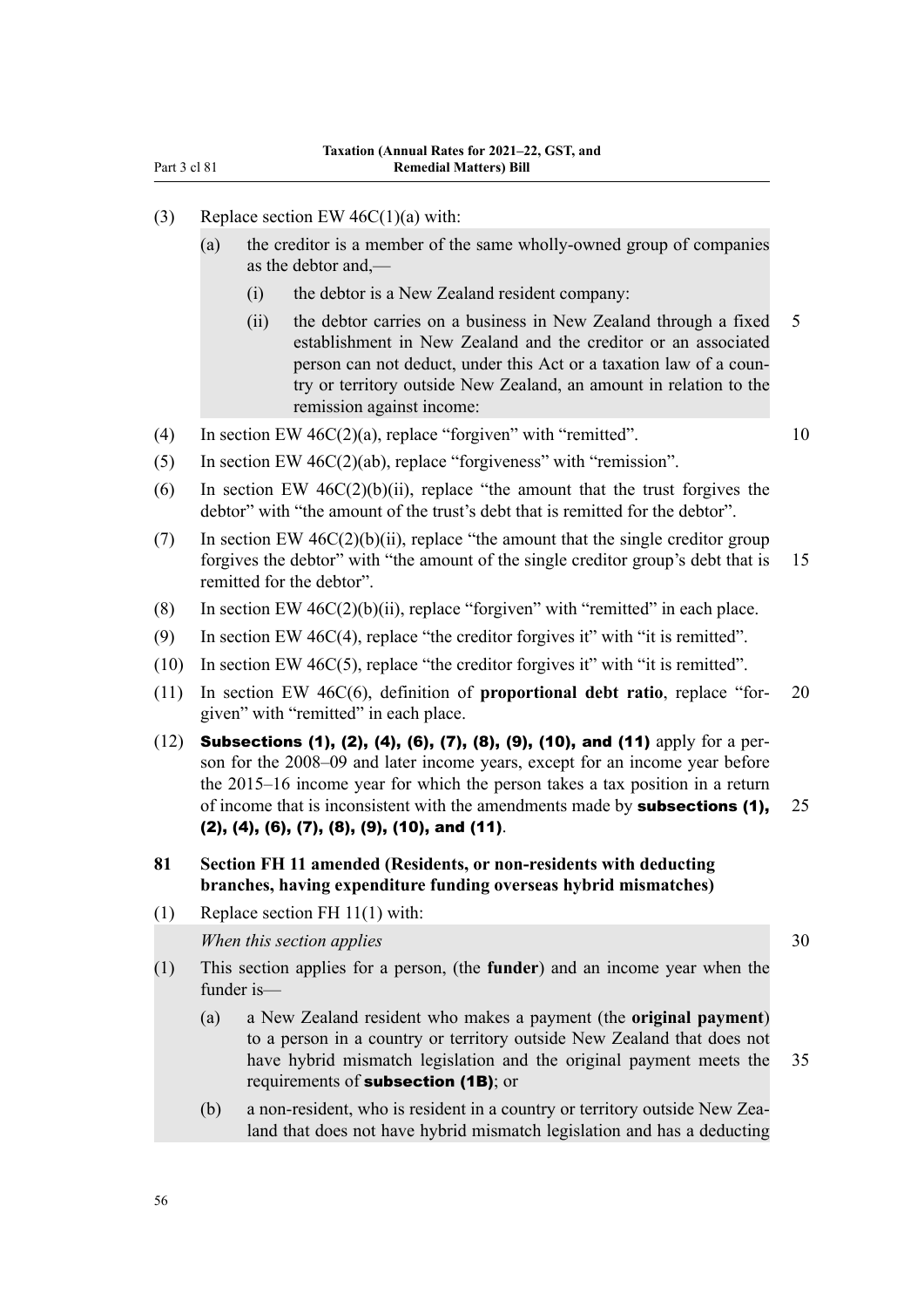branch in New Zealand, who makes a charge to the deducting branch that meets the requirements of **subsection (1B)**.

*Requirements for denial of deduction for original payment or charge*

- (1B) An original payment or a charge by a funder meets the requirements of this subsection if— 5
	- (a) the original payment or charge provides funds for a payment (the **funded payment**) from a person or other entity (the **payer**) in a country or terri‐ tory outside New Zealand (the **payer jurisdiction**) to a person or other entity (the **payee**), in the same or another country or territory outside New Zealand (the **payee jurisdiction**); and 10
	- (b) the funds are provided to the payer directly, or indirectly through a series of further transactions (the **intermediate transaction chain**) that are each governed by the tax laws of countries or territories outside New Zealand; and
	- (c) for each transaction in an intermediate transaction chain, each country or 15 territory with tax laws that govern the transaction does not have hybrid mismatch legislation having an intended effect corresponding to this section; and
	- (d) a deduction for the original payment, or the charge, would be allowed for the funder in the absence of this section and sections FH 8 to FH 10; 20 and
	- (e) the original payment, or the charge, is made under a structured arrange‐ ment giving rise to the hybrid mismatch referred to in **paragraph (f)** or the funder and the payer, when the original payment is incurred or the charge is made, are members of a control group; and 25
	- (f) the funded payment gives rise to a hybrid mismatch; and
	- (g) the payee jurisdiction does not have hybrid mismatch legislation that counteracts the hybrid mismatch.
- (2) In section FH 11(2), replace "The" with "Subject to **subsections (5) and (6)**,  $the$ ".  $30$
- (3) Replace section FH 11(4), other than the heading, with:
- (4) Under this subsection, the amount of the denial is the amount of the payment by the funder that can fairly and reasonably be treated as providing, directly or indirectly, funds for an amount of the funded payment that, if hybrid mismatch legislation were applied by the payer jurisdiction, would be disallowed as a 35 deduction against income or equivalent tax relief.
- (4) Replace section FH 11(5) with:

*Tracing funding for funded payment, quantifying amount of deduction denied*

(5) Whether a payment or charge by a funder provides funds for a funded payment under **subsection (1B)(a)** and, if so, the amount under **subsection (4)** that  $40$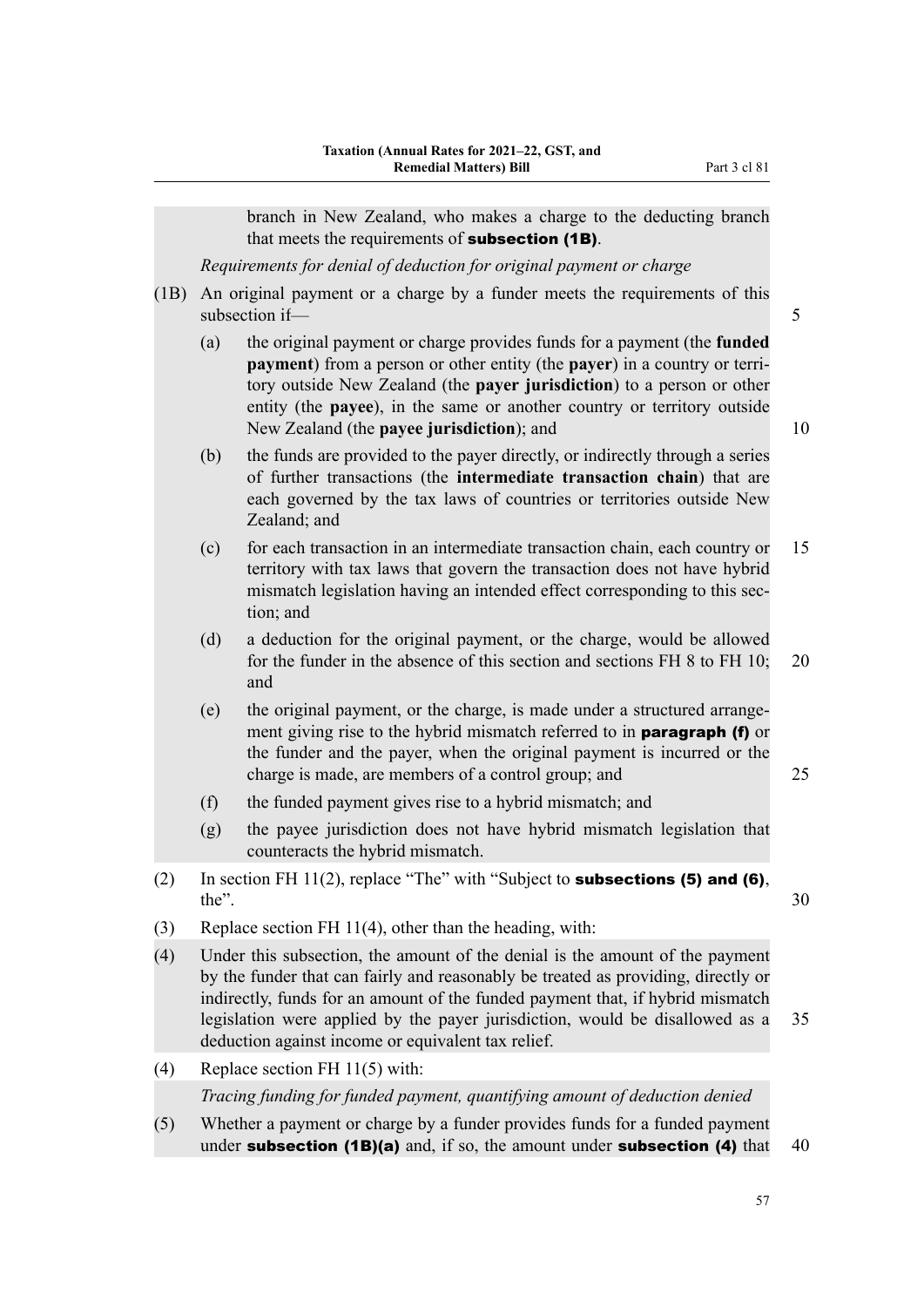the funder is denied as a deduction, are determined consistently with the approaches described in chapter 8 of the hybrid mismatch report and chapter 5 of the branch mismatch report.

(5) After section FH 11(5), insert:

*Deduction allowed in later income year* 5

- (6) A deduction (the **denied deduction**) that is for a payment or charge that pro‐ vides funds for a funded payment, and is denied under subsection (2) in the income year in which the payment or charge is incurred, is allowed in a later income year to the extent to which—
	- (a) the payer jurisdiction would allow a deduction in the later income year 10 for the funded payment if hybrid mismatch legislation were applied by the payer jurisdiction; and
	- (b) the funded payment is funded by the denied deduction; and
	- (c) the denied deduction meets the requirements of section FH 12(8) to be carried forward to the later income year as a mismatch amount. 15
- (6) Subsection (4) applies for income years beginning on or after the date on which this Act receives the Royal assent.

### **82 Section FH 15 amended (Definitions)**

(1) In section FH 15(1), replace the definition of **hybrid mismatch** with:

**hybrid mismatch**, for a payment in a tax year by a payer in a country or terri- 20 tory (the **payer jurisdiction**) means an amount of a deduction for the payment that would be denied by the payer jurisdiction if the payer jurisdiction had legislation having an effect corresponding to that of subpart FH

(2) In section FH 15(1), definition of **hybrid mismatch legislation**, paragraph (b), replace "a provision" with "this subpart or a provision". 25

### **83 Section FM 8 amended (Transactions between group companies: income)**

- (1) Replace section FM 8(3)(d) with:
	- (d) the amount of a dividend derived by a local authority from—
		- (i) a council-controlled organisation; or
		- (ii) a port company, subsidiary company of a port company, or energy 30 company that would be a council-controlled organisation in the absence of section 6(4) of the Local Government Act 2002.
- (2) In section FM 8, list of defined terms, insert "council-controlled organisation".
- (3) **Subsection (1)** applies for the  $2022-23$  and later income years.

# **84 Section FO 2 amended (Amalgamation rules)** 35

In section FO 2(b), replace " CD 43(23) and (24)" with "CD 43(24) and (25)".

Part 3 cl 82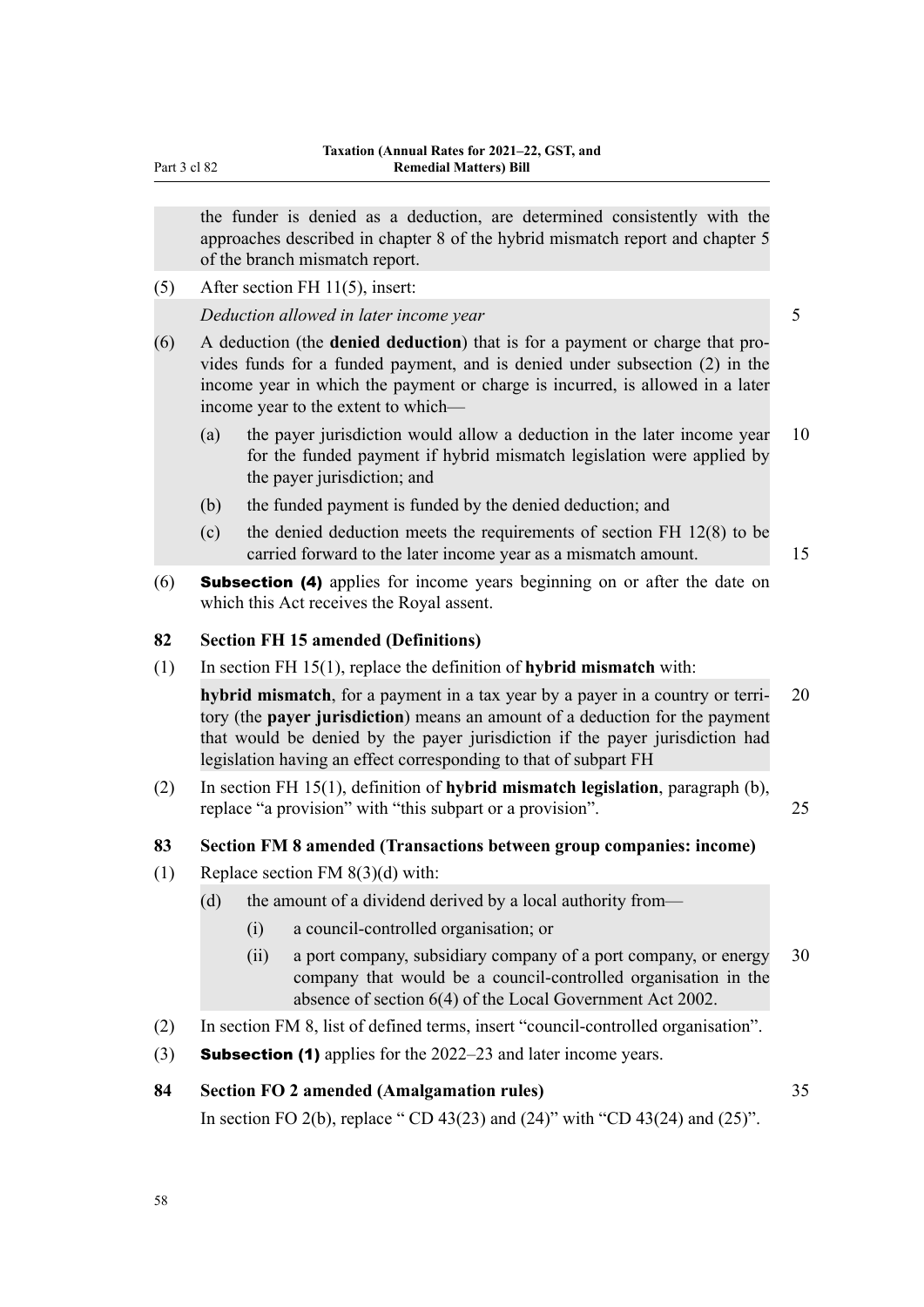| 85<br>Section FO 21 amended (When amalgamating companies are parties to<br>financial arrangements: economic groups) |           |                        |                                                                                                                                                                                                                                                                                                                                        |    |
|---------------------------------------------------------------------------------------------------------------------|-----------|------------------------|----------------------------------------------------------------------------------------------------------------------------------------------------------------------------------------------------------------------------------------------------------------------------------------------------------------------------------------|----|
|                                                                                                                     |           |                        | In section FO $21(1)(b)$ , replace "forgiven" with "remitted".                                                                                                                                                                                                                                                                         |    |
| 86                                                                                                                  |           |                        | Section GC 18 amended (Loan features disregarded by rules for transfer<br>pricing arrangements)                                                                                                                                                                                                                                        | 5  |
|                                                                                                                     | rowing,". |                        | In section GC $18(4)(b)(ii)$ , replace "the amount of the borrowing" with "the<br>amount of the borrower's cross-border related borrowing, including the bor-                                                                                                                                                                          |    |
| 87                                                                                                                  |           |                        | <b>Section HF 7 replaced (Taxable Maori authority distributions)</b>                                                                                                                                                                                                                                                                   |    |
|                                                                                                                     |           |                        | Replace section HF 7 with:                                                                                                                                                                                                                                                                                                             | 10 |
|                                                                                                                     |           |                        | <b>HF 7 Taxable Maori authority distributions</b>                                                                                                                                                                                                                                                                                      |    |
|                                                                                                                     |           |                        | A Maori authority distribution is a taxable Maori authority distribution if-                                                                                                                                                                                                                                                           |    |
|                                                                                                                     | (a)       |                        | the source is income of the Maori authority that is—                                                                                                                                                                                                                                                                                   |    |
|                                                                                                                     |           | (i)                    | derived by the Maori authority in the 2004–05 income year or a<br>later income year; and                                                                                                                                                                                                                                               | 15 |
|                                                                                                                     |           | (ii)                   | not exempt income of the Maori authority; and                                                                                                                                                                                                                                                                                          |    |
|                                                                                                                     | (b)       |                        | it is not a cash distribution made to a member in relation to a notional<br>distribution for which the Maori authority has made an election under<br>section OB 82 (When and how co-operative company makes election).                                                                                                                 |    |
|                                                                                                                     |           | authority distribution | Defined in this Act: exempt income, income, income year, Maori authority, member, taxable Maori                                                                                                                                                                                                                                        | 20 |
|                                                                                                                     |           |                        | Compare: 2004 No 35 s HI 5(2), (3)                                                                                                                                                                                                                                                                                                     |    |
| 88                                                                                                                  | funds)    |                        | Section HR 3 amended (Definitions for section HR 2: group investment                                                                                                                                                                                                                                                                   |    |
|                                                                                                                     |           |                        | In section HR 3(6A)(f), replace "the Housing New Zealand Corporation" with<br>"Kāinga Ora-Homes and Communities".                                                                                                                                                                                                                      | 25 |
| 89                                                                                                                  |           |                        | Section HR 9BA amended (Elections to treat debt funding special purpose<br>vehicles as transparent)                                                                                                                                                                                                                                    |    |
|                                                                                                                     |           |                        | Replace section HR 9BA(1), other than the heading, with:                                                                                                                                                                                                                                                                               |    |
| (1)                                                                                                                 |           |                        | An originator makes an election referred to in section HR 9 by-                                                                                                                                                                                                                                                                        | 30 |
|                                                                                                                     | (a)       |                        | after the first transfer of assets by the originator to the debt funding spe-<br>cial purpose vehicle, notifying the Commissioner that the originator<br>chooses to have the liabilities and obligations referred to in section HR 9<br>that the debt funding special purpose vehicle would have in the absence<br>of the election; or | 35 |

(b) in the originator's first return of income filed after the first transfer of assets by the originator to the debt funding special purpose vehicle,

59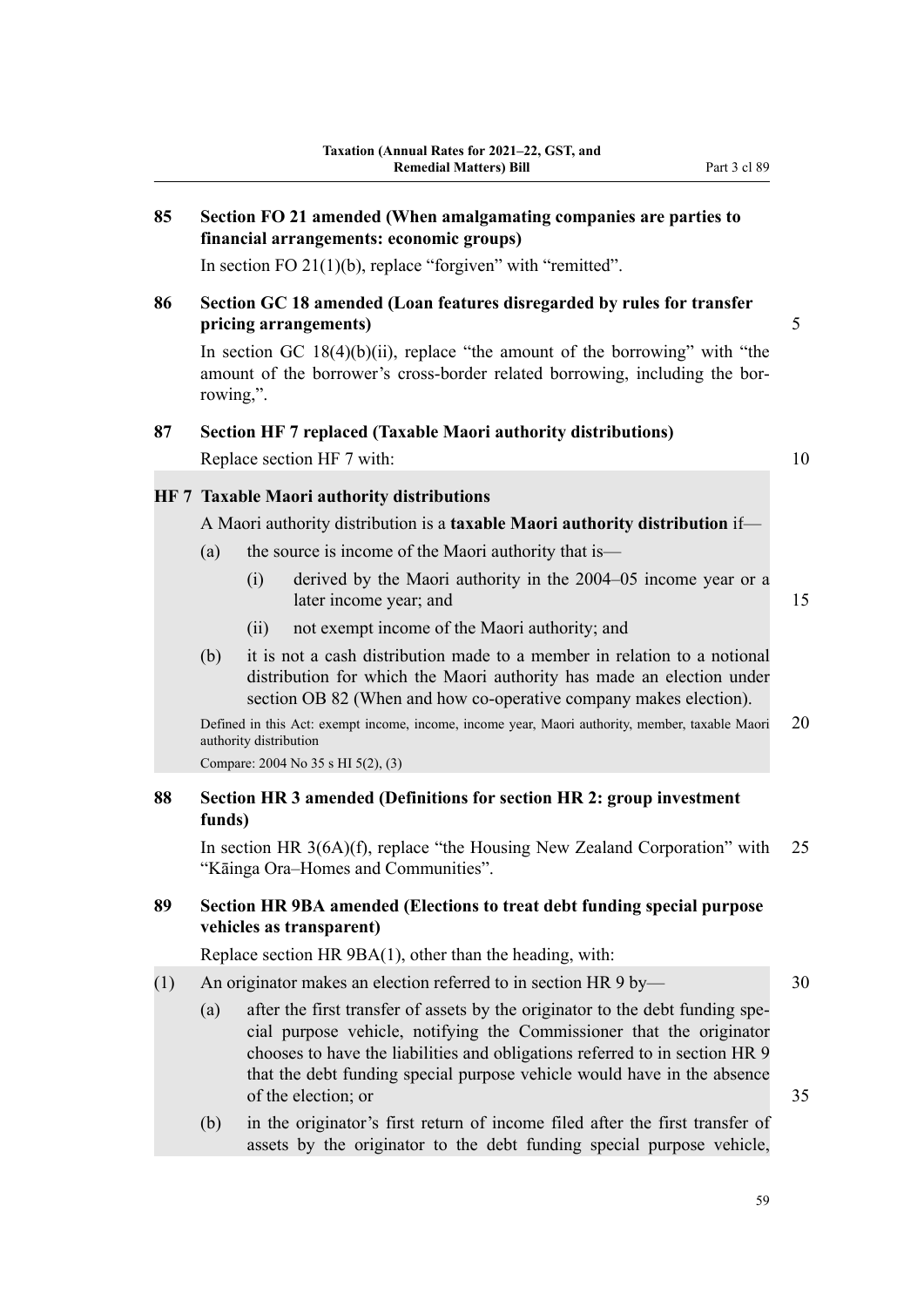#### Part 3 cl 90

returning income derived and expenditure incurred by the debt funding special purpose vehicle.

# **90 Section LB 1B amended (Treatment of tax credits of certain companies with shareholders who are employees)**

In section LB 1B(3), replace "ICA refund of income tax" with "ICA refund of  $5$ tax or transfer from account".

# **91 Section LE 2 amended (Use of remaining credits by companies and trustees)**

(1) Replace section LE  $2(2)(a)$  with:

(a) a company other than a life insurer or a local authority; or 10

- (2) In section LE 2, list of defined terms, insert "local authority".
- (3) Subsection (1) applies for the 2022–23 and later income years.

# **92 Section LY 5 amended (Eligible research and development expenditure)**

- (1) In section LY  $5(1)(a)$ , replace "; but" with "; and".
- (2) After section LY  $5(1)(a)$ , insert— 15

(ab) includes expenditure or loss, described in schedule 21B, part A, to the extent to which the expenditure or loss is incurred on a supporting research and development activity conducted—

- (i) in the income year immediately before the income year that this subpart first applies for the core research and development activ- 20 ity to which the supporting activity relates:
- (ii) in the income year immediately after the income year that this subpart last applies for the core research and development activity to which the supporting activity relates; but
- (3) **Subsections (1) and (2)** apply for the  $2020-21$  and later income years.  $25$

### **93 Section LY 9 amended (Orders in Council)**

In section LY 9, list of defined terms, replace "research and development tax credits" with "research and development tax credit".

# **94 Section LY 10 amended (Evaluation)**

In section LY 10, list of defined terms,— 30

- (a) replace "research and development activities" with "research and development activity":
- (b) replace "research and development tax credits" with "research and development tax credit".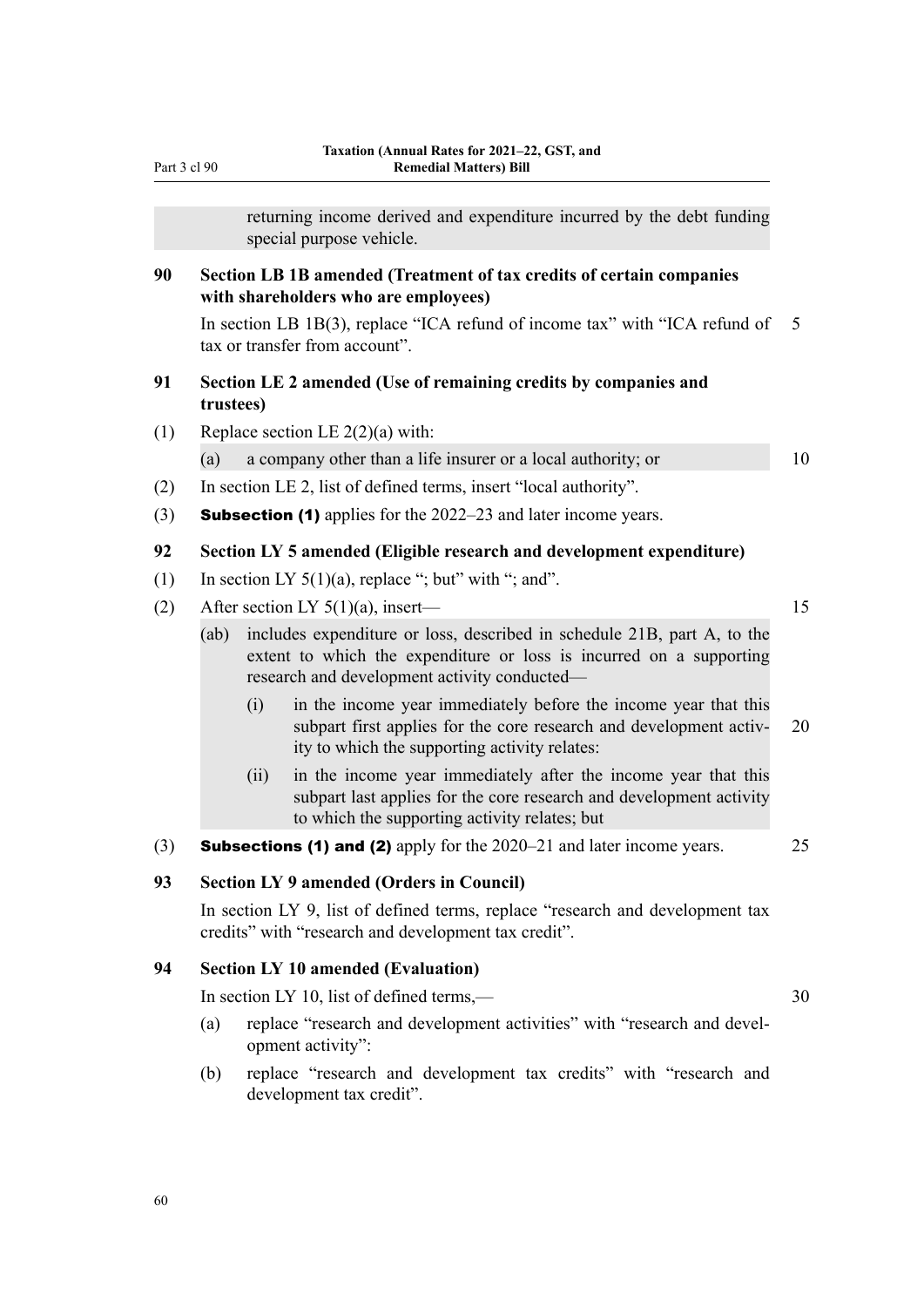# **95 Section MD 9 amended (Fifth requirement: earner)** (1) In section MD  $9(1)(a)$ , replace "a full-time earner" with "an earner". (2) Replace section MD 9(4) with:

*Compensation payments for incapacities suffered between 1 January 2006 and 31 March 2006* 5

# (4) A person meets the fifth requirement if—

- (a) they received a child tax credit for an entitlement period ending on 31 March 2006; and
- (b) between 1 January 2006 and 31 March 2006 (both dates inclusive), they or their spouse, civil union partner, or de facto partner suffered an incap- 10 acity due to personal injury by accident within the meaning of section 26 of the Accident Compensation Act 2001; and
- (c) weekly compensation within the meaning of section 6 of the Accident Compensation Act 2001 is being or will be paid for the incapacity; and
- (d) at the time of the incapacity, the person or their spouse, civil union part‐ 15 ner, or de facto partner—
	- (i) was deriving, as a full-time earner, income as set out in subsec‐ tions (2) and (3), as those subsections were immediately before the amendment made by section 360(2) of the Taxation (Inter‐ national Taxation, Life Insurance, and Remedial Matters) Act 20 2009; and
	- (ii) would have been eligible for the tax credit calculated using the formula in section MD 10, as that section was immediately before the amendments made by section  $127(1)$  and  $(3)$  of the Taxation (Annual Rates, Returns Filing, and Remedial Matters) Act 2012, 25 had this Act come into force before the date of the incapacity.
- (3) In section MD 9(5), replace "are normally a full-time earner as described in subsection  $(1)(a)$ " with "normally derive income as set out in subsections  $(2)$ and (3) as a full-time earner".
- (4) In section MD 9, list of defined terms, insert "full-time earner". 30

### **96 Section MX 3 amended (Wage intensity criteria)**

- (1) In section MX  $3(3)(a)(iv)$ , replace "section RD  $3(3)$  or (4) (PAYE income payments)" with "section RD 3B(3) or RD 3C(4) (which relate to income derived by shareholders who are employees)".
- (2) In section MX  $3(3)(b)(iv)$ , replace "section RD  $3(3)$  or  $(4)$ " with "section 35 RD 3B(3) or RD 3C(4)".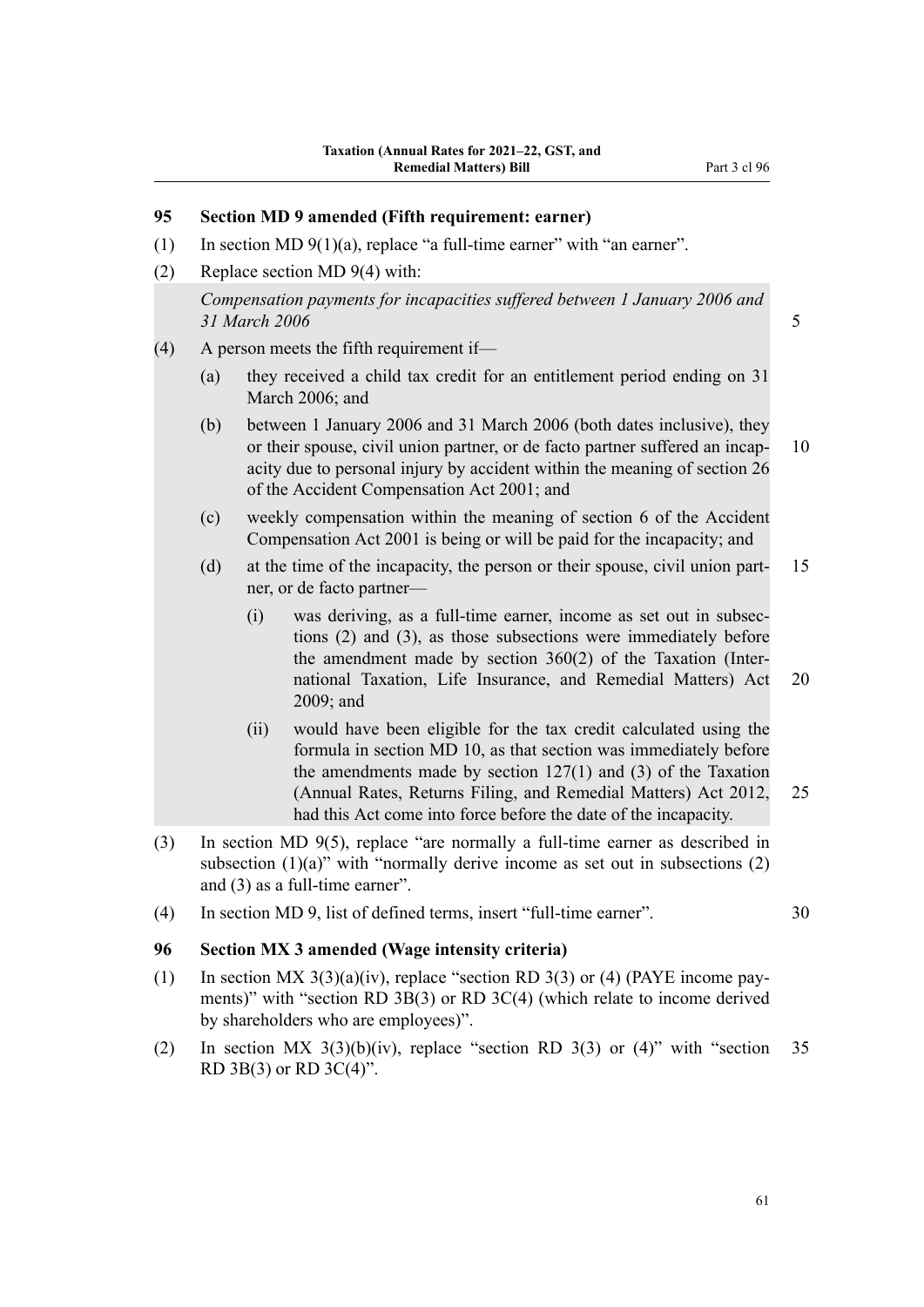# **97 Section OA 9 amended (General treatment of credits and debits on resident's restricted amalgamation)**

In section OA  $9(3)$ , words before the paragraphs, replace "section OA  $8(7)(b)$ and  $(8)$ " with "section OA  $8(7)$  and  $(8)$ ".

#### **98 Section OB 4 amended (ICA payment of tax)** 5

- (1) Replace the heading to section OB 4 with "**ICA payment of tax or transfer to account**".
- (2) Replace section OB 4(1), other than the heading, with:
- (1) An ICA company has an imputation credit for an amount of income tax or pro‐ visional tax paid or an amount of excess tax transferred under section 173L or 10 173M of the Tax Administration Act 1994 or section RC 32(5)(b) (Whollyowned groups of companies). Subsection (3) overrides this subsection.
- (3) In section OB 4(2), replace "(payment of tax)" with "(provisional tax or income tax paid), row 2B (transfer to ICA under section 173L or 173M of the Tax Administration Act 1994 or section RC 32(5)(b)), row 2C (transfer to ICA 15 under section 173L or 173M of the Tax Administration Act 1994 or section RC 32(5)(b)), and row 2D (transfer to ICA under section 173L or 173M of the Tax Administration Act 1994 or section RC 32(5)(b))".
- (4) In section OB 4(4)(a), replace "paragraph (b)" with "**paragraph (c)**".
- (5) Replace section OB  $4(4)(b)$  with: 20
	- (c) for an amount of excess tax transferred in a tax year (the **transfer year**) from another period or tax type of the ICA company on a date under sec‐ tion 173L of the Tax Administration Act 1994, or from another ICA company on a date under section 173M of that Act or section RC  $32(5)(b)$  – 25
		- (i) despite section  $173L(2)(a)$  to (bb) of that Act, the date of the request for the transfer if that date is in the transfer year; or
		- (ii) despite section  $173L(2)(a)$  to (bb) of that Act, the date of the request for the transfer if that date is in the tax year following the transfer year and, at the end of the transfer year, the credit in the 30 ICA from which the amount is transferred equals or exceeds the amount of all transfers from that account requested in the transfer year under section 173L or 173M of that Act or section RC 32(5)(b), and the ICA to which the transfer is made is in credit; or 35
		- (iii) the date referred to in the opening words of this paragraph, if the requirements of neither subparagraph (i) nor subparagraph (ii) are met.

62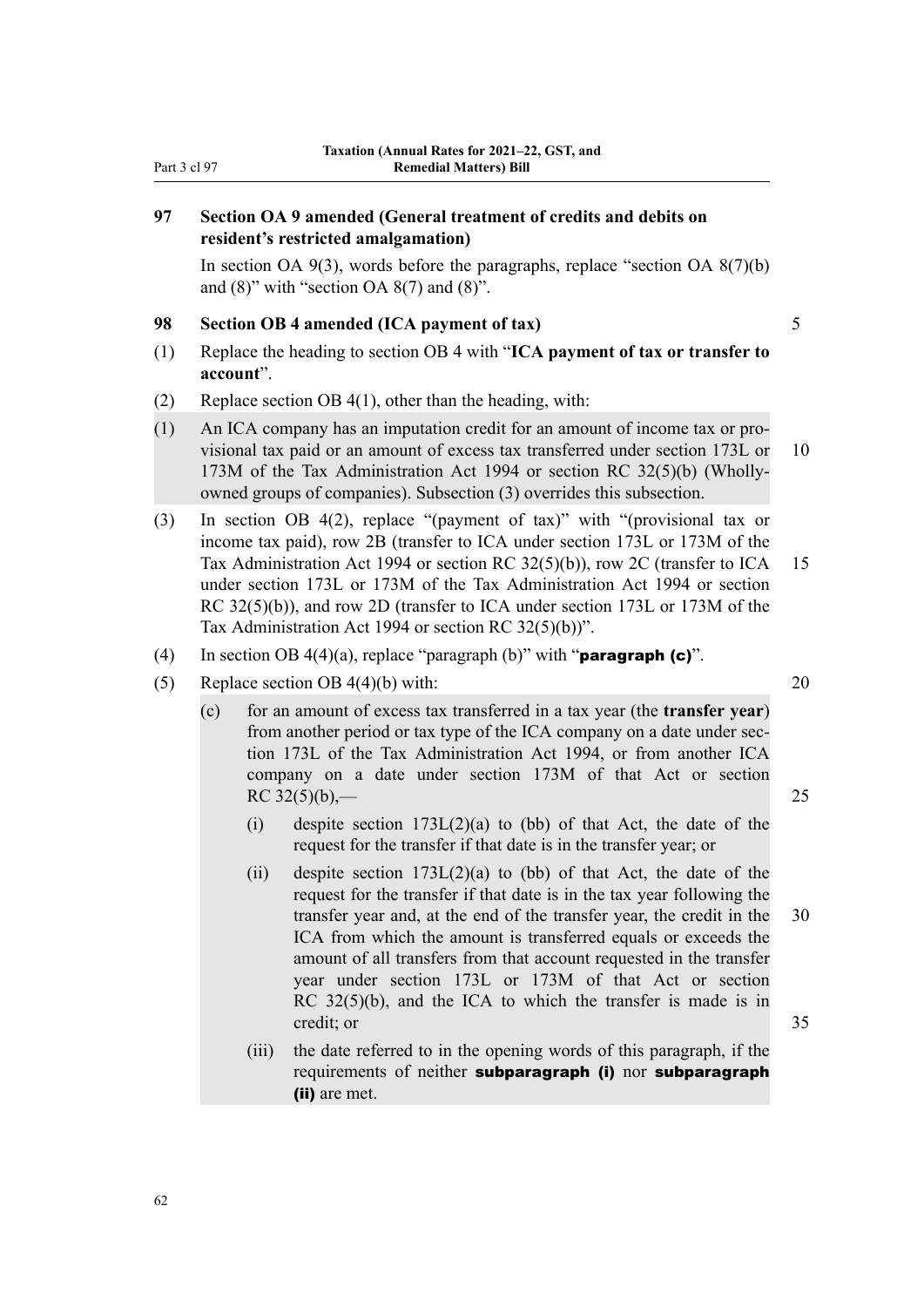# **99 Section OB 32 amended (ICA refund of income tax)**

- (1) Replace the heading to section OB 32 with "**ICA refund of tax or transfer from account**".
- (2) In section OB 32(1), after "paid to the company", insert "or the amount of a transfer of excess income tax or excess provisional tax under section 173L or 5 173M of the Tax Administration Act 1994 or section RC 32(5)(b) (Whollyowned groups of companies)".
- (3) In section OB  $32(3)(a)$ , after "(refund of income tax)", insert ", row 4B (transfer from ICA under section 173L or 173M of the Tax Administration Act 1994 or section RC 32(5)(b)), row 4C (transfer from ICA under section 173L or 10 173M of the Tax Administration Act 1994 or section RC 32(5)(b)), or row 4D (transfer from ICA under section 173L or 173M of the Tax Administration Act 1994 or section RC 32(5)(b))".
- (4) In section OB 32(4), after "debit that arises", insert "from a refund of income  $\text{tax"}.$  15
- (5) Replace section OB 32(6), other than the heading, with:
- (6) The debit date for—
	- (a) a refund of income tax is the day the refund is made; or
	- (b) an amount of excess tax transferred in a tax year (the **transfer year**) to another period or tax type of the ICA company on a date under section 20 173L of the Tax Administration Act 1994, or to another ICA company on a date under section 173M of that Act or section RC 32(5)(b), is—
		- (i) despite section  $173L(2)(a)$  to (bb) of the Tax Administration Act 1994, the date of the request for the transfer if that date is in the transfer year; or 25
		- (ii) despite section 173L(2)(a) to (bb) of the Tax Administration Act 1994, the date of the request for the transfer if that date is in the tax year following the transfer year and, at the end of the transfer year, the credit in the ICA from which the amount is transferred equals or exceeds the amount of all transfers from that account 30 requested in the transfer year under section 173L or 173M of that Act, and the ICA to which the transfer is made is in credit; or
		- (iii) the date referred to in the opening words of this paragraph, if the requirements of neither subparagraph (i) nor subparagraph (ii) are met. 35

### **100 Table O1 amended (Table O1: imputation credits)**

In table O1, replace row 2 with:

| Provisional tax or income tax paid | day of payment | section OB<br>4(4)(a) |
|------------------------------------|----------------|-----------------------|
|                                    |                |                       |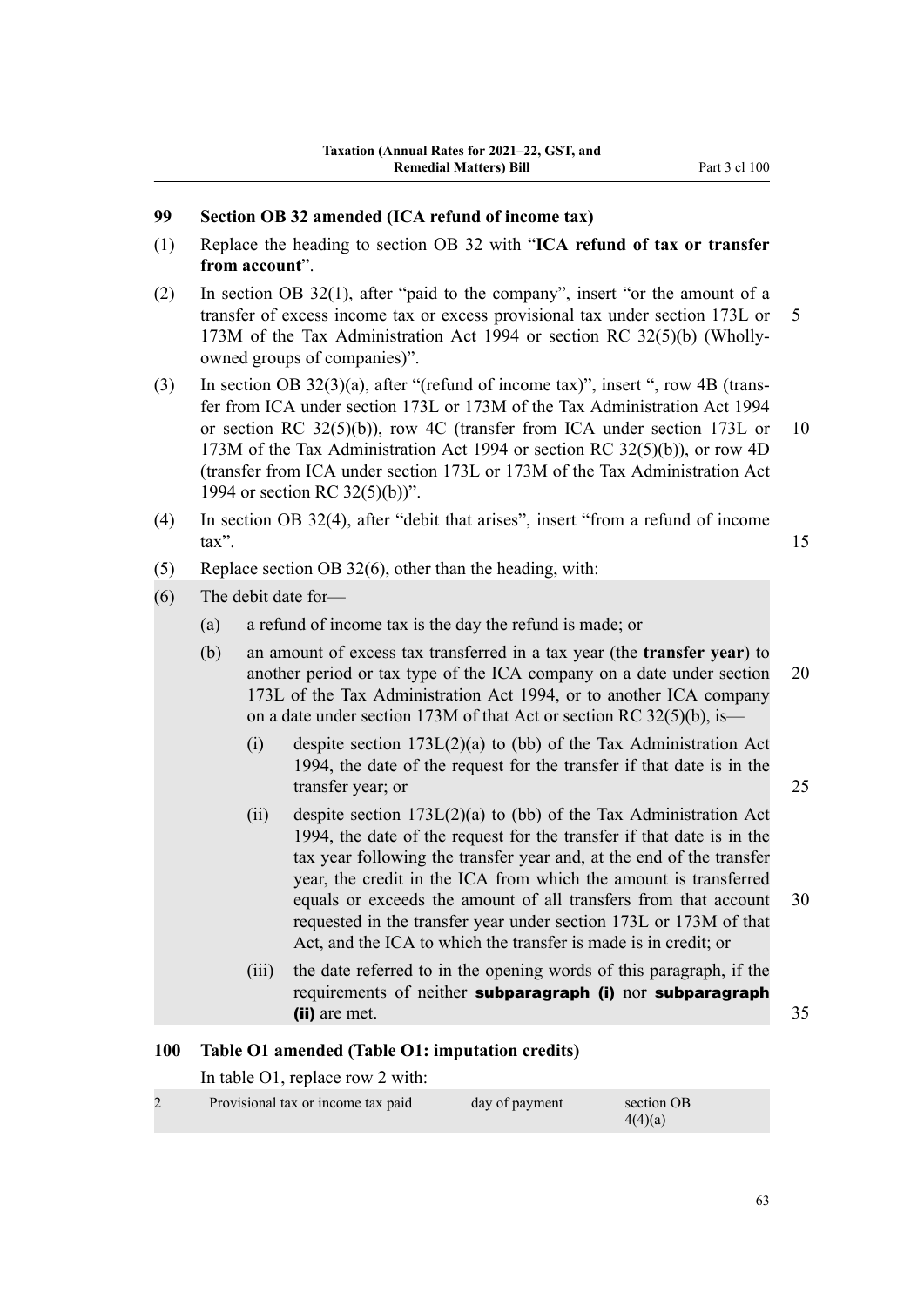|    | Taxation (Annual Rates for 2021–22, GST, and<br>Part 3 cl 101<br><b>Remedial Matters</b> ) Bill              |                                                                       |                            |  |  |
|----|--------------------------------------------------------------------------------------------------------------|-----------------------------------------------------------------------|----------------------------|--|--|
|    |                                                                                                              |                                                                       |                            |  |  |
| 2B | Transfer to ICA under section 173L or<br>173M of the Tax Administration Act 1994<br>or section RC $32(5)(b)$ | date of request for<br>transfer                                       | section OB<br>4(4)(c)(i)   |  |  |
| 2C | Transfer to ICA under section 173L or<br>173M of the Tax Administration Act 1994<br>or section RC $32(5)(b)$ | date of request for<br>transfer                                       | section OB<br>4(4)(c)(ii)  |  |  |
| 2D | Transfer to ICA under section 173L or<br>173M of the Tax Administration Act 1994<br>or section RC $32(5)(b)$ | date of transfer under<br>section $173L$ , $173M$ , or<br>RC 32(5)(b) | section OB<br>4(4)(c)(iii) |  |  |
|    |                                                                                                              |                                                                       |                            |  |  |

### **101 Table O2 amended (Table O2: imputation debits)**

In table O2, replace row 4 with:

| $\overline{4}$ | Refund of income tax                                                                                           | day of refund                                                   | section OB<br>32(6)(a)      |
|----------------|----------------------------------------------------------------------------------------------------------------|-----------------------------------------------------------------|-----------------------------|
| 4B             | Transfer from ICA under section 173L or<br>173M of the Tax Administration Act 1994<br>or section RC $32(5)(b)$ | date of request for<br>transfer                                 | section OB<br>32(6)(b)(i)   |
| 4C             | Transfer from ICA under section 173L or<br>173M of the Tax Administration Act 1994<br>or section RC $32(5)(b)$ | date of request for<br>transfer                                 | section OB<br>32(6)(b)(ii)  |
| 4D             | Transfer from ICA under section 173L or<br>173M of the Tax Administration Act 1994<br>or section RC $32(5)(b)$ | date of transfer under<br>section 173L, 173M, or<br>RC 32(5)(b) | section OB<br>32(6)(b)(iii) |

#### **102 Section OK 2 amended (MACA payment of tax)**

- (1) Replace the heading to section OK 2 with "**MACA payment of tax or trans‐ fer to account**". 5
- (2) In section OK 2(1), after "or provisional tax", insert ", or for an amount of excess tax transferred under section 173L of the Tax Administration Act 1994".
- (3) In section OK 2(2), replace "(payment of tax)" with "(provisional tax and income tax paid), row 2B (transfer under section 173L of the Tax Administration Act 1994), row 2C (transfer under section 173L of the Tax Administration 10 Act 1994), and row 2D (transfer under section 173L of the Tax Administration Act 1994)".
- (4) Replace section OK 2(4), other than the heading, with:
- (4) The credit date is—
	- (a) for a payment of income tax or provisional tax, the day on which the tax  $15$ is paid; or
	- (b) for an amount of excess tax transferred in a tax year (the **transfer year**) from another period or tax type of the Maori authority under section 173L of the Tax Administration Act 1994,—
		- (i) despite section  $173L(2)(a)$  to (bb) of that Act, the date of the 20 request for the transfer, if that date is in the transfer year; or
		- (ii) despite section  $173L(2)(a)$  to (bb) of that Act, the date of the request for the transfer, if that date is in the tax year following the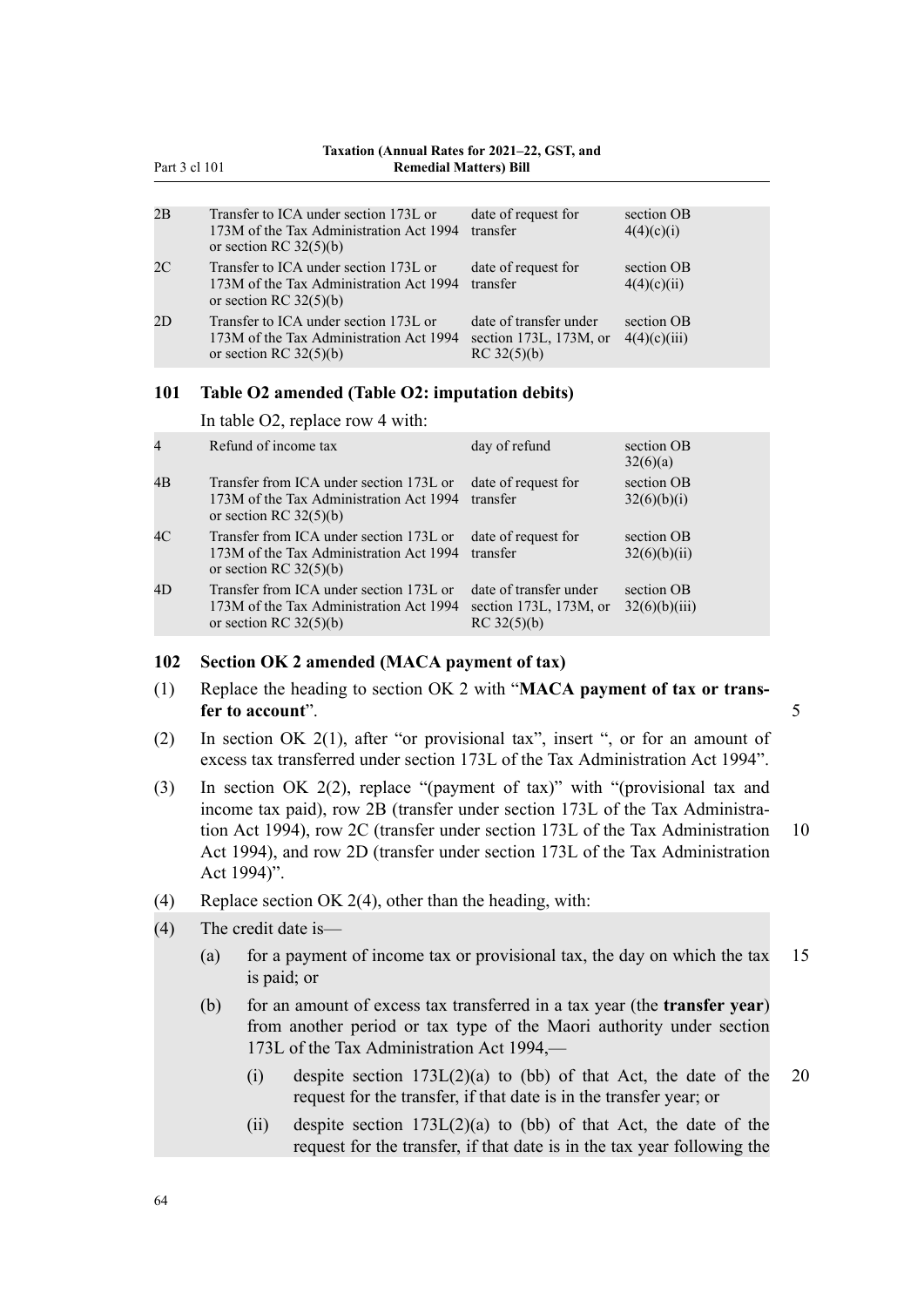transfer year and, at the end of the transfer year, the credit in the MACA from which the amount is transferred equals or exceeds the amount of all transfers from that account requested in the transfer year under section 173L or 173M of that Act or section RC  $32(5)(b)$ , and the MACA to which the transfer is made is in 5 credit; or

(iii) the date of the transfer under section 173L of that Act, if the requirements of neither subparagraph (i) nor subparagraph (ii) are met.

#### **103 Section OK 3 amended (MACA payment of tax to other Maori authorities)** 10

- (1) Replace the heading to section OK 3 with "**MACA transfer of excess tax from other Maori authorities**".
- (2) Replace section OK 3(1), other than the heading, with:
- (1) A Maori authority has a Maori authority credit for a transfer of excess tax from another Maori authority under section 173M of the Tax Administration Act 15 1994 or section RC 32(5)(b) (Wholly-owned groups of companies).
- (3) In section OK 3(2), replace "(payment of tax to another Maori authority)" with "(transfer from another Maori authority under section 173M of the Tax Admin‐ istration Act 1994 or section RC 32(5)(b)), row 3B (transfer from another Maori authority under section 173M of the Tax Administration Act 1994 or 20 section RC 32(5)(b)), and row 3C (transfer from another Maori authority under section 173M of the Tax Administration Act 1994 or section RC 32(5)(b))".
- (4) Replace section OK 3(3), other than the heading, with:
- (4) The credit date for a transfer of excess tax in a tax year (the **transfer year**) from another Maori authority under section 173M of the Tax Administration 25 Act 1994 is—
	- (a) despite section 173L(2)(a) to (bb) of that Act, the date of the request for the transfer, if—
		- (i) the date of that request is in the transfer year; or
		- (ii) the date of that request is in the tax year following the transfer 30 year and, at the end of the transfer year, the credit in the MACA from which the amount is transferred equals or exceeds the amount of all transfers from that account requested in the tax year under section 173L or 173M of that Act or section RC 32(5)(b), and the MACA to which the transfer is made is in credit; or 35
	- (b) the date of the transfer under section 173M of that Act or section RC  $32(5)(b)$ , if the requirements of **paragraph (a)** are not met.

### **104 Section OK 11 amended (MACA allocation of provisional tax)**

(1) Replace the heading to section OK 11 with "**MACA transfer of excess tax to other Maori authorities**". 40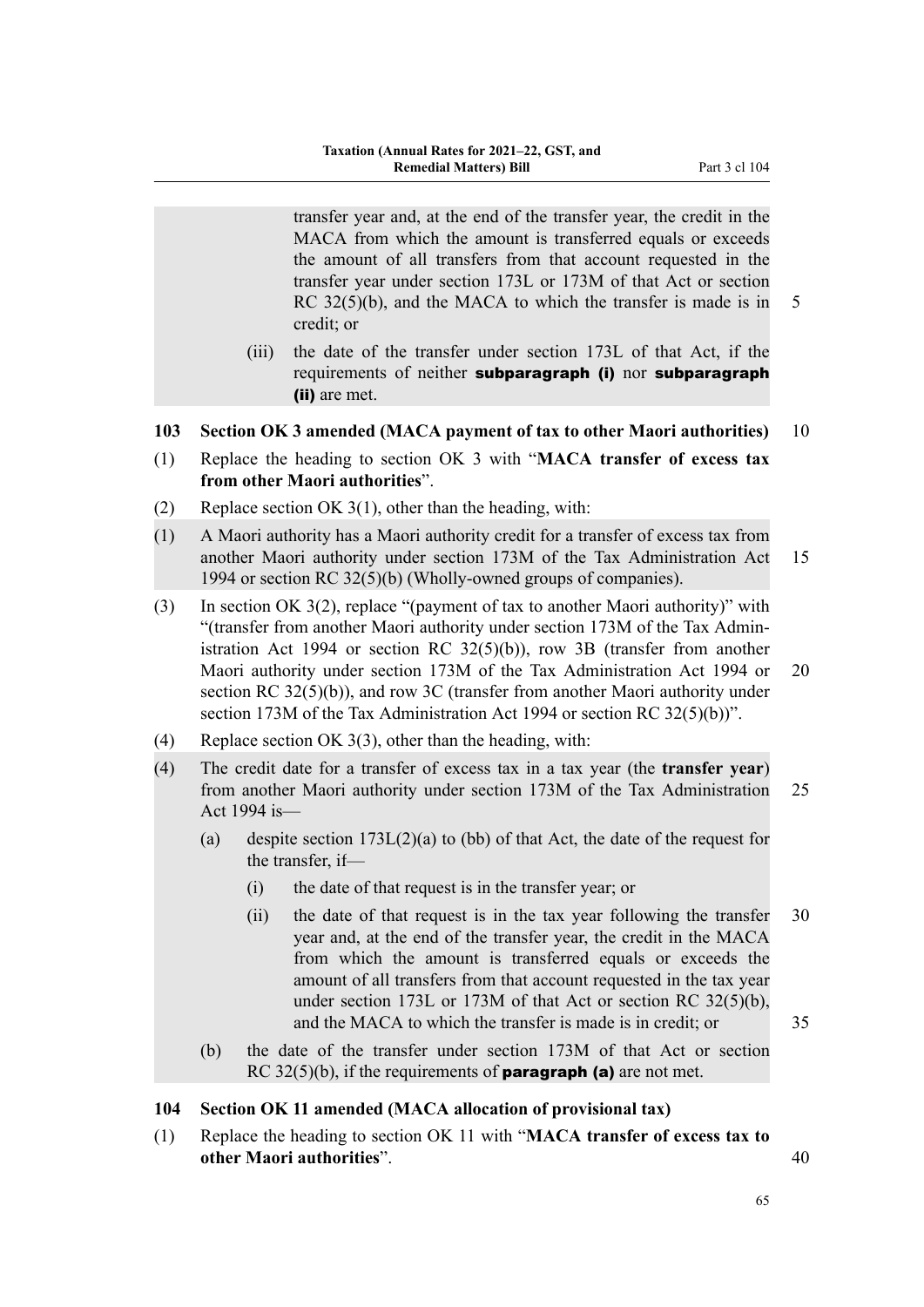- (2) Replace section OK 11(1), other than the heading, with:
- (1) A Maori authority has a Maori authority debit for a transfer of excess tax to another Maori authority under section 173M of the Tax Administration Act 1994 or section RC 32(5)(b) (Wholly-owned groups of companies).
- (3) In section OK 11(2), replace "(allocation of provisional tax)" with "(transfer to 5 another Maori authority under section 173M of the Tax Administration Act 1994 or section RC 32(5)(b)), row 3B (transfer to another Maori authority under section 173M of the Tax Administration Act 1994) or section RC 32(5)(b), and row 3C (transfer to another Maori authority under section 173M of the Tax Administration Act 1994 or section RC 32(5)(b))". 10
	-

- (4) Replace section OK 11(3), other than the heading, with:
- (3) The debit date for a transfer of excess tax in a tax year (the **transfer year**) to another Maori authority under section 173M of the Tax Administration Act 1994 or section RC 32(5)(b) is—
	- (a) despite section  $173L(2)(a)$  to (bb) of that Act, the date of the request for 15 the transfer if that date is in the transfer year; or
	- (b) despite section 173L(2)(a) to (bb) of that Act, the day on which the request for the transfer is made, if that date is in the tax year following the transfer year and, at the end of the transfer year, the credit in the MACA from which the amount is transferred equals or exceeds the 20 amount of all transfers from that account requested in the tax year under section 173L or 173M of that Act or section RC 32(5)(b), and the MACA to which the transfer is made is in credit; or
	- (c) the day of the transfer under section 173M of that Act or section RC  $32(5)(b)$ , if the requirements of neither **paragraph (a)** nor **para-** 25 graph (b) are met.

### **105 Section OK 12 amended (MACA refund of income tax)**

- (1) Replace the heading to section OK 12 with "**MACA refund of income tax or transfer of excess tax to period or tax type**".
- (2) Replace section OK 12(1), other than the heading, with: 30
	-
- (1) A Maori authority has a Maori authority debit for the amount of a refund of income tax paid to the Maori authority or for a transfer of excess tax to another period or tax type of the Maori authority under section 173L of the Tax Admin‐ istration Act 1994.
- (3) In section OK 12(3), after "(refund of income tax)", insert ", row 4B (transfer 35 from MACA under section 173L of the Tax Administration Act 1994), row 4C (transfer from MACA under section 173L of the Tax Administration Act 1994), and row 4D (transfer from MACA under section 173L of the Tax Administration Act 1994)".
- (4) Replace section OK 12(6), other than the heading, with: 40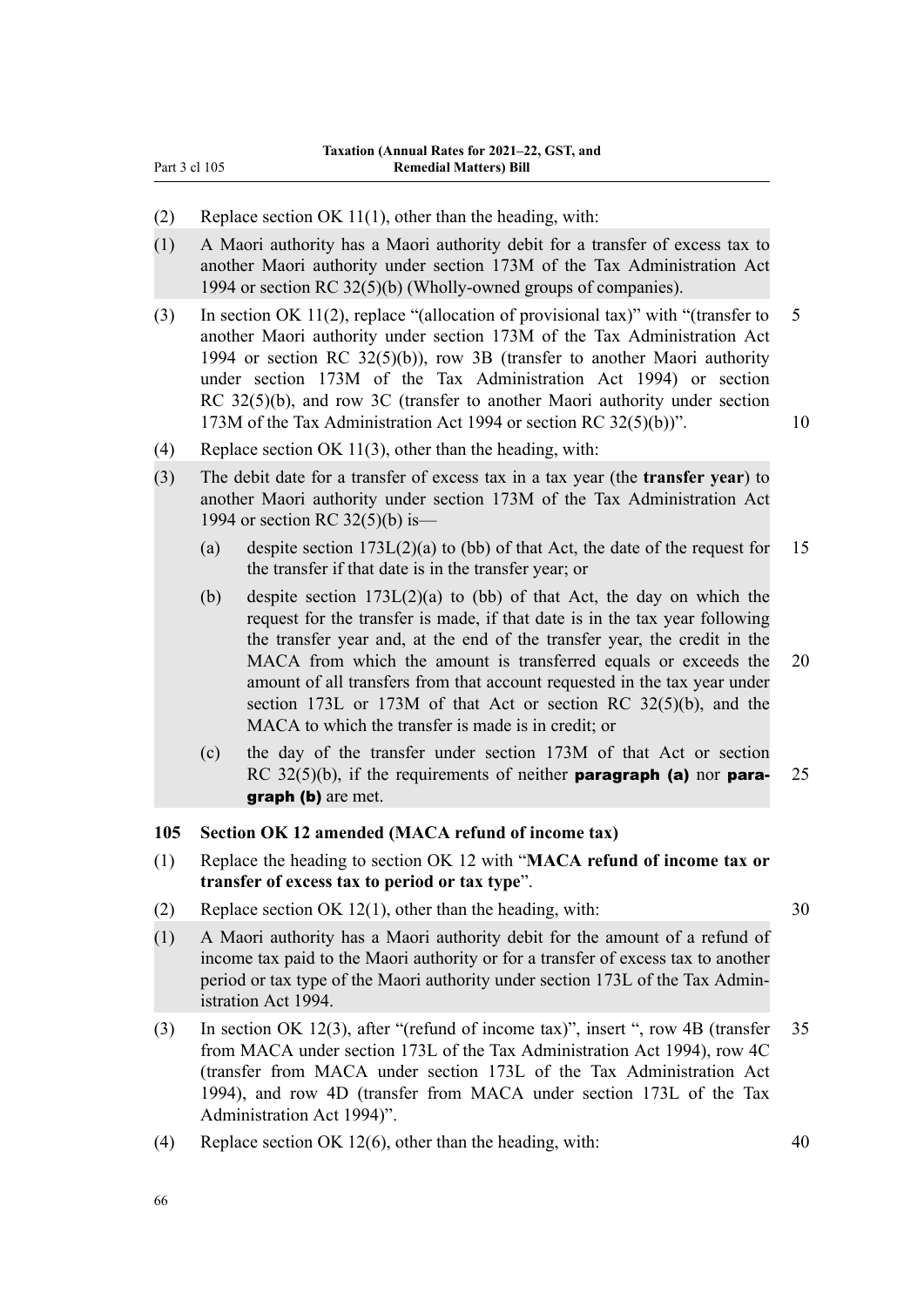- (a) a refund of income tax is the day the refund is made; or
- (b) an amount of excess tax transferred in a tax year (the **transfer year**) to another period or tax type of the Maori authority under section 173L of the Tax Administration Act 1994, is— 5
	- (i) despite section  $173L(2)(a)$  to (bb) of that Act, the date of the request for the transfer, if that date is in the transfer year; or
	- (ii) despite section  $173L(2)(a)$  to (bb) of that Act, the date of the request for the transfer, if that date is in the tax year following the transfer year and, at the end of the transfer year, the credit in the 10 MACA from which the amount is transferred equals or exceeds the amount of all transfers from that account requested in the tax year under section 173L or 173M of that Act and section RC 32(5)(b), and the MACA to which the transfer is made is in credit; or 15
	- (iii) the date of the transfer under section 173L of that Act, if the requirements of neither subparagraph (i) nor subparagraph (ii) are met.

#### **106 Table O17 amended (Table O17: Maori authority credits)**

| In table O17, replace row 2 with:                                         |                                 |                                                                                                                                                                                                                                                                                                                                                                                                        |
|---------------------------------------------------------------------------|---------------------------------|--------------------------------------------------------------------------------------------------------------------------------------------------------------------------------------------------------------------------------------------------------------------------------------------------------------------------------------------------------------------------------------------------------|
| Provisional tax and income tax paid                                       | day of payment                  | section OK<br>2(4)(a)                                                                                                                                                                                                                                                                                                                                                                                  |
| Transfer to MACA under section 173L of<br>the Tax Administration Act 1994 | date of request for<br>transfer | section OK<br>2(4)(b)(i)                                                                                                                                                                                                                                                                                                                                                                               |
| Transfer to MACA under section 173L of<br>the Tax Administration Act 1994 | date of request for<br>transfer | section OK<br>2(4)(b)(ii)                                                                                                                                                                                                                                                                                                                                                                              |
| Transfer to MACA under section 173L of<br>the Tax Administration Act 1994 | date under 173L of<br>transfer  | section OK<br>2(4)(b)(iii)                                                                                                                                                                                                                                                                                                                                                                             |
| In table $O17$ , replace row 3 with:                                      |                                 |                                                                                                                                                                                                                                                                                                                                                                                                        |
| RC 32(5)(b)                                                               |                                 | section OK<br>3(4)(a)(i)                                                                                                                                                                                                                                                                                                                                                                               |
| RC 32(5)(b)                                                               |                                 | section OK<br>3(4)(a)(ii)                                                                                                                                                                                                                                                                                                                                                                              |
| RC 32(5)(b)                                                               |                                 |                                                                                                                                                                                                                                                                                                                                                                                                        |
|                                                                           |                                 | Transfer to MACA under section 173M of date of request for<br>the Tax Administration Act 1994 or section transfer<br>Transfer to MACA under section 173M of date of request for<br>the Tax Administration Act 1994 or section transfer<br>Transfer to MACA under section 173M of date under section 173M section OK<br>the Tax Administration Act 1994 or section or RC $32(5)(b)$ of transfer 3(4)(b) |

### **107 Table O18 amended (Table O18: Maori authority debits)**

(1) In table O18, replace row 3 with:

| Transfer from MACA under section 173M date of request for |          | section OK |
|-----------------------------------------------------------|----------|------------|
| of the Tax Administration Act 1994 or                     | transfer | 11(3)(a)   |
| section RC $32(5)(b)$                                     |          |            |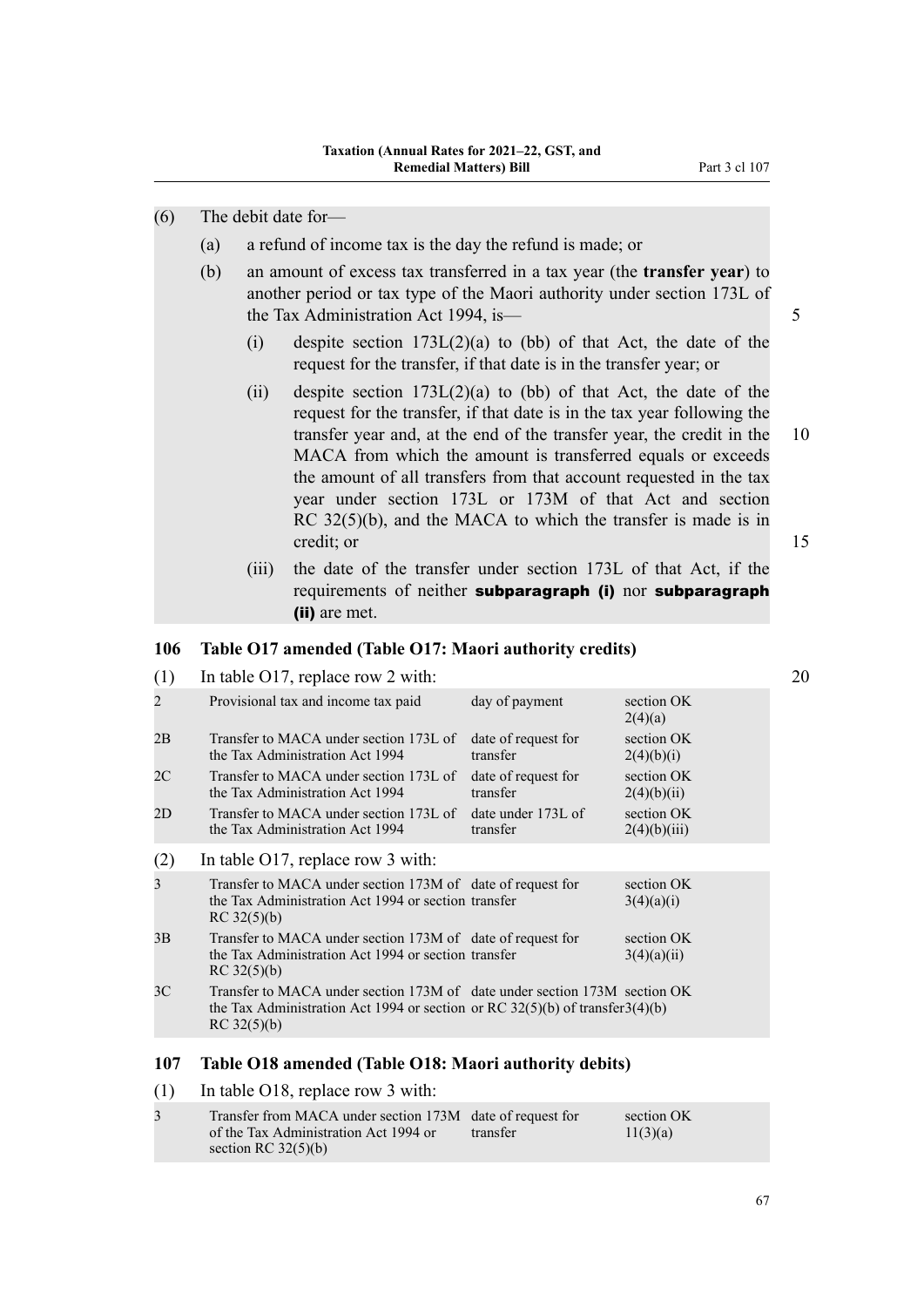| Part 3 cl 108  |                                                                                                                                                                                                          | Taxation (Annual Rates for 2021-22, GST, and<br><b>Remedial Matters) Bill</b> |                             |    |
|----------------|----------------------------------------------------------------------------------------------------------------------------------------------------------------------------------------------------------|-------------------------------------------------------------------------------|-----------------------------|----|
| 3B             | Transfer from MACA under section 173M date of request for<br>of the Tax Administration Act 1994 or<br>section RC $32(5)(b)$                                                                              | transfer                                                                      | section OK<br>11(3)(b)      |    |
| 3 <sup>C</sup> | Transfer from MACA under section 173M<br>of the Tax Administration Act 1994 or<br>section RC $32(5)(b)$                                                                                                  | date under section 173M section OK<br>or RC 32(5)(b) of transfer11(3)(c)      |                             |    |
| (2)            | In table O18, replace row 4 with:                                                                                                                                                                        |                                                                               |                             |    |
| 4              | Refund of income tax                                                                                                                                                                                     | day of refund                                                                 | section OK<br>12(6)(a)      |    |
| 4B             | Transfer from MACA under section 173L<br>of the Tax Administration Act 1994                                                                                                                              | date of request for<br>transfer                                               | section OK<br>12(6)(b)(i)   |    |
| 4C             | Transfer from MACA under section 173L<br>of the Tax Administration Act 1994                                                                                                                              | date of request for<br>transfer                                               | section OK<br>12(6)(b)(ii)  |    |
| 4D             | Transfer from MACA under section 173L<br>of the Tax Administration Act 1994                                                                                                                              | date under section 173L<br>of transfer                                        | section OK<br>12(6)(b)(iii) |    |
| 108            | Section OP 12 amended (Consolidated ICA dividend derived with<br>imputation credit)                                                                                                                      |                                                                               |                             |    |
| (1)            | In section OP $12(1)$ , after "company", insert "that is not a local authority".                                                                                                                         |                                                                               |                             |    |
| (2)            | In section OP 12, list of defined terms, insert "local authority".                                                                                                                                       |                                                                               |                             | 5  |
| (3)            | <b>Subsection (1)</b> applies for the 2022–23 and later income years.                                                                                                                                    |                                                                               |                             |    |
| 109            | Section OP 30 amended (Consolidated ICA refund of income tax)                                                                                                                                            |                                                                               |                             |    |
| (1)            | In section OP $30(2)$ ,—                                                                                                                                                                                 |                                                                               |                             |    |
|                | paragraph (b), replace "the debit." with "the debit; or":<br>(a)                                                                                                                                         |                                                                               |                             |    |
|                | after paragraph (b), insert:<br>(b)                                                                                                                                                                      |                                                                               |                             | 10 |
|                | a refund of income tax or provisional tax paid to a local authority.<br>(c)                                                                                                                              |                                                                               |                             |    |
| (2)            | In section OP 30, list of defined terms, insert "local authority".                                                                                                                                       |                                                                               |                             |    |
| (3)            | <b>Subsection (1)</b> applies for the 2022–23 and later income years.                                                                                                                                    |                                                                               |                             |    |
| <b>110</b>     | Section RC 35B amended (Treatment of overpaid provisional tax<br>instalments calculated using AIM method)                                                                                                |                                                                               |                             | 15 |
|                | In section RC $35B(2)(b)$ , replace "ICA refund of income tax" with "ICA<br>refund of tax or transfer from account".                                                                                     |                                                                               |                             |    |
| 111            | Section RC 38 amended (Crediting income tax with early-payment<br>discount)                                                                                                                              |                                                                               |                             |    |
|                | In section RC 38(4)(a), replace "6.7%" with "the rate that is $2\%$ greater than<br>the Commissioner's paying rate set by an Order in Council under section 120H<br>of the Tax Administration Act 1994". |                                                                               |                             | 20 |
| 112            | <b>Section RC 40 amended (Some definitions)</b>                                                                                                                                                          |                                                                               |                             |    |
|                | In section RC 40, definition of small-business person, paragraph (a), after<br>"partnership", insert "or as the owner of a look-through company".                                                        |                                                                               |                             | 25 |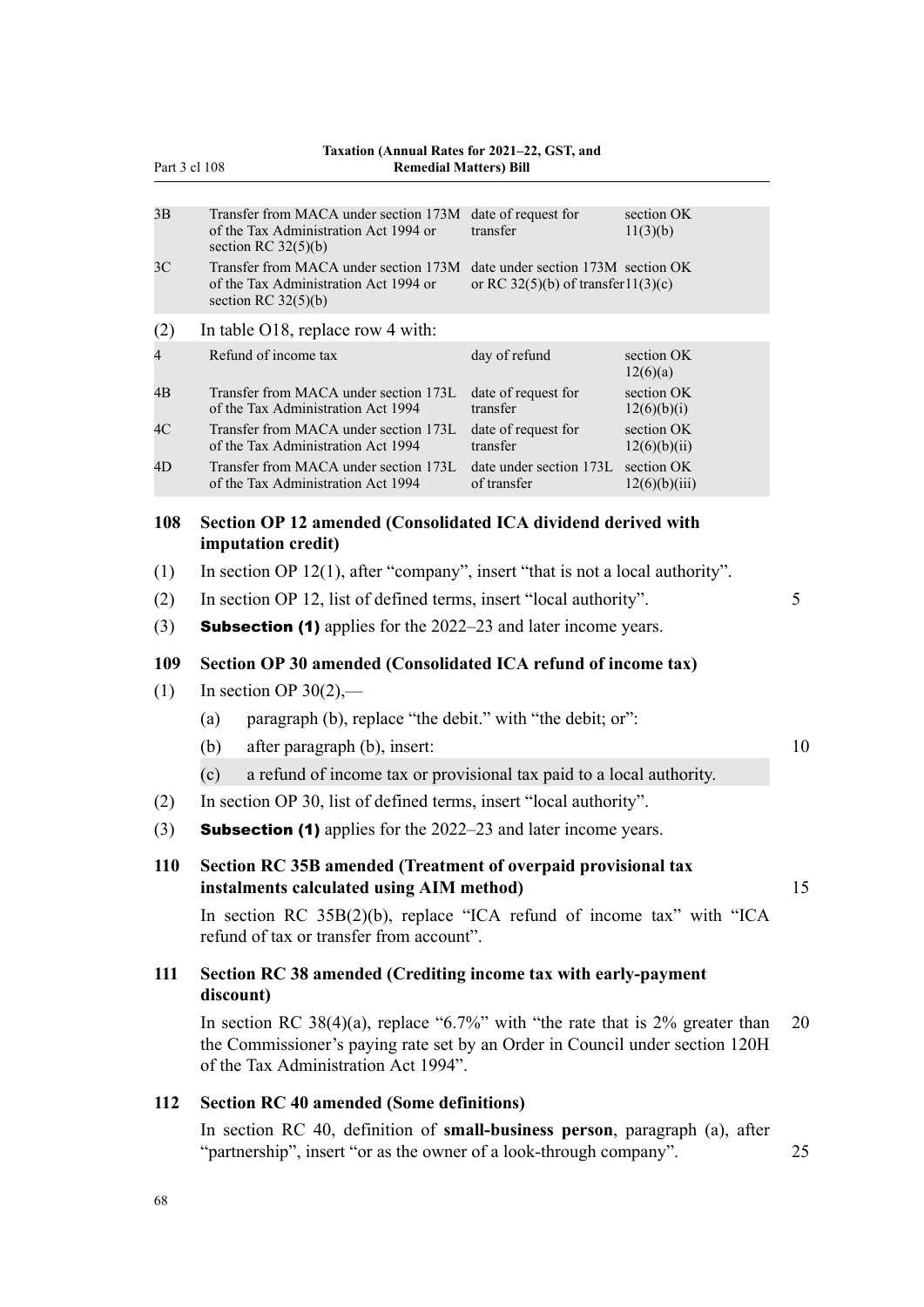# **113 Section RD 5 amended (Salary or wages)** Replace section RD  $5(1)(c)(iv)$  with: (iv) an amount of income described in section RD 3B(3): (ivb) an amount of income described in section RD  $3C(4)$ : **114 Section RD 45 replaced (Unclassified benefits)** 5 (1) Replace section RD 45 with: **RD 45 Unclassified benefits** *Liability limited* (1) An employer is liable to pay FBT on an unclassified benefit only within the limits described in this section. 10 *Quarterly payment* (2) When FBT is paid quarterly, an employer is liable for FBT on an unclassified benefit provided to an employee in a quarter only if— (a) the total taxable value of all unclassified benefits provided in the quarter to the employee by the employer, or by persons associated, at any time 15 in the quarter, with the employer, is more than \$300; or (b) the total taxable value of all unclassified benefits in the categories described in **subsection** (4) provided in the last 4 quarters including the current quarter, whether accounted for on a quarterly or an income year basis, is more than \$22,500. 20 *Yearly payment* (3) When FBT is paid on either an annual basis or an income year basis, except when **subsection (5)** applies, an employer is liable for FBT on unclassified benefits provided to an employee in the tax year or income year only if— (a) the total taxable value of all unclassified benefits provided in the tax 25 year or income year to the employee by the employer, or by persons associated, at any time in the tax year or income year, with the employer, is more than \$1,200; or (b) the total taxable value of all unclassified benefits in the categories described in **subsection** (4) provided in the tax year or income year is 30 more than \$22,500. *Categories* (4) The categories, for an employer, are— (a) unclassified benefits provided by the employer to their employees:

- (b) unclassified benefits provided by persons associated, at any time in the 35 relevant period, with the employer to employees of the employer:
- (c) unclassified benefits provided by the employer to employees of persons associated, at any time in the relevant period, with the employer:

69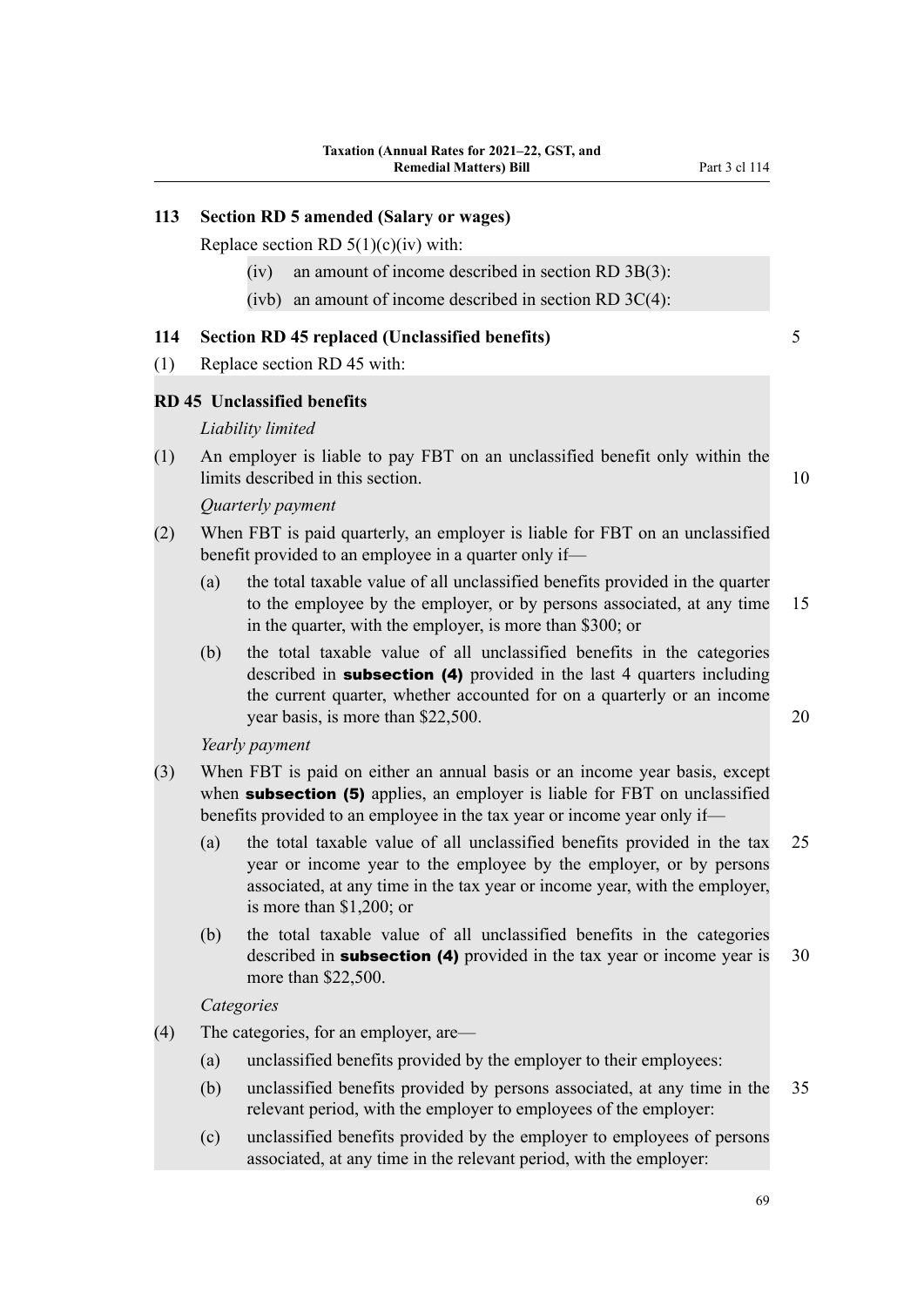| Part 3 cl 115 |  |
|---------------|--|
|               |  |

(d) if the employer is a company, unclassified benefits provided by other companies that are part of the same group of companies as the employer, at any time in the relevant period, to employees of those other compan‐ ies.

*Period longer or shorter than income year* 5

- (5) When an employer accounts for FBT on an income year basis, and the period for which they have accounted under section RD 60 differs from an income year for the reasons described in **subsection (6)**, an employer is liable for FBT on unclassified benefits provided in the period only if—
	- (a) the total taxable value of all unclassified benefits provided in the period 10 to an employee by the employer, or by persons associated, at any time in the quarter, with the employer, is more than the figure that is the same fraction or multiple of \$1,200 as the number of days in the period is a fraction or multiple of 365; or
	- (b) the total taxable value of all unclassified benefits in the categories 15 described in **subsection** (4) provided in the period is more than the figure that is the same fraction or multiple of \$22,500 as the number of days in the period is a fraction or multiple of 365.

*Reasons for difference*

- (6) In **subsection (5)**, the income year for which the employer has accounted 20 may be longer or shorter than the normal income year because the employer has either—
	- (a) started or ceased business during that income year; or
	- (b) chosen, with the agreement of the Commissioner, to file a return under this subpart for the income year ending with the date of the annual bal- 25 ance of their accounts.

Defined in this Act: associated person, balance date, business, Commissioner, company, employee, employer, FBT, group of companies, income year, pay, quarter, return of income, tax year, unclassified benefit

- (2) **Subsection (1)** applies for the  $2022-23$  and later income years.  $30$
- **115 Section RD 67 replaced (Calculating amounts of tax for employer's superannuation cash contributions)**

Replace section RD 67 with:

# **RD 67 Calculating amounts of tax for employer's superannuation cash contributions** 35

The amount of tax for an employer's superannuation cash contribution is—

(a) the amount determined under schedule 1, part D, clause 1 (Basic tax rates: income tax, ESCT, RSCT, RWT, and attributed fringe benefits), unless **paragraph (b) or (c)** applies; or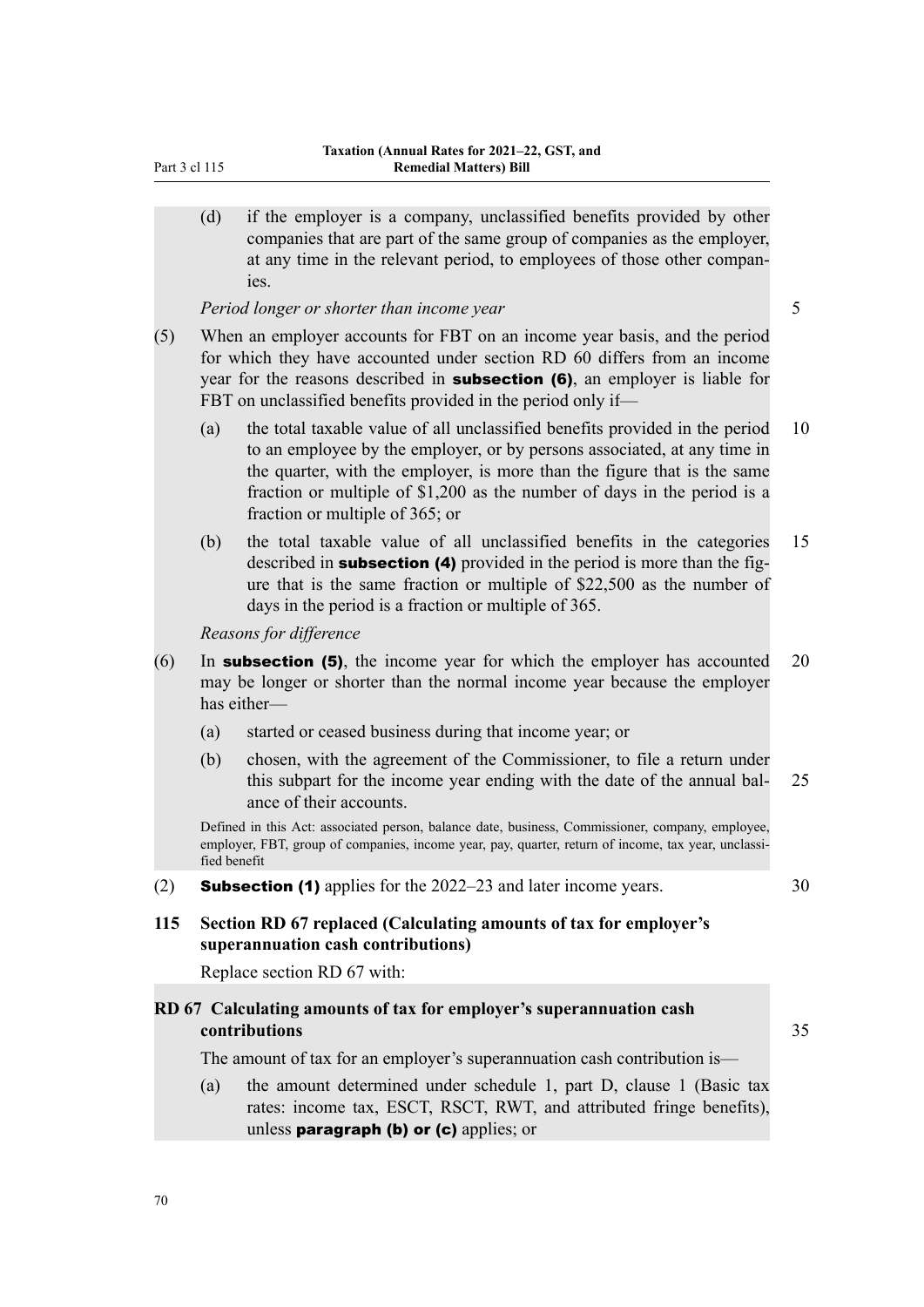- (b)  $33\%$  of the employer's superannuation cash contribution, if the contribution is made by a person for the benefit of 1 or more of their past employees and **paragraph (c)** does not apply; or
- (c) 39% of the employer's superannuation cash contribution, if an employer chooses 39% and the contribution is to a defined benefit fund. 5

Defined in this Act: amount, amount of tax, defined benefit fund, employer, employer's superannuation cash contribution

### **116 Section RE 2 amended (Resident passive income)**

- (1) In section RE  $2(5)(g)$ , delete ", other than a dividend referred to in section  $CW 10(3)$ ". 10
- (2) **Subsection (1)** applies for the  $2022-23$  and later income years.
- **117 Section RE 10C amended (Obligations of custodial institutions in relation to certain payments of investment income)**
- (1) Replace section RE  $10C(7)(a)(ii)$  with:
	- (ii) a custodial institution that is not resident in New Zealand; and 15
- (2) After section RE 10C(7), insert:

*When branches located in New Zealand*

- (7B) For the purposes of **subsection (7)(a)(ii)**, if the non-resident custodial institution has a branch located in New Zealand that receives a payment of invest‐ ment income, the branch is treated as the person who must withhold the 20 amount of tax for the payment under subsection (3).
- (3) **Subsections (1) and (2)** apply for the  $2020-21$  and later income years.
- **118 Section RE 21 amended (Basis of payment of RWT)** In section RE 21(3), replace "they must pay" with "they may pay".
- **119 Section RF 12 amended (Interest paid by approved issuers or transitional** 25 **residents)**
- (1) In section RF 12(1)(a)(ii), after "a trust", insert "(a **security trust**)".
- (2) Replace section RF  $12(1)(a)(iv)$  with:
	- (iv) if the interest relates to related-party debt, is derived at a time when the person is not associated with the approved issuer other 30 than as a beneficiary of a security trust, and the funding provided by the lender under the related-party debt does not meet the requirements in section RF 12H(1)(a)(ii), and the lender does not meet the requirements in section RF  $12H(1)(a)(iii)$ :

### **120 Section RM 1 amended (What this subpart does)** 35

(1) Repeal section RM 1(b).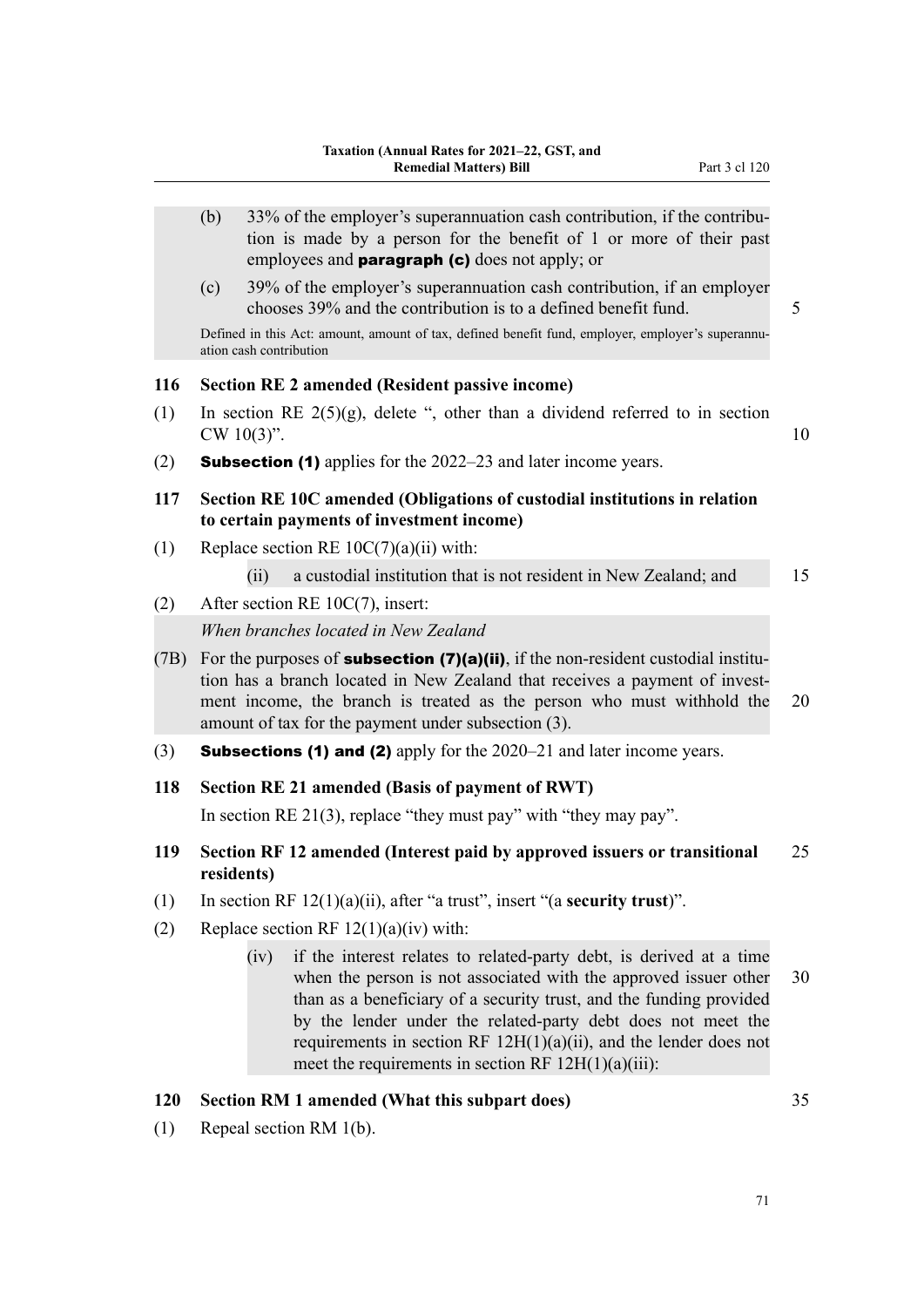(2) In section RM 1, list of defined terms, delete "company" and "foreign divi‐ dend".

### **121 Section RM 2 amended (Refunds for overpaid tax)**

(1) After section RM 2(1), insert:

*Provision of ancillary tax return treated as assessment* 5

- (1BA) For the purposes of this section, the provision by a person of a return for an amount of an ancillary tax for a period is treated as the making of an assessment of the amount of the ancillary tax by the person.
- (2) In section RM 2, list of defined terms, insert "amount" and "ancillary tax".
- (3) **Subsection (1)** applies in relation to a return for an amount of an ancillary tax  $10$ for a period regardless of whether the return was or is provided before, on, or after the date on which this Act receives the Royal assent.

#### **122 Section RM 4 amended (Overpayment on amended assessment)**

(1) After section RM 4(1), insert:

### *Provision of ancillary tax return treated as assessment* 15

- (1B) For the purposes of this section, the provision by a person of a return for an amount of an ancillary tax for a period is treated as the making of an assessment of the amount of the ancillary tax by the person.
- (2) In section RM 4, list of defined terms, insert "ancillary tax".
- (3) **Subsection (1)** applies in relation to a return for an amount of an ancillary tax  $20$ for a period regardless of whether the return was or is provided before, on, or after the date on which this Act receives the Royal assent.

### **123 Section RM 27 amended (Application when no credits arise)**

In section RM 27, replace "MACA payment of tax" with "MACA payment of tax or transfer to account". 25

### **124 Section RP 17 amended (Tax pooling intermediaries)**

Replace section RP 17(1), other than the heading, with:

(1) A person (**person A**) may ask a person who maintains a tax pooling account to act as a tax pooling intermediary between person A and the Commissioner in using funds in the tax pooling account to satisfy a liability of person A to pay 30 an amount referred to in section RP 17B(2).

# **125 Section RP 17B amended (Tax pooling accounts and their use)**

- (1) After section RP 17B(2)(e), insert:
	- (f) a new liability described in **subsection (12)**.
- (2) Replace section RP  $17B(4)(a)$  and (b) with: 35
	- (a) on a day that—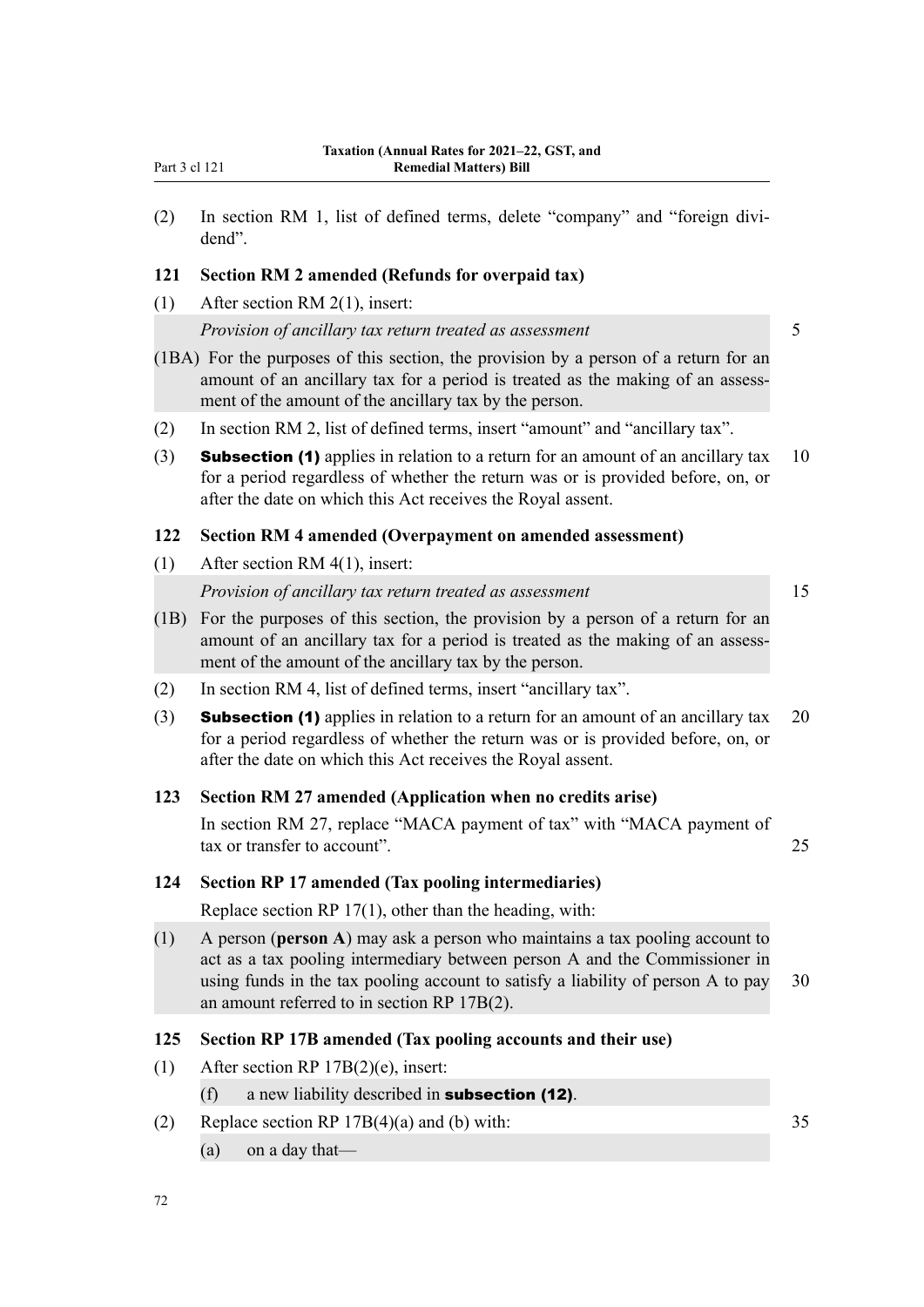- $(i)$  is, or is after, the first day of the person's income year corresponding to the tax year; and
- (ii) is, or is before, the day that is 75 days after the person's terminal tax date for the tax year, unless **paragraph (b)** or  $(c)$  applies:
- (b) on a day that  $\frac{5}{5}$ 
	- $(i)$  is, or is after, the first day of the person's income year corresponding to the tax year; and
	- (ii) is, or is before, the day that is 76 days after the person's terminal tax date for the tax year, if the person's balance date falls at the end of October, November, or December, and the terminal tax date 10 falls in a tax year that includes a 29 February:
- (3) Repeal section RP 17B(9).
- (4) Repeal section RP 17B(10).
- (5) Repeal section RP 17B(11).
- (6) After section RP 17B(8), insert: 15 *When funds may be used to meet new liability for tax or interest*
- $(12)$  **Subsection (13)** applies when—
	- (a) a person is liable for an increased amount of a tax in a category referred to in **subsection (14)**, or of interest under Part 7 of the Tax Administration Act 1994 (the **Part 7 interest**) on an increase in the amount of 20 such a tax; and
	- (b) the liability referred to in paragraph (a) (the **new liability**) does not relate to a liability of the person that arose from a return by the person, or an assessment of the person, made before the person becomes aware of the new liability; and 25
	- (c) the person makes a voluntary disclosure of the new liability; and
	- (d) the person notifies the Commissioner of the details of the new liability and the notification results in an assessment of the new liability or in an obligation to pay the new liability; and
	- (e) the person makes the voluntary disclosure referred to in **paragraph**  $30$  $(c)-$ 
		- (i) within a reasonable time after the earliest time that the person or the person's agent is aware of the person's new liability; and
		- (ii) before the date of the return referred to in **paragraph (d)**; and
		- (iii) before the person is notified, within the terms of section  $141G(4)$  35 of the Tax Administration Act 1994, of a pending tax audit or investigation or that a tax audit or investigation has started.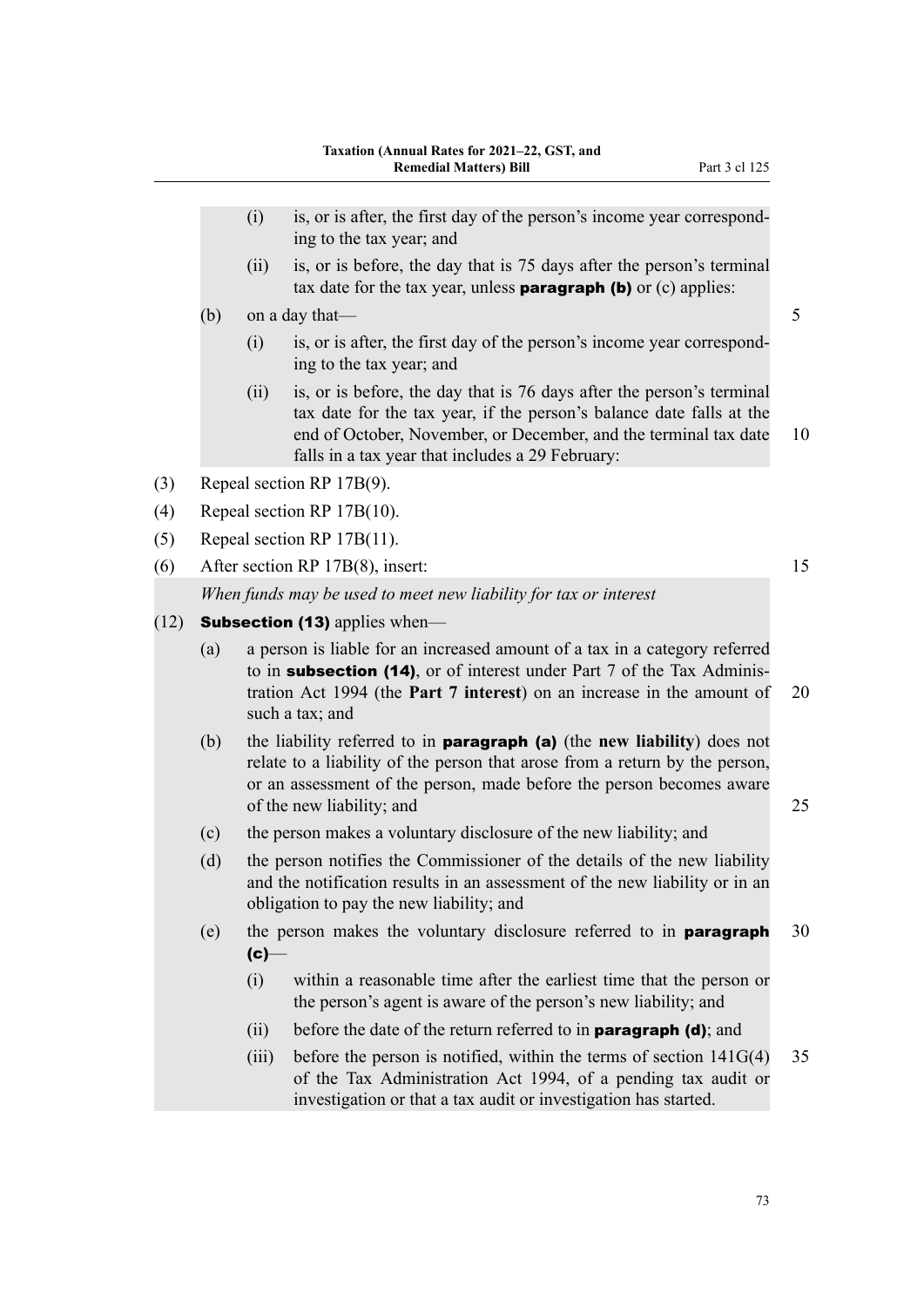*Commissioner's discretion to allow use of funds to meet new liability*

(13) On application by the person, the Commissioner may notify the person that the person may use funds in a tax pooling account to meet the new liability, if the Commissioner is satisfied that the new liability did not arise as a result of a choice by the person not to comply with the person's obligations under the 5 Inland Revenue Acts or as a result of a failure by the person to take reasonable care to comply with those obligations.

*Categories of tax that may be included in new liability*

- (14) The categories of tax that may be included in a new liability for the purposes of subsection (12) are— 10
	- (a) ESCT:
	- (b) FBT:
	- (c) further income tax:
	- (d) GST:
	- (e) imputation penalty tax: 15
	- (f) income tax:
	- (g) NRWT:
	- (h) PAYE:
	- (i) RSCT:
	- (j) RWT. 20

## **126 Section RP 19 amended (Transfers from tax pooling accounts)**

Replace section RP 19(3)(a) with:

(a) for a transfer under section RP  $17B(4)(a)$  or (b), a date nominated that is no earlier than the first day of the relevant income year:

### **127 Section YA 1 amended (Definitions)** 25

- (1) This section amends section YA 1.
- (2) Insert, in appropriate alphabetical order:

**cryptoasset** means a digital representation of value that—

- (a) exists in—
	- (i) a database that is secured cryptographically and contains ledgers, 30 recording transactions and contracts involving digital representations of value, that are maintained in decentralised form and shared across different locations and persons; or
	- (ii) another application of the same technology performing an equivalent function; and 35
- (b) is designed to be fungible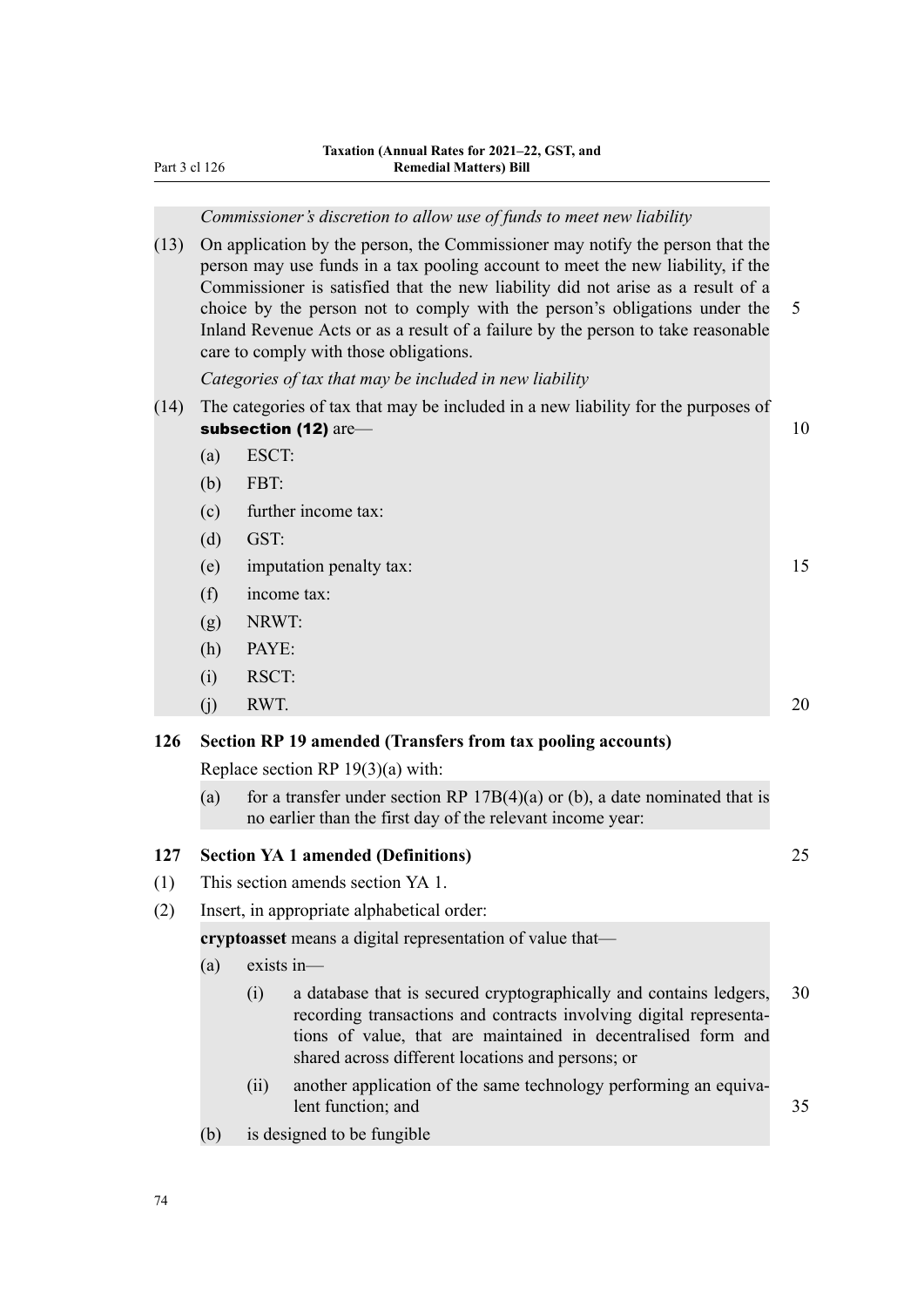### (3) Replace the definition of **date of acquisition** with:

### **date of acquisition**—

- (a) is defined in section CB 6A (Disposal within 10 years: bright-line test for residential land) for the purposes of that section, section CB 16A (Main home exclusion for disposal within 10 years), and section 54C of 5 the Tax Administration Act 1994:
- (b) is defined in section CZ 39 (Disposal within 5 years: bright-line test for residential land: acquisition on or after 29 March 2018) for the purposes of that section

### (4) In the definition of **decommissioning**,— 10

- (a) paragraph (b), words before the subparagraphs, before "plugging", insert "permanently":
- (b) repeal paragraph  $(b)(ii)$ :
- (c) paragraph (d)(i), before "plugged and abandoned", insert "permanently".
- (5) In the definition of **dwelling**, paragraph (c), words before the subparagraphs, 15 replace "section CB 16A (Main home exclusion for disposal within 5 years)" with "sections CB 16A and CZ 40 (which relate to main home exclusions for disposals of residential land within bright-line periods)".

#### (6) In the definition of **election day worker**,—

- (a) paragraph (a), replace "a Deputy Returning Officer, poll clerk," with "an 20 electoral official,":
- (b) paragraph (c), replace "the day on which the election or poll is held" with "the days on which voting is held in New Zealand for the election or poll".
- (7) In the definition of **employer**, repeal paragraph (d). 25
- (8) Replace the definition of **group of persons** with:

#### **group of persons**—

- (a) includes 1 person:
- (b) is defined in section CB 16A(5) (Main home exclusion for disposal within 10 years) for the purposes of subsection (4) of that section: 30
- (c) is defined in section CZ 40(5) (Main home exclusion for bright-line: acquisition on or after 29 March 2018) for the purposes of subsection (4) of that section
- (9) Replace the definition of **group of persons** with:

### **group of persons—** 35

- (a) includes 1 person:
- (b) is defined in section CB 16A(5) (Main home exclusion for disposal within 10 years) for the purposes of subsection (4) of that section: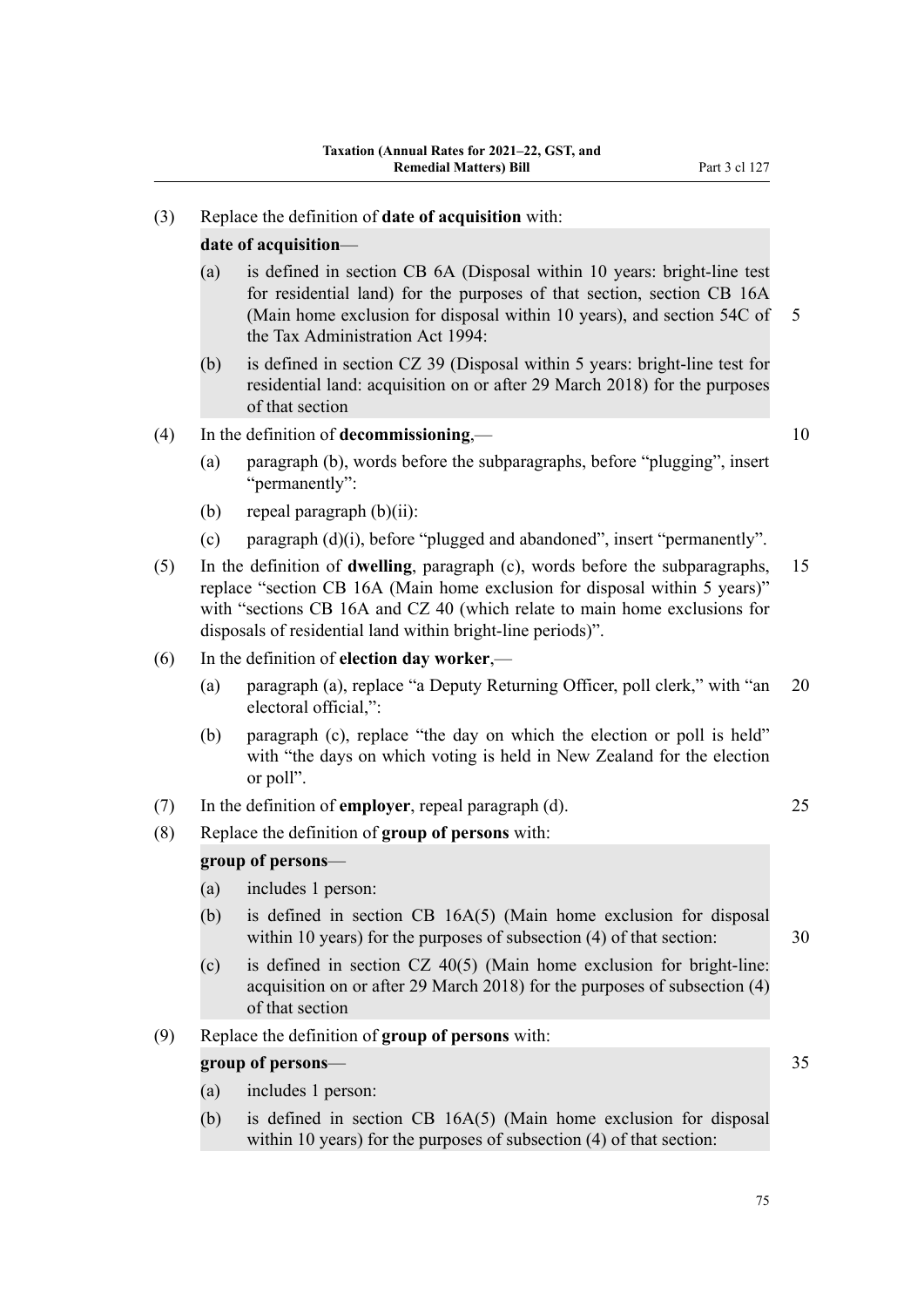- (c) is defined in section CB 16(5) (Residential exclusion from sections CB 6 to CB 11) for the purposes of subsection (4) of that section: (d) is defined in section CB 19(2C) (Business exclusion from sections CB 6 to CB 11) for the purposes of subsection (2B) of that section:
- (e) is defined in section CZ 40(5) (Main home exclusion for bright-line: 5 acquisition on or after 29 March 2018) for the purposes of subsection (4) of that section
- (10) Insert, in appropriate alphabetical order:

**hybrid entity** is defined in section FH 15(1) (Definitions)

**hybrid mismatch** is defined in section FH 15(1) (Definitions) 10

- (11) In the definition of **nominal share**, replace "forgiven" with "remitted".
- (12) Insert, in appropriate alphabetical order:

**non-eligible assets** is defined in section EM 8 (Some definitions)

- (13) In the definition of **principal settlor**, replace "5 years" with "10 years".
- (14) In the definition of **proportional debt ratio**, replace "forgiven" with "remit‐ 15 ted".
- (15) In the definition of **proportional ownership ratio**, replace "forgiven" with "remitted".
- (16) In the definition of **residential land**, paragraph (a)(iii), replace "may used" with "may be used". 20
- (17) In the definition of **settlement**, paragraph (c), replace "section CB 16A(3) (Main home exclusion for disposal within 5 years)" with "section CB 16A(7) (Main home exclusion for disposal within 10 years)".
- (18) **Subsection (16)** applies—
	- (a) for purposes of the rules related to the bright-line test for residential 25 land, if the person acquires an estate or interest in the land on or after 27 March 2021. However, **subsection (16)** does not apply if the person makes an offer for the acquisition of the land, on or before 23 March 2021, that is irrevocable before 27 March 2021 and the person acquires an estate or interest in the land on or after 27 March 2021 as a result of 30 that offer. Further, subsection (16) does not apply to-
		- (i) a person's disposal of a freehold estate in residential land that the person acquired as the owner of a leasehold estate with a perpet‐ ual right of renewal, if the person was granted the leasehold estate before 27 March 2021: 35
		- (ii) a person's disposal of an estate or interest in residential land that the person acquired as the result of the completion of a land development or subdivision, if before 27 March 2021 the person entered into the agreement under which they acquired the estate or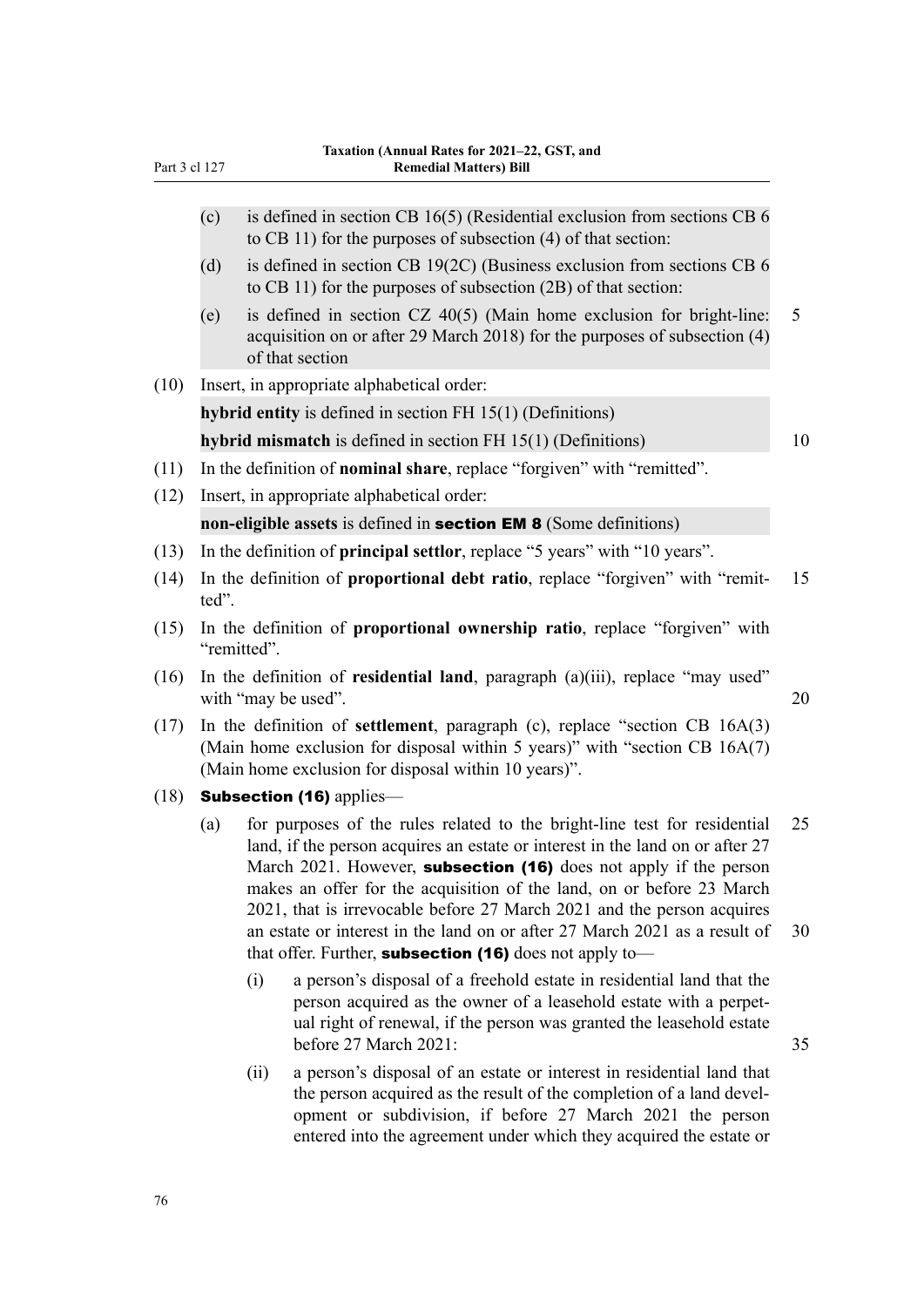interest upon the completion of the land development or subdivision:

(b) for other purposes, for the  $2021-22$  and later income years.

# **128 Section YA 4 amended (General rules for giving information or communicating matters)** 5

In section YA 4(3), replace "post, fax, or electronic means" with "post, or electronic means".

#### **129 Section YC 13 amended (Corporate spin-outs)**

- (1) In section YC 13(1)(b), after "market value interest", insert "(the **spun-out subsidiary interest**)". 10
- (2) After section YC 13(1)(d), insert:

(db) after the transfer or issue, the interest in the spun-out company is treated under section YC 10 as being held by a notional single person; and

- (3) In section YC 13(1)(e), replace "the voting interest or market value interest in the spun-out subsidiary", with "the spun-out subsidiary interest". 15
- (4) After section YC 13(1), insert:

*Modified look-through rule for transitional ownership of spun-out company*

- (1B) For the purposes of applying the continuity provisions to the ownership of the spun-out company from the date of the transfer or issue, if the original parent is treated, in the absence of this subsection, as holding an interest in the spun-out 20 company (the **spun-out company interest**) for a period (the **preceding owner‐ ship period**) ending with the transfer or issue, the notional single person referred to in **subsection (1)(db)** is treated as holding the spun-out company interest—
	- (a) during the preceding ownership period; and 25
	- (b) to the extent to which, immediately after the transfer or issue, a group of persons exists who hold common interests in the original parent and the spun-out company, calculated on the assumption that the only voting interests and market value interests in those companies are those treated as held by a notional single person under section YC 10. 30
- (5) Replace the heading for section YC 13(2) with "*Modified look-through rule for transitional ownership of spun-out subsidiary*".
- (6) In section YC 13(2), words before the paragraphs, replace "the voting interest or market value interest in the spun-out subsidiary" with "the spun-out subsid‐ iary interest". 35
- (7) In section YC 13(2)(a), replace "interest" with "spun-out subsidiary interest".
- **130 Section YE 1 amended (References to balance dates and years)** In section YE 1(6), replace "31 March" with "30 March".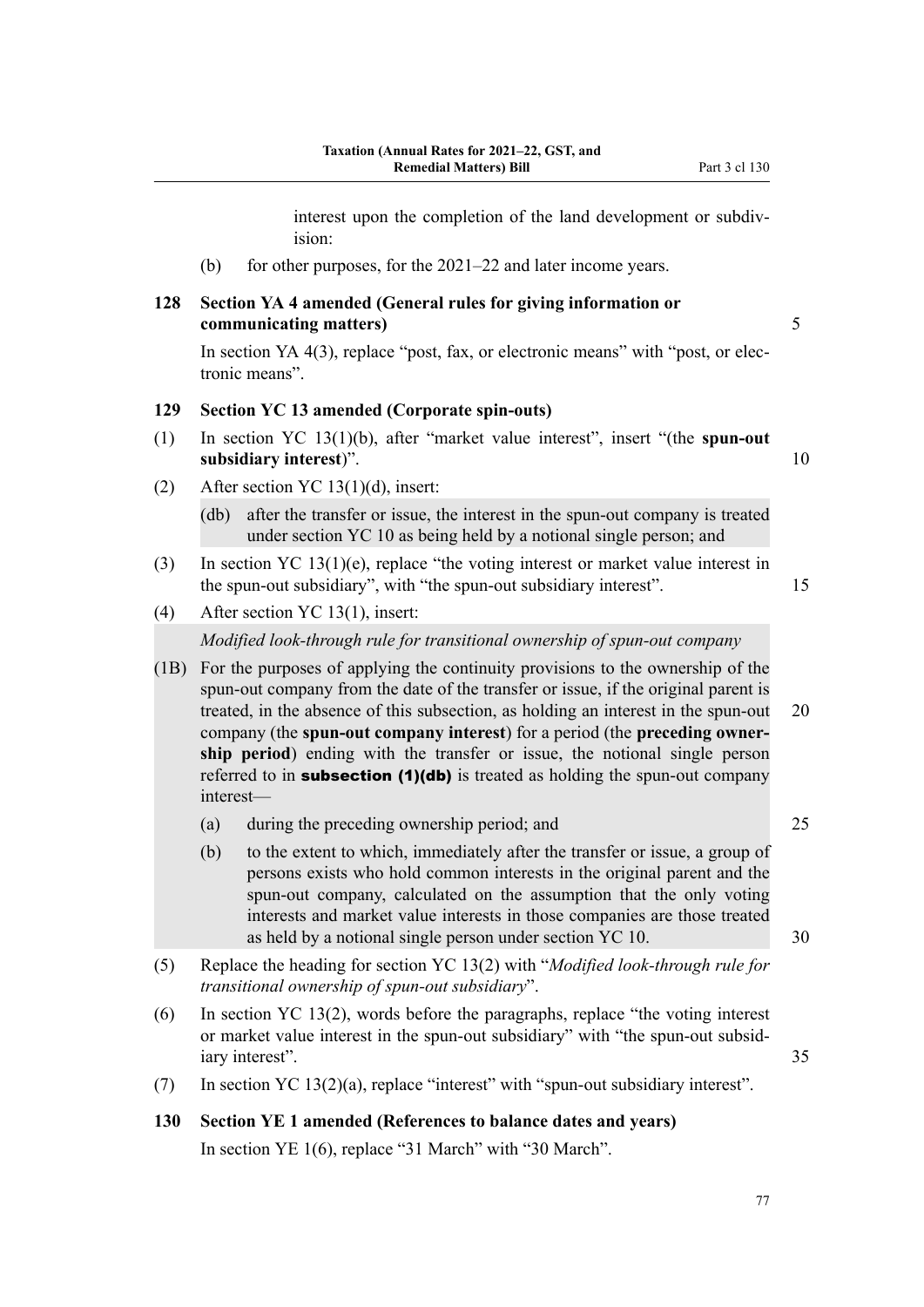| Part 3 cl 131 |  |  |
|---------------|--|--|
|               |  |  |

| 131 | <b>Section YZ 5 amended (New Zealand Memorial Museum Trust)</b>                                                                                                                                                                    |    |  |  |
|-----|------------------------------------------------------------------------------------------------------------------------------------------------------------------------------------------------------------------------------------|----|--|--|
|     | Replace section YZ 5(b) with:                                                                                                                                                                                                      |    |  |  |
|     | ends on 31 March 2025.<br>(b)                                                                                                                                                                                                      |    |  |  |
| 132 | Schedule 21B amended (Expenditure or loss for research and development<br>tax credits)                                                                                                                                             | 5  |  |  |
| (1) | In schedule 21B, part B, clause 21, replace "for the Callaghan Innovation pro-<br>ject grant." with "for the Callaghan Innovation project grant. Nor does it<br>include an amount related to an RDTI transition support payment.". |    |  |  |
| (2) | <b>Subsection (1)</b> applies for the 2019–20 and later income years.                                                                                                                                                              |    |  |  |
| 133 | Schedule 32 amended (Recipients of charitable or other public benefit<br>gifts)                                                                                                                                                    | 10 |  |  |
| (1) | This section amends schedule 32.                                                                                                                                                                                                   |    |  |  |
| (2) | Replace "UN Women National Committee Aotearoa New Zealand Incorpor-<br>ated" with "UN Women Aotearoa New Zealand Incorporated".                                                                                                    |    |  |  |
| (3) | Insert, in appropriate alphabetical order:                                                                                                                                                                                         | 15 |  |  |
|     | "Community Transformation Trust":<br>(a)                                                                                                                                                                                           |    |  |  |
|     | "Firefly Children's Home Charitable Trust":<br>(b)                                                                                                                                                                                 |    |  |  |
|     | "Hadassah Medical Relief Association of New Zealand":<br>(c)                                                                                                                                                                       |    |  |  |
|     | "Hands Across the Water New Zealand Trust":<br>(d)                                                                                                                                                                                 |    |  |  |
|     | "Institute for Indian Mother and Child Aotearoa Charitable Trust":<br>(e)                                                                                                                                                          | 20 |  |  |
|     | "Medic to Medic":<br>(f)                                                                                                                                                                                                           |    |  |  |
|     | "Missio Benevolent Society":<br>(g)                                                                                                                                                                                                |    |  |  |
|     | "Prabh Aasra Trust":<br>(h)                                                                                                                                                                                                        |    |  |  |
|     | "Reemi Charitable Trust":<br>(i)                                                                                                                                                                                                   |    |  |  |
|     | "Talalelei Life Futures Fund":<br>(j)                                                                                                                                                                                              | 25 |  |  |
|     | "YWAM Ships Aotearoa Limited".<br>(k)                                                                                                                                                                                              |    |  |  |
| (4) | Delete-                                                                                                                                                                                                                            |    |  |  |
|     | "Books for Cambodia Trust":<br>(a)                                                                                                                                                                                                 |    |  |  |
|     | "Channel 2 Cyclone Aid for Samoa":<br>(b)                                                                                                                                                                                          |    |  |  |
|     | "Cyclone Ofa Relief Fund":<br>(c)                                                                                                                                                                                                  | 30 |  |  |
|     | "Cyclone Val Relief Fund":<br>(d)                                                                                                                                                                                                  |    |  |  |
|     | "Kyrgyzstan New Zealand Rural Trust":<br>(e)                                                                                                                                                                                       |    |  |  |
|     | "L Women of Africa Fund":<br>(f)                                                                                                                                                                                                   |    |  |  |
|     | "The Band Aid Box":<br>(g)                                                                                                                                                                                                         |    |  |  |
|     | "The Serious Road Trip Charitable Trust":<br>(h)                                                                                                                                                                                   | 35 |  |  |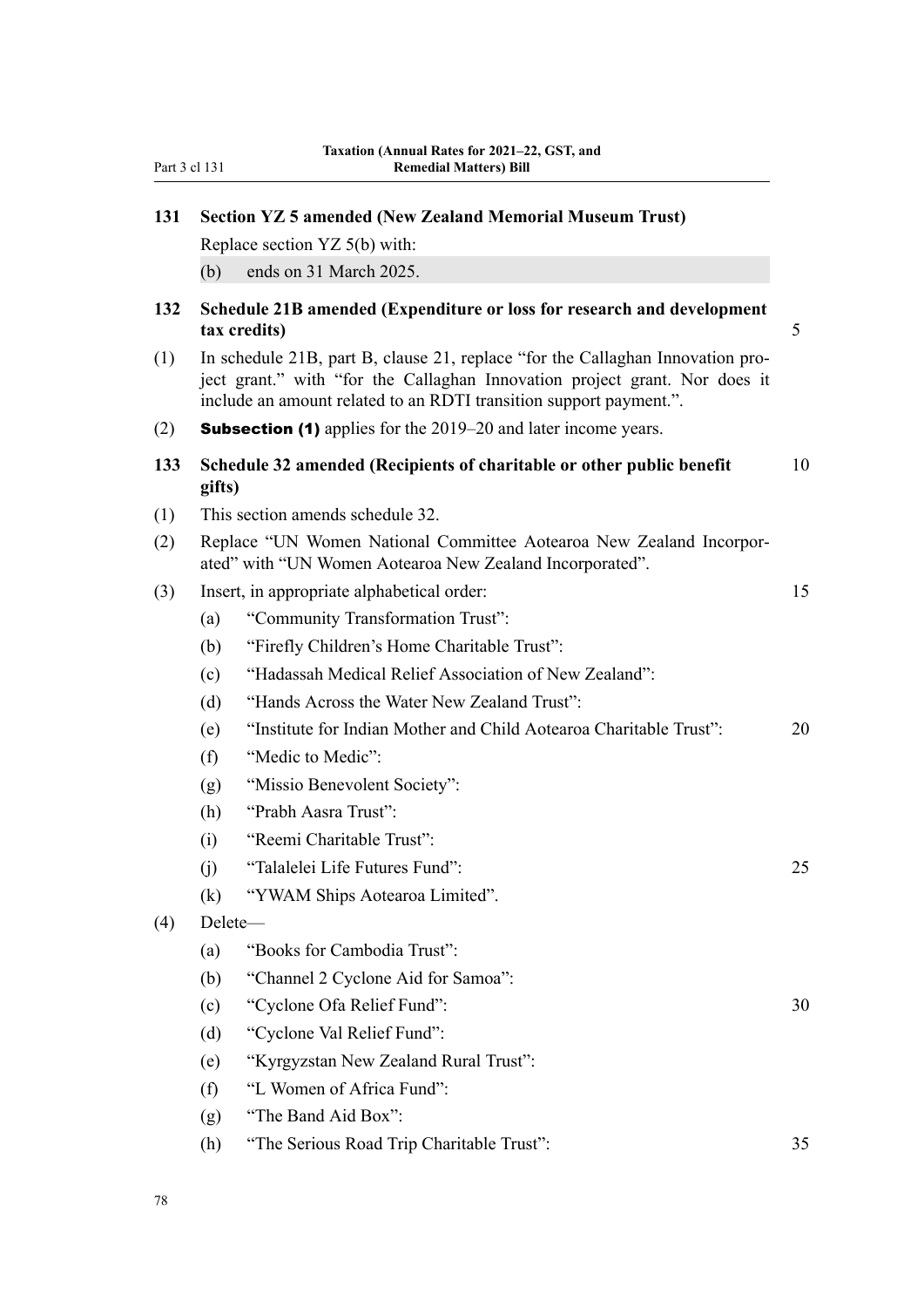- (i) "The Sir Walter Nash Vietnam Appeal".
- (5) **Subsection (3)** applies for a gift made to a person in the  $2021-22$  or later income year of the person.

# **Part 4**

# **Amendments to other enactments** 5

*Amendments to Tax Administration Act 1994*

**134 Amendments to Tax Administration Act 1994** Sections 135 to 174 amend the Tax Administration Act 1994.

# **135 Section 3 amended (Interpretation)**

- (1) This section amends section  $3(1)$ . 10
- (2) In the definition of **civil penalty**, after paragraph (cc), insert:
	- (cd) a penalty under section 141EE; or
- (3) Insert, in appropriate alphabetical order:

**electronic sales suppression tool** means a software program, device, or other thing, part of a thing, or combination of things or parts,—

- (a) that can modify, falsify, destroy, or prevent the creation of a record that—
	- (i) a person is required under a tax law to make or keep; and
	- (ii) is, or would be, created by a system that is or includes an electronic point of sale system; and 20
- $(b)$  the use of which would lead to a reasonable conclusion that 1 of its principal functions is to facilitate the modification, falsification, destruction, or prevention of the creation of a record.
- (4) In the definition of **employment income information**, after "80D,", insert  $\bullet$  108AB,  $108B$ ,". 25
- (5) In the definition of **proscribed question**, paragraph (b), delete ", other than in relation to the test of principal purpose of making taxable supplies as described in section  $91CB(3)(c)$ ".
- (6) In the definition of **START tax type**, after paragraph (g), insert:
	- $(gb)$  casino duty:  $30$
	- (gc) lottery duty:
	- (gd) totalisator duty:
- (7) Repeal the definition of **START tax type**.
- (8) In the definition of **tax shortfall**, paragraph (b), replace "section 46(6B)" with "section 23K". 35

79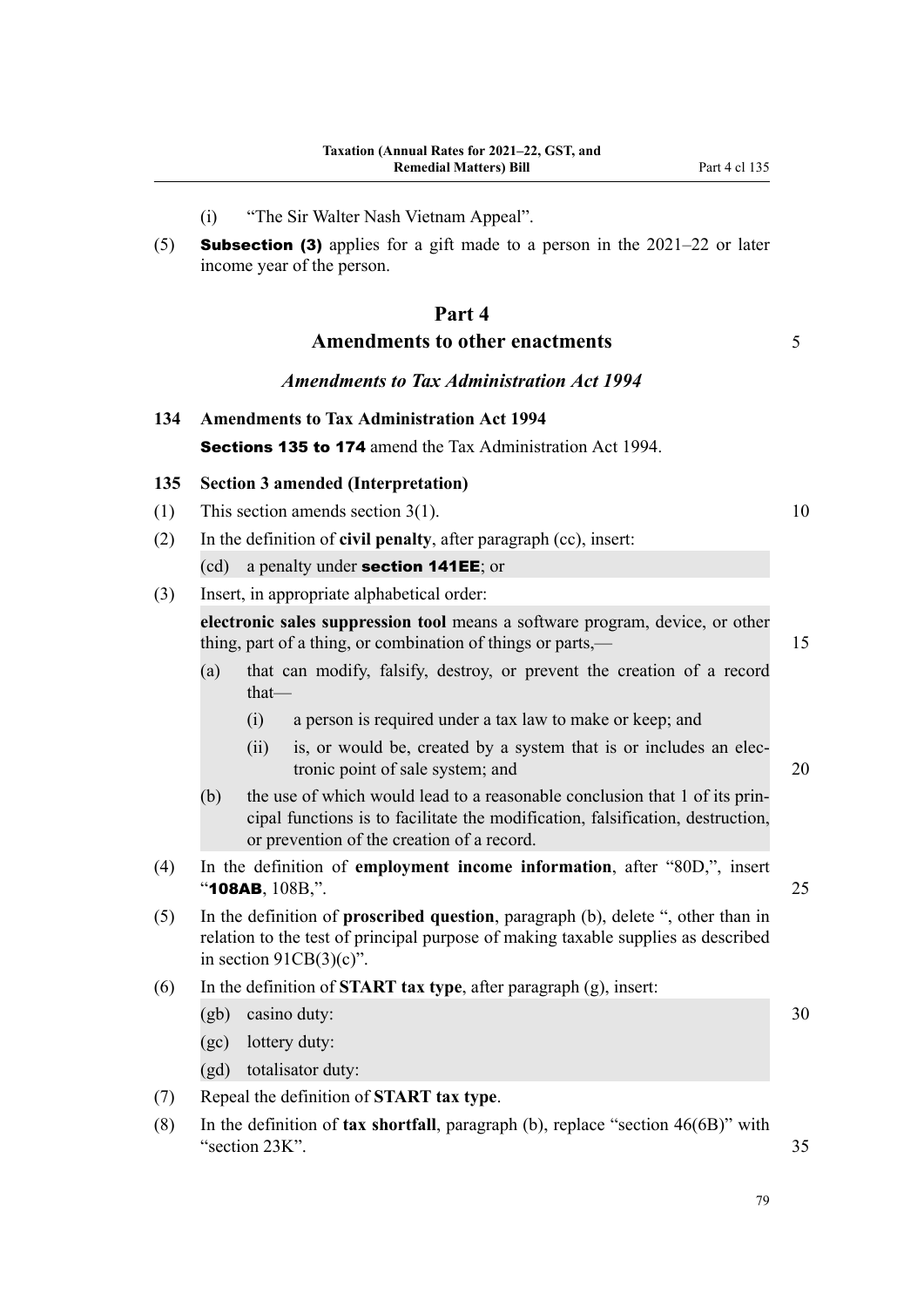| Part 4 cl 136 |                                                                                                                                                                                                                                                                                                                              | Taxation (Annual Rates for 2021-22, GST, and<br><b>Remedial Matters) Bill</b>                                                                                                                                                                                                    |    |  |  |
|---------------|------------------------------------------------------------------------------------------------------------------------------------------------------------------------------------------------------------------------------------------------------------------------------------------------------------------------------|----------------------------------------------------------------------------------------------------------------------------------------------------------------------------------------------------------------------------------------------------------------------------------|----|--|--|
| 136           | Section 14 amended (Modes of communication: general provisions)<br>In section 14(2), replace "post, fax, or electronic means" with "post, or elec-<br>tronic means".                                                                                                                                                         |                                                                                                                                                                                                                                                                                  |    |  |  |
| 137           | Section 14F amended (Giving information by personal delivery, post, fax,<br>or electronic means)                                                                                                                                                                                                                             |                                                                                                                                                                                                                                                                                  |    |  |  |
| (1)           | In the heading to section 14F, replace "post, fax, or electronic means" with<br>"post, or electronic means".                                                                                                                                                                                                                 |                                                                                                                                                                                                                                                                                  |    |  |  |
| (2)           | Repeal section $14F(3)(b)$ .                                                                                                                                                                                                                                                                                                 |                                                                                                                                                                                                                                                                                  |    |  |  |
| (3)           |                                                                                                                                                                                                                                                                                                                              | Repeal section $14F(8)$ .                                                                                                                                                                                                                                                        |    |  |  |
| 138           | <b>Section 14G amended (Contact addresses)</b><br>Repeal section $14G(1)(d)$ .                                                                                                                                                                                                                                               |                                                                                                                                                                                                                                                                                  | 10 |  |  |
| 139           |                                                                                                                                                                                                                                                                                                                              | <b>Section 16C amended (Key terms)</b>                                                                                                                                                                                                                                           |    |  |  |
| (1)           |                                                                                                                                                                                                                                                                                                                              | Replace section $16C(2)(a)$ with:                                                                                                                                                                                                                                                |    |  |  |
|               | (a)                                                                                                                                                                                                                                                                                                                          | in connection with a revenue law and for a purpose set out in section<br>$16B(1)$ :                                                                                                                                                                                              | 15 |  |  |
| (2)           |                                                                                                                                                                                                                                                                                                                              | In section $16C(3)(a)$ ,—                                                                                                                                                                                                                                                        |    |  |  |
|               | (a)                                                                                                                                                                                                                                                                                                                          | replace "means revenue information that relates to the affairs of a person<br>or entity" with "means revenue information":                                                                                                                                                       |    |  |  |
|               | (b)                                                                                                                                                                                                                                                                                                                          | in subparagraph (i), replace "the person or entity" with "a person or<br>entity".                                                                                                                                                                                                | 20 |  |  |
| (3)           |                                                                                                                                                                                                                                                                                                                              | After section $16C(3)(b)$ , insert:                                                                                                                                                                                                                                              |    |  |  |
|               | (c)                                                                                                                                                                                                                                                                                                                          | does not include information if the only person or entity that it identifies<br>is the Commissioner or chief executive of the Inland Revenue Depart-<br>ment, unless it relates to the application of the Inland Revenue Acts to<br>the Inland Revenue Department as a taxpayer. | 25 |  |  |
| 140           |                                                                                                                                                                                                                                                                                                                              | Section 25MB amended (Information from custodial institutions)                                                                                                                                                                                                                   |    |  |  |
| (1)           |                                                                                                                                                                                                                                                                                                                              | Replace section $25MB(8)(a)(ii)$ with:                                                                                                                                                                                                                                           |    |  |  |
|               |                                                                                                                                                                                                                                                                                                                              | a custodial institution that is not resident in New Zealand; and<br>(ii)                                                                                                                                                                                                         |    |  |  |
| (2)           |                                                                                                                                                                                                                                                                                                                              | After section 25MB(8), insert:                                                                                                                                                                                                                                                   |    |  |  |
|               | When branches located in New Zealand                                                                                                                                                                                                                                                                                         |                                                                                                                                                                                                                                                                                  |    |  |  |
| (9)           | For the purposes of <b>subsection (8)(a)(ii)</b> , if the non-resident custodial institu-<br>tion has a branch located in New Zealand that receives a payment of invest-<br>ment income, the branch is treated as the person who must provide investment<br>income information relating to the payment under subsection (3). |                                                                                                                                                                                                                                                                                  |    |  |  |
| (3)           |                                                                                                                                                                                                                                                                                                                              | <b>Subsections (1) and (2)</b> apply for the 2020–21 and later income years.                                                                                                                                                                                                     | 35 |  |  |
|               |                                                                                                                                                                                                                                                                                                                              |                                                                                                                                                                                                                                                                                  |    |  |  |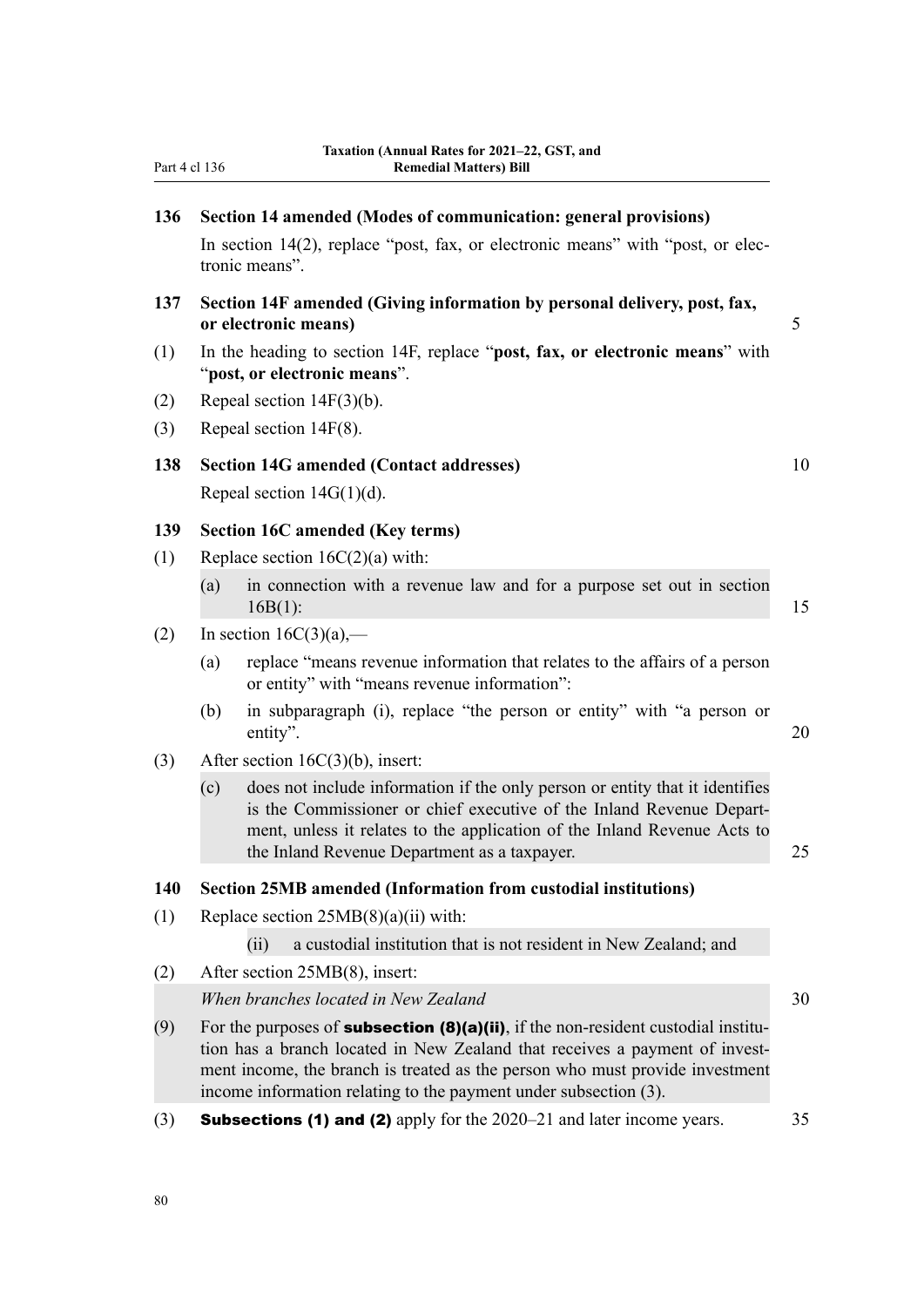| 141 | New section 25NB inserted (De minimis filing requirements for certain<br>persons) |  |  |  |  |  |  |
|-----|-----------------------------------------------------------------------------------|--|--|--|--|--|--|
| (1) | After section 25N, insert:                                                        |  |  |  |  |  |  |
|     | 25NB De minimis filing requirements for certain persons                           |  |  |  |  |  |  |
|     | When this section applies                                                         |  |  |  |  |  |  |
|     |                                                                                   |  |  |  |  |  |  |

- (1) This section applies when a person is required to withhold an amount of tax under—
	- (a) section RE 21(3) of the Income Tax Act 2007:
	- (b) section RF 13(2) of that Act:

(c) section 86KA of the Stamp and Cheque Duties Act 1971. 10

*When this section does not apply*

(2) This section does not apply when a person withholds an amount of tax referred to in section RE 21(6) and (7) of the Income Tax Act 2007.

*Delivery of investment income information*

- (3) Despite sections 25E, 25F, and 25H, the person may deliver the investment 15 income information for the payment to the Commissioner—
	- (a) in electronic form and by means of an electronic communication as prescribed by the Commissioner; and
	- (b) for the period in the tax year from 1 April to 30 September, by 20th October after the end of the period; and 20
	- (c) for the period in the tax year from 1 October to 31 March, by 20th April after the end of the period.
- (2) Subsection (1) applies for the 2022–23 and later income years.
- **142 New section 33F inserted (Research and development tax credits: extension of time for 2019–20 income year)** 25

After section 33E, insert:

# **33F Research and development tax credits: extension of time for 2019–20 income year**

The time for a person to file a supplementary return under section 33E for the 2019–20 income year is extended to 31 August 2021, or such later date other‐ 30 wise allowed by that section.

# **143 Section 43B amended (Non-active trusts may be excused from filing returns)**

(1) Replace the heading for section 43B with "**Trustees of non-active trusts and administrators or executors of non-active estates may be excused from fil‐** 35 **ing returns**".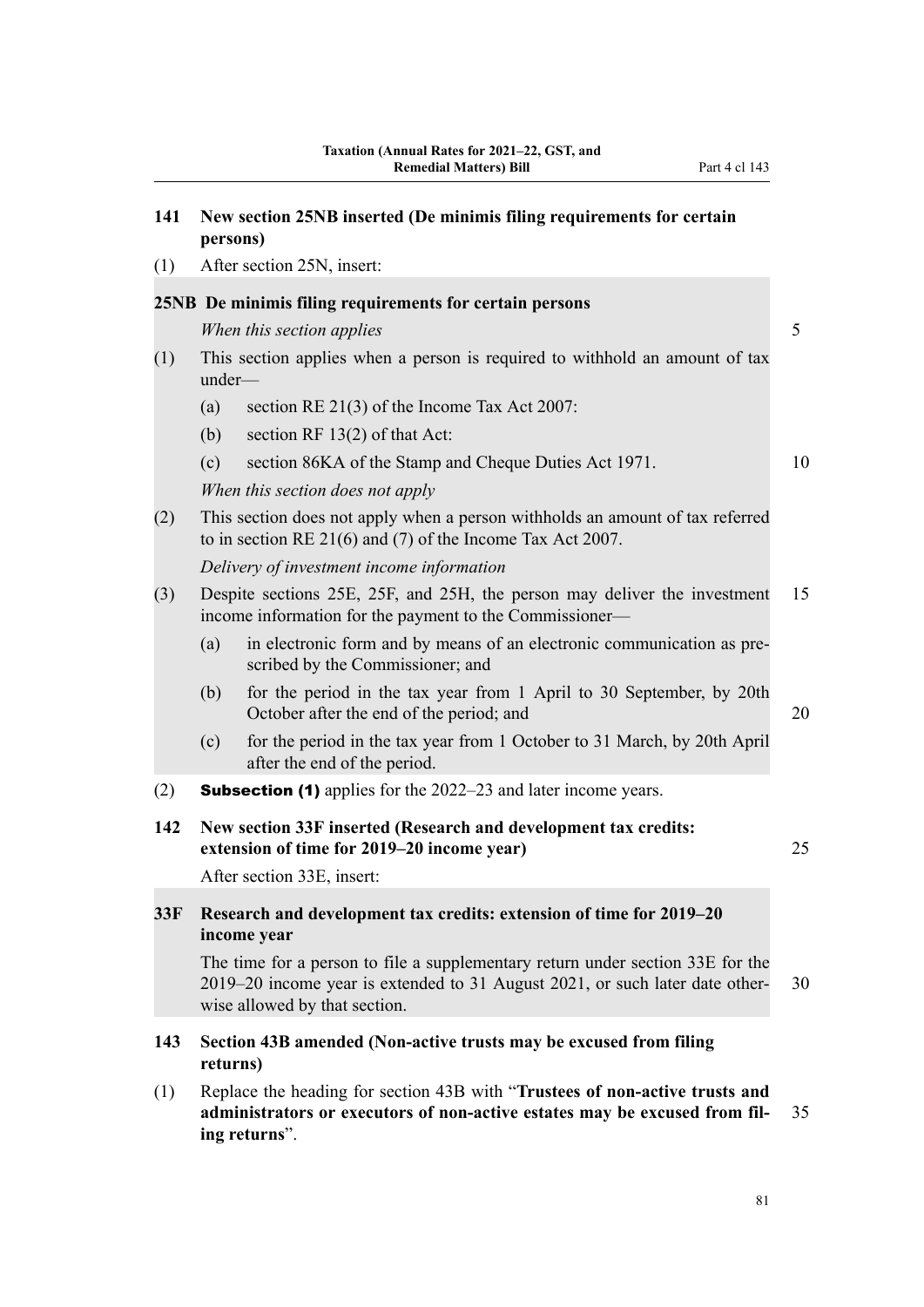| Part 4 cl 143 |  |  |
|---------------|--|--|
|               |  |  |

|  | (2) | Replace section $43B(1)$ and (2) with: |  |
|--|-----|----------------------------------------|--|
|--|-----|----------------------------------------|--|

- (1) A person who is a trustee of a trust or an administrator or executor of an estate is not required to make a return of income for a tax year for the trust or estate if—
	- (a) the trust or estate is non-active throughout the income year correspond‐ 5 ing to the tax year; and
	- (b) for a person who is a trustee, the trust is a complying trust under section HC 10 of the Income Tax Act 2007; and
	- (c) the person has provided to the Commissioner, in a form approved by the Commissioner,— 10
		- (i) a declaration that the trust or estate is non-active and that the per‐ son will notify the Commissioner if the trust or estate ceases to be non-active; and
		- (ii) a statement of the matters required by the Commissioner.
- (2) For the purposes of this section, a trust or estate is non-active for a tax year if, 15 throughout the income year corresponding to the tax year, the trustee of the trust or the administrator or executor of the estate—
	- (a) has not derived any income; and
	- (b) has no deductions; and
	- (c) has not been a party to, or perpetuated, or continued with, transactions 20 with assets of the trust or estate which, during the corresponding income year,—
		- (i) give rise to income in any person's hands; or
		- (ii) give rise to fringe benefits to an employee or to a former employee. 25
- $(3)$  In section 43B(3),—
	- (a) words before the paragraphs, replace "trust" with "trust or estate":
	- (b) paragraph  $(a)$ ,—
		- (i) replace "trustees" with "persons":
		- (ii) replace "trust" with "trust or estate": 30
	- (c) paragraph (c), replace "trust" with "trust or estate":
	- (d) paragraph (d), replace "trust" with "trust or estate" in each place.
- (4) In section  $43B(4)$ ,—
	- (a) replace "a trust" with "a trust or estate":
	- (b) replace "trustee of the trust" with "trustee of the trust or administrator or 35 executor of the estate":
	- (c) replace "that the trust" with "that the trust or estate":
	- (d) replace "a non-active trust" with "non-active".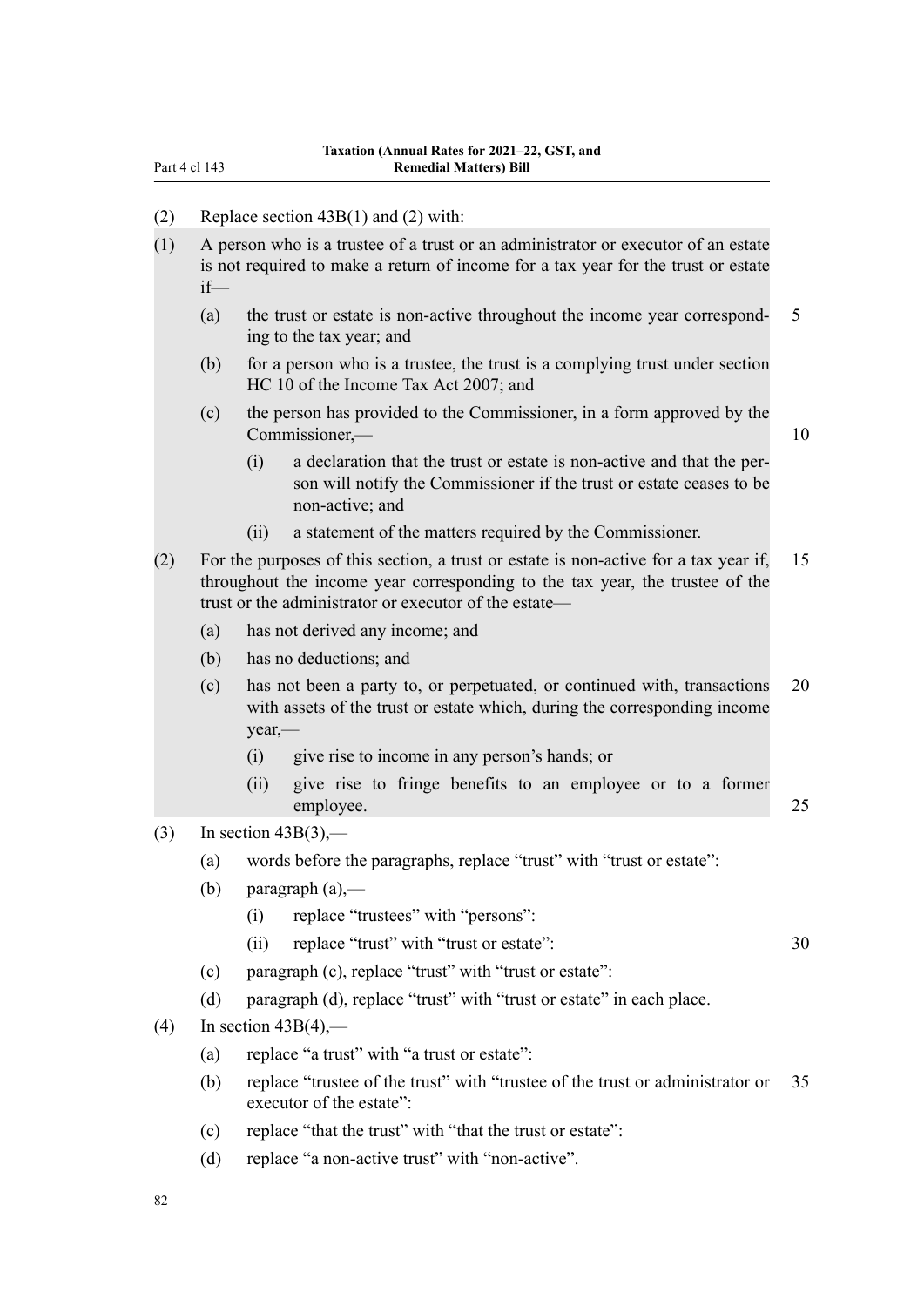(5) In section 43B(5), replace "trustees of a non-active trust shall" with "a person who is a trustee of a non-active trust or an executor or administrator of a nonactive estate must".

# **144 Section 68CB amended (Research and development tax credits: general approval)** 5

After section 68CB(7), insert:

- (7B) The Commissioner may vary an approval, upon application, to the extent to which the variation application relates solely to a supporting research and development activity for the income year immediately after the relevant income year, as provided by **section LY 5(1)(ab)(ii)** of the Income Tax Act 10 2007, if the variation application meets the requirements of subsection  $(1)(a)$  of this section, the variation applied for meets the requirements of subsection (4) of this section, and the application is made on or before the 7th day of the 14th month after the end of the relevant income year. If the Commissioner accepts the variation, then the Commissioner must notify the person in accordance with 15 subsection (5) of this section.
- (7C) The Commissioner may vary an approval, upon application, to the extent to which the variation application relates solely to a supporting research and development activity for the 2019–20 income year, if the variation application meets the requirements of subsection  $(1)(a)$  of this section, the variation 20 applied for meets the requirements of subsection (4) of this section, and the application is made on or before 31 August 2022. If the Commissioner accepts the variation, then the Commissioner must notify the person in accordance with subsection (5) of this section.

# **145 New section 68CF inserted (Research and development tax credits:** 25 **extension of time for approvals for 2020–21 income year)**

(1) After section 68CE, insert:

# **68CF Research and development tax credits: extension of time for approvals for 2020–21 income year**

The time for a person to make an application, or an application to vary, in rela- 30 tion to an approval under sections 68CB and 68CC for the 2020–21 income year is extended to 31 August 2021, or such later date otherwise allowed by those sections.

(2) Subsection (1) applies for the 2020–21 and later income years.

# **146 Section 89B amended (Commissioner may issue notices of proposed** 35 **adjustment)**

Replace section 89B(4)(b)(ii) with:

- (ii) sections 108A and 108B; or
- (iii) sections **108AB** and  $108B$ ,—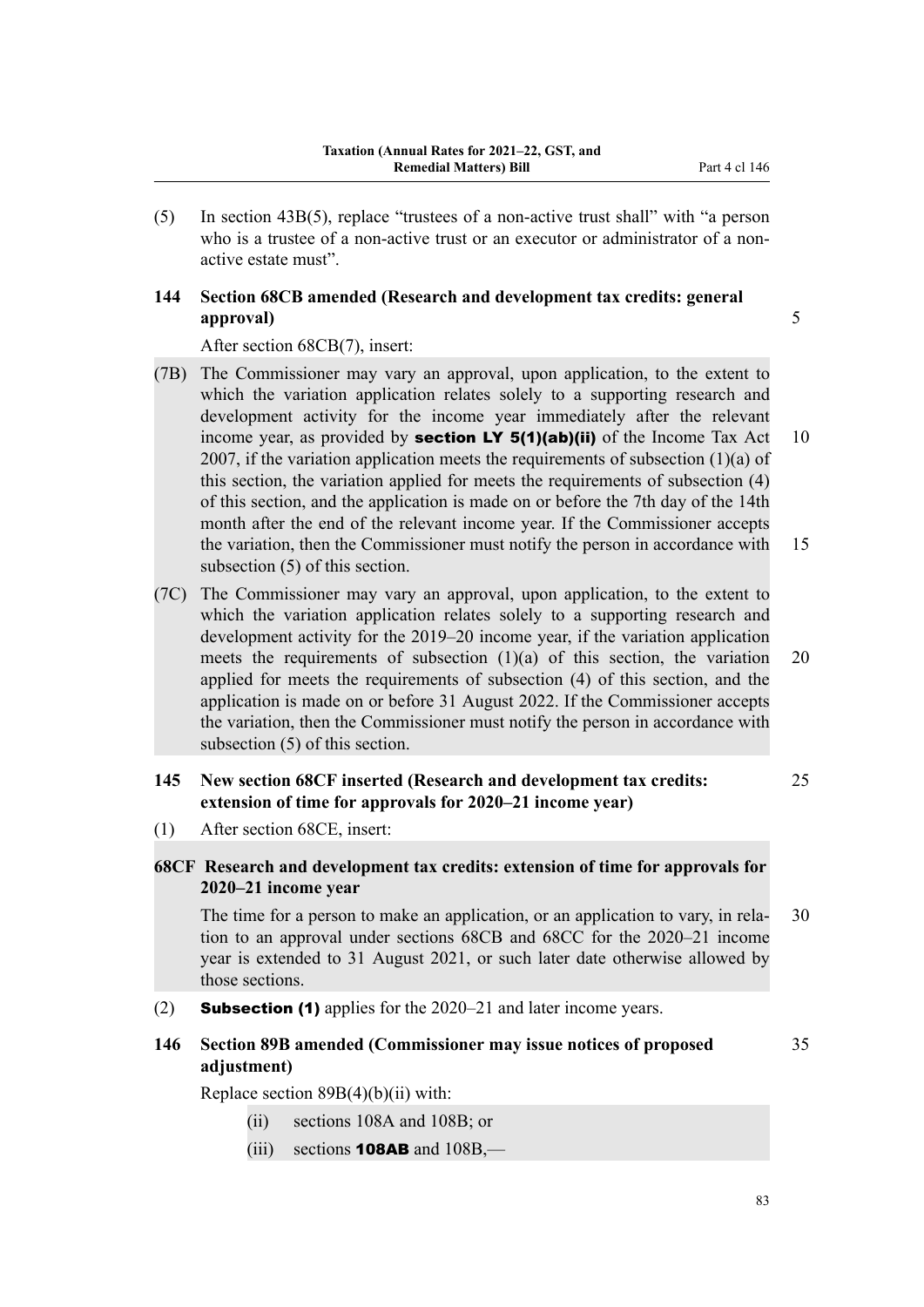# **147 Section 89L (Application to High Court)**

In section  $89L(1)(b)(ii)$ , replace "section  $108(2)$  or section  $108A(3)$ " with "section 108(2), **108AB(2)**, or  $108A(3)$ ".

# **148 Section 89P amended (Challenge notice for taxpayer-initiated disputes)** Replace section 89P(2) with: 5

- (2) Despite subsection (1), the Commissioner is not required to issue a challenge notice—
	- (a) to the extent to which the dispute has ended:
	- (b) when—
		- (i) the Commissioner has issued an amended assessment that reflects 10 some but not all of the adjustments proposed by the disputant; and
		- (ii) the disputant has a right of challenge under section 138B(2).

# **149 Section 108 amended (Time bar for amendment of income tax assessment)** After section 108(1C)(a)(i), insert:

(ib) provides a return for an amount required to be deducted under 15 section 221 of the Accident Compensation Act 2001 for a period which, for the purposes of this section, is treated as the making of an assessment of the amount by the taxpayer:

### **150 New section 108AB inserted (Time bar for amending assessment of KiwiSaver contributions)** 20

After section 108A, insert:

### **108AB Time bar for amending assessment of KiwiSaver contributions**

- (1) The Commissioner may not amend an assessment so as to increase an amount assessed when—
	- (a) a taxpayer provides employment income information that includes— 25
		- (i) an amount required to be deducted under Part 3, subpart 1 of the KiwiSaver Act 2006 which, for the purposes of this section, is treated as the making of an assessment of the amount by the taxpayer:
		- (ii) an amount of KiwiSaver Act 2006 employer contributions payable 30 which, for the purposes of this section, is treated as the making of an assessment of the amount by the taxpayer; and
	- (b) 4 years have passed from the date on which the taxpayer provided the employment income information.
- (2) However, if the Commissioner is of the opinion that employment income infor‐ 35 mation provided by a taxpayer is fraudulent or wilfully misleading, the Com‐ missioner may amend the assessment at any time so as to increase its amount.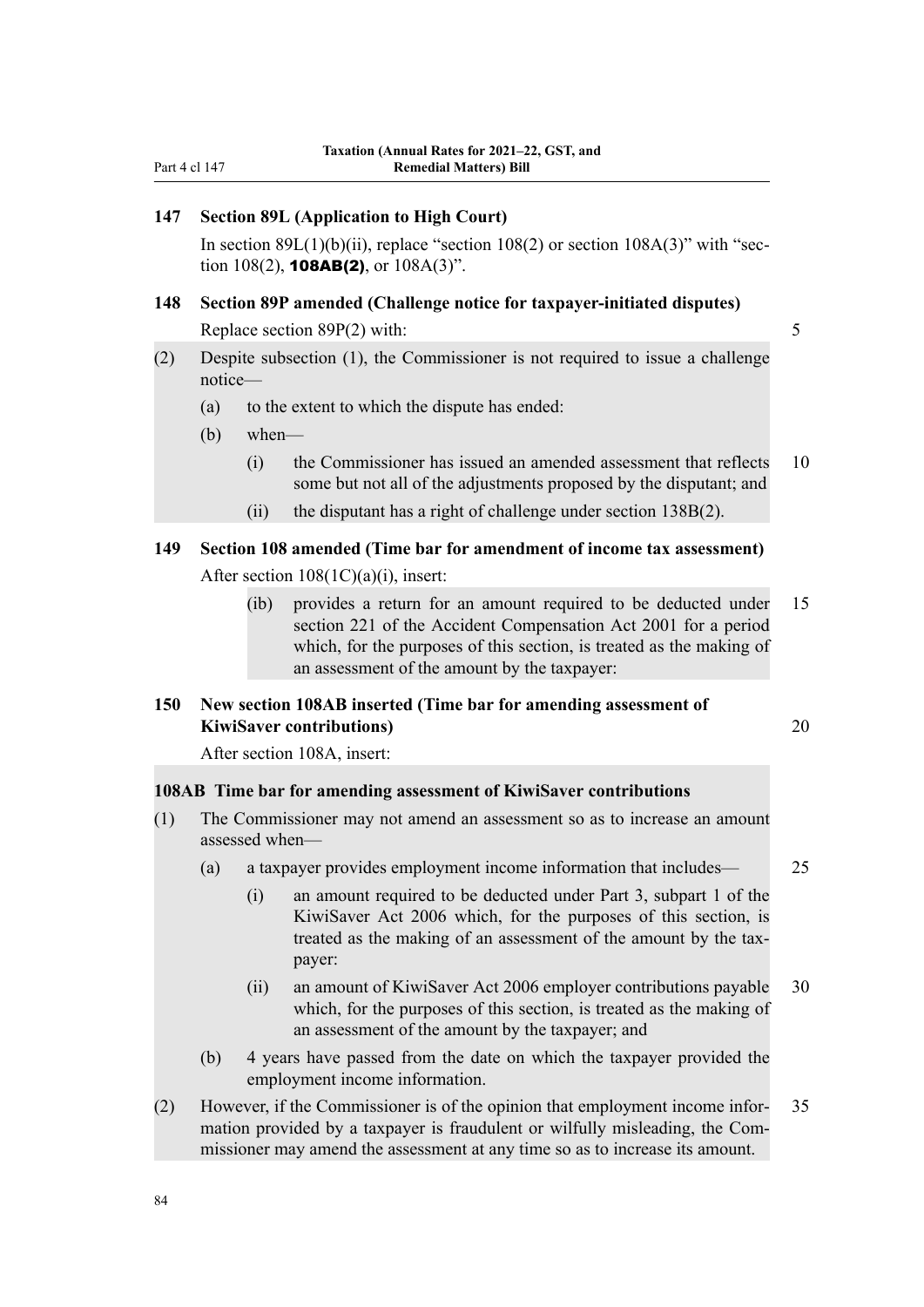| (3) |          |      | This section overrides every other provision of this Act, and any other rule or<br>law, that limits the Commissioner's right to amend assessments.                  |    |
|-----|----------|------|---------------------------------------------------------------------------------------------------------------------------------------------------------------------|----|
| 151 |          |      | <b>Section 108B amended (Extension of time bars)</b>                                                                                                                |    |
| (1) |          |      | In section $108B(3)(f)$ , replace "provided." with "provided; and".                                                                                                 |    |
| (2) |          |      | After section $108B(3)(f)$ , insert:                                                                                                                                | 5  |
|     | (fb)     |      | the time bar occurring under <b>section 108AB</b> after the period of 4 years<br>from the date on which the taxpayer provided the employment income<br>information. |    |
| 152 |          |      | Section 113 amended (Commissioner may at any time amend assessments)                                                                                                |    |
| (1) |          |      | In section 113(1), replace "sections 89N and 113D" with "section 89N".                                                                                              | 10 |
| (2) |          |      | <b>Subsection (1)</b> applies for the 2019–20 and later income years.                                                                                               |    |
| 153 | returns) |      | Section 113A amended (Correction of certain errors in subsequent                                                                                                    |    |
|     |          |      | In section $113A(4)$ ,—                                                                                                                                             |    |
|     | (a)      |      | words before the paragraphs, after "assessment", insert "or return, as<br>applicable,":                                                                             | 15 |
|     | (b)      |      | replace paragraph (b) with:                                                                                                                                         |    |
|     | (b)      |      | $2\%$ of the person's—                                                                                                                                              |    |
|     |          | (i)  | output tax, in the case of an assessment of goods and services tax;<br><sub>or</sub>                                                                                |    |
|     |          |      |                                                                                                                                                                     | 20 |
|     |          | (ii) | annual gross income, in any other case.                                                                                                                             |    |
| 154 |          |      | Section 125 amended (Certain rights of objection not conferred)                                                                                                     |    |
|     |          |      | In section $125(j)(iv)$ , replace "108A, 108B," with "108A, <b>108AB</b> , 108B,".                                                                                  |    |
| 155 |          |      | Section 138E amended (Certain rights of challenge not conferred)                                                                                                    |    |
| (1) |          |      | In section $138E(1)(e)(iv)$ , replace "17F," with "6E, 6F, 17F,".                                                                                                   | 25 |
| (2) |          |      | In section $138E(1)(e)(iv)$ , delete "108A,".                                                                                                                       |    |
| (3) |          |      | <b>Subsection (2)</b> applies for taxable periods starting on or after the day on<br>which this Act receives the Royal assent.                                      |    |
| 156 |          |      | <b>Section 138P amended (Powers of hearing authority)</b>                                                                                                           |    |
|     | 108B".   |      | In section 138 $P(5)$ , replace "108A, and 108B" with "108A, 108AB, and                                                                                             | 30 |
| 157 |          |      | Section 139A amended (Late filing penalty for certain returns)                                                                                                      |    |

(2) Subsection (1) applies for penalties imposed after 1 April 2022.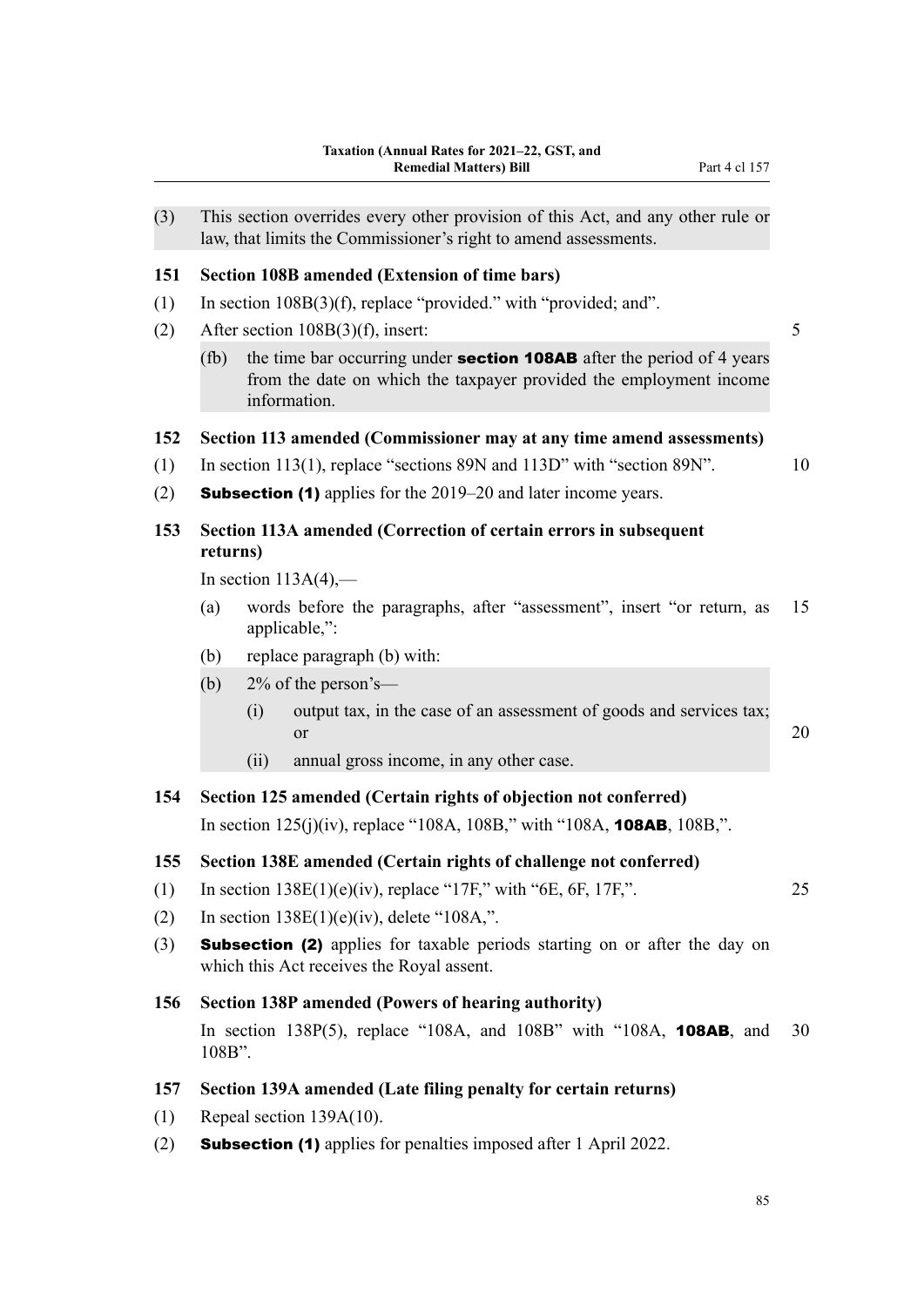# **158 Section 139AA amended (Non-electronic filing penalty)** (1) Repeal section 139AA(7). (2) Subsection (1) applies for penalties imposed after 1 April 2022. **159 Section 139B amended (Late payment penalty)** (1) Repeal section 139B(1B). 5 (2) In section 139B(3B), replace "section 24LC(3) or 157" with "section 157 or schedule 5, part C, clause 4(3)". (3) In section 139B(5A), replace "section 24LC(3) or 157" with "section 157 or schedule 5, part C, clause 4(3)". (4) **Subsection (1)** applies for penalties imposed after 1 April 2022. 10 **160 New section 141EE inserted (Penalty for acquiring or possessing electronic sales suppression tools)** After section 141ED, insert: **141EE Penalty for acquiring or possessing electronic sales suppression tools** (1) This section applies to a person who— 15 (a) is required by a tax law to make or keep records; and (b) knowingly acquires, or has possession or control of an electronic sales suppression tool (the **suppression tool**), or a right to use a suppression tool; and (c) has a purpose in relation to the suppression tool of evading the assess‐ 20 ment or payment of tax under a tax law, whether by them or by another person. (2) This section does not apply when the person— (a) acquires a business whose operations include the use of the suppression tool or the right to use it; and 25 (b) could not reasonably be expected to be aware of the existence of the sup‐ pression tool in the business; and (c) has not used the suppression tool in the business. (3) The person is liable to pay an electronic sales suppression penalty of \$5,000. (4) For the purposes of the imposition of a penalty under **subsection (3)**, a per- 30 son to whom this section applies is treated as committing a single offence in relation to all tax types and periods. A further penalty may be imposed for a later period of time for the continued possession or control of, or right to use, the suppression tool. (5) For the purposes of **subsection (1)(c)**, and without limiting the provision, a  $35$ person is treated as meeting the purpose test if they have used the suppression

tool to evade the assessment or payment of tax.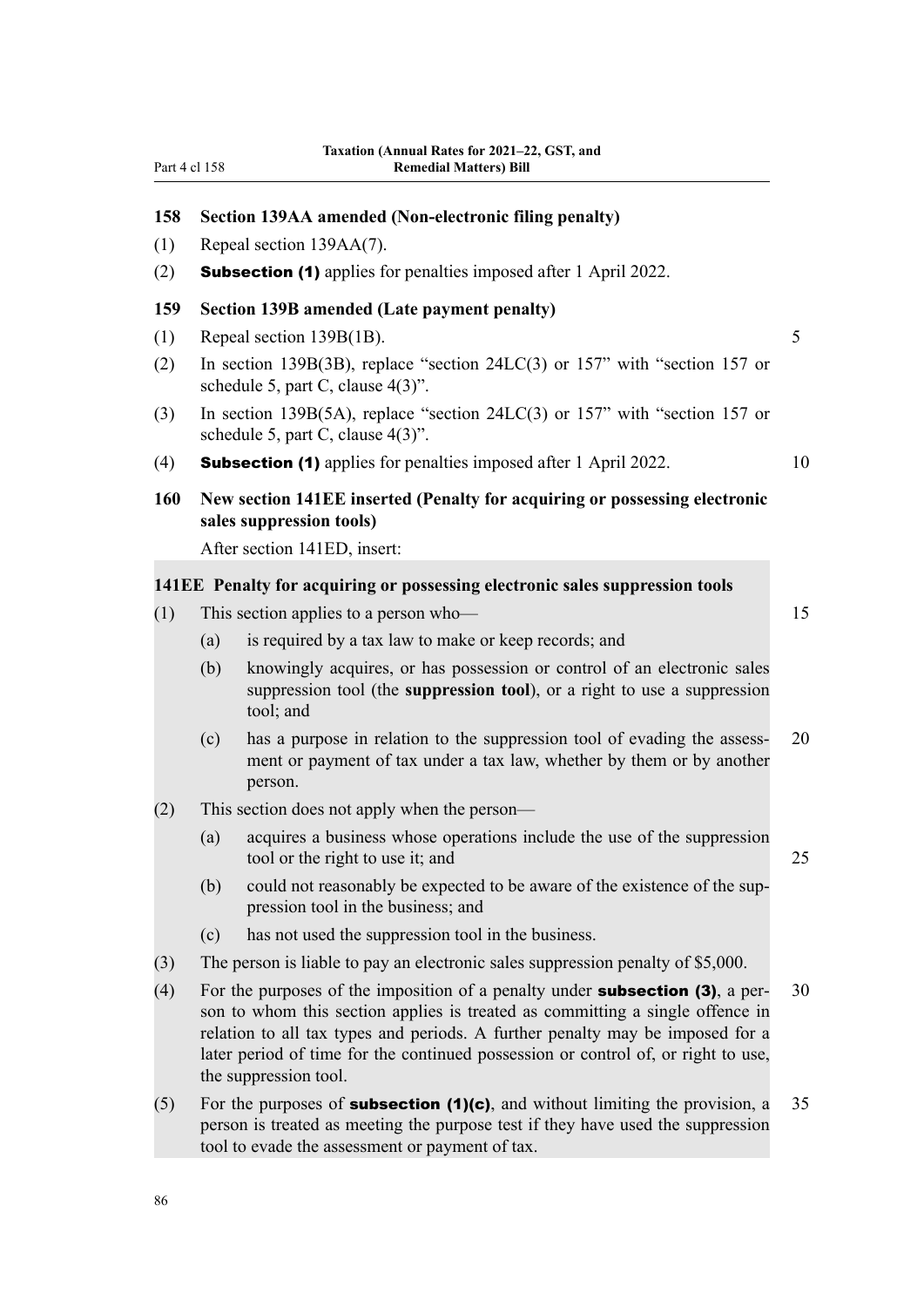| 161 |                                                                                                   | Section 141FB amended (Reduction of penalties for previous behaviour)                                                                                                                |    |  |
|-----|---------------------------------------------------------------------------------------------------|--------------------------------------------------------------------------------------------------------------------------------------------------------------------------------------|----|--|
|     |                                                                                                   | After section 141FB(5), insert:                                                                                                                                                      |    |  |
| (6) | person-                                                                                           | Despite subsection $(1)$ , no reduction in the amount payable is allowed when an<br>electronic sales suppression penalty is imposed under section 141EE(3) on a                      | 5  |  |
|     | (a)                                                                                               | who is liable to a penalty under section $141E(1)$ ; and                                                                                                                             |    |  |
|     | (b)                                                                                               | whose use of an electronic sales suppression tool contributes to the eva-<br>sion or similar act.                                                                                    |    |  |
| 162 |                                                                                                   | New section 141GB inserted (Reduction of electronic sales suppression<br>penalties)                                                                                                  | 10 |  |
|     |                                                                                                   | After section 141G, insert:                                                                                                                                                          |    |  |
|     |                                                                                                   | 141GB Reduction of electronic sales suppression penalties                                                                                                                            |    |  |
| (1) |                                                                                                   | This section applies when a person—                                                                                                                                                  |    |  |
|     | (a)                                                                                               | is liable to pay an electronic sales suppression penalty imposed under<br>section 141EE; and                                                                                         | 15 |  |
|     | (b)                                                                                               | discloses to the Commissioner details relating to the acquisition, posses-<br>sion, control, or use of the electronic sales suppression tool.                                        |    |  |
| (2) |                                                                                                   | The penalty payable by the person may be reduced if, in the Commissioner's<br>opinion, the person has made a full disclosure of all the details relating to the<br>suppression tool. | 20 |  |
| (3) |                                                                                                   | The disclosure referred to in <b>subsection (1)</b> may be either—                                                                                                                   |    |  |
|     | (a)                                                                                               | a pre-notification disclosure made before the person is notified of a<br>pending tax audit or investigation; or                                                                      |    |  |
|     | (b)                                                                                               | a post-notification disclosure made after the person is notified of a pend-<br>ing tax audit or investigation, but before the Commissioner starts the<br>audit or investigation.     | 25 |  |
| (4) |                                                                                                   | The level by which the penalty is reduced under <b>subsection (2)</b> is—                                                                                                            |    |  |
|     | (a)                                                                                               | for pre-notification disclosure, 100%:                                                                                                                                               |    |  |
|     | (b)                                                                                               | for post-notification disclosure, 40%.                                                                                                                                               |    |  |
| (5) | Section $141G(4)$ and (5) apply for the purposes of <b>subsection (3)</b> in deter-<br>$mining$ — |                                                                                                                                                                                      |    |  |
|     | (a)                                                                                               | whether a person has been notified of a pending tax audit or investiga-<br>tion; and                                                                                                 |    |  |
|     | (b)                                                                                               | the time at which an audit or investigation starts.                                                                                                                                  |    |  |
| (6) |                                                                                                   | The Commissioner may specify the information required for a full disclosure<br>and the form in which it must be provided.                                                            | 35 |  |
|     |                                                                                                   |                                                                                                                                                                                      |    |  |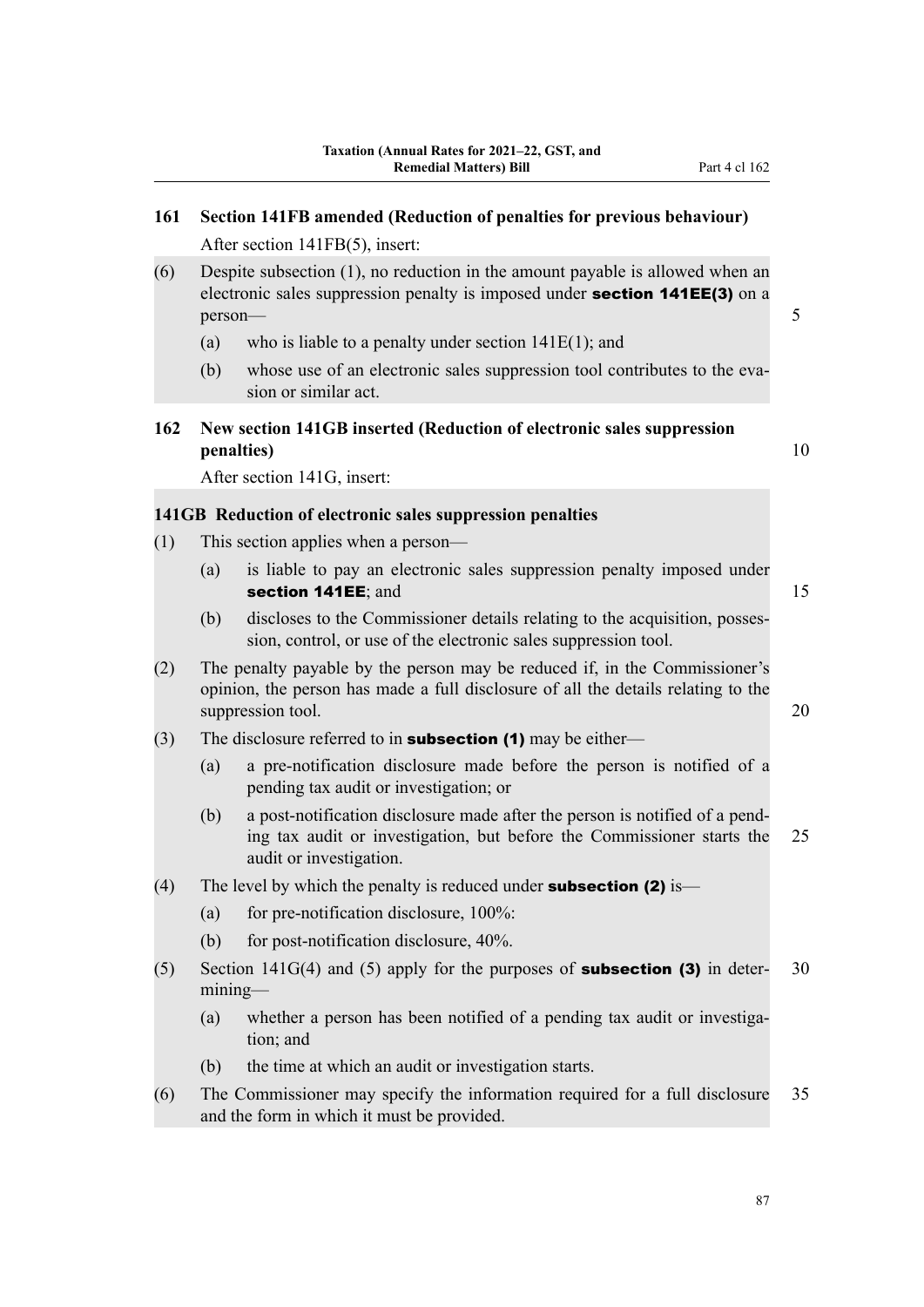#### **163 Section 143 amended (Absolute liability offences)**

- (1) In the heading to section 143, after "**offences**", insert "**and strict liability offences**".
- (2) In section  $143(1)(ba)$ ,—
	- (a) replace "a tax invoice" with "taxable supply information": 5
	- (b) replace "section  $24$ " with "section  $19K$  or  $19L$ ".
- (3) In section 143(1)(c), replace "1985." with "1985; or".
- (4) After section  $143(1)(c)$ , insert:
	- (d) claims, under section 20(3) of the Goods and Services Tax Act 1985, more than 1 amount of input tax for a taxable supply to the person, 10 resulting in a total amount of input tax claimed by the person for the taxable supply that exceeds the output tax charged to the person for the taxable supply.
- (5) After section 143(2C), insert:
- (2D) No person may be convicted of an offence against **subsection (1)(d)** if the 15 person proves that the person, either or both,—
	- (a) took reasonable care when claiming the amounts of input tax:
	- (b) corrected, under section 113A of the Tax Administration Act 1994, the amount claimed for input tax.
- (6) Subsections (2), (3), (4), and (5) apply for taxable periods starting on or 20 after the day on which this Act receives the Royal assent.

#### **164 Section 143A amended (Knowledge offences)**

- (1) Repeal section  $143A(1)(f)$ .
- (2) In section  $143A(1)(fb)$ , replace "section  $24BAB(3)$ " with "section  $19M(3)$ ".
- (3) In section  $143A(1)(f_c)$ , replace "section  $24BAC$ " with "**section 12C**". 25
- (4) Subsection (1) applies for taxable periods starting on or after the day on which this Act receives the Royal assent.

#### **165 New sections 143BB and 143BC inserted**

After section 143B, insert:

#### **143BB Manufacturing or supplying electronic sales suppression tools** 30

- (1) A person commits an offence against this Act if they knowingly manufacture, develop, or publish an electronic sales suppression tool (the **suppression tool**) that is provided to a person referred to in subsection (2), or sections 141EE or 143BC.
- (2) A person commits an offence against this Act if they— 35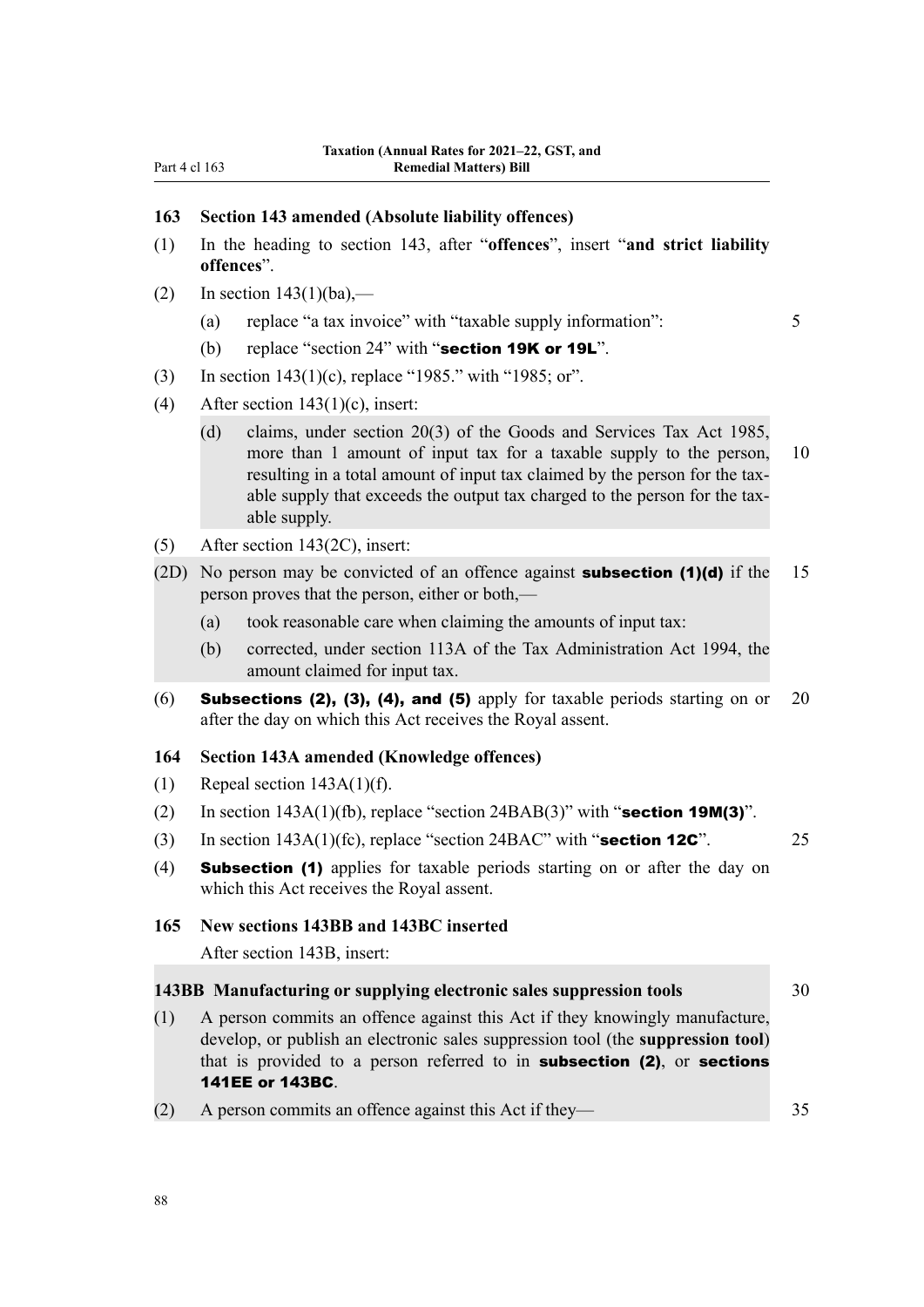- (a) knowingly supply, make available for use, or otherwise provide the suppression tool or a right to use the suppression tool to a person resident in New Zealand: (b) knowingly provide a service to a person resident in New Zealand that includes the use of the suppression tool. 5 (3) A person who is convicted of an offence under **subsection (1) or (2)** is liable to a fine not exceeding \$250,000. **143BC Acquiring or possessing electronic sales suppression tools** (1) A person commits an offence against this Act if they— (a) are required by a tax law to make or keep records; and 10 (b) knowingly acquire, or have possession or control of an electronic sales suppression tool (the **suppression tool**), or a right to use the suppression tool; and (c) have a purpose in relation to the suppression tool of evading the assess‐ ment or payment of tax under a tax law, whether by them or by another 15 person. (2) **Subsection (1)** does not apply when the person— (a) acquires a business whose operations include the use of the suppression tool or a right to use it; and (b) could not reasonably be expected to be aware of the existence of the sup‐ 20 pression tool in the business; and (c) has not used the suppression tool in the business.  $(3)$  A person who is convicted of an offence under **subsection (1)** is liable to a fine not exceeding \$50,000. (4) For the purposes of the imposition of a penalty under **subsection (3)**, a per- 25 son to whom this section applies is treated as committing a single offence in relation to all tax types and periods. A further penalty may be imposed for a later period of time for the continued possession or control of, or right to use,
- (5) For the purposes of **subsection (1)(c)**, and without limiting the provision, a 30 person is treated as meeting the purpose test if they have used the suppression tool to evade the assessment or payment of tax.

# **166 Section 143D amended (Offences related to disclosure of certain information by persons other than revenue officers)**

After section 143D(1)(a), insert: 35

the suppression tool.

(ab) a person who acquires, has access to, or is given the information as an officer, employee, or agent of an agency referred to in schedule 7, part C, clauses 20, 23, 23B, 24 to 29, 30, 31, 33, 34A, 35 to 38, 39B, 42, 44, 45, and 45B; or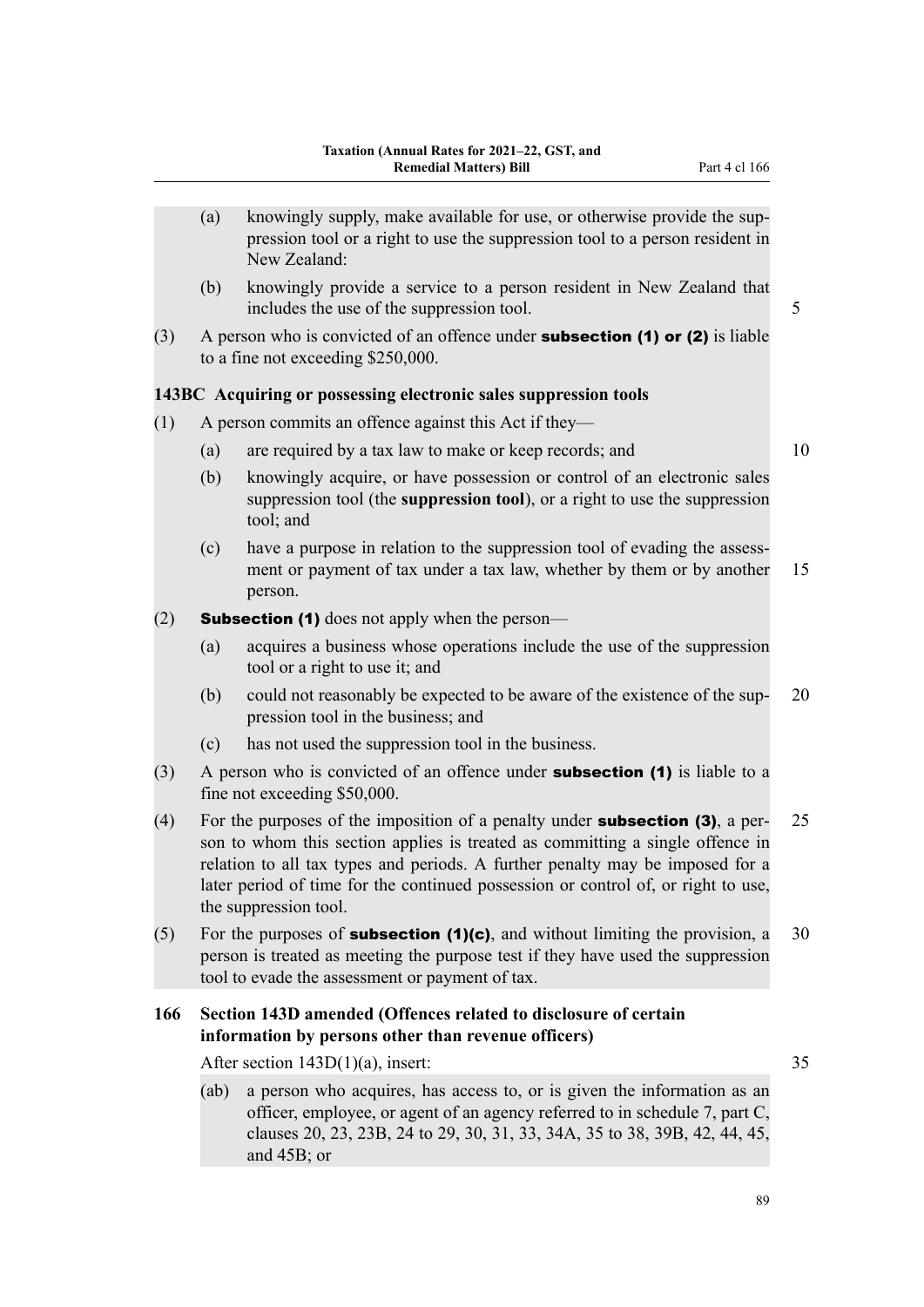| 167 |     |            | Section 157A amended (Application of Parts 7 and 9 to defaulters)                                                                                                    |    |
|-----|-----|------------|----------------------------------------------------------------------------------------------------------------------------------------------------------------------|----|
|     |     |            | After section $157A(1)(a)(i)$ , insert:                                                                                                                              |    |
|     |     | $(ib)$     | section 12L of the Gaming Duties Act 1971; or                                                                                                                        |    |
| 168 |     |            | <b>Section 173K amended (Application)</b>                                                                                                                            |    |
|     |     |            | After section 173K(2), insert:                                                                                                                                       | 5  |
| (3) |     |            | Subsection (2) does not apply for Part O of the Income Tax Act 2007.                                                                                                 |    |
| 169 |     |            | Section 183ABAB amended (Remission of interest for taxpayers affected<br>by COVID-19: general rules)                                                                 |    |
|     |     |            | Replace section 183ABAB(4) with:                                                                                                                                     |    |
| (4) |     | Council-   | The time limit imposed by subsection $(3)(b)$ may be extended by Order in                                                                                            | 10 |
|     | (a) |            | made on the recommendation of the Minister of Revenue; and                                                                                                           |    |
|     | (b) |            | made before, or no more than 6 months after, the time limit (the previ-<br>ous time limit) applying immediately before the Order in Council comes<br>into force; and | 15 |
|     | (c) |            | extending the time limit by no more than 36 months from the previous<br>time limit for-                                                                              |    |
|     |     | (i)        | all persons affected by the previous time limit; or                                                                                                                  |    |
|     |     | (ii)       | a class or classes of persons affected by the previous time limit<br>and described in the Order in Council.                                                          | 20 |
| 170 |     |            | Section 183C amended (Cancellation of interest)                                                                                                                      |    |
| (1) |     |            | Repeal section $183C(4B)(b)$ .                                                                                                                                       |    |
| (2) |     |            | In section $183C(4B)(c)$ , replace "the START tax type" with "the tax assessed".                                                                                     |    |
| (3) |     |            | In section 183C(4C), replace "the START tax type" with "the tax assessed".                                                                                           |    |
| (4) |     |            | Repeal section $183C(4D)(b)$ .                                                                                                                                       | 25 |
| (5) |     |            | In section $183C(4D)(c)$ , replace "the START tax type" with "the tax assessed".                                                                                     |    |
| (6) |     |            | In section 183C(4E), replace "the START tax type" with "the tax assessed".                                                                                           |    |
| (7) |     |            | Subsections (1), (2), and (3) apply for statements of account issued by the<br>Commissioner after 1 April 2022.                                                      |    |
| 171 |     |            | <b>Section 225 amended (Regulations)</b>                                                                                                                             | 30 |
| (1) |     |            | Repeal section $225(1)(c)$ and (d).                                                                                                                                  |    |
| (2) |     |            | Repeal section 225(2).                                                                                                                                               |    |
| 172 |     | companies) | Section 225AA repealed (Regulations: co-operative dairy and marketing                                                                                                |    |
|     |     |            | Repeal section 225AA.                                                                                                                                                | 35 |

Part 4 cl 167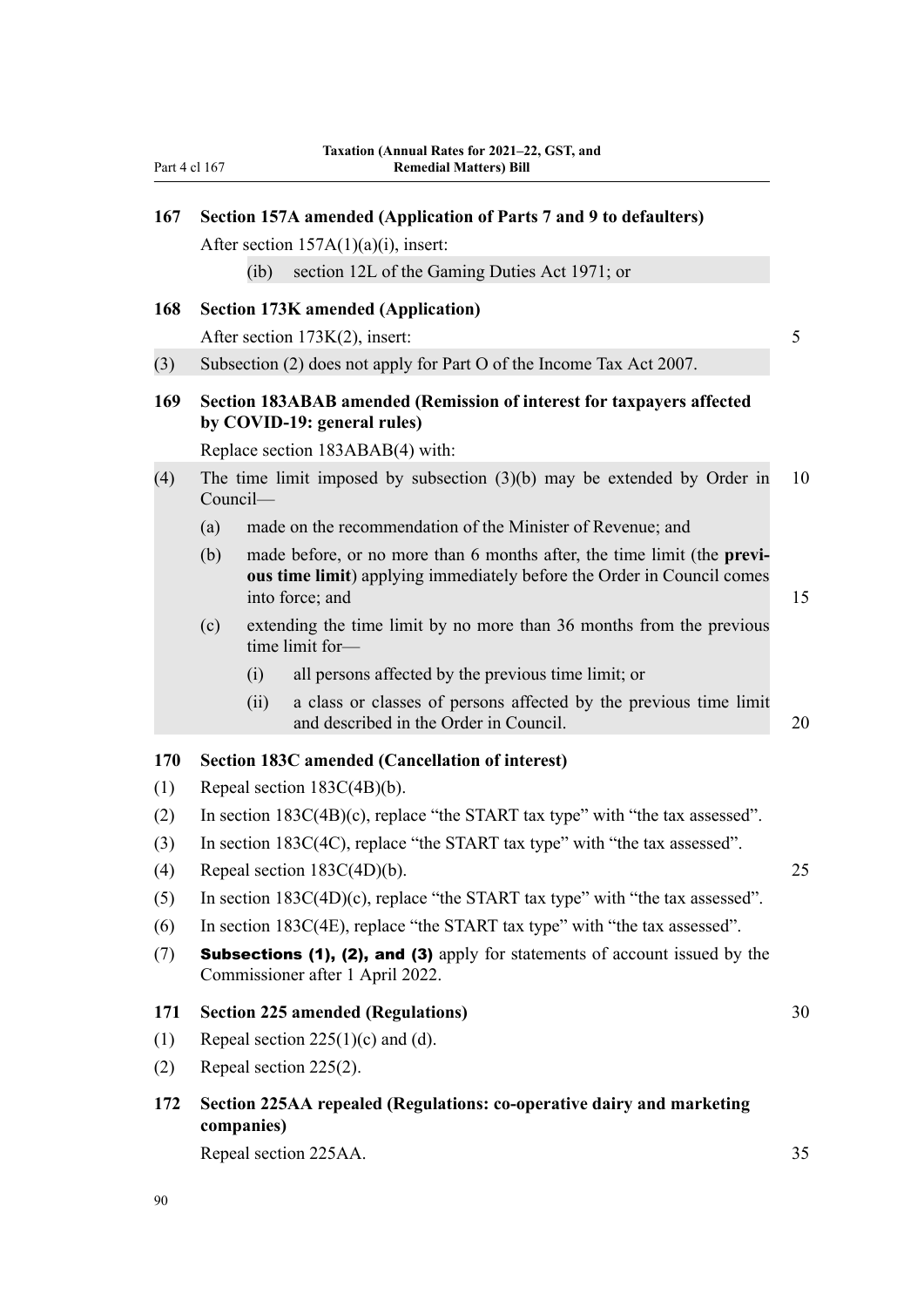| 173 |                                                  | <b>Schedule 7 amended (Disclosure rules)</b>                                                                                                                                                                                                                           |    |  |  |
|-----|--------------------------------------------------|------------------------------------------------------------------------------------------------------------------------------------------------------------------------------------------------------------------------------------------------------------------------|----|--|--|
| (1) |                                                  | In schedule 7, part C, subpart 1, replace clause $23B(2)$ to (5) with:                                                                                                                                                                                                 |    |  |  |
| (2) |                                                  | Despite subclause (1), the Commissioner may disclose the information only if<br>the Commissioner considers that-                                                                                                                                                       |    |  |  |
|     | (a)                                              | the information is readily available; and                                                                                                                                                                                                                              | 5  |  |  |
|     | (b)                                              | it is reasonable and practicable to disclose the information; and                                                                                                                                                                                                      |    |  |  |
|     | (c)                                              | it is not undesirable to disclose the information; and                                                                                                                                                                                                                 |    |  |  |
|     | (d)                                              | the information is reasonably necessary for the purpose referred to in<br>subclause (1).                                                                                                                                                                               |    |  |  |
| (2) |                                                  | Repeal schedule 7, part C, subpart 1, clause 36.                                                                                                                                                                                                                       | 10 |  |  |
| (3) |                                                  | Repeal schedule 7, part C, subpart 2, clauses 41 and 42.                                                                                                                                                                                                               |    |  |  |
| 174 |                                                  | Schedule 8 amended (Reporting of income information by individuals and<br>treatment of certain amounts)                                                                                                                                                                |    |  |  |
| (1) |                                                  | In schedule 8, part B, clause $2(2)(a)$ , replace "section $25A$ " with "section $26B$ ".                                                                                                                                                                              |    |  |  |
| (2) |                                                  | Replace schedule 8, part B, clause $2(3)(c)(i)$ with:                                                                                                                                                                                                                  | 15 |  |  |
|     |                                                  | a schedular payment:<br>(i)                                                                                                                                                                                                                                            |    |  |  |
|     |                                                  | <b>Amendments to Child Support Act 1991</b>                                                                                                                                                                                                                            |    |  |  |
| 175 |                                                  | <b>Amendments to Child Support Act 1991</b>                                                                                                                                                                                                                            |    |  |  |
|     |                                                  | <b>Sections 176 to 186</b> amend the Child Support Act 1991.                                                                                                                                                                                                           |    |  |  |
| 176 |                                                  | Section 40AA amended (Interpretation for purposes of sections 40 to 45)                                                                                                                                                                                                | 20 |  |  |
|     | In section 40AA, definition of election period,— |                                                                                                                                                                                                                                                                        |    |  |  |
|     | (a)                                              | replace paragraph (b) with:                                                                                                                                                                                                                                            |    |  |  |
|     | (b)                                              | if notice of the election is given under section $40(1)$ during the child sup-<br>port year, the period in the child support year that starts on the first day<br>of the month in which the notice is given and ends on the last day of the<br>child support year; and | 25 |  |  |
|     | (b)                                              | paragraph (c) (as inserted by the Child Support Amendment Act 2021),<br>replace "after the end of" with "during or after".                                                                                                                                             |    |  |  |

# **177 Section 40 amended (Estimated income)**

- (1) After section  $40(4)(d)$ , insert: 30
	- (da) notice of the election is given after the child support year to which it relates, and the person has made an earlier election for that child support year; or
- (2) In section 40(8) (as inserted by the Child Support Amendment Act 2021), replace "after the end of" with "during or after". 35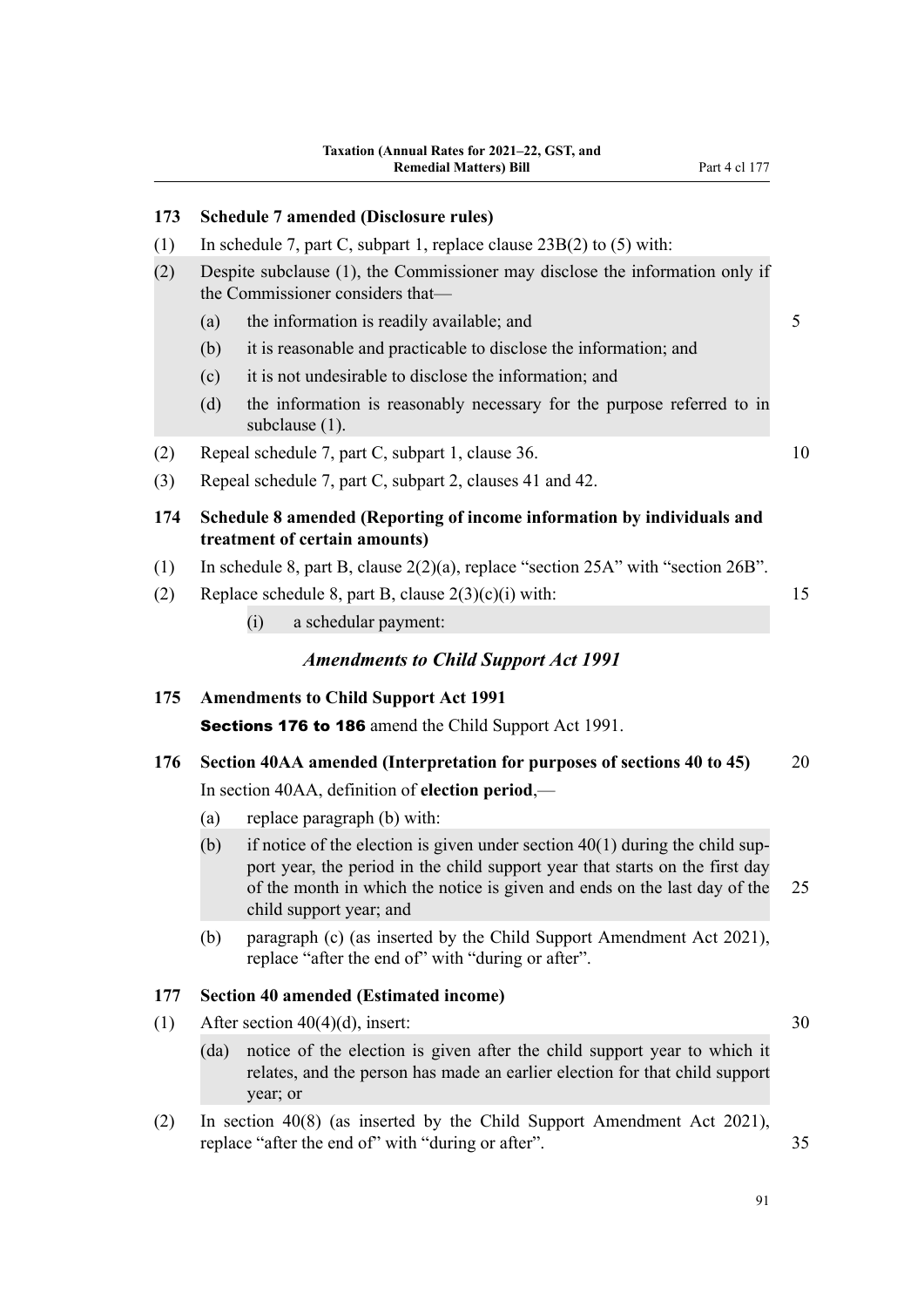(3) In section 40(9) (as inserted by the Child Support Amendment Act 2021), delete "the end of".

#### **178 Section 44 amended (End-of-year reconciliation)**

In section 44(3D) (as inserted by the Child Support Amendment Act 2021), definition of **reconciliation period**, after paragraph (a)(i), insert: 5

(ia) if the notice of the election is given during or after the child support year under section 40(8), the first day of the month in which the formula assessment begins; or

# **179 Section 81A replaced (Amendments of assessments arising from living circumstances existing at time initial assessment made)** 10

Replace section 81A (as inserted by the Child Support Amendment Act 2021) with:

# **81A Amendments of assessments arising from living circumstances existing at time when assessment begins**

- (1) This section applies if— 15
	- (a) the Commissioner made an assessment on the basis that certain living circumstances existed at the time when the assessment begins; and
	- (b) the recipient of the assessment advises the Commissioner—
		- (i) that those circumstances did not exist at that time; and
		- (ii) of the relevant living circumstances that did exist at that time; and 20
	- (c) section 82 does not apply.
- (2) The Commissioner may backdate any amendment made under section 87 to the time when the assessment begins if the recipient of the assessment advises the Commissioner within the period of 28 days beginning with the date of the notice of assessment. 25
- (3) The Commissioner may also backdate any amendment made under section 87 to the time when the assessment begins if the recipient of the assessment—
	- (a) is a liable parent, and the backdating has the effect of increasing the amount of the parent's child support liability:
	- (b) is a receiving carer, and the backdating has the effect of decreasing the 30 amount of child support payable in respect of that carer.
- (4) However, the Commissioner may only backdate any amendment made under section 87 to the time when the assessment begins if—
	- (a) the recipient has provided to the Commissioner such supporting documentation as the Commissioner requires; and 35
	- (b) the Commissioner is satisfied that—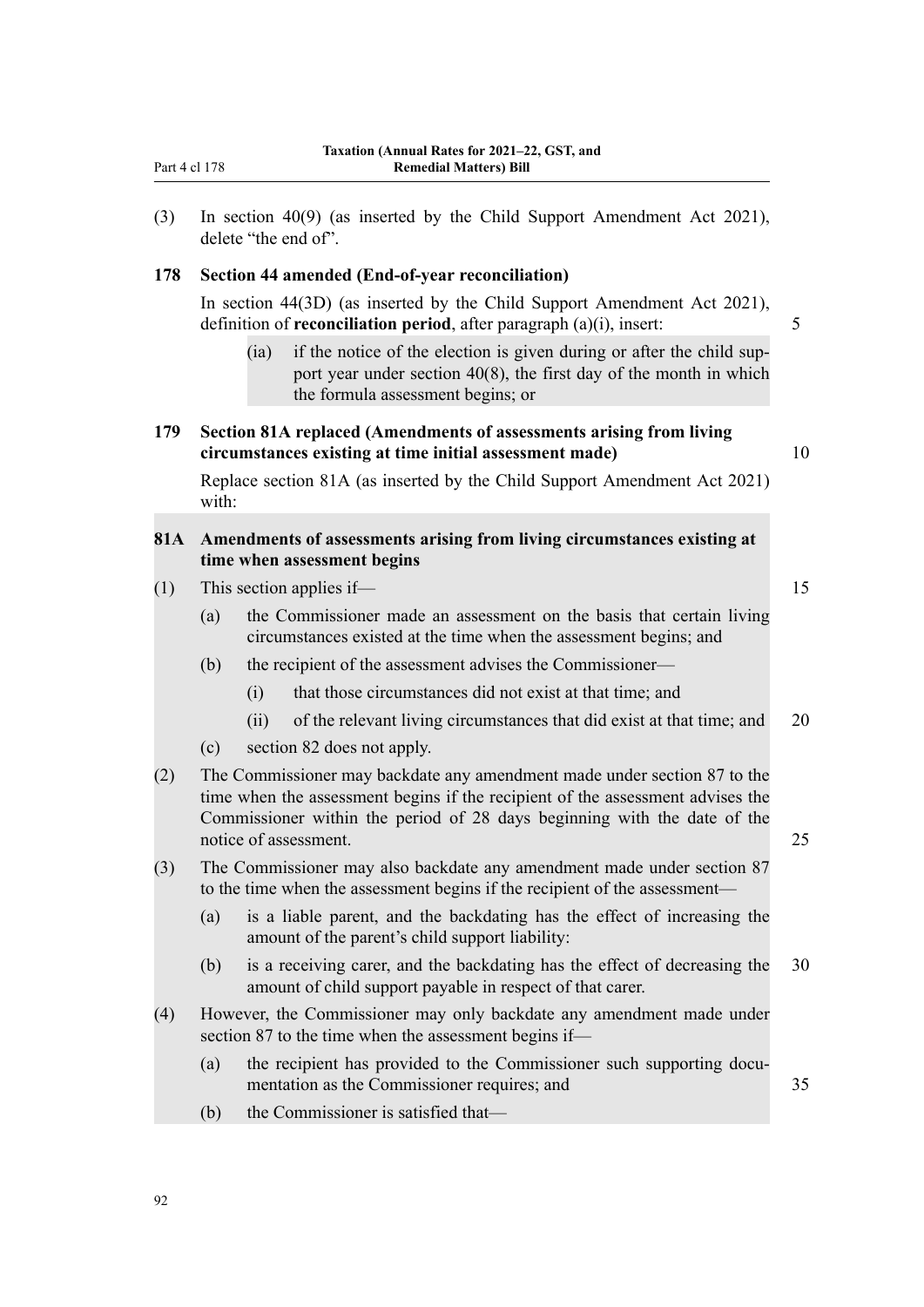- (i) the assessment was made on the basis that certain living circum‐ stances existed at the time when the assessment begins that did not in fact exist at that time; and
- (ii) the relevant living circumstances advised by the recipient did exist at that time. 5
- (5) Otherwise, an amendment of the assessment under section 87 is effective only from the date on which the recipient advises the Commissioner.

# **180 Section 87A amended (Four-year time bar for amendment of certain assessments)**

- (1) In section 87A(1)(a) (as inserted by the Child Support Amendment Act 2021), 10 replace "in which the assessment was given" with "to which the assessment relates".
- (2) In section 87A(3)(c) (as inserted by the Child Support Amendment Act 2021), after "paid", insert ", or is liable to pay,".
- **181 Section 88 amended (Notice of assessment of formula assessment of child** 15 **support)**

In section 88(3A) (as inserted by the Child Support Amendment Act 2021), replace "was made" with "begins".

### **182 Section 89H amended (Applications for exemptions under this subpart)**

Replace section 89H(1)(ca) (as inserted by the Child Support Amendment Act 20 2021) with:

(ca) in the case of an application for an exemption under section 89CA, include evidence, as reasonably required by the Commissioner, to satisfy the Commissioner that, during the period to which the application relates, the applicant— 25

- (i) has a long-term period of illness; and
- (ii) is unable to engage in paid work as a result of the long-term period of illness; and

#### **183 Section 152B amended (Offsetting child support payments)**

In section 152B(1) (as inserted by the Child Support Amendment Act 2021), 30 after "assessment", insert "or a voluntary agreement".

## **184 Section 180D amended (Sections 180B and 180C to cover child support penalties)**

- (1) Repeal section 180D(a) and (b).
- (2) Before section 180D(c), insert: 35 (ba) a penalty (as defined in section 135) imposed in relation to child support: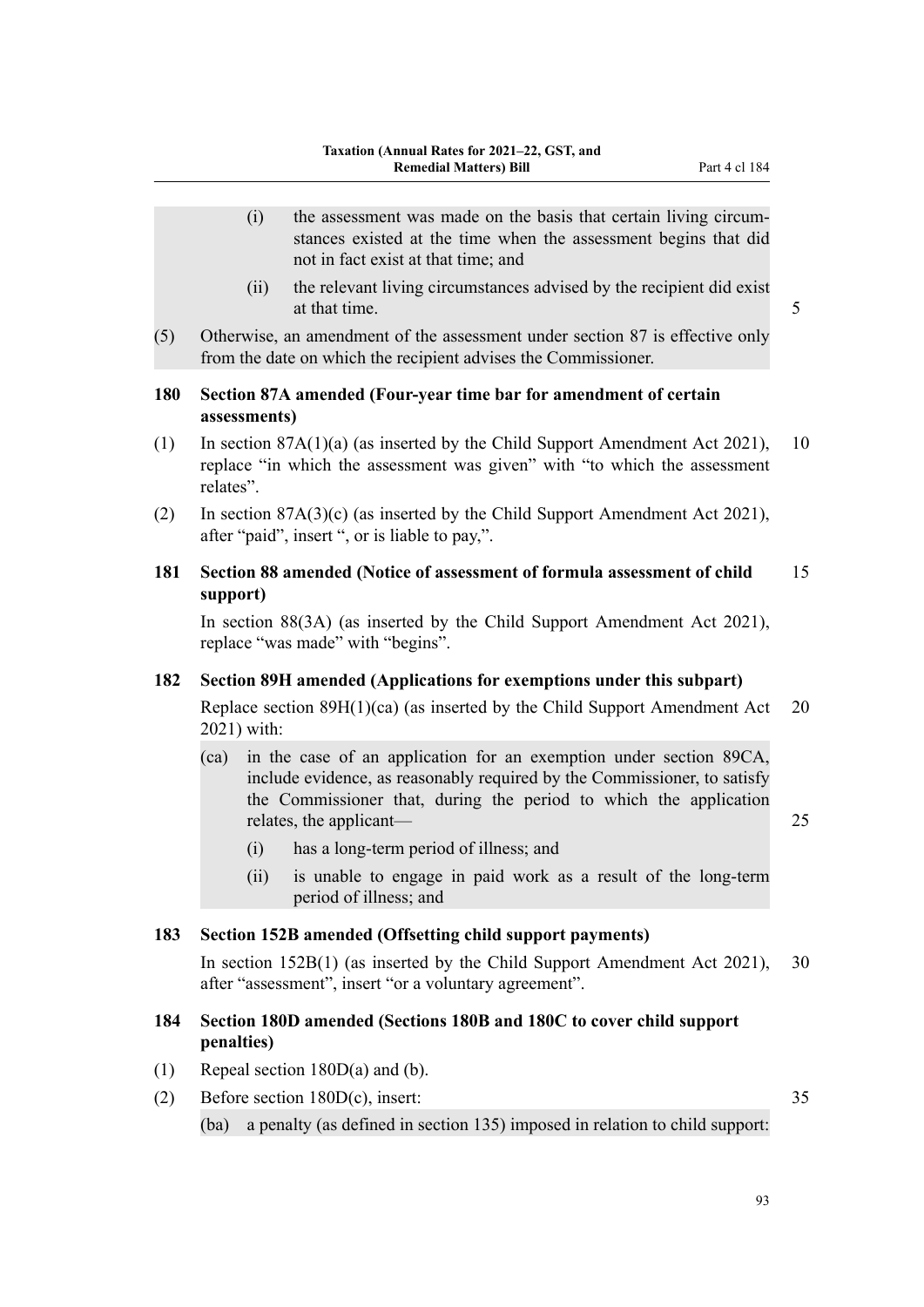| Part 4 cl 185 | <b>Remedial Matters) Bill</b>                                                                                                                      |    |
|---------------|----------------------------------------------------------------------------------------------------------------------------------------------------|----|
|               | a pre-2021 penalty (as defined in section 135) imposed in relation to<br>(bb)<br>child support:                                                    |    |
| 185           | Schedule 1 amended (Application, transitional, and savings provisions<br>relating to amendments to Act made on or after 1 April 2015)              |    |
| (1)           | In Schedule 1, Part 4, clause 13, repeal the definition of old Act.                                                                                | 5  |
| (2)           | Repeal Schedule 1, Part 4, clause 14.                                                                                                              |    |
| (3)           | In Schedule $1,$ —                                                                                                                                 |    |
|               | insert the Part set out in the <b>Schedule</b> of this Act as the last Part; and<br>(a)                                                            |    |
|               | (b)<br>make all necessary consequential amendments.                                                                                                |    |
| 186           | Schedule 3 amended (Expenditure on children)                                                                                                       | 10 |
|               | In Schedule 3, table, heading above the fifth to seventh columns, delete ", or<br>the oldest $3$ .".                                               |    |
|               | <b>Amendments to KiwiSaver Act 2006</b>                                                                                                            |    |
| 187           | <b>Amendments to KiwiSaver Act 2006</b>                                                                                                            |    |
|               | <b>Sections 188 to 197</b> amend the KiwiSaver Act 2006.                                                                                           | 15 |
| 188           | <b>Section 4 amended (Interpretation)</b>                                                                                                          |    |
| (1)           | This section amends section $4(1)$ .                                                                                                               |    |
| (2)           | Insert, in appropriate alphabetical order:                                                                                                         |    |
|               | <b>assessment</b> has the same meaning as in section $3(1)$ of the Tax Administration<br>Act 1994                                                  | 20 |
| (3)           | In the definition of employer contribution, after paragraph (b), insert:                                                                           |    |
|               | if the employer knows that the employee has opted out, does not include<br>(bb)<br>an amount that would otherwise be an employer contribution; and |    |
| 189           | Section 80 amended (Refund by Commissioner of amounts paid in excess<br>of required amount of deduction or if employee opts out)                   | 25 |
|               | After section $80(2)$ , insert:                                                                                                                    |    |
| (3)           | This section is subject to <b>section 91B</b> .                                                                                                    |    |
| <b>190</b>    | Section 81 amended (Refund by provider of amounts paid in excess of<br>required amount of contribution or if member opts out)                      |    |
|               | After section $81(3)$ , insert:                                                                                                                    | 30 |
| (4)           | This section is subject to <b>section 91B</b> .                                                                                                    |    |
| 191           | <b>Section 81B amended (Residual refunds)</b>                                                                                                      |    |

In section 81B, insert as subsection (2):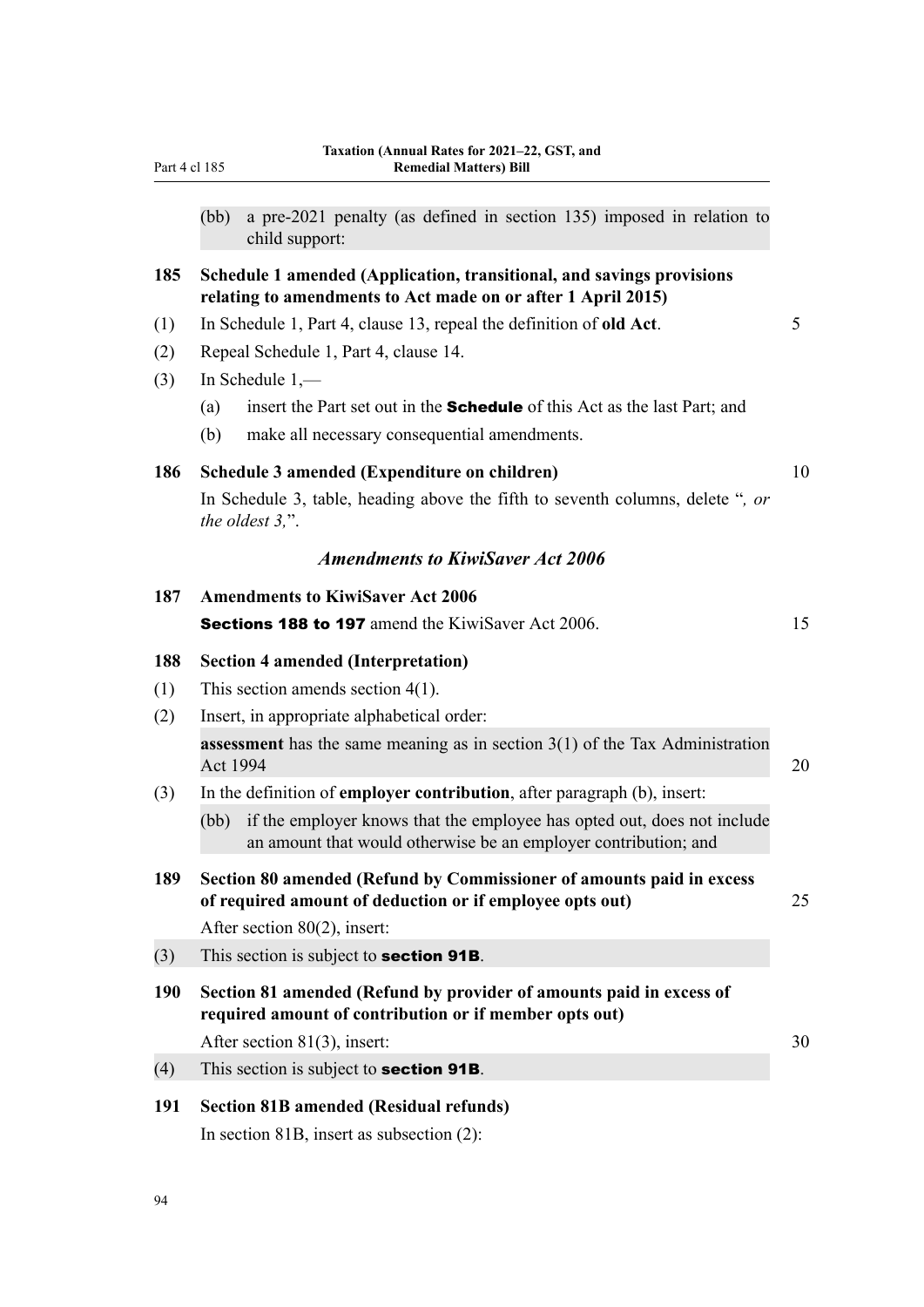#### $(2)$  This section is subject to **section 91B**.

## **192 Section 83 amended (Unclaimed money held by Commissioner)**

Replace section 83(3)(c) with:

(c) as if the words "more than \$100" in the words before the subparagraphs in section  $4(3)(a)$  of the Unclaimed Money Act 1971 were replaced with 5 the words "1 cent or more"; and

### **193 New cross-heading and section 91B inserted**

After section 91, insert:

# *Time bar for refunding contributions*

#### **91B Time bar for refunding contributions** 10

(1) A provider must not refund an amount of contribution paid to the provider by the Commissioner in respect of a member of that provider's KiwiSaver scheme that is in excess of the amount that is required to be paid to the provider under the KiwiSaver scheme and this Act if—

| (a) | the amount is—                                                 |  |
|-----|----------------------------------------------------------------|--|
|     | an amount that was deducted from the member's salary or wages; |  |
|     |                                                                |  |
|     | an amount of employer contribution; and                        |  |

- (b) the amount has arisen on an amended assessment; and
- (c) the 4-year period under **section 108AB** of the Tax Administration Act 20 1994 for amendment of an assessment has ended; and
- (d) the Commissioner has not requested the provider to refund the amount to the Commissioner.
- (2) The Commissioner must not refund an amount of contribution that is in excess of the amount that this Act requires to be deducted or paid if— 25
	- (a) the amount is—
		- (i) an amount that was deducted from a member's salary or wages; or
		- (ii) an amount of employer contribution; and
	- (b) the amount has arisen on an amended assessment; and
	- (c) the 4-year period under **section 108AB** of the Tax Administration Act 30 1994 for amendment of an assessment has ended.
- (3) For the purposes of this section, the provision by a person of employment income information for an amount of a contribution for a payday is treated as the making of an assessment of the amount of the contribution by the person.

95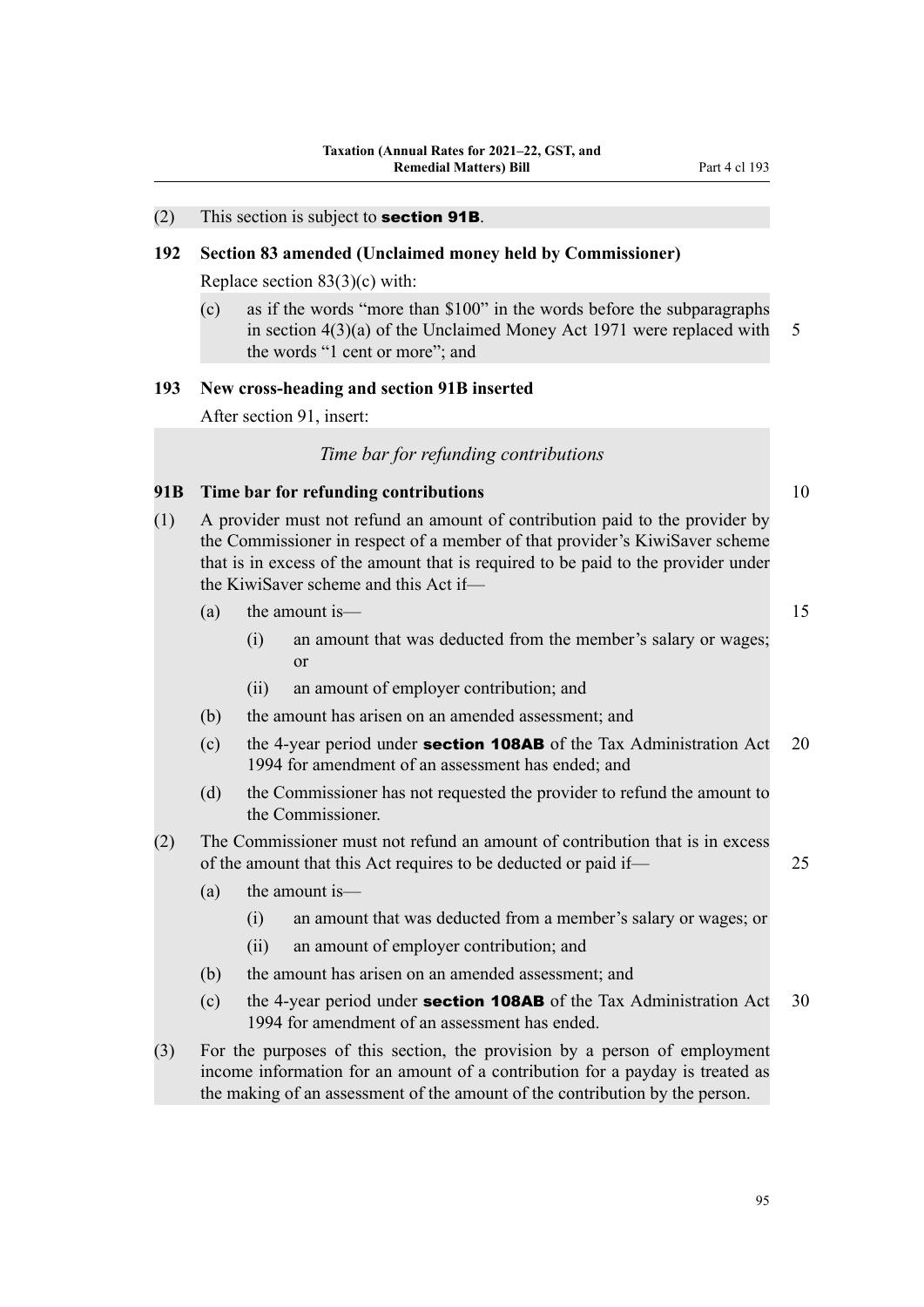| Part 4 cl 194 | <b>Remedial Matters) Bill</b>                                                                         |  |
|---------------|-------------------------------------------------------------------------------------------------------|--|
| 194           | Section 100 amended (Refunds of employer contribution by Commissioner<br>if employee opts out)        |  |
|               | In section 100, insert as subsection $(2)$ :                                                          |  |
| (2)           | This section is subject to <b>section 91B</b> .                                                       |  |
| 195           | Section 101 amended (Refunds of employer contribution by provider)<br>After section 101(1B), insert:  |  |
| (1C)          | This section is subject to <b>section 91B</b> .                                                       |  |
| 196           | Section 101AA amended (What Commissioner must do with employer<br>contribution refunded by provider)  |  |
|               | After section 101AA(2), insert:                                                                       |  |
| (3)           | This section is subject to <b>section 91B</b> .                                                       |  |
| 197           | Section 114 amended (Refunds if employee loses, etc, savings suspension<br>notice)                    |  |
|               | After section 114(3), insert:                                                                         |  |
| (4)           | This section is subject to <b>section 91B</b> .                                                       |  |
|               | <b>Amendments to Student Loan Scheme Act 2011</b>                                                     |  |
| 198           | <b>Amendments to Student Loan Scheme Act 2011</b>                                                     |  |
|               | <b>Sections 199 and 200</b> amend the Student Loan Scheme Act 2011.                                   |  |
| 199           | <b>Section 211 amended (Meaning of notify)</b>                                                        |  |
|               | In section $211(1)$ ,—                                                                                |  |
|               | paragraph (a), replace "post, or fax; or" with "post; or":<br>(a)                                     |  |
|               | paragraph (d), replace "electronic means (except a fax), if" with "elec-<br>(b)<br>tronic means, if". |  |
| 200           | Section 212 amended (Meaning of notify a person in writing)                                           |  |
|               | In section $212(1)$ ,—                                                                                |  |
|               | paragraph (a), replace "post, or fax; or" with "post; or":<br>(a)                                     |  |
|               | paragraph (b), replace "electronic means (except a fax), if" with "elec-<br>(b)<br>tronic means, if". |  |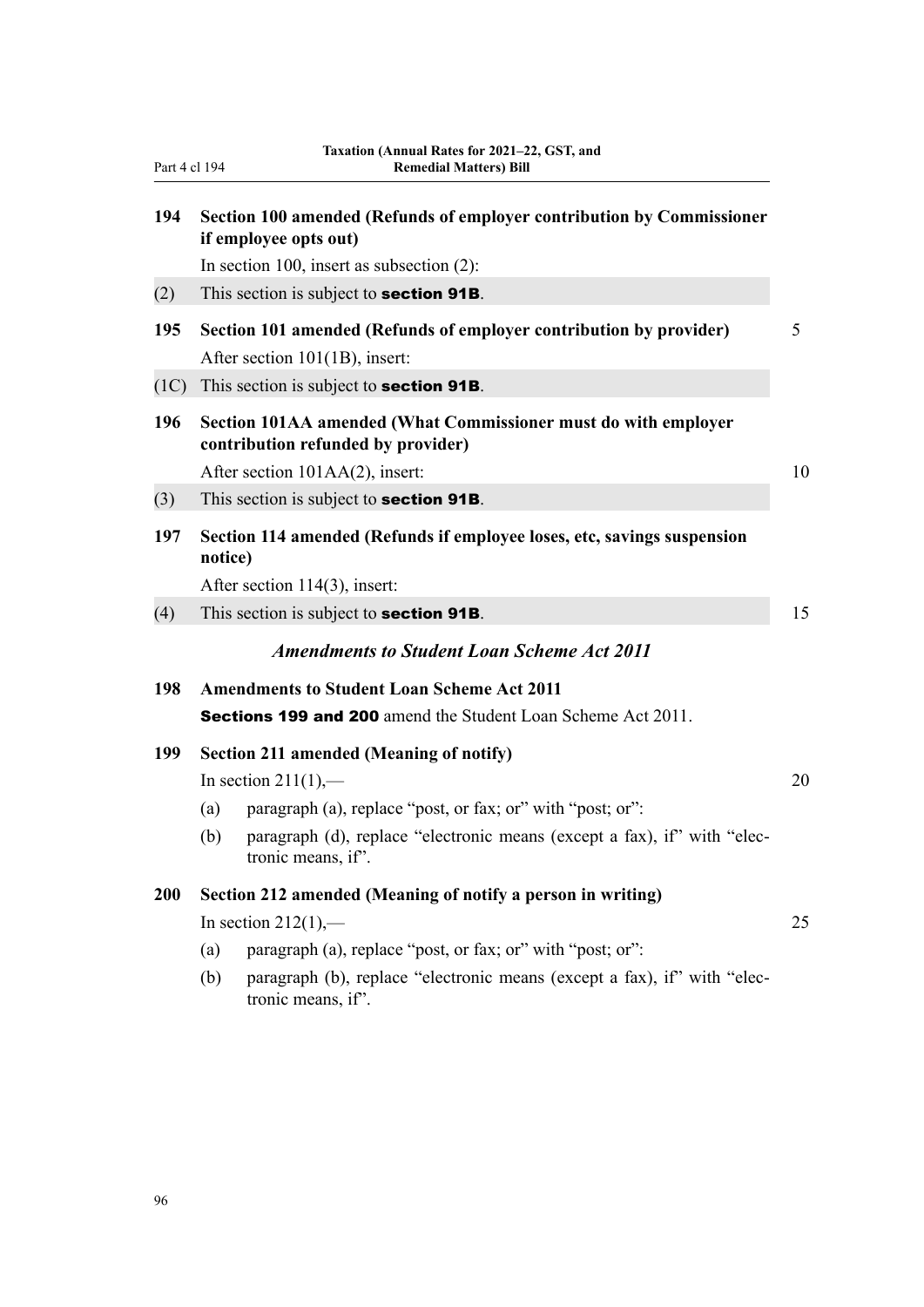- **201 Taxation (KiwiSaver, Student Loans, and Remedial Matters) Act 2020 amended**
- (1) This section amends the Taxation (KiwiSaver, Student Loans, and Remedial 5 Matters) Act 2020.
- (2) Repeal the following provisions:
	- (a) section  $2(37)$ :
	- (b) section 235:
	- (c) section 239(3). 10

#### *Revocation of Co-operative Dairy Companies Income Tax Regulations 1955*

# **202 Co-operative Dairy Companies Income Tax Regulations 1955 revoked**

Revoke the Co-operative Dairy Companies Income Tax Regulations 1955.

# *Revocation of Cooperative Milk Marketing Companies Income Tax* **Regulations 1960** 15

**203 Cooperative Milk Marketing Companies Income Tax Regulations 1960 revoked**

Revoke the Cooperative Milk Marketing Companies Income Tax Regulations 1960.

# *Revocation of Cooperative Pig Marketing Companies Income Tax* 20 *Regulations 1964*

**204 Cooperative Pig Marketing Companies Income Tax Regulations 1964 revoked**

Revoke the Cooperative Pig Marketing Companies Income Tax Regulations 1964. 25